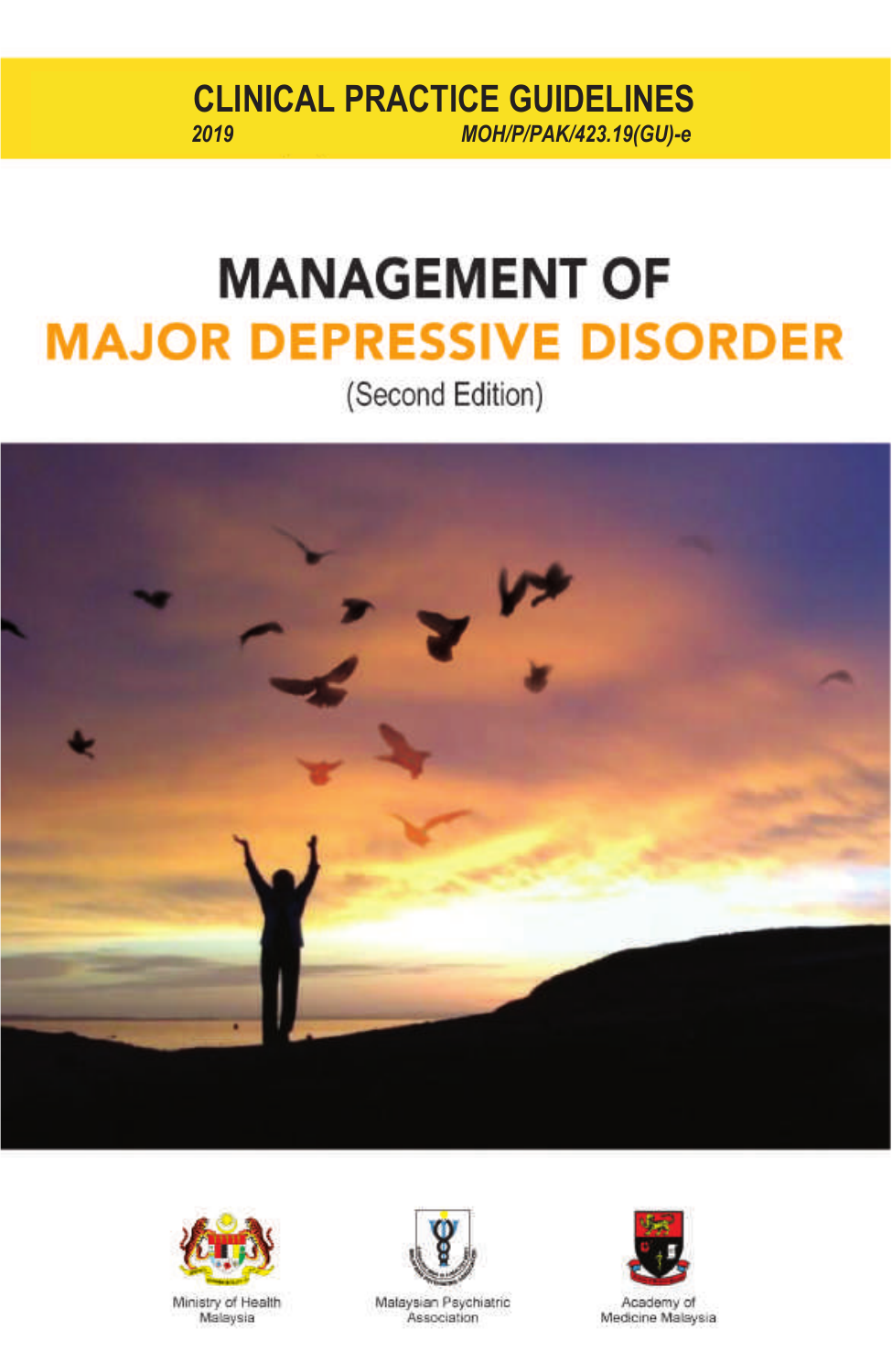# **Published by:**

Malaysian Health Technology Assessment Section (MaHTAS) Medical Development Division, Ministry of Health Malaysia Level 4, Block E1, Precinct 1 Federal Government Administrative Centre 62590 Putrajaya, Malaysia

## **Copyright**

The copyright owner of this publication is MaHTAS. Content may be reproduced in any number of copies and in any format or medium provided that a copyright acknowledgement to MaHTAS is included and the content is not changed, not sold, nor used to promote or endorse any product or service, and not used in an inappropriate or misleading context.

ISBN: 978-967-2173-83-0

Available on the following websites: http://www.moh.gov.my http://www.acadmed.org.my http://www.psychiatry-malaysia.org/

Also available as an app for Android and IOS platform: MyMaHTAS

# **STATEMENT OF INTENT**

These clinical practice guidelines (CPG) are meant to be guides for clinical practice, based on the best available evidence at the time of development. Adherence to these guidelines may not necessarily guarantee the best outcome in every case. Every healthcare provider is responsible for the management of his/her unique patient based on the clinical picture presented by the patient and the management options available locally.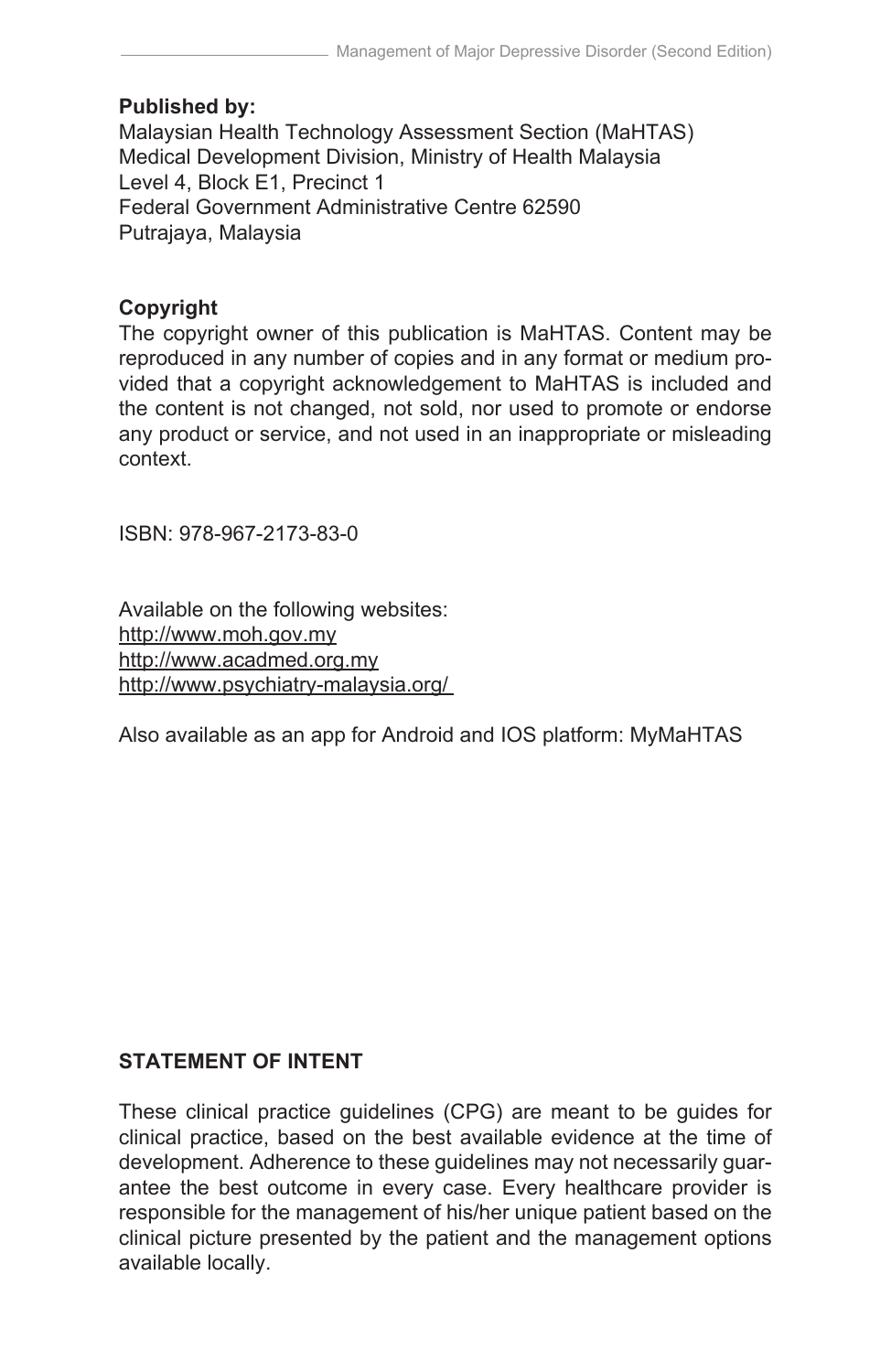#### **UPDATING THE CPG**

These guidelines were issued in 2019 and will be reviewed in a minimum period of four years (2023) or sooner if new evidence becomes available. When it is due for updating, the Chairman of the CPG or National Advisor of the related specialty will be informed about it. A discussion will be done on the need for a revision including the scope of the revised CPG. A multidisciplinary team will be formed and the latest systematic review methodology used by MaHTAS will be employed.

Every care is taken to ensure that this publication is correct in every detail at the time of publication. However, in the event of errors or omissions, corrections will be published in the web version of this document, which is the definitive version at all times. This version can be found on the websites mentioned above.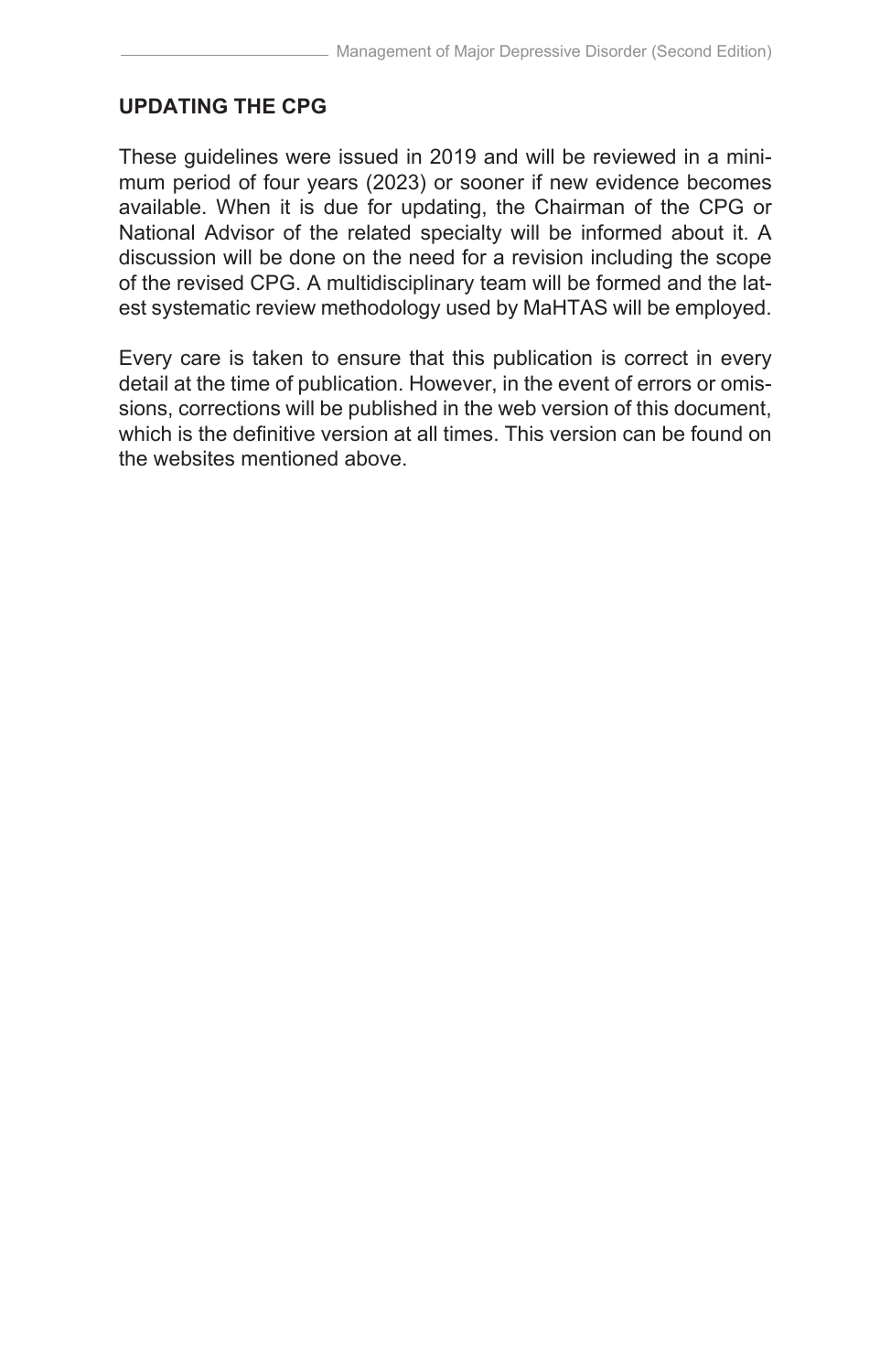# **TABLE OF CONTENTS**

 $\mathcal{L}^{\text{max}}_{\text{max}}$  , where  $\mathcal{L}^{\text{max}}_{\text{max}}$ 

| No. | <b>Title</b>                                                                                                                                                                                                                                                                                                                                                                                                                                                                                                                                | Page                                                               |  |
|-----|---------------------------------------------------------------------------------------------------------------------------------------------------------------------------------------------------------------------------------------------------------------------------------------------------------------------------------------------------------------------------------------------------------------------------------------------------------------------------------------------------------------------------------------------|--------------------------------------------------------------------|--|
|     | Levels of Evidence and Formulation of Recommendation<br>Key Recommendations<br><b>Guidelines Development</b><br>Objectives<br>Development Group<br><b>Review Committee</b><br><b>External Reviewers</b><br>Algorithm 1. Treatment of Major Depressive Disorder<br>Algorithm 2. Pharmacotherapy for Major Depressive<br>Disorder<br>Algorithm 3. Treatment of Pre-Existing Major Depressive<br>Disorder in Pregnancy and Postpartum<br>Algorithm 4. Treatment of Newly Diagnosed Major<br>Depressive Disorder in Pregnancy and<br>Postpartum | Ť<br>ii<br>vi<br>viii<br>iх<br>X<br>xi<br>xii<br>xiii<br>xiv<br>XV |  |
| 1.  | <b>INTRODUCTION</b>                                                                                                                                                                                                                                                                                                                                                                                                                                                                                                                         | 1                                                                  |  |
| 2.  | <b>ASSESSMENT AND DIAGNOSIS</b><br>2.1<br>Screening<br>2.2 Assessment<br>2.3 Diagnosis and Assessment of Severity<br>2.4 Suicide Risk Assessment<br>2.5 Referral and Admission                                                                                                                                                                                                                                                                                                                                                              | 3<br>3<br>4<br>5<br>6<br>$\overline{7}$<br>8                       |  |
| 3.  | <b>PHASES OF TREATMENT</b>                                                                                                                                                                                                                                                                                                                                                                                                                                                                                                                  |                                                                    |  |
| 4.  | <b>TREATMENT</b><br>4.1 Acute Phase<br>4.1.1 Mild to Moderate<br>4.1.2 Moderate to Severe<br><b>Continuation and Maintenance Phase</b><br>4.2<br>4.2.1 Psychosocial intervention and psychotherapy<br>4.2.2 Pharmacotherapy<br>4.3 Discontinuation of Pharmacotherapy<br>4.4 Major Depressive Disorder with Psychosis                                                                                                                                                                                                                       | 9<br>9<br>9<br>18<br>25<br>25<br>26<br>27<br>27                    |  |
|     | 4.4.1 Pharmacotherapy<br>4.4.2 Physical treatment<br>4.5 Failed Response to Initial Treatment<br>Next-Step Treatment/Treatment-Resistant Depression<br>4.6<br>4.6.1 Switching<br>4.6.2 Combination<br>4.6.3 Augmentation                                                                                                                                                                                                                                                                                                                    | 27<br>28<br>28<br>29<br>30<br>30<br>30                             |  |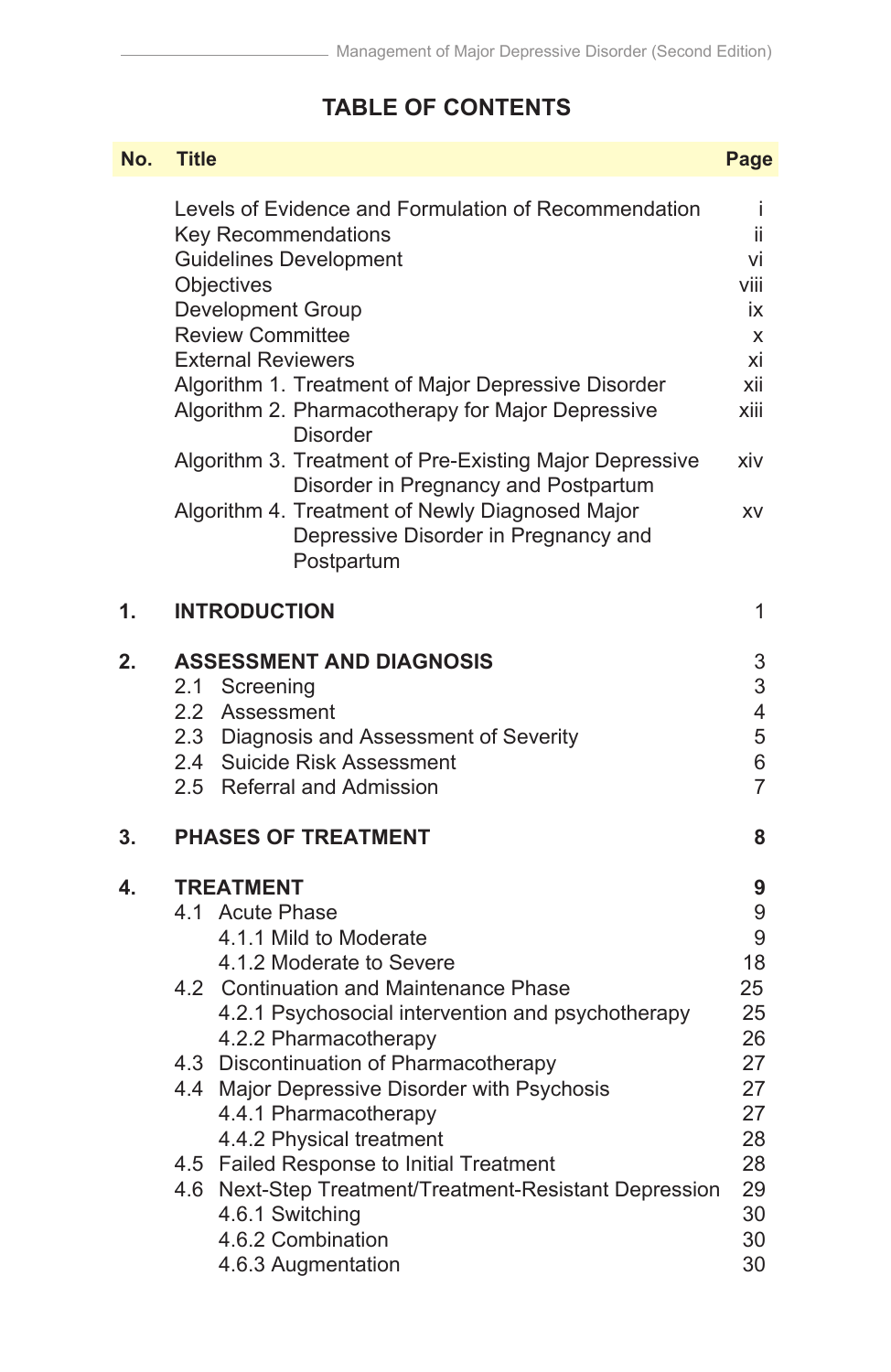# **TABLE OF CONTENTS**

| No. | <b>Title</b><br>Page                                           |                                                                                                                                                                                                               |                |  |
|-----|----------------------------------------------------------------|---------------------------------------------------------------------------------------------------------------------------------------------------------------------------------------------------------------|----------------|--|
|     |                                                                | 4.6.4 Physical treatment<br>4.6.5 Psychotherapy                                                                                                                                                               | 31<br>31       |  |
| 5.  | <b>PHYSICAL TREATMENT</b>                                      |                                                                                                                                                                                                               | 32             |  |
|     | 5.1<br>5.2<br>5.3                                              | Electroconvulsive Therapy<br>Repetitive Transcranial Magnetic Stimulation<br><b>Transcranial Direct Current Stimulation</b>                                                                                   | 32<br>33<br>34 |  |
| 6.  | <b>COMPLEMENTARY AND ALTERNATIVE</b><br>35<br><b>TREATMENT</b> |                                                                                                                                                                                                               |                |  |
| 7.  | <b>COLLABORATIVE CARE MODEL</b>                                |                                                                                                                                                                                                               |                |  |
| 8.  | <b>SPECIAL POPULATION</b><br>8.1                               | Major Depressive Disorder in Pregnant and<br>Postpartum Women                                                                                                                                                 | 39<br>39       |  |
|     | 8.2<br>8.3                                                     | Major Depressive Disorder in the Elderly<br>Major Depressive Disorder in Patients with<br><b>Chronic Medical Illness</b>                                                                                      | 47<br>52       |  |
| 9.  |                                                                | <b>FOLLOW-UP AND MONITORING</b>                                                                                                                                                                               | 57             |  |
| 10. |                                                                | <b>IMPLEMENTING THE GUIDELINES</b><br>10.1 Facilitating and Limiting Factors<br>10.2 Potential Resource Implications                                                                                          | 58<br>58<br>58 |  |
|     | <b>REFERENCES</b>                                              |                                                                                                                                                                                                               | 59             |  |
|     | Appendix 1<br>Appendix 2<br>Appendix 3                         | Example of Search Strategy<br><b>Clinical Questions</b><br>American Psychiatric Association's Diagnostic<br>and Statistical Manual of Mental Disorders,<br>Fifth Edition (DSM-5)<br>Major Depressive Disorder | 70<br>71<br>73 |  |
|     | Appendix 4                                                     | 10th Revision of The International Statistical<br>Classification of Diseases and Related Health<br>Problems (ICD-10)                                                                                          | 75             |  |
|     | Appendix 5                                                     | Possible Organic Causes of Depression in<br>Elderly & Laboratory Investigations for<br>Depression in Elderly                                                                                                  | 77             |  |
|     |                                                                | Appendix 6A Whooley Questions (Malay Version)<br>Appendix 6B Patient Health Questionnaire-2 (PHQ-2)                                                                                                           | 78<br>78       |  |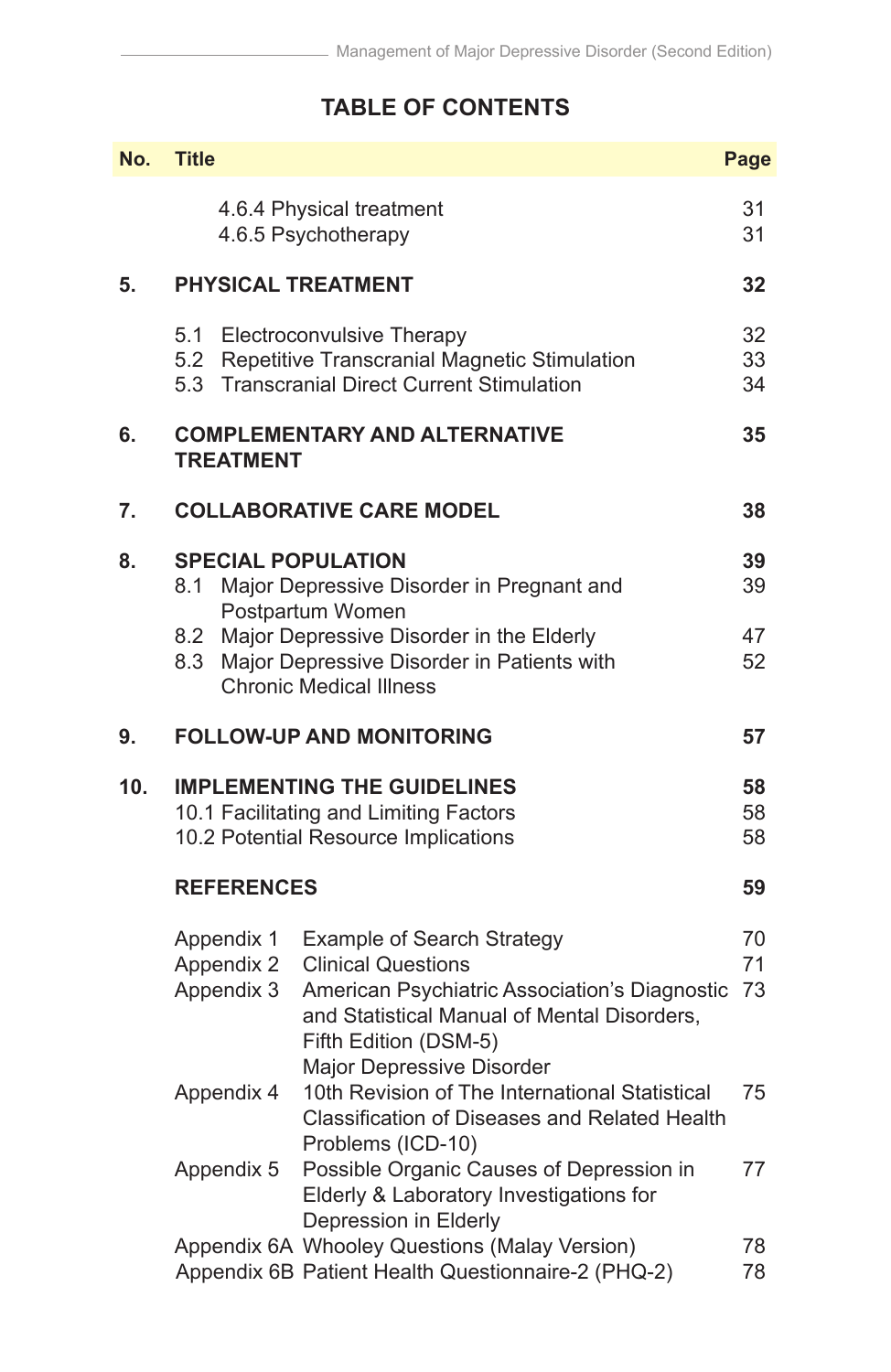# **TABLE OF CONTENTS**

| No. | <b>Title</b>                                                                          |                                                                                                                                                                                | Page                 |
|-----|---------------------------------------------------------------------------------------|--------------------------------------------------------------------------------------------------------------------------------------------------------------------------------|----------------------|
|     | Appendix 7<br>Appendix 8                                                              | Edinburgh Postnatal Depression Scale (EPDS) 79<br>Suggested Antidepressant Dosages and<br>Adverse Effects & United States Food and<br>Drug Administration Pregnancy Categories | 81                   |
|     | List of Abbreviations<br>Acknowledgement<br>Disclosure Statement<br>Source of Funding |                                                                                                                                                                                | 85<br>86<br>86<br>86 |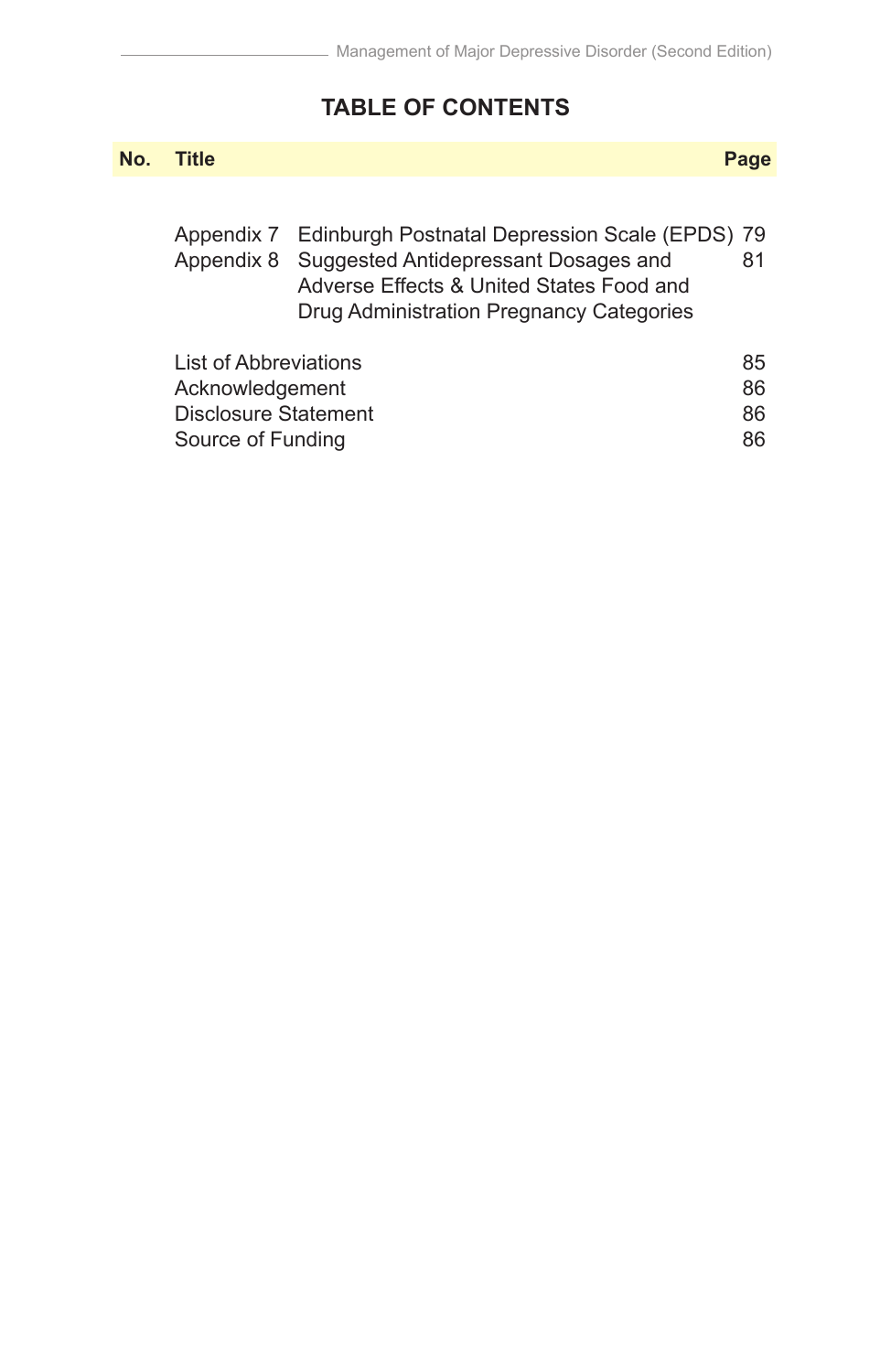|        |                                                                                                                                                                                                                                                       | <b>LEVELS OF EVIDENCE</b>                                                                                                     |  |  |
|--------|-------------------------------------------------------------------------------------------------------------------------------------------------------------------------------------------------------------------------------------------------------|-------------------------------------------------------------------------------------------------------------------------------|--|--|
| Level  |                                                                                                                                                                                                                                                       | <b>Study design</b>                                                                                                           |  |  |
| ı      |                                                                                                                                                                                                                                                       | Evidence from at least one properly randomised controlled trial                                                               |  |  |
| $II-1$ | randomisation                                                                                                                                                                                                                                         | Evidence obtained from well-designed controlled trials without                                                                |  |  |
| $II-2$ | Evidence obtained from well-designed cohort or case-control<br>analytic studies, preferably from more than one centre or<br>group                                                                                                                     |                                                                                                                               |  |  |
| $II-3$ | Evidence from multiple time series with or without intervention.<br>Dramatic results in uncontrolled experiments (such as the<br>results of the introduction of penicillin treatment in the 1940s)<br>could also be regarded as this type of evidence |                                                                                                                               |  |  |
| Ш      | committees                                                                                                                                                                                                                                            | Opinions of respected authorities based on clinical experience;<br>descriptive studies and case reports; or reports of expert |  |  |

*SOURCE: US / CANADIAN PREVENTIVE SERVICES TASK FORCE 2001*

#### **FORMULATION OF RECOMMENDATION**

In line with new development in CPG methodology, the CPG Unit of MaHTAS is in the process of adapting **Grading Recommendations, Assessment, Development and Evaluation (GRADE)** in its work process. The quality of each retrieved evidence and its effect size are carefully assessed/reviewed by the CPG Development Group. In formulating the recommendations, overall balances of the following aspects are considered in determining the strength of the recommendations:-

- overall quality of evidence
- balance of benefits versus harms
- values and preferences
- resource implications
- equity, feasibility and acceptability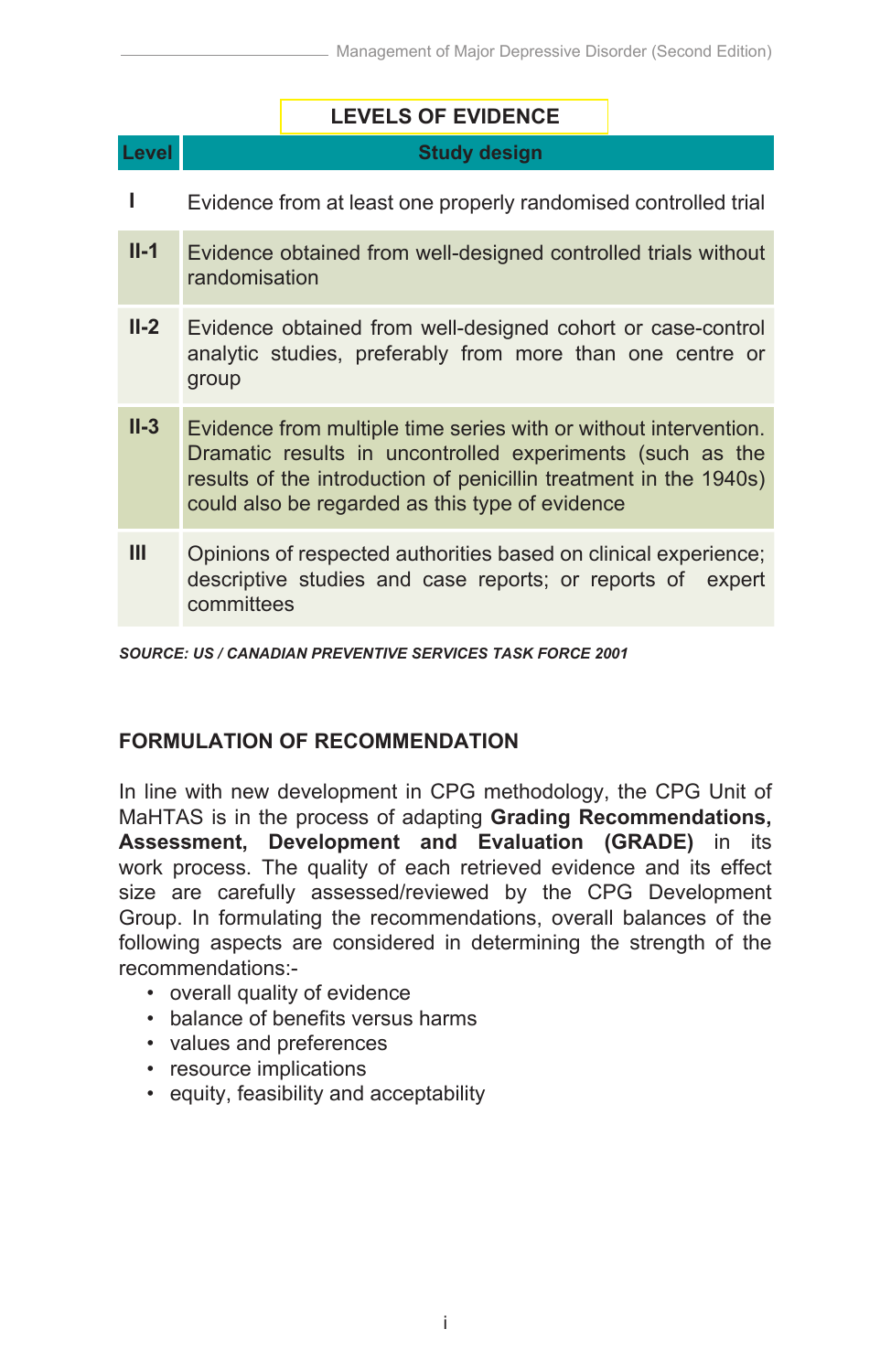# **KEY RECOMMENDATIONS**

# **SCREENING**

• Screening for depression using Whooley Questions in primary care may be considered in people at risk.

## **ASSESSMENT**

The severity of major depressive disorder should be assessed to determine the mode of treatment.

# **TREATMENT**

# **PSYCHOEDUCATION**

• Psychoeducation should be offered early and continuously throughout the management of major depressive disorder.

# **ACUTE PHASE**

#### **• MILD TO MODERATE**

- In mild to moderate major depressive disorder, psychosocial intervention and psychotherapy should be offered, based on resource availability, but not restricted to the following:
	- $\circ$  cognitive behavioural therapy
	- $\circ$  interpersonal therapy
	- $\circ$  problem-solving therapy
	- $\circ$  behavioural therapy
	- $\circ$  internet-based cognitive behavioural therapy

# **• MODERATE TO SEVERE**

- In moderate to severe major depressive disorder, a combination of pharmacotherapy and psychotherapy should be offered.
- In moderate to severe major depressive disorder, exercise may be offered as an adjunct treatment.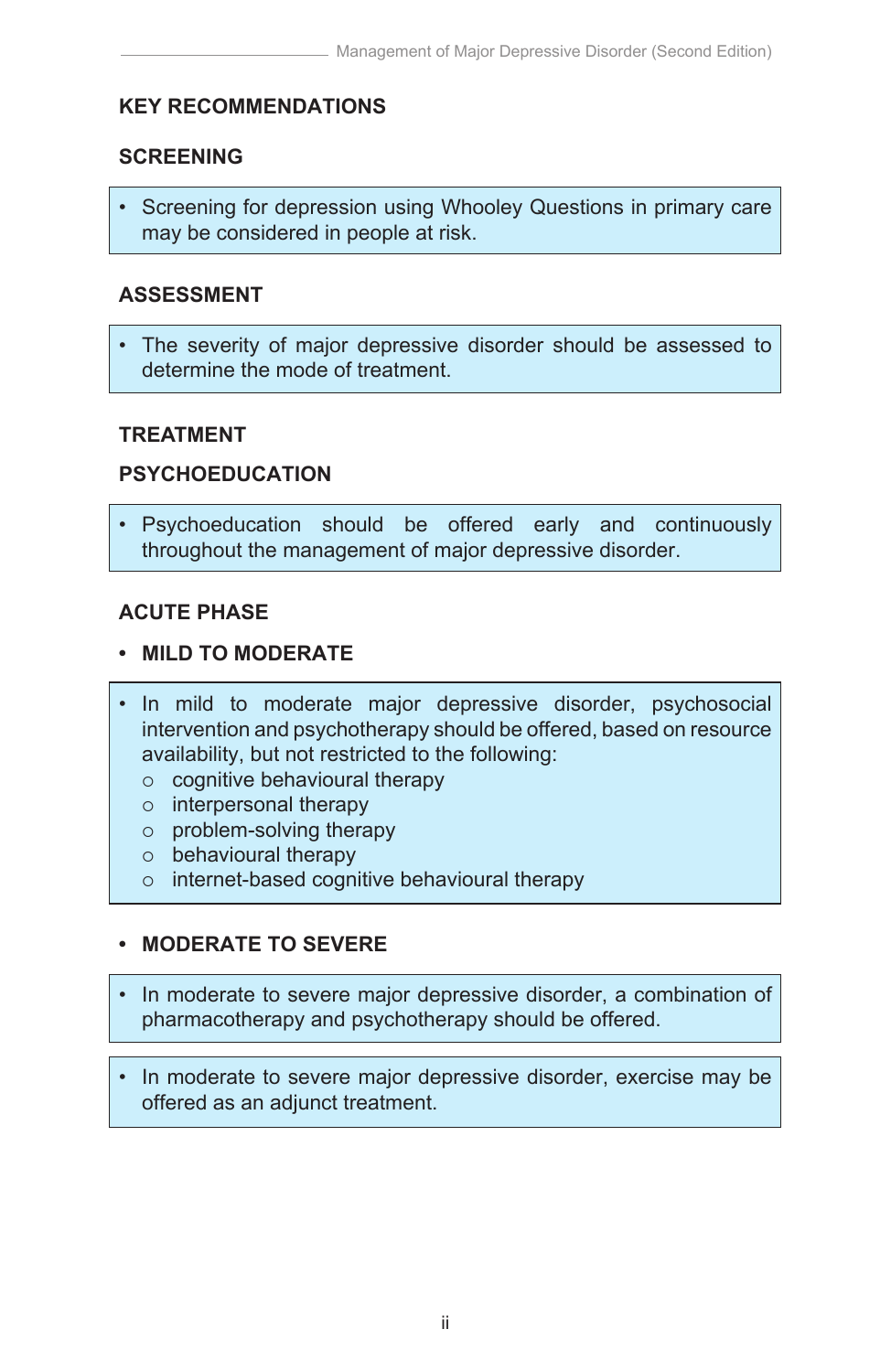- In moderate to severe major depressive disorder, one of the secondgeneration antidepressants should be prescribed:
	- selective serotonin reuptake inhibitors
	- serotonin noradrenaline reuptake inhibitors
	- noradrenergic and specific serotonergic antidepressants
	- melatonergic agonist and serotonergic antagonist
	- multimodal serotonin modulator
	- noradrenaline/dopamine-reuptake inhibitor

# **MAINTENANCE AND CONTINUATION PHASE**

• Antidepressants should be continued for at least six to nine months after remission, and at least two years if there is a high risk of relapse or recurrence.

# **MAJOR DEPRESSIVE DISORDER WITH PSYCHOSIS**

• Combination of antidepressant and antipsychotic should be considered in major depressive disorder with psychotic features.

# **FAILED RESPONSE TO INITIAL TREATMENT**

- Optimisation of antidepressant should be considered in patients who fail to show response to initial treatment in major depressive disorder.
	- $\circ$  If optimisation fails, refer to a psychiatrist for switching/ combination/augmentation options.

# **TREATMENT-RESISTANT DEPRESSION**

- In treatment-resistant depression, the following strategies may be considered:
	- $\circ$  switching antidepressants to a different class
	- $\circ$  combination of antidepressants
	- $\circ$  augmentation with atypical antipsychotics, lithium or antiepileptic agents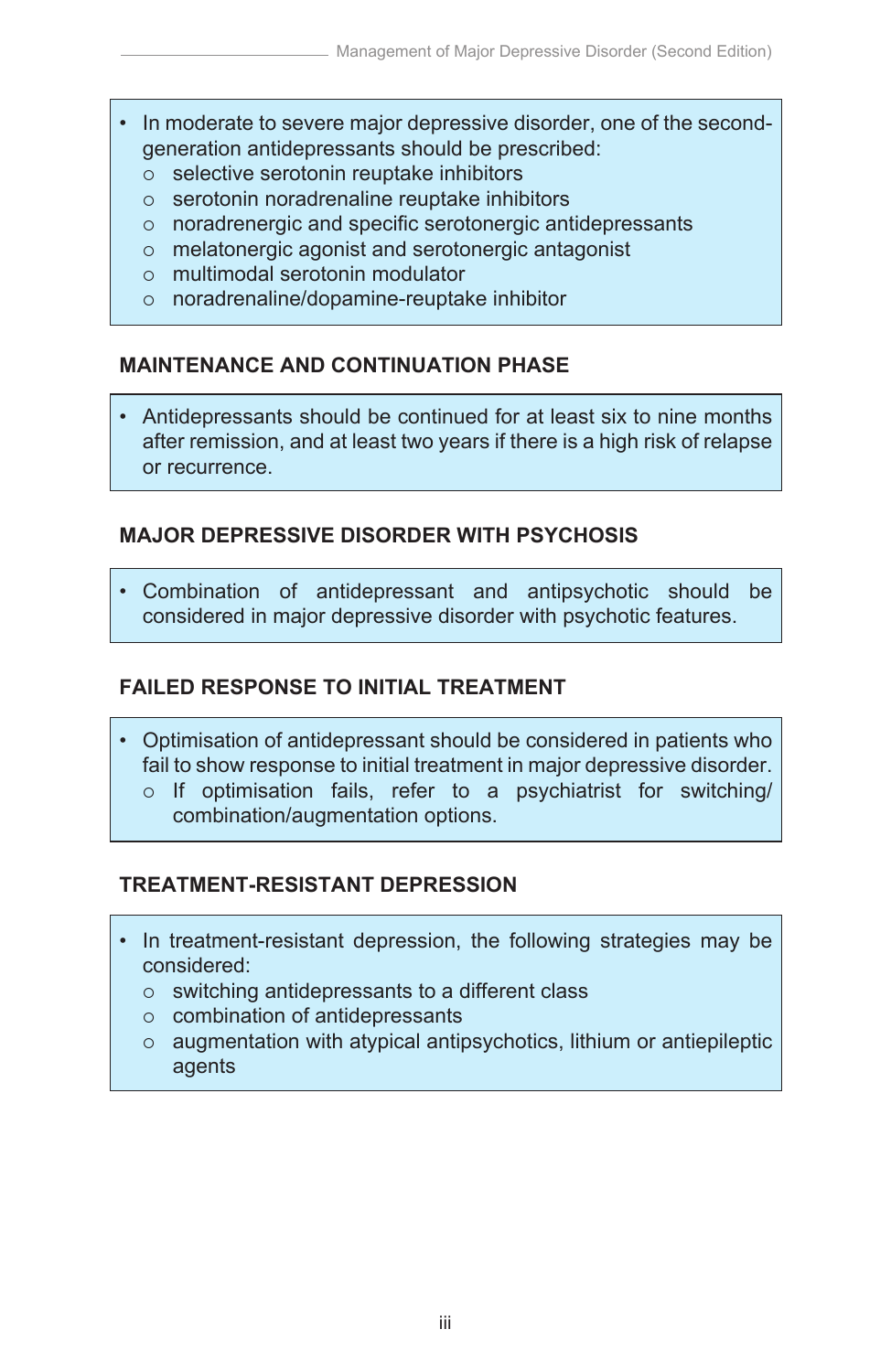# **PHYSICAL TREATMENT**

- Electroconvulsive therapy may be considered in major depressive disorder with:
	- $\circ$  life-threatening conditions e.g. refusal to eat and high suicidality
	- moderate to severe symptoms for rapid improvement in the acute treatment
	- $\circ$  treatment-resistant depression

# **COLLABORATIVE CARE**

• Collaborative care may be considered in acute and continuation phase treatment of major depressive disorder.

# **MAJOR DEPRESSIVE DISORDER IN PERINATAL WOMEN**

- Screening for perinatal depression may be done in a two-stage approach.
	- Use brief screening tools e.g. Patient Health Questionnaire-2 or Whooley Questions in the first stage.
	- $\circ$  If there is positive response to the brief screening tools, Edinburgh Postnatal Depression Scale should be used for further screening
- For mild to moderate perinatal depression, psychotherapy, e.g. interpersonal psychotherapy and cognitive behavioural therapy, should be considered as initial treatment.
- Psychosocial interventions, i.e. peer support and non-directive counselling, may be considered in mild to moderate postpartum depression.
- For severe perinatal depression, pharmacotherapy should be considered and selective serotonin reuptake inhibitors are the preferred choice. Once medications have become effective, psychotherapy may be offered as an adjunct.

# **MAJOR DEPRESSIVE DISORDER IN THE ELDERLY**

- Antidepressants should be considered with caution on tolerability issues for major depressive disorder in the elderly.
- Psychotherapy should be offered for major depressive disorder in the elderly.
- Electroconvulsive therapy may be offered in elderly with major depressive disorder after assessment of possible co-morbidities.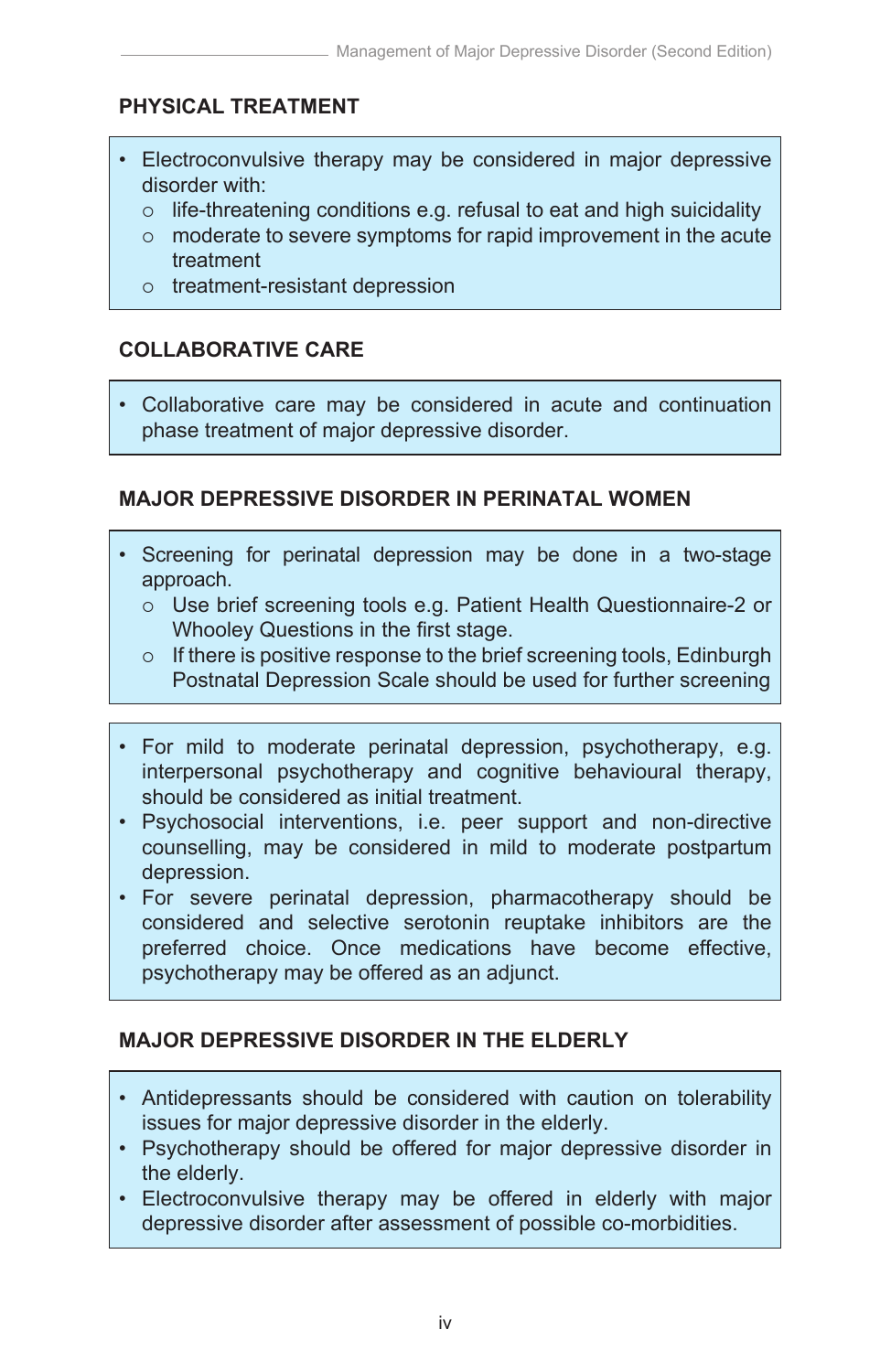# **MAJOR DEPRESSIVE DISORDER IN PATIENTS WITH CHRONIC MEDICAL ILLNESS**

- Screening for depression should be done in patients with chronic medical illness (CMI) with related functional impairment.
- Psychosocial intervention and psychotherapy should be considered in patients with major depressive disorder and CMI.
- If pharmacotherapy is required for patients with major depressive disorder and CMI, consider antidepressants with the least drug-drug interactions.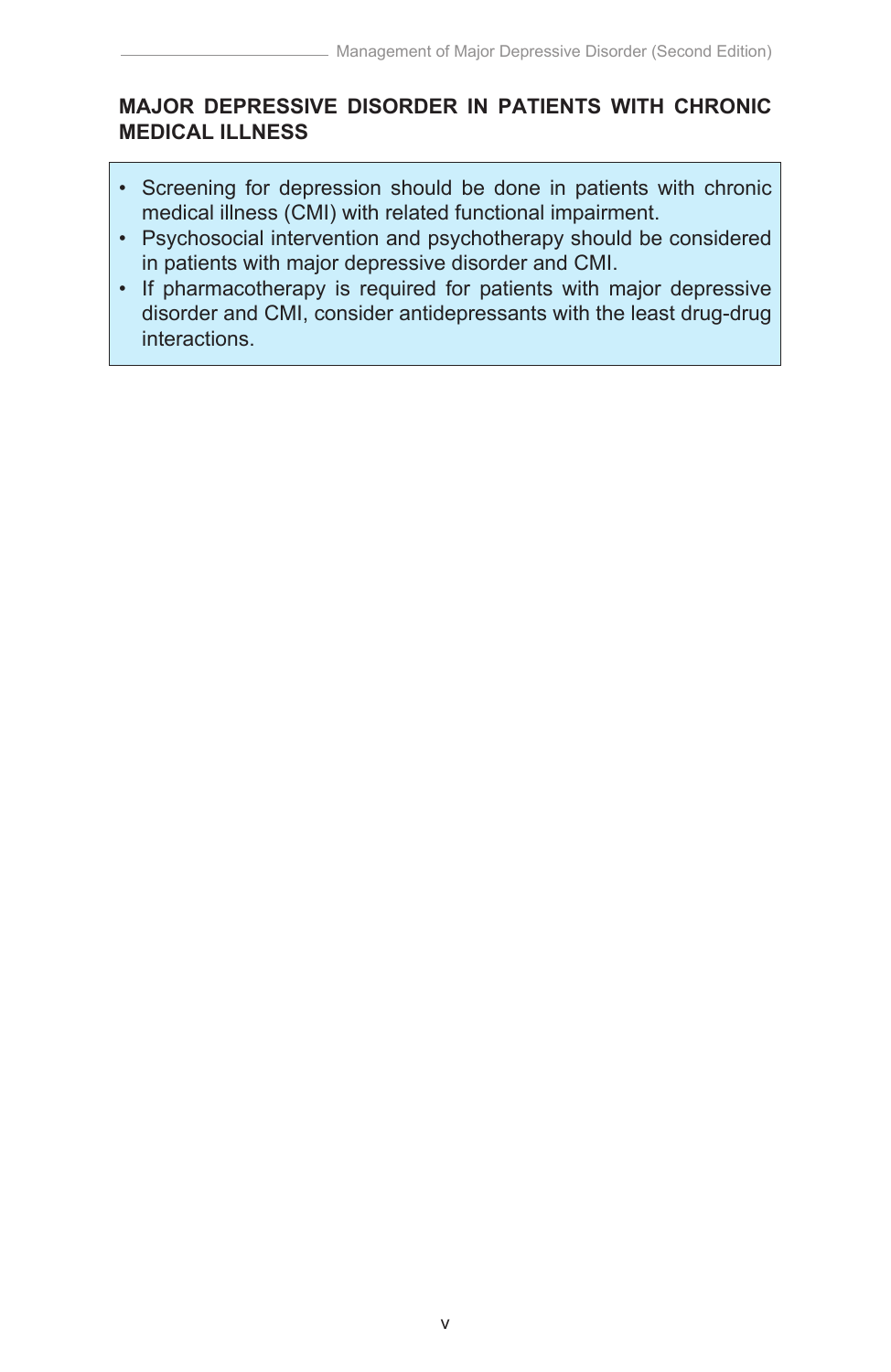# **GUIDELINES DEVELOPMENT AND OBJECTIVES**

# **GUIDELINES DEVELOPMENT**

The members of the development group (DG) for this CPG were from the Ministry of Health (MoH) and Ministry of Education. There was an active involvement of a multidisciplinary Review Committee (RC) during the process of the CPG development.

A systematic literature search was carried out using the following electronic databases: mainly Medline via Ovid and Cochrane Database of Systemic Reviews and others e.g. Pubmed and Guidelines International Network (refer to **Appendix 1** for **Example of Search Strategy**). The inclusion criteria are all adult patients with major depressive disorder (MDD) regardless of study design. The search was limited to literature published from 2006 and on humans and in English. In addition, the reference lists of all retrieved literature and guidelines were searched further to look for relevant studies. Experts in the field were also contacted to identify relevant studies. All searches were conducted from 6 March 2016 to 15 August 2018. Literature searches were repeated for all clinical questions at the end of the CPG development process allowing any relevant papers published before 22 February 2019 to be included. Future CPG updates will consider evidence published after this cut-off date. The details of the search strategy can be obtained upon request from the CPG Secretariat.

References were made to other CPGs on MDD e.g.

- Royal Australian and New Zealand College of Psychiatrists Clinical Practice Guidelines for Mood Disorders (Royal Australian and New Zealand College of Psychiatrists, 2015)
- Mental Health Care in the Perinatal Period [Centre of Perinatal Excellence (COPE) 2017]
- Clinical Guidelines for the Management of Adults with Major Depressive Disorder [Canadian Network for Mood and Anxiety Treatments (CANMAT), 2016]
- Depression, The Treatment and Management of Depression in Adults (Updated Edition) (National Collaborating Centre for Mental Health, 2010)
- MOH Clinical Practice Guidelines: Depression (MoH Singapore, 2012)
- Depression in Adults with a Chronic Physical Health Problem (National Collaborating Centre for Mental Health, 2010)

The CPGs were evaluated using the Appraisal of Guidelines for Research and Evaluation (AGREE) II prior to being used as references.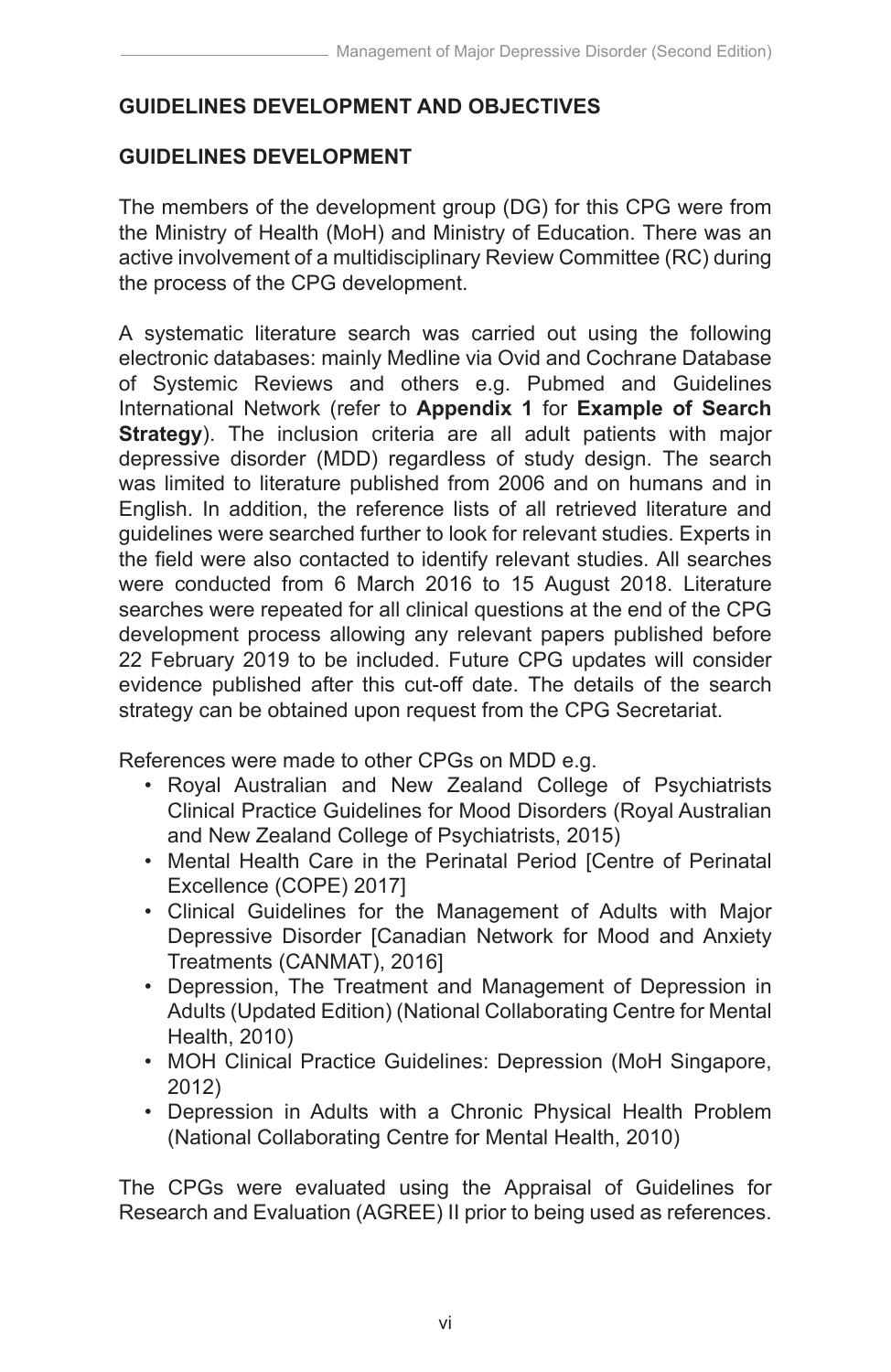A total of 11 main clinical questions were developed under three different sections (screening, treatment and monitoring). Members of the DG were assigned individual questions within these sections (refer to **Appendix 2** for **Clinical Questions**). The DG members met 21 times throughout the development of these guidelines. All literature retrieved were appraised by at least two DG members using the Critical Appraisal Skill Programme checklist, presented in evidence tables and further discussed in DG meetings. All statements and recommendations subsequently formulated were agreed upon by both the DG and RC. Where evidence was insufficient, the recommendations were made by consensus of the DG and RC. This CPG is based largely on the findings of systematic reviews, meta-analyses and clinical trials, with local practices taken into consideration.

The literature used in these guidelines were graded using the US/ Canadian Preventive Services Task Force Level of Evidence (2001), while the grading of recommendation was done using the principles of GRADE (refer to the preceding page). The writing of the CPG strictly follows the requirement of AGREE II.

On completion, the draft CPG was reviewed by external reviewers. It was also posted on the MoH Malaysia official website for feedback from any interested parties. The draft was finally presented to the Technical Advisory Committee for CPG, and the Health Technology Assessment (HTA) and CPG Council MoH Malaysia for review and approval. Details on the CPG development methodology by MaHTAS can be obtained from Manual on Development and Implementation of Evidence-based Clinical Practice Guidelines published in 2015 (available at http://www. moh.gov.my/penerbitan/mymahtas/CPG\_MANUAL\_MAHTAS.pdf).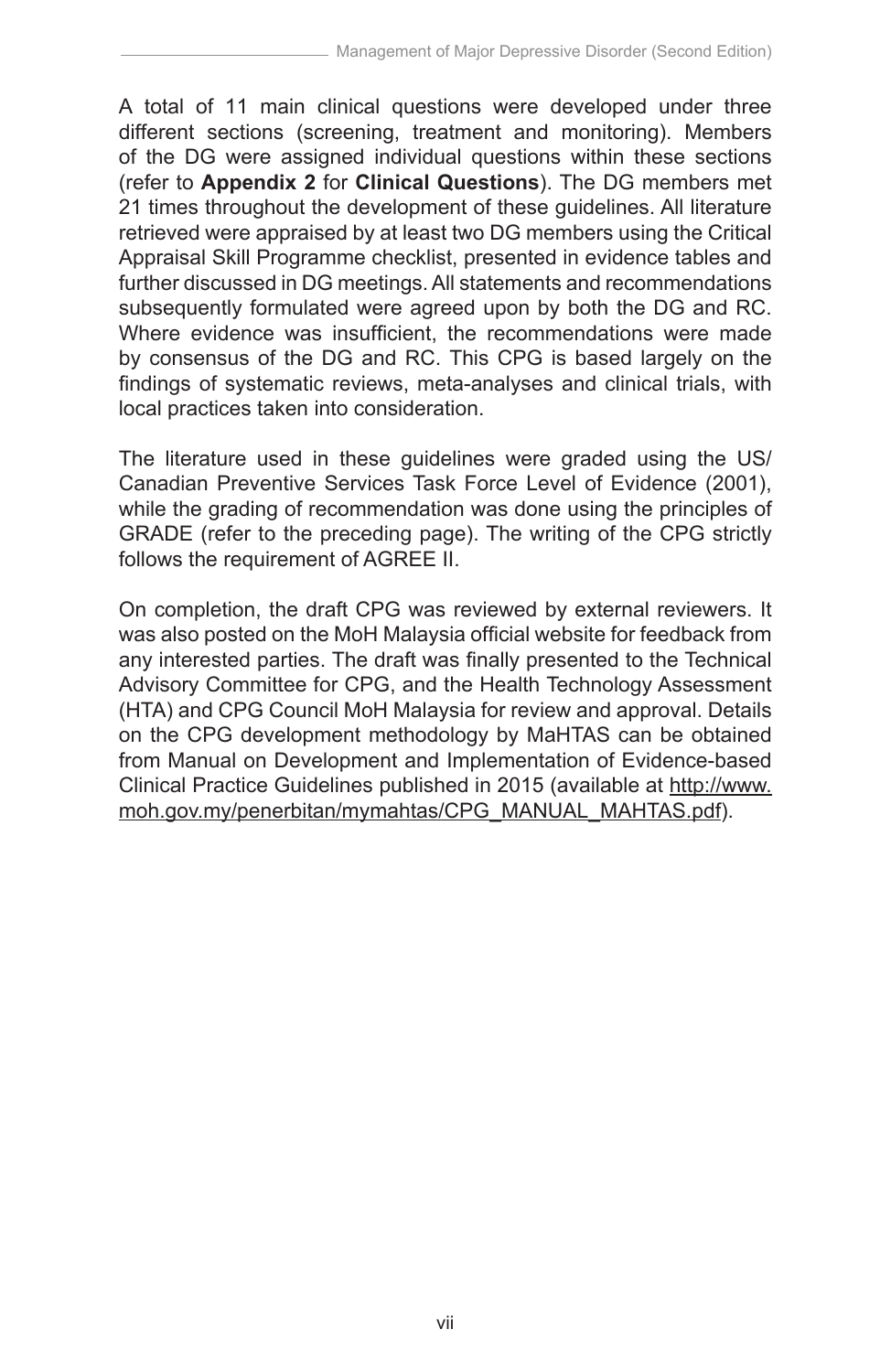# **OBJECTIVES**

The objectives of the CPG are to provide evidence-based recommendations on the management of MDD in the following aspects:

- a) diagnosis
- b) treatment
- c) monitoring

## **CLINICAL QUESTIONS**

Refer to **Appendix 2**.

## **TARGET POPULATION**

#### **a. Inclusion Criteria**

Adult patients with MDD

#### **b. Exclusion Criteria**

- Persistent depressive disorder
- Depressive episodes in patients with bipolar disorder or adjustment disorder with depressed mood

# **TARGET GROUP/USERS**

This document is intended to guide health professionals and relevant stakeholders in primary and secondary/tertiary care in the management of MDD including:

- i. doctors
- ii. allied health professionals
- iii. trainees and medical students
- iv. policymakers
- v. patients and their advocates
- vi. professional societies

# **HEALTHCARE SETTINGS**

Primary and secondary/tertiary care settings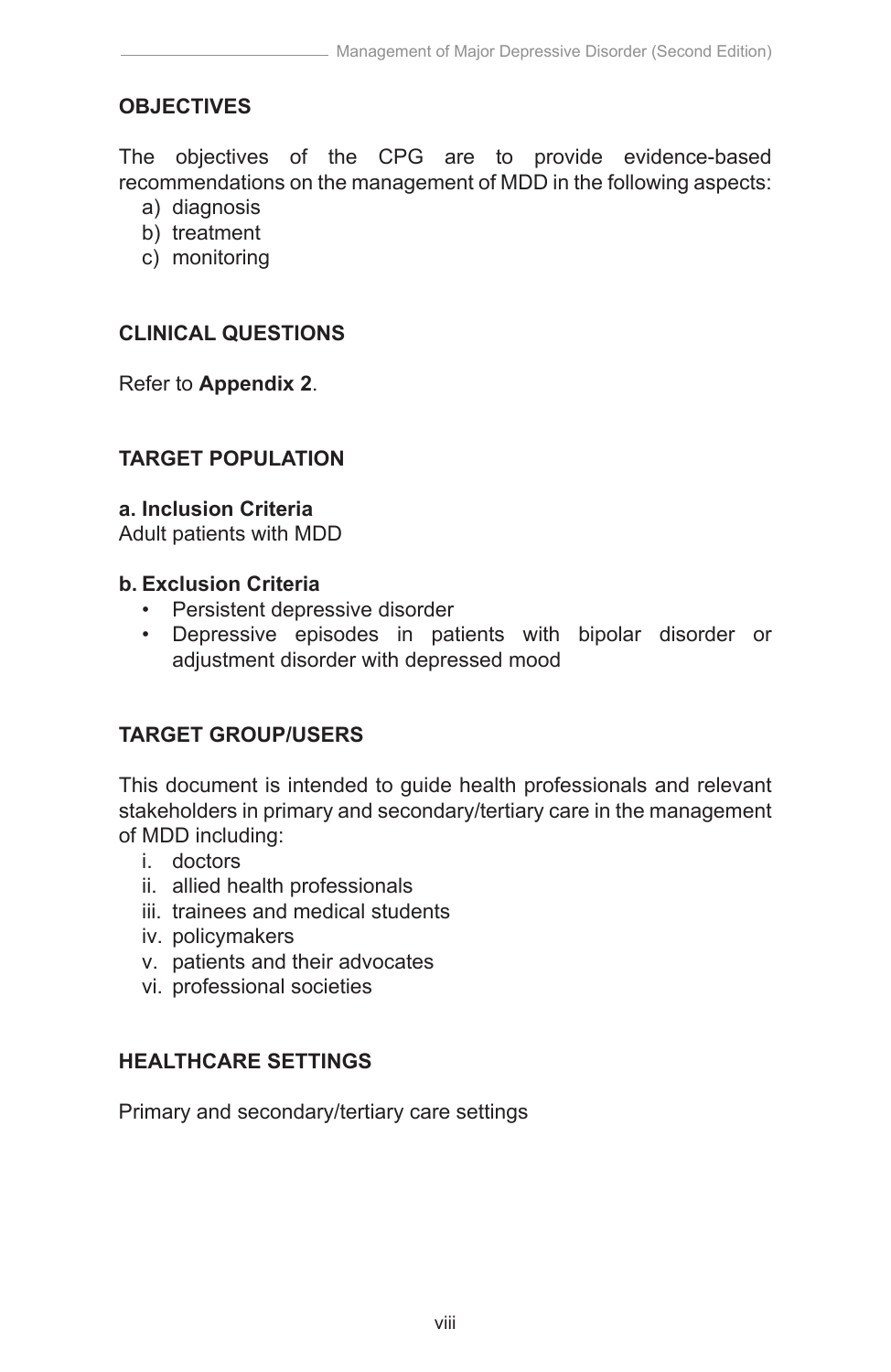## **DEVELOPMENT GROUP**

#### **Chairperson**

Dr. Uma Visvalingam Consultant Psychiatrist Hospital Putrajaya, Putrajaya

#### **Members (in alphabetical order)**

Ms. Aida Farhana Suhaimi Clinical Psychologist Hospital Putrajaya, Putrajaya

Dr. Aida Syarinaz Ahmad Adlan Senior Lecturer & Psychiatrist University Malaya Medical Centre Kuala Lumpur

Dr. Firdaus Abdul Gani Consultant Psychiatrist Hospital Sultan Haji Ahmad Shah Temerloh, Pahang

Dr. Masseni Abd Aziz Family Medicine Specialist Klinik Kesihatan Umbai, Melaka

Dr. Mohd Aminuddin Mohd Yusof Head of CPG Unit & Public Health Physician MaHTAS, Ministry of Health, Putrajaya

Associate Professor Dr. Muhammad Muhsin Ahmad Zahari Senior Consultant Psychiatrist University Malaya Medical Centre Kuala Lumpur

Dr. Noor Izuana Redzuan Consultant Psychiatrist Hospital Putrajaya, Putrajaya Dr. Noormazita Misran Consultant Psychiatrist Hospital Tuanku Jaafar Seremban, Negeri Sembilan

Ms. Nurul Syakilah Embok Raub Principal Assistant Director Pharmacy Practice & Development Division Ministry of Health, Selangor

Dr. Peter Low Kuan Hoe Consultant Psychiatrist Hospital Bahagia Ulu Kinta, Perak

Ms. Siti Mariam Mohtar Senior Assistant Director MaHTAS, Ministry of Health, Putrajaya

Associate Professor Dr. Suzaily Wahab Lecturer & Consultant Psychiatrist Hospital Canselor Tuanku Muhriz Universiti Kebangsaan Malaysia Medical Centre, Kuala Lumpur

Dr. Tan Sing Yee Family Medicine Specialist Klinik Kesihatan Jenjarom, Selangor

Dr. Umi Adzlin Silim Consultant for Consultation-Liaison **Psychiatry** Hospital Kuala Lumpur, Kuala Lumpur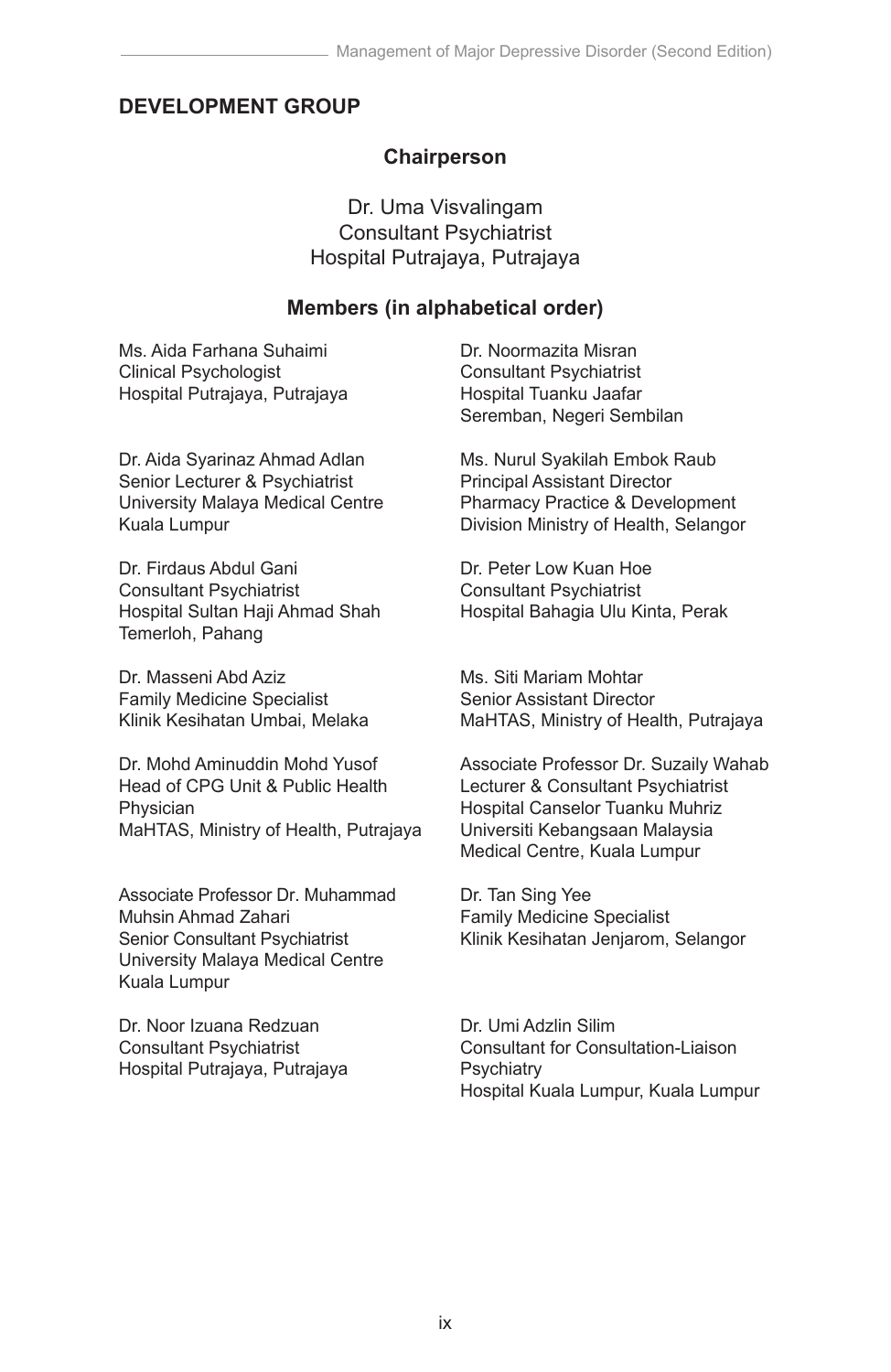# **REVIEW COMMITTEE**

The draft guidelines were reviewed by a panel of experts from both public and private sectors. They were asked to comment primarily on the comprehensiveness and accuracy of the interpretation of evidence supporting the recommendations in the guidelines.

## **Chairperson**

Dr Toh Chin Lee National Advisor for Psychiatry Head of Department & Consultant Psychiatrist Hospital Selayang, Selangor

## **Members (in alphabetical order)**

Dr. Azizul Awaluddin Head of Department & Consultant Psychiatrist Hospital Putrajaya, Putrajaya

Dr. Baizury Bashah Consultant Family Medicine Specialist Klinik Kesihatan Kuala Lumpur, Kuala Lumpur

Dr. Junainah Sabirin Deputy Director & Public Health Physician MaHTAS, Ministry of Health, Putrajaya

Dr. Lim Chong Hum Consultant Psychiatrist & Clinical Epidemiologist Ramsay Sime Darby/ParkCity Medical Centre, Selangor

Dr. Norhayati Nordin Hospital Director & Consultant Psychiatrist (Child & Adolescents) Hospital Bahagia Ulu Kinta, Perak

Associate Professor Dr. Normala Ibrahim Deputy Dean (Research and Internationalization) & Consultant Psychiatrist Universiti Putra Malaysia, Selangor

Ms. Noor Ratna Naharuddin Pharmacist Hospital Sultan Ismail, Johor

Professor Dr. Nor Zuraida Zainal Consultant for Consultation-Liaison Psychiatry University Malaya Medical Centre, Kuala Lumpur

Ms. Raynuha Mahadevan Lecturer & Clinical Psychologist Hospital Canselor Tuanku Muhriz Universiti Kebangsaan Malaysia, Kuala Lumpur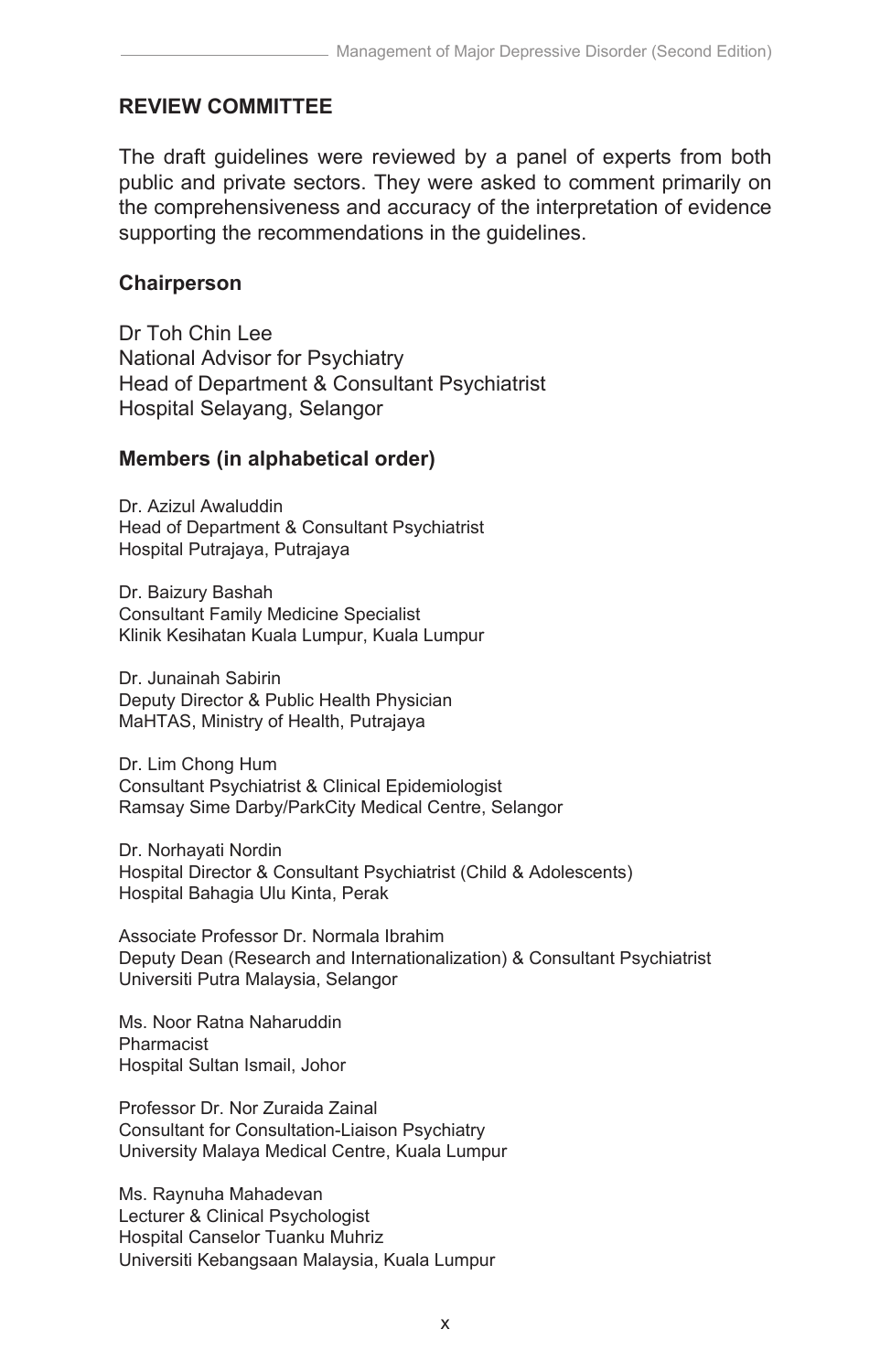#### **EXTERNAL REVIEWERS (in alphabetical order)**

Dr. Ang Jin Kiat Senior Lecturer & Psychiatrist Universiti Putra Malaysia, Selangor

Professor Dr. Anne Buist Professor of Women's Mental Health University of Melbourne, Austin Health Australia

Dr. Cheah Yee Chuang Consultant Community & Rehabilitation Psychiatrist Hospital Bahagia Ulu Kinta, Perak

Professor Dr. David J. Kupfer Professor Emeritus of Psychiatry University of Pittsburgh United States of America

Professor Dr. Firdaus Mukhtar Head of Department & Clinical Psychologist Universiti Putra Malaysia, Selangor

Professor Dr. Hatta Sidi Senior Lecturer & Senior Consultant **Psychiatrist** Pusat Perubatan Universiti Kebangsaan Malaysia, Kuala Lumpur

Dr. Idayu Maarof Registered Medical Practitioner (General Practitioner) & Patient Advocate Shah Alam, Selangor

Professor Dr. Mohamad Hussain Habil Senior Lecturer & Senior Consultant **Psychiatrist** MAHSA University, Selangor

Dr. Muniswaran a/l Ganesham @ Ganeshan Maternal-Fetal Medicine Specialist & Ostetrician and Gynaecologist Hospital Wanita & Kanak-kanak Kuala Lumpur, Kuala Lumpur

Dr. Rozita Mat Zin General Practitioner & Patient Advocate Klinik Wong Singh Bandar Country Homes, Selangor

Dr. Salmah Noordin Consultant Family Medicine Specialist Klinik Kesihatan Batu 9, Cheras, Selangor

Dr. Sarfraz Manzoor Hussain Consultant Psychiatrist Nilai Medical Centre, Negeri Sembilan

Mr. Syahrir Zaini Lecturer & Pharmacist International Islamic University Malaysia Pahang

Dr. Zanariah Mat Saher Consultant Geriatric Psychiatrist Hospital Kuala Lumpur, Kuala Lumpur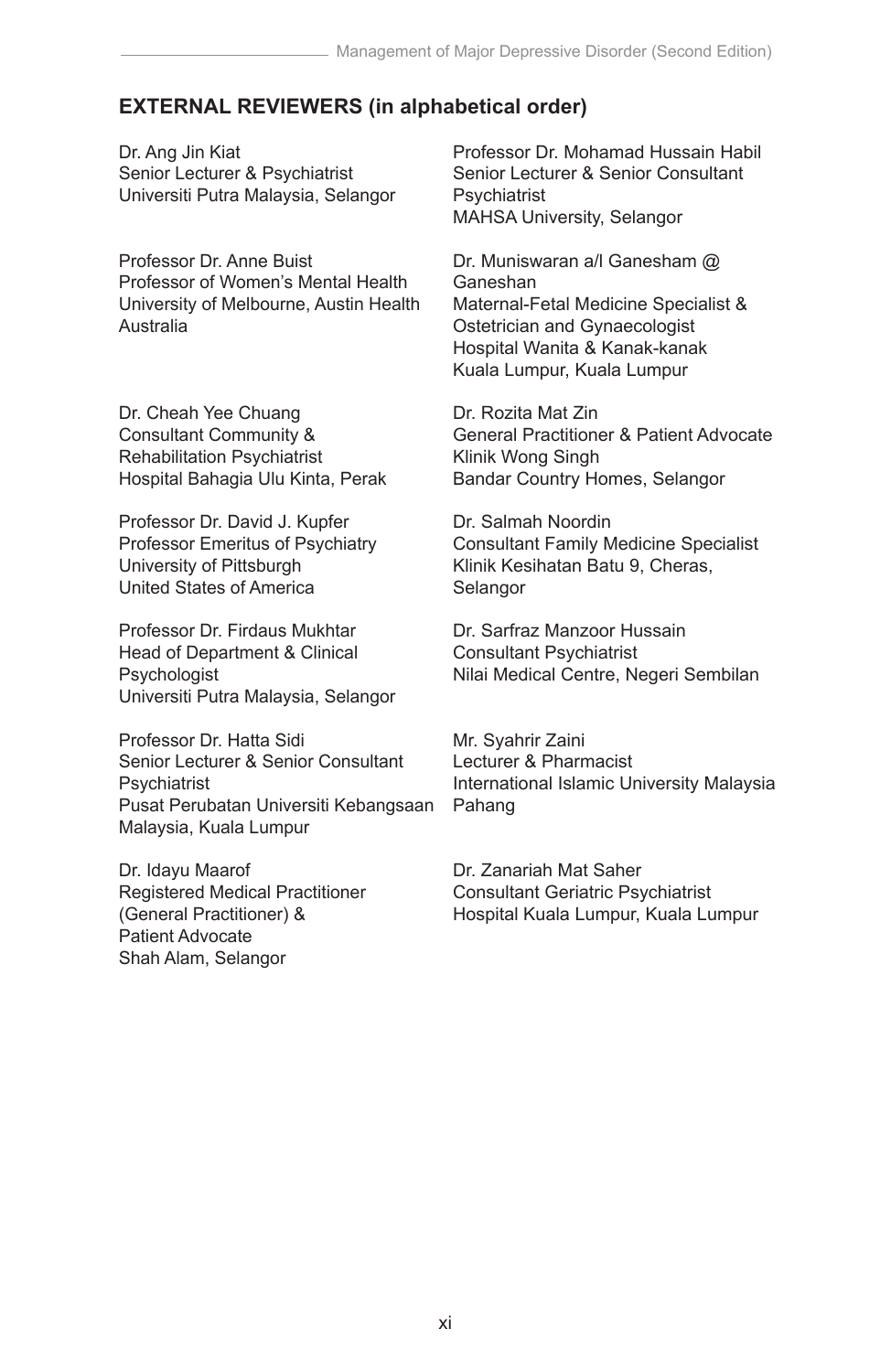

ECT = electroconvulsive therapy

ECT = electroconvulsive therapy

ALGORITHM 1. TREATMENT OF MAJOR DEPRESSIVE DISORDER **ALGORITHM 1. TREATMENT OF MAJOR DEPRESSIVE DISORDER**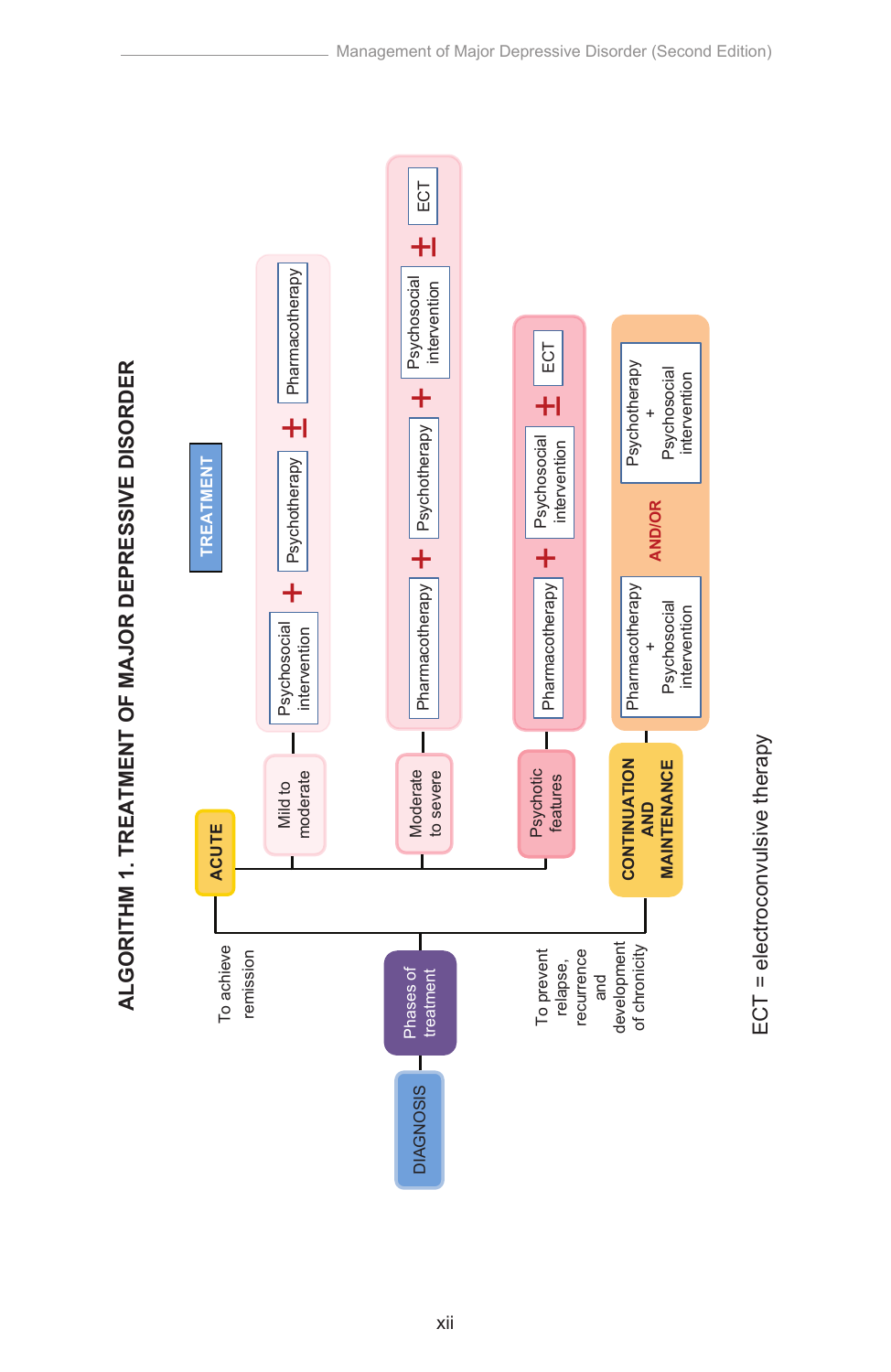#### **ALGORITHM 2. PHARMACOTHERAPY FOR MAJOR DEPRESSIVE DISORDER**

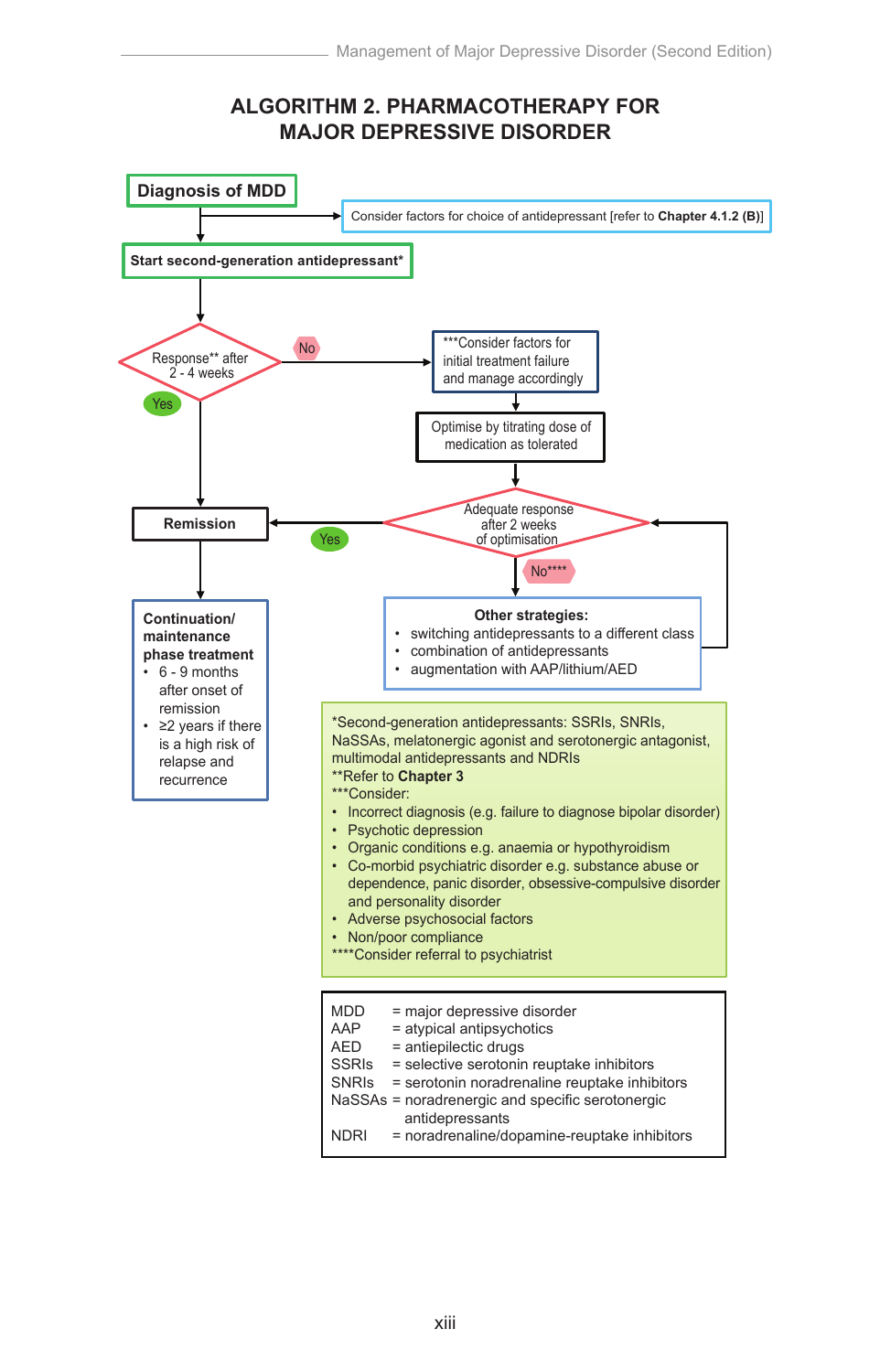#### **ALGORITHM 3. TREATMENT OF PRE-EXISTING MAJOR DEPRESSIVE DISORDER IN PRE-PREGNANCY, PREGNANCY & POSTPARTUM PERIOD**

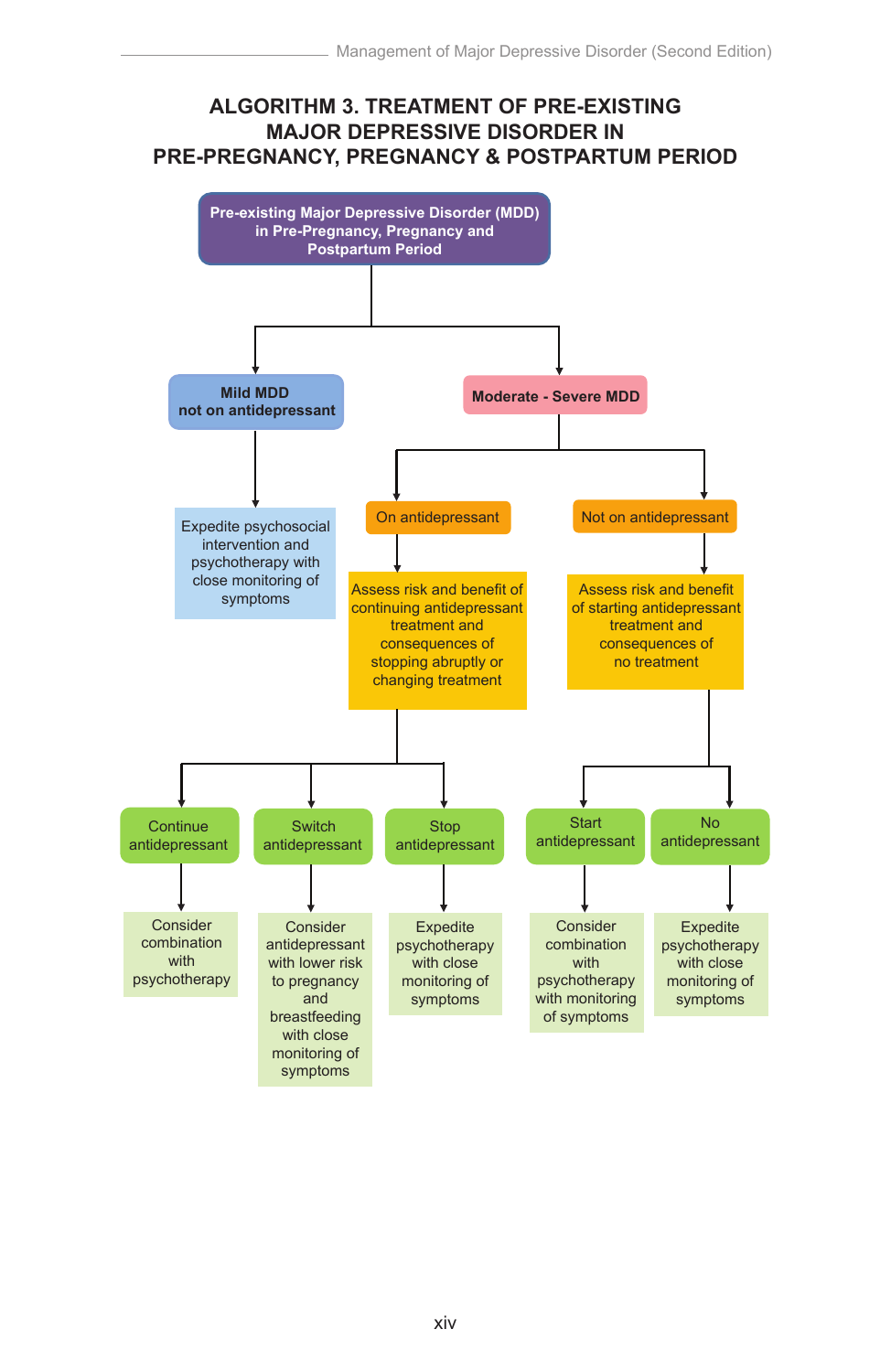#### **ALGORITHM 4. TREATMENT OF NEWLY DIAGNOSED MAJOR DEPRESSIVE DISORDER IN PREGNANCY AND POSTPARTUM**

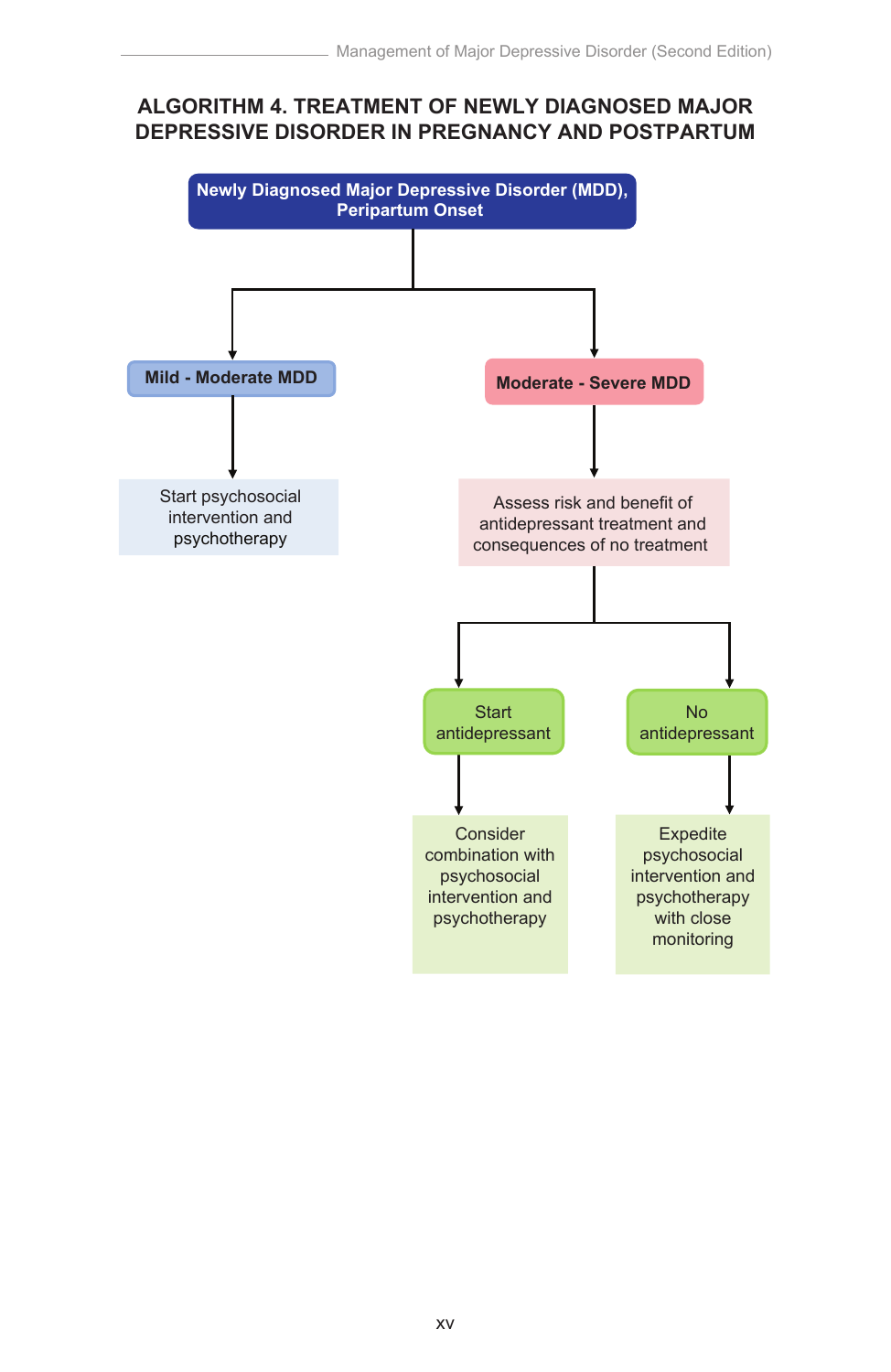# **1. INTRODUCTION**

Mental health is a state of well-being in which every individual realises his or her own potential, can cope with the normal stresses of life, can work productively and fruitfully, and is able to make a contribution to the community.1 It includes emotional, psychological and social well-being. However, unhealthy mental health can lead someone to develop mental disorder including MDD. Mental disorder is defined as "a syndrome characterised by clinically significant disturbance in an individual's cognition, emotion regulation or behaviour that reflects a dysfunction in the psychological, biological or developmental processes underlying mental functioning".2

MDD, a common but complex illness, can present with a variety of unique symptom combinations. This disorder is characterised by persistent low mood, loss of interest, difficulty in concentrating, sleep disturbances, fatigue and in more severe form, functional impairment and suicidal ideations. Functional impairment is defined as loss of functional capacity affecting a person's ability to work resulting from the person's medical condition.<sup>3</sup>

It is estimated that MDD will contribute to highest burden of disease in 2030.<sup>4</sup> The adverse outcomes related to MDD varies from significant difficulties in role transitions, decreased role functioning, increased risk of onset, severity and persistence of several secondary disorders. There is higher risk of early mortality resulting from physical disorders and suicide.<sup>5, level III</sup> The World Health Organization (WHO) reported that suicide is the second leading cause of death among the 15 to 29 years age group.6

A review of depression studies in Malaysia showed the prevalence of MDD in Malaysia to be between 8 - 12%.<sup>7, level III</sup> A meta-analysis showed a global prevalence of MDD at 4.7% (95% CI 4.4 to 5.0%).<sup>8, level III</sup>

A systematic review of 27 studies showed that MDD (especially in specialised mental health care) often has a chronic and/or recurrent course with consequences over the entire lifespan.<sup>9, level III</sup> WHO Global Health Estimates 2015 found that depressive disorders contribute to 7.5% of total Years Living with Disability (YLD) worldwide and this translates as the single largest contributor to global disability. According to this report, MDD contributes to 6.9% of total YLD in Malaysia.10

To ensure full functional recovery and prevention of relapse, the targeted outcome for treatment of MDD is treatment to remission. Remission can be defined as a minimum of 80% reduction in symptoms of MDD or as an absolute cut-off score in any one validated rating scales.<sup>11, level</sup> III Non-remission of depressive symptoms in MDD has implications on functionality<sup>12, level II-2</sup> and can add to the economic burden of the illness.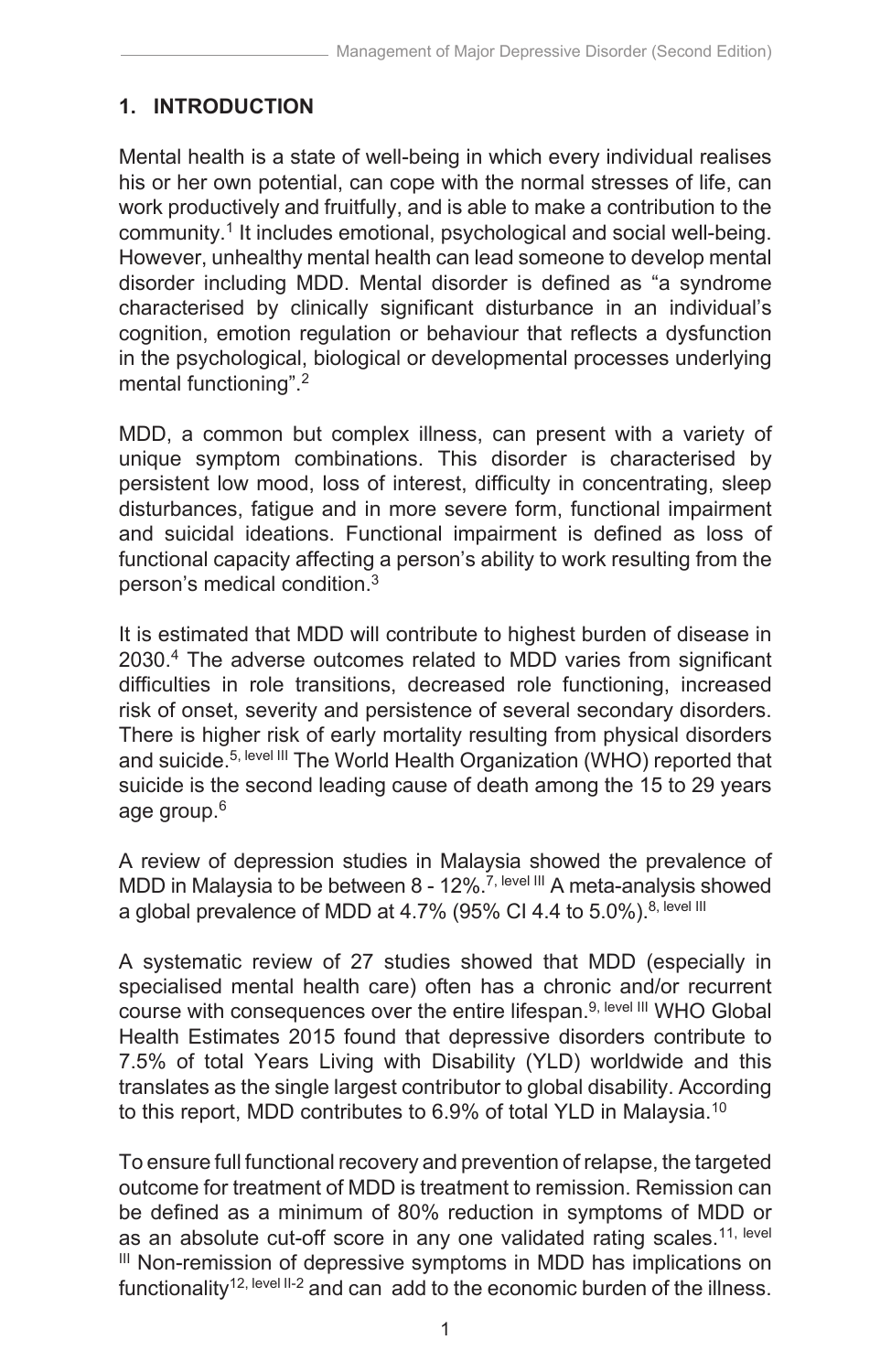This CPG is a full review of the previous edition of guidelines on the Management of MDD published in 2007. In order to preserve the validity of these guidelines, new evidence in the management of MDD was searched and critically appraised prior to being accepted. This CPG also minimises variation in clinical practices to adapt appropriate management in MDD.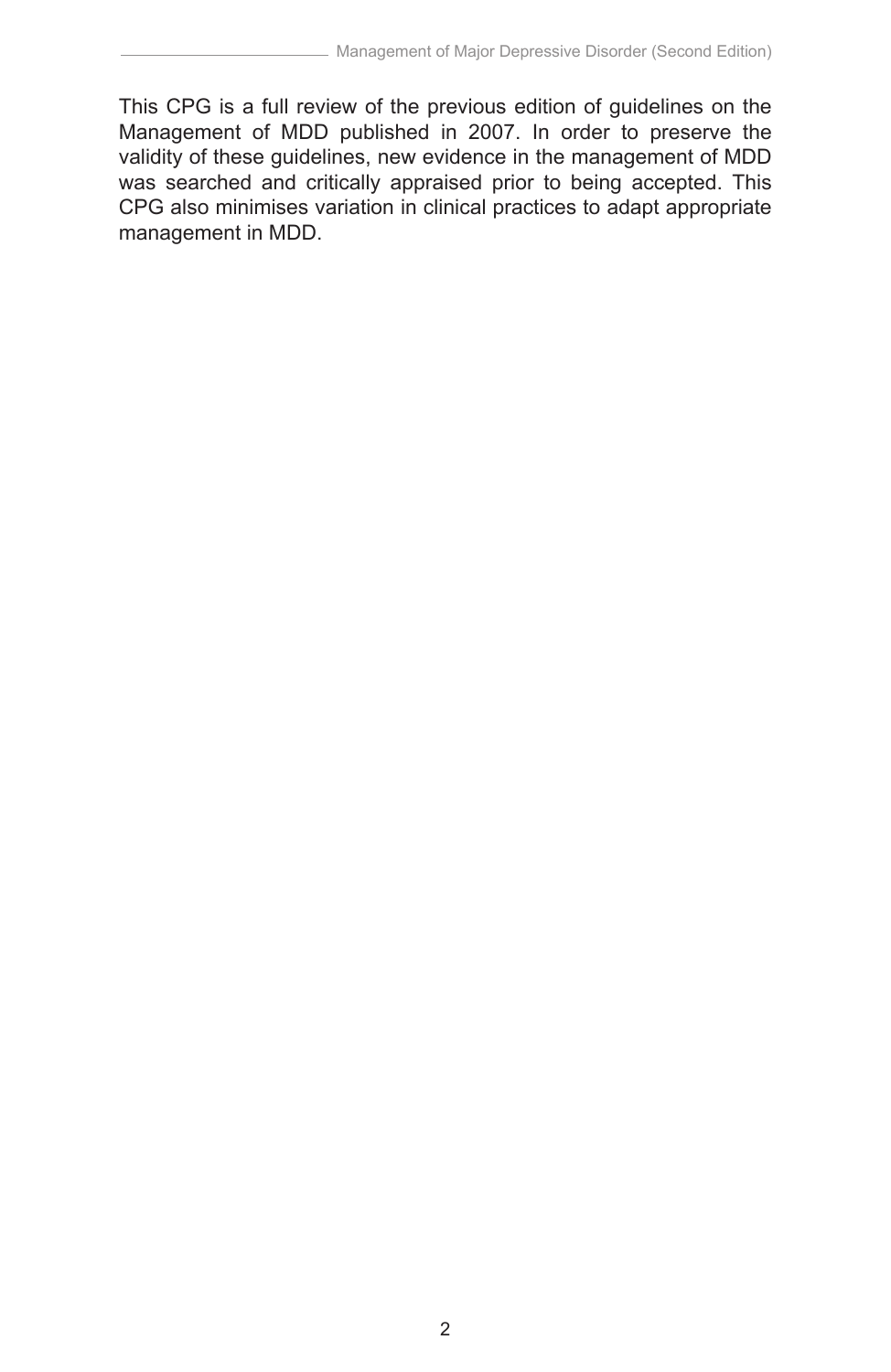# **2. ASSESSMENT AND DIAGNOSIS**

# **2.1 Screening**

In a systematic review of local studies in Malaysia, prevalence of depression in primary care ranged from 6.7% to 14.4%. Among the elderly in the general community, the prevalence was between 6.3% and 18%. In most of the studies, women had higher rates of depression than men. Studies in a clinical setting found a prevalence of depression to be 20.7% in post-partum women, 36% in post-stroke patients and 19.1% in breast cancer patients. However, different instrument were used in these studies.<sup>13, level III</sup>

The US Preventive Services Task Force (USPSTF) guidelines recommend screening for depression in adults, including perinatal women. It should be implemented when there are adequate systems in place to ensure accurate diagnosis, effective treatment and appropriate follow-up.14 However, in the absence of benefit in screening and presence of potential harms, the Canadian Preventive Task Force guidelines do not recommend routine screening for depression in primary care settings, either in adults at average risk or in those with characteristics that may increase their risk of depression.15

The CPG DG suggests screening for depression in high risk individuals with following history:<sup>16, level III</sup>

- first-degree relative with a history of depression
- chronic diseases
- obesity
- chronic pain (e.g. backache, headache)
- impoverished home environment
- financial constraint
- experiencing major life changes
- pregnant or postpartum period
- socially-isolated
- multiple vague symptoms
- sleep disturbance
- substance abuse (e.g. alcohol, illicit drugs)
- loss of interest in sexual activity
- old age
- There is insufficient evidence to perform screening for depression in the general population.

The common tools used in Malaysia for screening of depression are Beck Depression Inventory (BDI), Depression, Anxiety and Stress Scale (DASS), Patient Health Questionnaire-9 (PHQ-9), and Hospital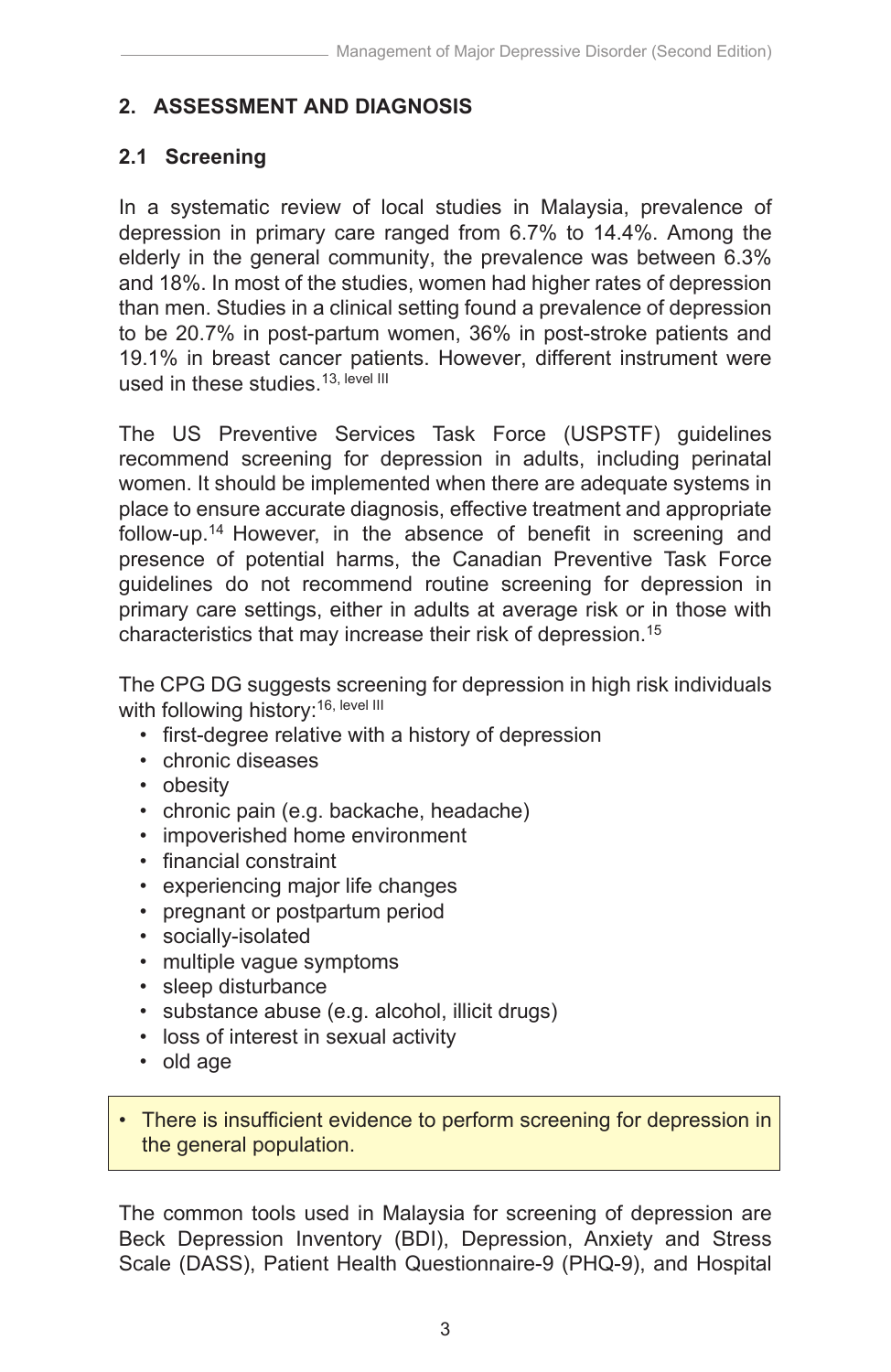Anxiety Depression Scale (HADS). All these screening tools have validated Malay version.<sup>17, level III</sup> Besides that, Whooley Questions is a shorter tool which has been validated locally.<sup>18, level III</sup>

- Whooley Questions on depression:
	- "During the past month, have you often been bothered by feeling down, depressed or hopeless?"
	- "During the past month, have you often been bothered by having little interest or pleasure in doing things?"

The screening of depression with the Whooley Questions in the primary care shows a sensitivity of 96% to 99% and a specificity of 70% to 78%. The addition of the help question (Do you need help?) increases the specificity to 95%.<sup>18 - 19, level III</sup> The Whooley Questions may be considered in people who may have depression particularly in those with a past history of depression or a chronic physical health problem with associated functional impairment.<sup>20</sup>

#### **Recommendation 1**

• Screening for depression using Whooley Questions in primary care may be considered in people at risk\*.

\*Refer to preceding text.

# Refer to **Appendix 6A** for **Malay version of Whooley Questions**.

# **2.2 Assessment**

Assessment of depression consists of detailed history taking, mental state examination, physical examination and investigations where indicated:21

History taking include:

- presenting symptoms
- mode of onset
- duration and severity of symptoms
- number and severity of past episodes
- response to treatment
- previous hospitalisations
- psychosocial stressors
- family history
- suicide attempts
- past history of manic or hypomanic episodes
- substance abuse or other psychiatric illnesses
- social history and social support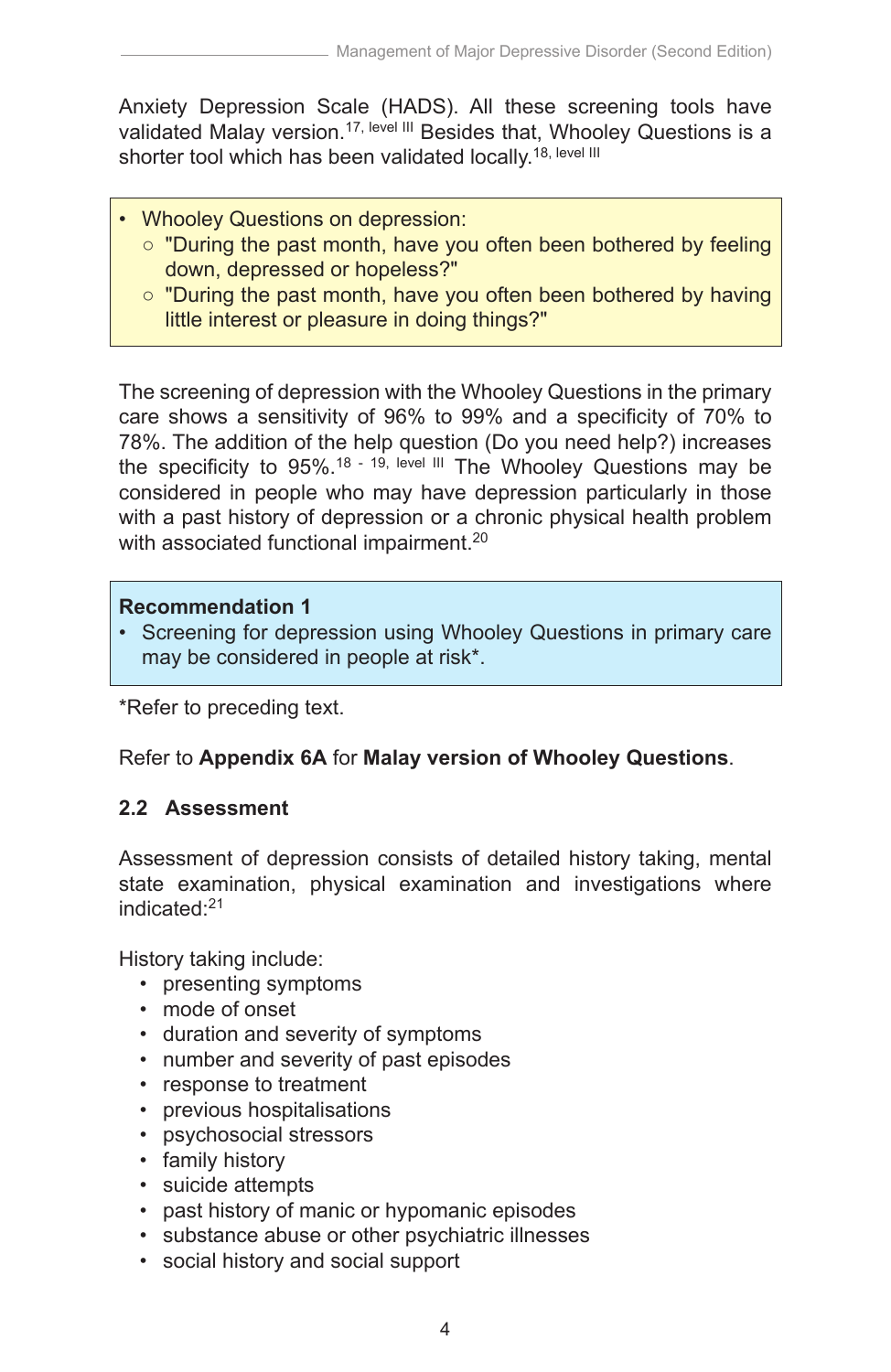- social and occupational impairment
- relevant medical history
- drugs history (prescribed and over-the-counter medications)

Mental state examination include:

- evaluation of depressive symptom severity
- presence of psychotic symptoms
- risk of harm to self and others

Physical examination should be done accordingly to rule out any medical or surgical causes for depressive symptoms. Laboratory tests may be required, particularly if the presentation is atypical e.g. symptoms suggesting a medical cause, elderly patients, first major depressive episode after the age of 40, absence of precipitating factors and depression not responding fully to the standard treatment.<sup>21</sup>

#### **2.3 Diagnosis and Assessment of Severity**

The diagnosis of MDD is made using internationally accepted diagnostic criteria i.e. either the American Psychiatric Association's Diagnostic and Statistical Manual of Mental Disorders Fifth Edition (DSM-5) or the ICD-10 Classification of Mental and Behavioural Disorder: Clinical Description & Diagnostic Guidelines.

Based on the DSM-5 criteria, a minimum of five symptoms is required to diagnose MDD (refer to **Appendix 3**).

Assessment of MDD severity is important to determine the mode of treatment. The assessment is determined by the total number of symptoms criteria, the severity of symptoms and the extent of functional disability.

According to DSM-5, the severity of MDD can be divided into mild, moderate and severe. For mild depression, five or more symptoms are present which cause distress but they are manageable and result in minor impairment in social or occupational functioning. For severe depression, most of the symptoms are present with marked impairment in functioning. It can present with or without psychotic symptoms. For moderate depression, both symptom presentation and functional impairment lies between the above two severities.

Another classification of the depression severity is based on ICD-10 criteria (refer to **Appendix 4**).

The DSM-5 is widely used in clinical practice and research in local setting.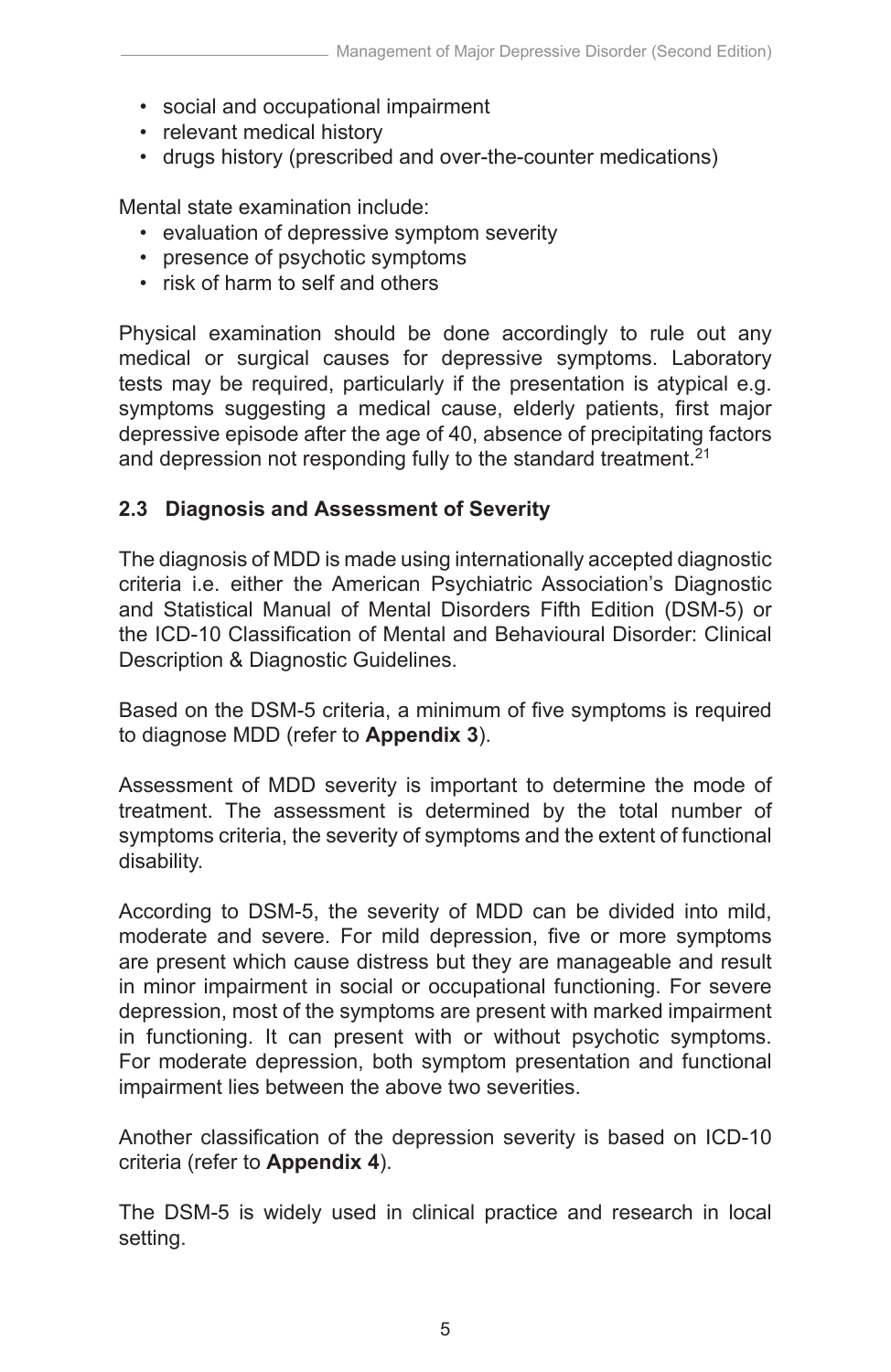#### **Recommendation 2**

• The severity of major depressive disorder should be assessed to determine the mode of treatment.

### **2.4 Suicide Risk Assessment**

A recent systematic review found that the suicide rate in Malaysia is approximately 6 - 8/100,000 population/year with a rising trend in the means of suicide and self-harm.<sup>22, level III</sup> The risk of suicide among hospitalised patients with severe MDD can be as high as 15%.<sup>21</sup> Thus, thorough suicide risk assessment should be emphasised in a comprehensive management of MDD. Locally, the Malaysian Guidelines on Suicide Prevention & Management and Guidelines on Suicide Risk Management in Hospitals were developed to assist practitioners in suicide preventive measures.

A systematic review of 21 studies evaluating 15 suicide risk assessment instruments on a group of suicide attempters, showed that none fulfilled requirements for diagnostic accuracy and there was insufficient evidence to support its use in predicting suicidal acts.<sup>23, level II-2</sup> A recent multicentre, population-level cohort study on individuals with self-harm episodes, suggested that suicide risk assessment scales should not be used alone to determine treatment options or predict future risk of further self-harm or suicide.<sup>24, level II-2</sup> Therefore, suicide risk assessment instruments should only be used to complement a detailed clinical assessment and a structured follow-up management plan, while building a good therapeutic alliance with the patients.

Assessment of suicide intent is a vital measurement to evaluate future suicide risk among patients who self-harm.<sup>25, level II-2</sup> Hence, measurement of this risk should be included during the risk assessment and can be done using specific tools (e.g. Beck Suicide Intent Scale).

The suicide risk factors are: 21

- loss of relationship
- financial or occupational difficulties
- poor social support
- past suicide attempt
- family history of suicide
- alcohol abuse/dependence
- other medical co-mordibities
- suicidal ideations
- severity of depression
- psychomotor agitation
- low self-esteem
- hopelessness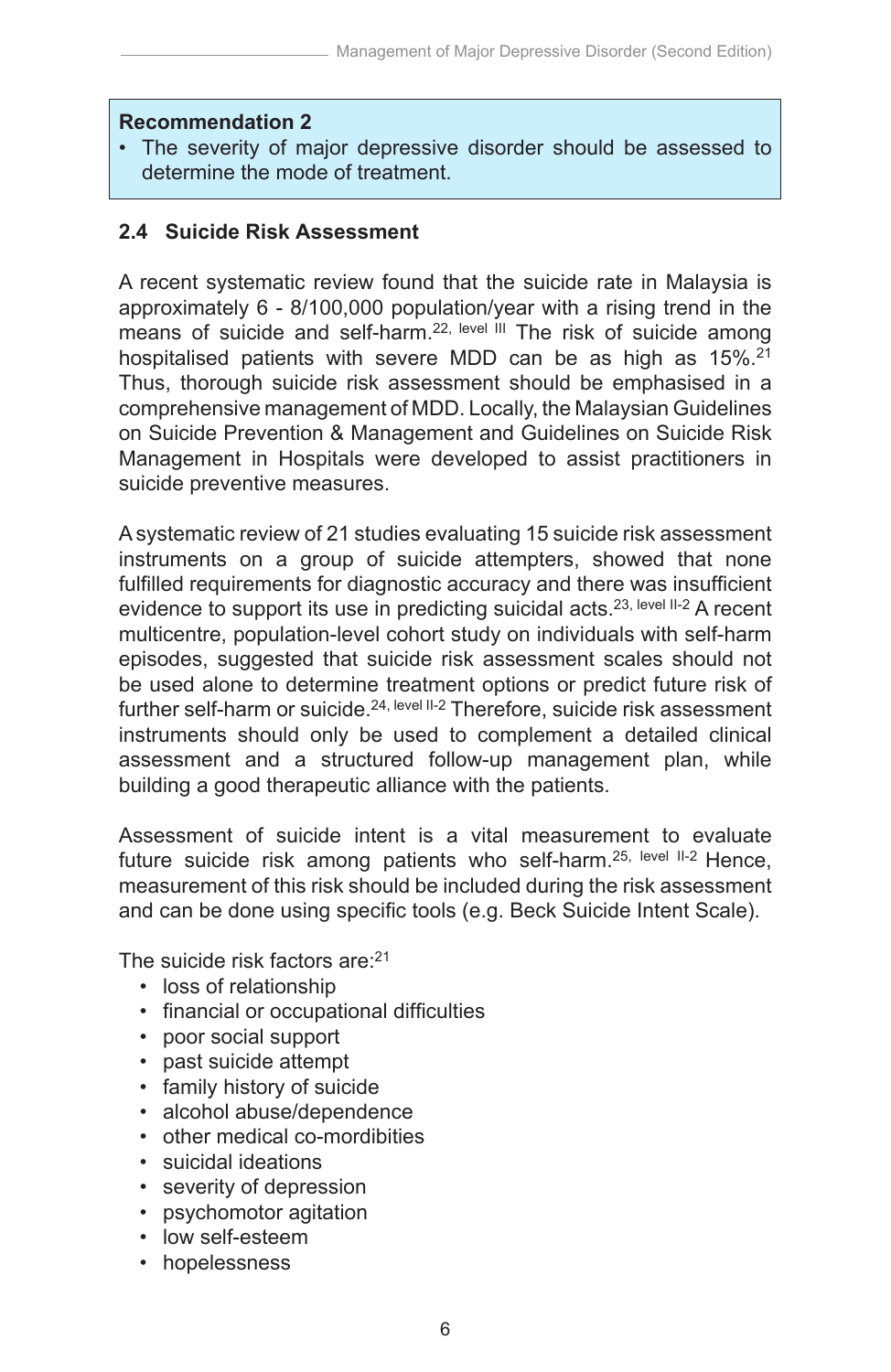# **2.5 Referral and Admission**

# **2.5.1 Criteria for referral to psychiatric services**

There is no new retrievable primary paper on referral of MDD. The previous MoH CPG is used for this section.<sup>21</sup> Communication between healthcare personnel and patients has to be clear in explaining the needs and benefits of psychiatric interventions.

- In a local setting, referral to the psychiatric services may be done through the emergency and trauma department or directly to the psychiatric clinic. Indications for referral to psychiatric services include:21
	- unsure of diagnosis
	- attempted suicide
	- active suicidal ideas
	- failure of treatment
	- advice on further treatment
	- clinical deterioration
	- recurrent episode within one year
	- psychotic symptoms
	- severe agitation
	- self-neglect

# **2.5.2 Criteria for admission**

Admission of patients with MDD may be required if outpatient care alone is insufficient. Locally, admission to the psychiatric ward can be voluntary or involuntary according to the Mental Health Act (2001).26 Indications for admission are as follows: $21$ 

- risk of harm to self
- psychotic symptoms
- inability to care for self
- lack of impulse control
- danger to others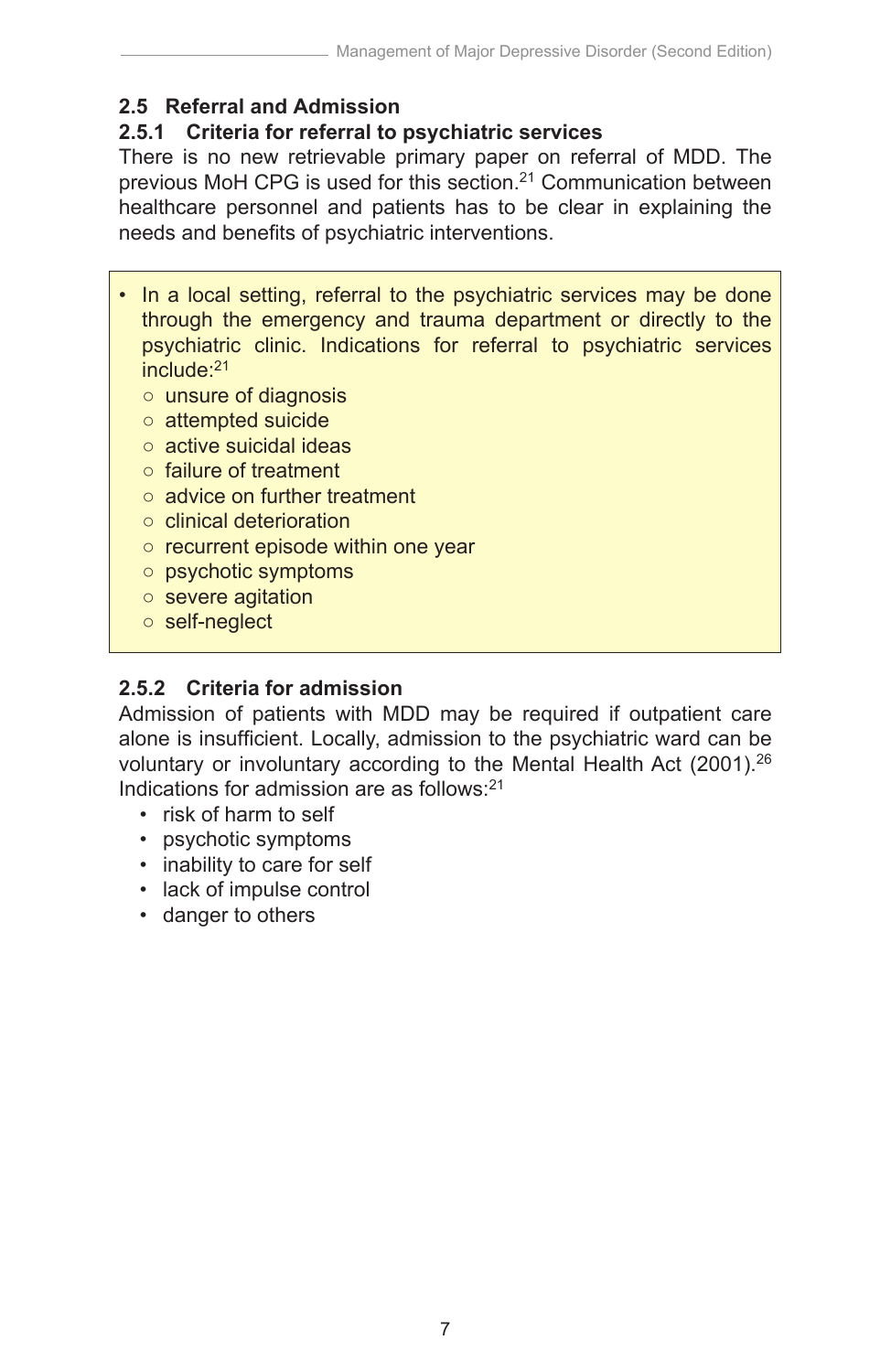# **3. PHASES OF TREATMENT**

General principles of MDD treatment are:

- to relieve symptoms
- to reduce the morbidity and disability
- to limit risks of self-harm and fatality

Treatment of MDD can be divided into three phases - acute, continuation and maintenance (refer to **Figure 1**). For the purpose of discussion in this CPG, the continuation phase is considered as part of the maintenance phase.



**Figure 1. Phases of treatment of major depression**

**Adapted**: Kupfer DJ. Long-term treatment of depression. J Clin Psychiatry 1991:52 (Suppl):28-34

# \*Refer to **Subchapter 4.2.1 B** on **Pharmacotherapy**.

- The acute phase is a period aiming to achieve remission. $21$
- The maintenance phase is a period to prevent relapse and recurrence and, development of chronicity.27
- Response is a ≥50% reduction in depressive symptoms and at least a moderate degree of global improvement.<sup>21</sup>
	- Non-response ≤25% decrease in baseline symptom severity
	- Partial response >25% and <50% decrease in baseline symptom severity
- Remission is the absence of signs and symptoms in the current episode of depression and restoration of function.21
- Relapse is the return of symptoms of the current episode within six months following remission.28
- Recovery is when an individual is fully functional and has returned to premorbid functioning.29
- Recurrence is a new episode of depression after recovery.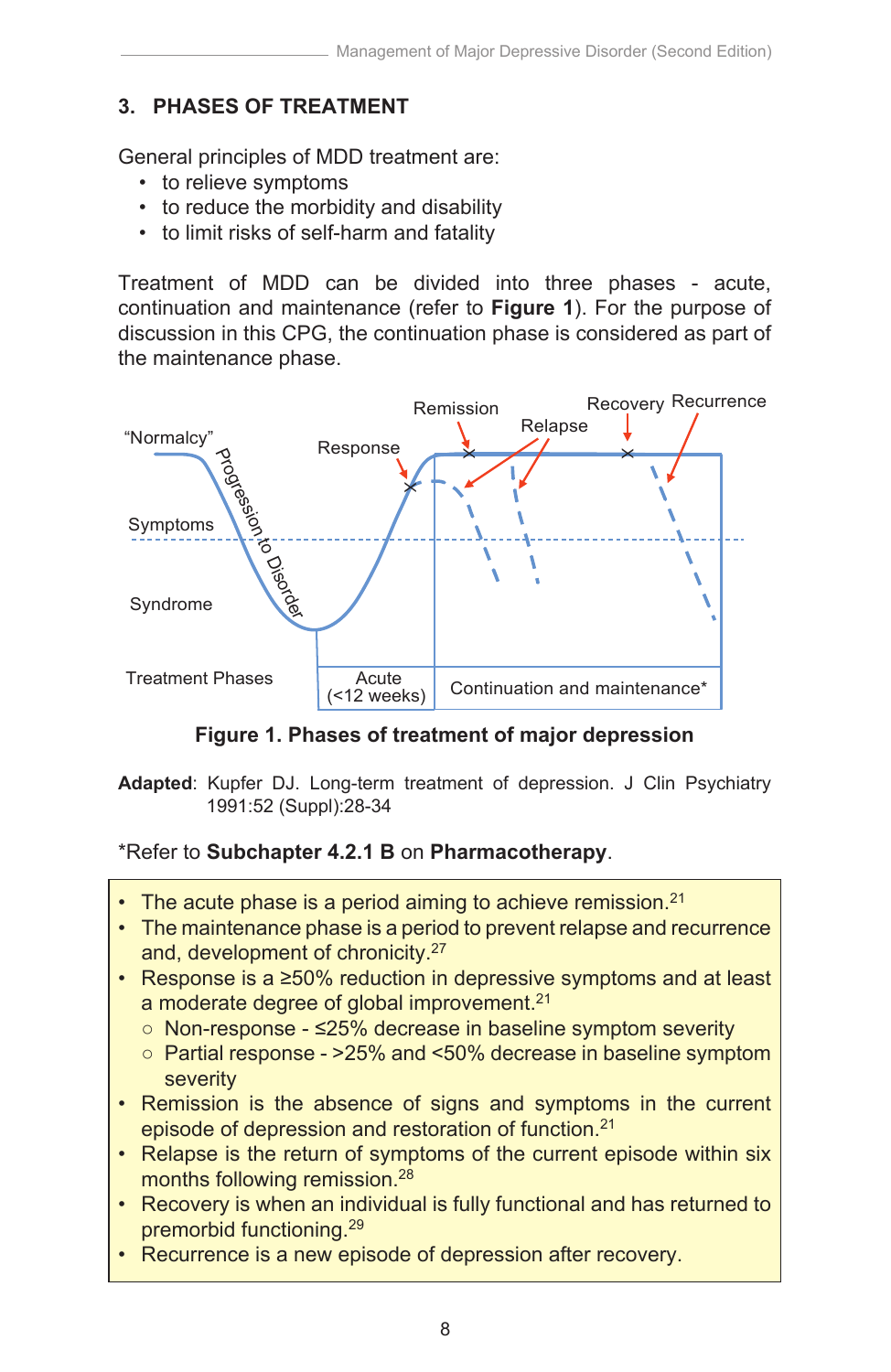# **4. TREATMENT**

The modalities of treatment in MDD are:

- pharmacotherapy
- psychotherapy
- psychosocial intervention
- physical
- others

These are offered based on the severity of the disease (mild, moderate and severe) in both acute and maintenance phases. Refer to **Appendix 8** on **Suggested Antidepressant Dosages and Adverse Effects**.

# **4.1 Acute Phase**

# **4.1.1 Mild to Moderate**

# **A. Psychosocial Interventions and Psychotherapy**

Evidence on the effectiveness of psychological and psychosocial interventions have mainly been found in the acute treatment of MDD, and mostly between mild to moderate severity. The general aim of these interventions is to alleviate core depressive symptoms or prevent symptoms recurring.

There are psychological and psychosocial interventions of lower intensity that are less dependent on trained professionals and can be self-guided (e.g. internet- and mobile-based intervention, exercise programme, etc.).20, 29

The types of interventions offered depends on patient's preferences and attitudes, therapist competence, therapeutic alliance and availability of the intervention.<sup>20, 30</sup>

# **Psychosocial Interventions**

# **i. Psychoeducation**

Psychoeducation is given by delivering information on pharmacotherapy and psychological measures which consist of topics on:

- symptoms and course of depression
- the biopsychosocial model of aetiology
- pharmacotherapy for acute phase and maintenance
- drug side effects and complications
- importance of medication adherence
- early signs of recurrence
- management of relapse and recurrence

Psychoeducation is an important component in the treatment of depression. It is provided early and continuously throughout the management of the condition.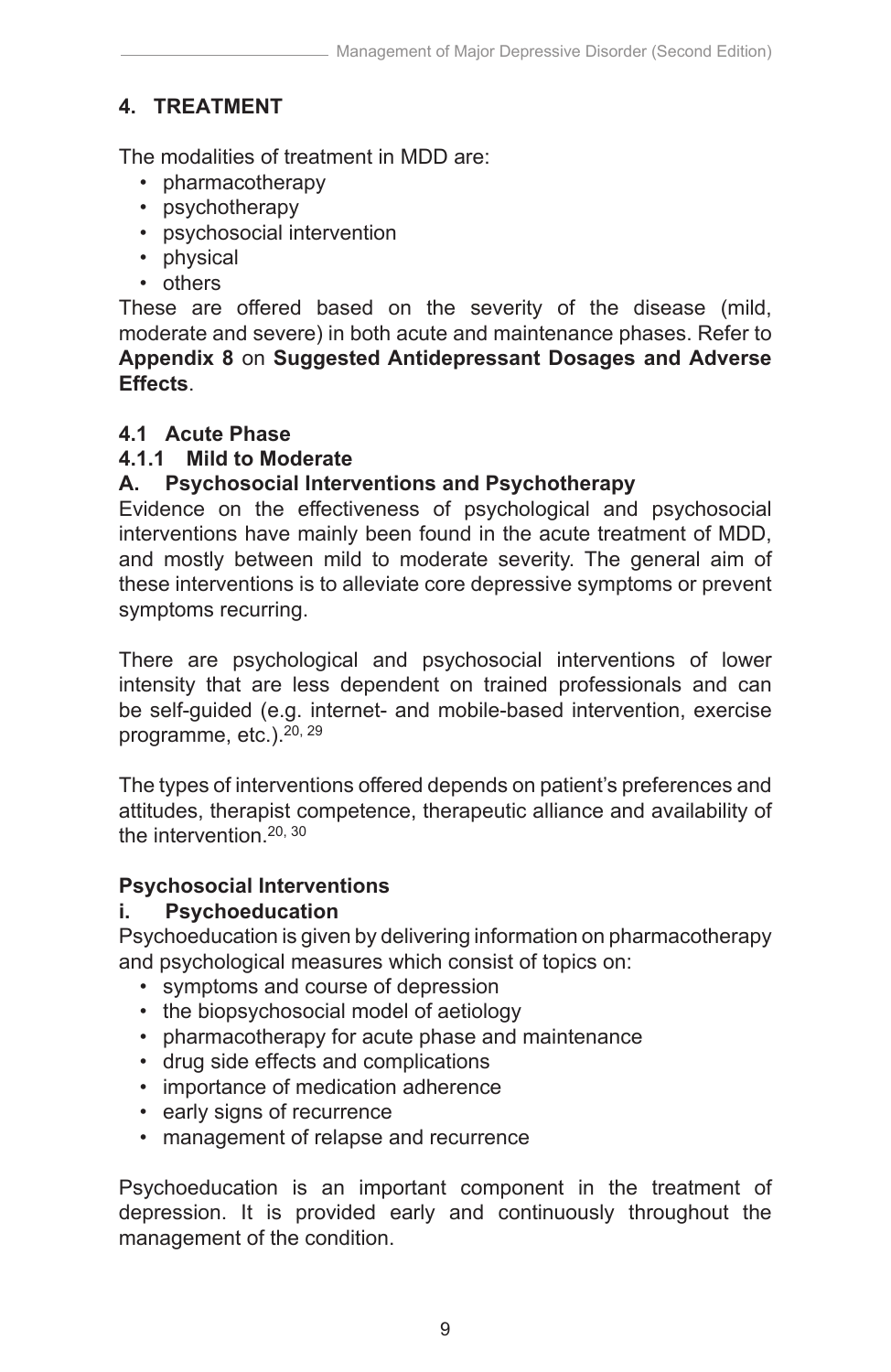In patients with <5 episodes, there was no difference between manualised psychoeducation as an adjunct to an antidepressant in preventing relapse than maintenance cognitive behavioural therapy (CBT). However, in those with ≥5 previous major depressive episodes, manualised psychoeducation is significantly less effective in similar comparison.31, level I

A randomised controlled trial (RCT) showed that adding a family intervention to inpatient treatment of MDD over TAU improved BDI scores (p<0.005). It was also more effective in improving subjective emotional health in patients' partners at three months follow-up (p=0.029).32, level I

#### **Recommendation 3**

• Psychoeducation should be offered early and continuously throughout the management of major depressive disorder.

## **ii. Counselling/Non-directive Supportive Therapy**

The British Association for Counseling and Psychotherapy defines counselling as 'a systematic process which gives individuals an opportunity to explore, discover and clarify ways of living more resourcefully, with a greater sense of well-being'.20 It is commonly described in the literature as either non-directive supportive therapy (NDST) or supportive therapy.

An RCT of primary care patients found that there was no significant difference between counselling and CBT in reducing BDI score at four months in MDD.<sup>33, level I</sup> A meta-analysis of 31 RCTs of moderate quality primary papers found that NDST was more effective than waiting list or usual care (Hedges' g=0.58, 95% CI 0.45 to 0.72; NNT=3) but less effective than other psychotherapies (Hedges' g= -0.20, 95% CI -0.32 to -0.08) in mild to moderate MDD.<sup>34, level I</sup>

#### **iii. Peer Intervention**

Peer intervention, which includes peer support and self-help groups, is often used as a complement to clinical care. CANMAT recommends peer intervention as a second-line adjunctive treatment for MDD.<sup>30</sup>

A meta-analysis of seven RCTs found that peer support interventions were more effective compared with usual care in reducing depressive symptoms in adults with depression (SMD= -0.59, 95% CI -0.98 to -0.21). However there was no significant difference between peer intervention and group CBT in MDD for the same outcome.<sup>35, level I</sup>

#### **iv. Exercise**

Exercise is defined as the 'planned, structured and repetitive bodily movement done to improve or maintain one or more components of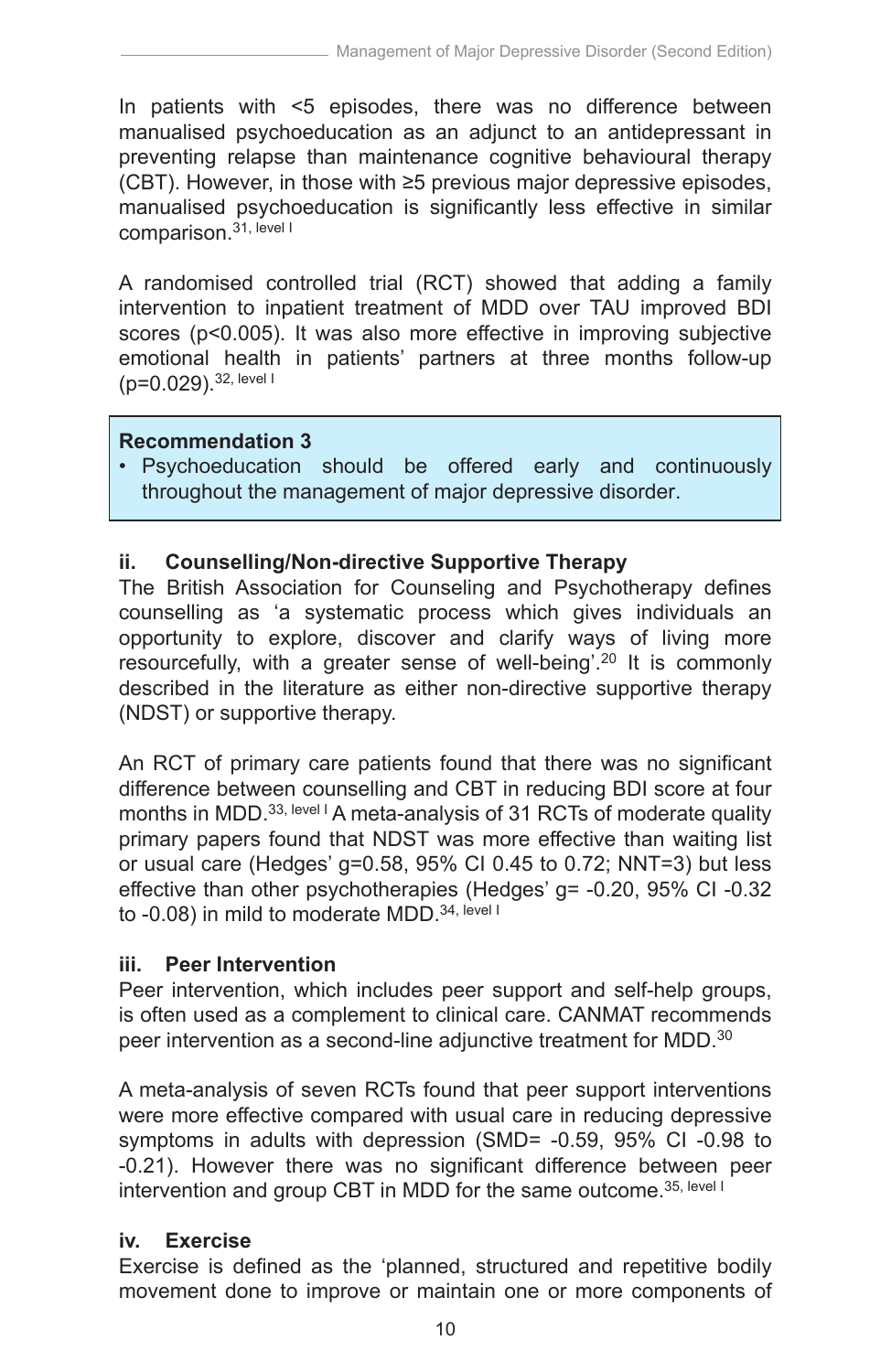physical fitness'.36 Exercise therapy generally consists of activity of 45 - 60 minutes per session, up to three times per week and prescribed for 10 - 12 weeks.21

The mechanism of exercise includes positive feedback from other people, increased sense of self-worth, diversion from negative thoughts, increased social contact and changes in endorphin and monoamine concentrations.20

In a Cochrane systematic review of 39 RCTs with moderate quality, exercise was more effective than control in all severity of MDD (SMD= -0.62, 95% CI -0.81 to -0.42).<sup>37, level I</sup> This is supported by another metaanalysis on 13 RCTs of moderate quality (Hedge's g= -0.97, 95% CI  $-1.40$  to  $-0.54$ ). 38, level I

Adverse effects of exercise varies which included musculoskeletal pain, chest pain and falls.<sup>37, level I</sup>

## **v. Relaxation**

Relaxation technique is a method to help a person attain a state of calmness.

In a Cochrane systematic review of 15 RCTs, relaxation techniques addressed were progressive muscle relaxation, relaxation imagery, autogenic training, combined or enhanced versions of these, as well as relaxation adjunctive to other treatments. Relaxation reduced selfreported depression (SMD= -0.59, 95% CI -0.94 to -0.24) compared with wait-list, no treatment or minimal treatment post-intervention in MDD. However, when compared with psychological treatment (mainly CBT), it was less effective in reducing self-reported depression (SMD= 0.38, 95% CI 0.14 to 0.62) and showed no difference on clinician-rated depression (SMD=0.29, 95% CI -0.18 to 0.75).<sup>39, level I</sup> The limitation of this review is that the quality of majority of primary papers was not assessed due to inadequate methodological details.

# **vi. Psychospiritual Intervention**

It is crucial to be culturally sensitive in providing mental health care. WHO has declared that spirituality is an important dimension of quality of life.<sup>40</sup> The biopsychosocial and spiritual model<sup>41</sup> is currently being widely used.

Definition of spirituality refers to 'a dimension of human experience related to the transcendent, the sacred, or to ultimate reality and is closely related to values, meaning and purpose in life'. Religion is usually defined as 'systems of beliefs and practices related to the sacred or divine, as held by a community or social group'.<sup>42</sup>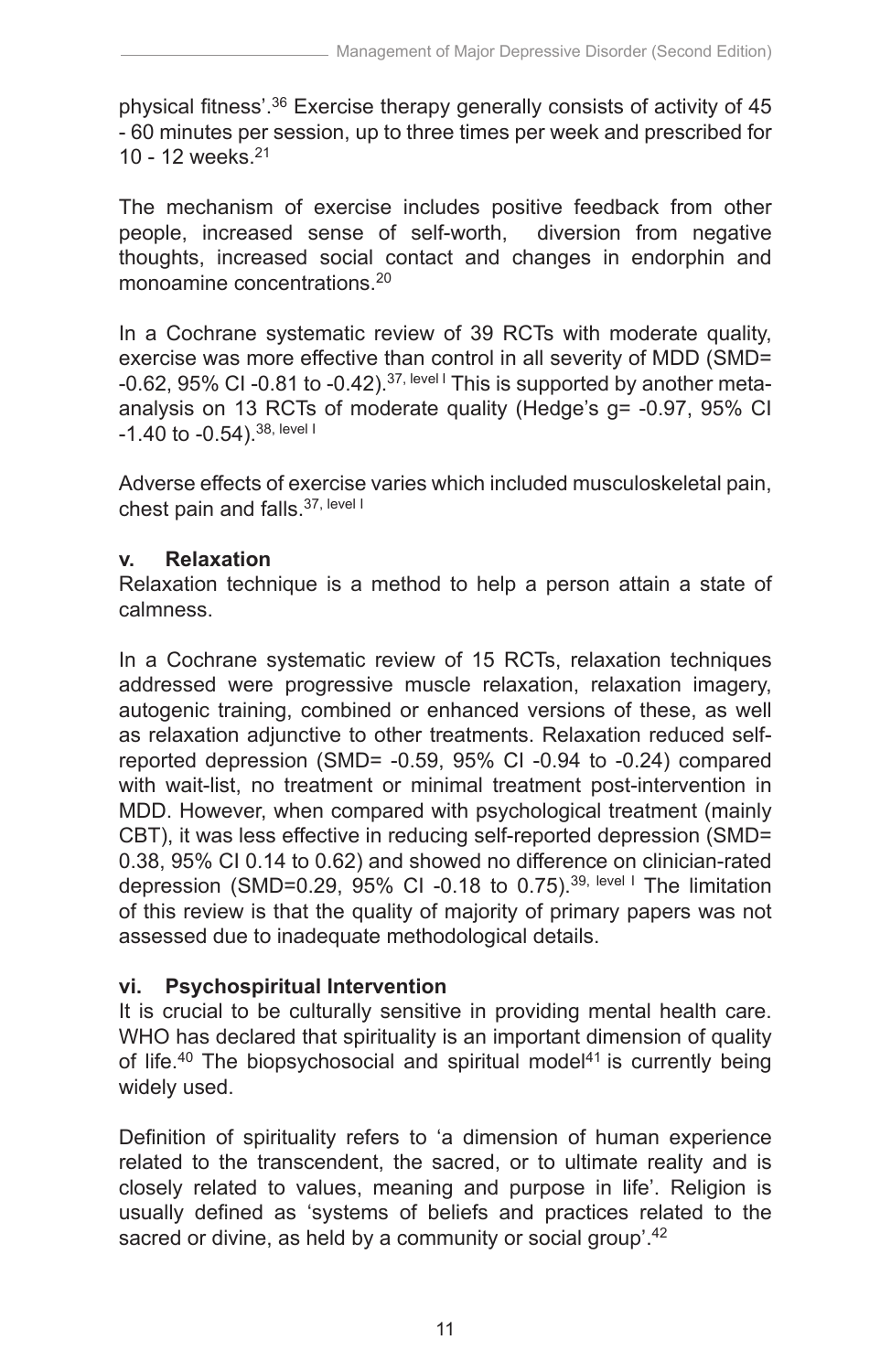There is no retrievable evidence on psychospiritual intervention specifically on MDD. However, it has been shown to reduce the depressive symptoms in a diverse population.

In a systematic review, all included studies were significantly in favour of faith-adapted CBT in depression outcomes compared with control (range of SMD= -1.20 to -3.07). Faith-adapted CBT is defined as 'integrated faith into established evidence-based treatments by components of discussion of religious or scriptural teachings as supportive evidence to counter irrational thoughts or to support cognitive or behavioural change; use of positive religious and spiritual coping techniques; promotion of helpful belief or value systems or use of shared value systems to strengthen therapeutic relationships and incorporation of religious practices e.g. prayer<sup>'</sup>.<sup>43, level I</sup>

Another systematic review showed beneficial effects of religious and spiritual interventions in reduction of depressive symptoms between one and six months compared with control (SMD= -0.24 95% CI -0.48 to 0.00). The interventions included religious affiliation of Christians, Muslims, Buddhists and Hindus. The spiritual components included 'teaching spiritual religious principles, client prayer, reading sacred texts and religious imagery or spiritual meditation based on cognitive therapy or CBT, humanistic therapy, non-psychological religious teachings and a combination of these approaches'.<sup>44, level I</sup>

# **Psychotherapy**

Psychotherapy for the treatment of MDD has been shown to reduce psychological distress and improving recovery through the therapeutic relationship between the therapist and the patient.

There is a wide range of psychotherapy available with considerable variation in the robustness of the evidence.<sup>45, level I</sup>

Psychotherapy requires:<sup>20, 30</sup>

- a competent practitioner trained in an evidence-based approach
- a specific method of therapy delivery (e.g. through a manual)
- psychoeducation as an important element of treatment

These interventions are generally time-limited.

A systematic review of 23 RCTs examined the effectiveness of psychotherapy (i.e. behavioural activation, CBT, interpersonal psychotherapy (IPT), problem-solving therapy (PST), psychodynamic therapy, social skills training and supportive counselling) and antidepressants in the treatment of acute MDD. There was no significant difference in response to treatment for combined psychotherapy and antidepressants compared with psychotherapy alone at six months and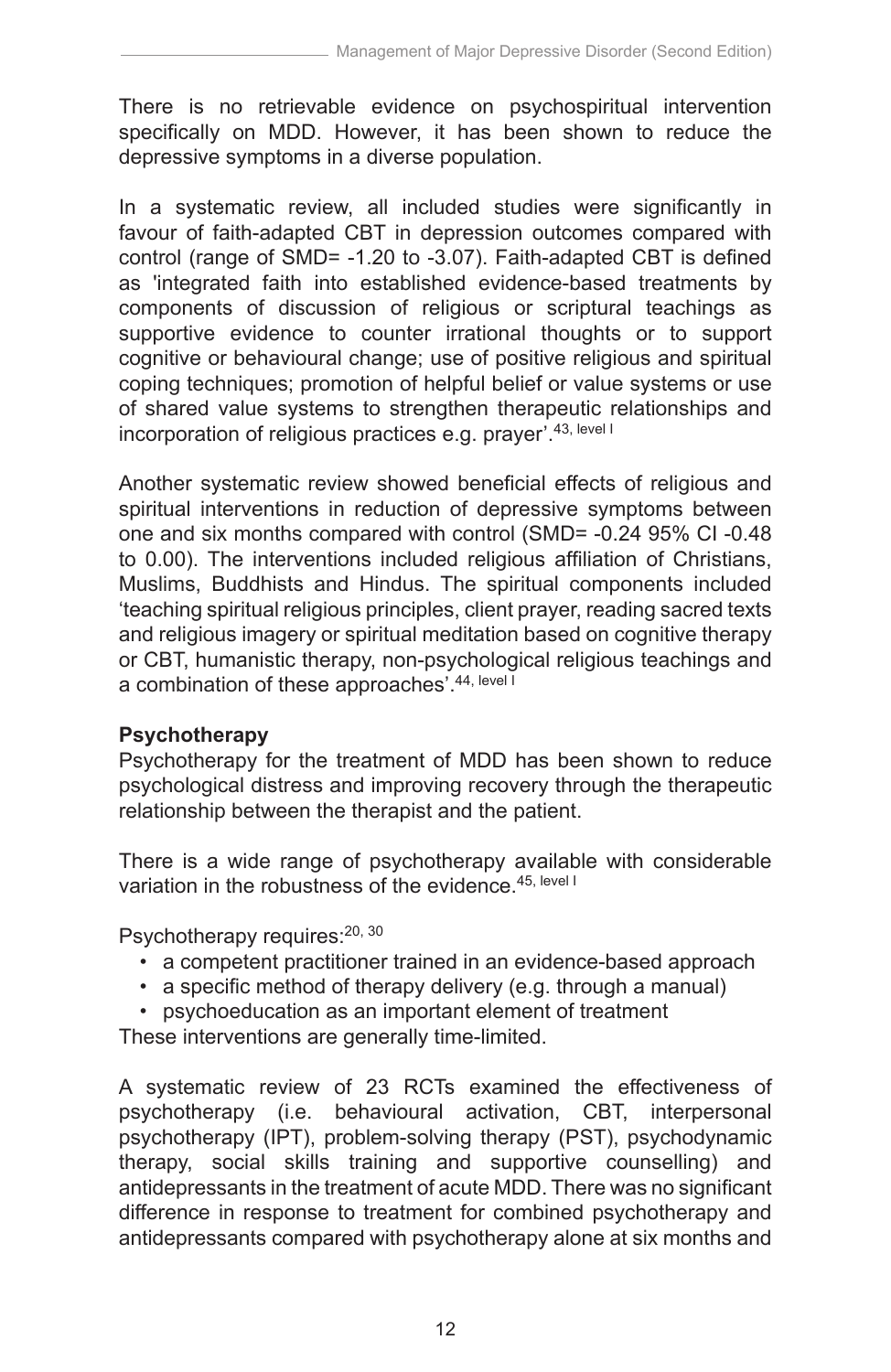≥1 year. However, the combination yielded better treatment response compared with antidepressants alone at: 46, level I

- ≥6 months (OR=2.93, 95% CI 2.15 to 3.99)
- >1 year (OR=2.23, 95% CI 1.43 to 3.41)

The primary papers in the review were generally of moderate quality with no significant heterogeneity. However, there were possible publication bias noted.

A meta-analysis showed that psychotherapies were more effective than control conditions in:47, level I

- after therapy (p=0.002)
- $\cdot$  response ( $p < 0.001$ )
- remission (p=0.011)

The quality of the included primary papers was of low to moderate quality.

In a network meta-analysis, seven psychotherapies (i.e. IPT, behavioural activation, CBT, PST, psychodynamic therapy, social skills therapy and supportive counseling) were more effective than wait-list control condition and showed moderate to large effect sizes (range of Cohen's d= -0.62 to -0.92). In a stepwise restriction of analyses of the same study, there were robust effects for CBT, IPT and PST (Cohen's d=0.46) compared with wait-list. The primary papers included in this review were of moderate quality.<sup>45, level I</sup>

A meta-analysis studied on group psychotherapies which was defined as group intervention based on any form of psychotherapy conducted on ≥3 participants. Group-CBT and TAU was more effective in reducing depressive symptoms in immediate post-treatment (within one week) and medium- to long-term (>3 months) compared with TAU alone with SMD of -0.55 (95% CI -0.78 to -0.32) and -0.47 (95% CI -0.87 to -0.08) respectively. In another analysis, seven RCTs showed individual-CBT was more effective than group CBT immediately post-treatment (SMD=0.38, 95% CI 0.09 to 0.66), but not significant at short-term or medium- to long-term follow-up. No firm conclusion can be made on three other types of group psychotherapy (dialectic behavioural therapy, IPT and self-controlled therapy). However, the primary papers included were of poor quality.<sup>48, level I</sup>

# **i. Cognitive Behavioural Therapy**

CBT focuses on the impact a person's unhelpful thoughts have on the current behavior and functioning, through cognitive restructuring and behavioral approach.

Four meta-analyses of moderate quality primary papers looked at the effectiveness of CBT compared with other treatment in mild to moderate MDD.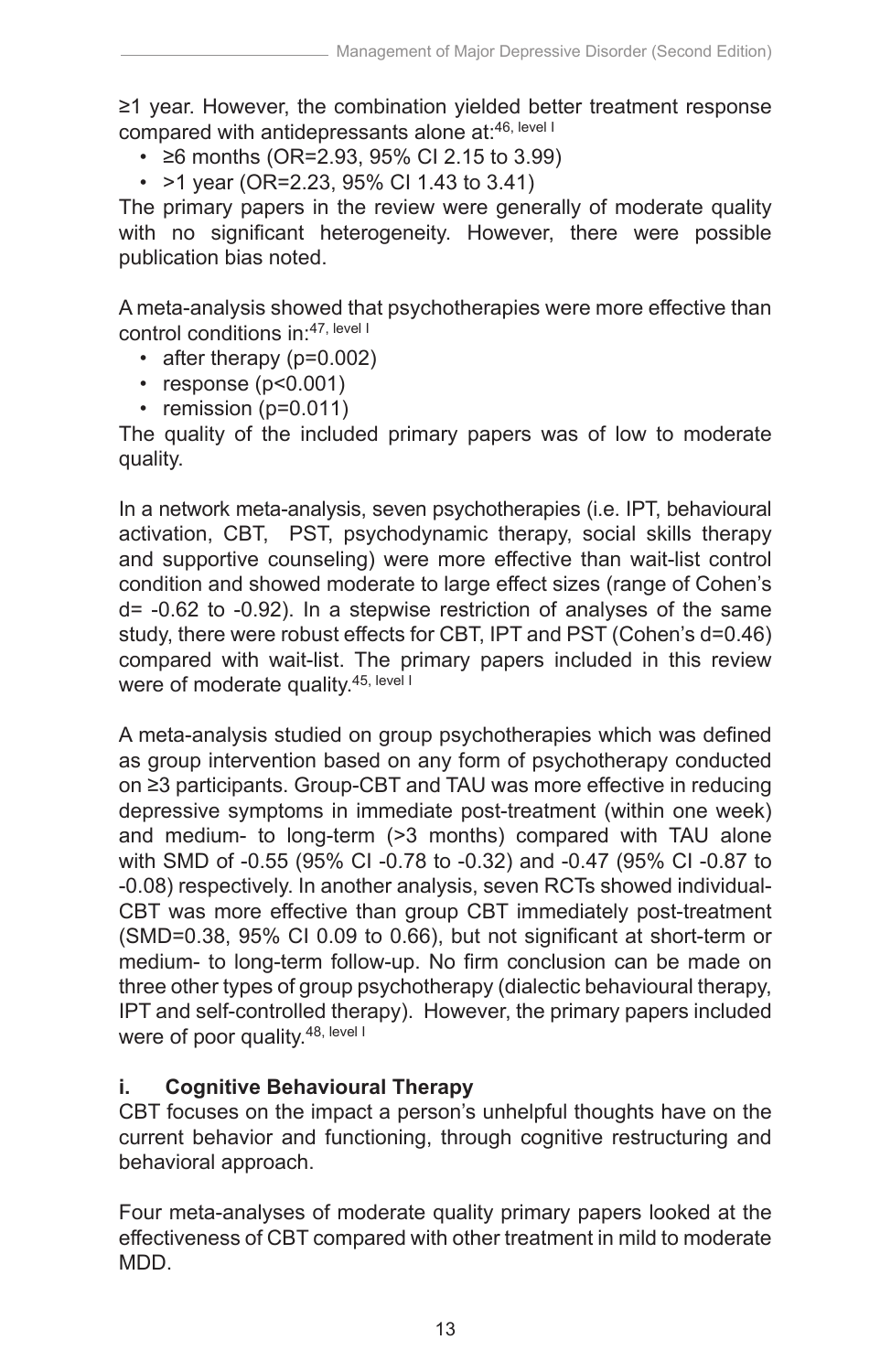- CBT was more effective in reducing depressive symptoms than control (Hedges' g=0.71, 95% CI 0.62 to 0.79; NNT=2).49, level I
- CBT combined with pharmacotherapy was more effective in reducing depressive symptoms than pharmacotherapy alone (Hedges' g=0.49, 95% CI 0.20 to 0.69; NNT=3).49, level I
- CBT was as effective as pharmacotherapy in reducing depressive symptoms.<sup>49, level I</sup> Similarly, there was no significant difference between CBT and second-generation antidepressants in response and remission.<sup>50, level I</sup>
- CBT was as effective as other psychotherapies (i.e. Supportive Therapy, Behavioural Therapy, psychodynamic psychotherapy, IPT, PST and other psychotherapies) in reducing depressive symptoms.49, level I
- CBT combined with antidepressants was as effective as other psychotherapies combined with antidepressants (sub-group analysis).46, level I
- Brief CBT (i.e. ≤8 sessions) was more effective than control in reducing symptoms of depression (ES= -0.42, 95%, CI -0.74 to  $-0.10$ ).  $51$ , level I

A meta-analysis of 14 RCTs of moderate quality on group psychological therapies plus usual care for MDD was more effective than usual care alone in reducing depressive symptoms at immediate post-treatment and more than three months [SMD= -0.55 (95% CI -0.78 to -0.32) and SMD= -0.47 (95% CI -0.87 to -0.08) respectively]. However, there was no significant difference at short-term follow-up (more than one week to three months). 48, level I

# **ii. Interpersonal Psychotherapy**

IPT focuses on interpersonal relationship in assisting patients to improve social support network and manage interpersonal distress that may be associated with the depression.

A meta-analysis of 31 studies of moderate quality found that IPT was more effective than control in the treatment of acute MDD (Hedges' g=0.60, 95% CI 0.45 to 0.75; NNT=3). However, there was no significant difference between IPT and antidepressant medication or other psychotherapies.<sup>52, level I</sup>

In the same meta-analysis, combined IPT and antidepressant was more effective than IPT alone (Hedges' g=0.24, 95% CI 0.03 to 0.46; NNT=7). There was no significant difference between combined IPT and antidepressant compared with antidepressant alone.<sup>52, level I</sup>

In a meta-analysis on seven psychotherapeutic interventions for patients with MDD, IPT was significantly more effective than supportive therapy (d= -0.30, 95% CrI -0.54 to -0.05).<sup>45, level I</sup>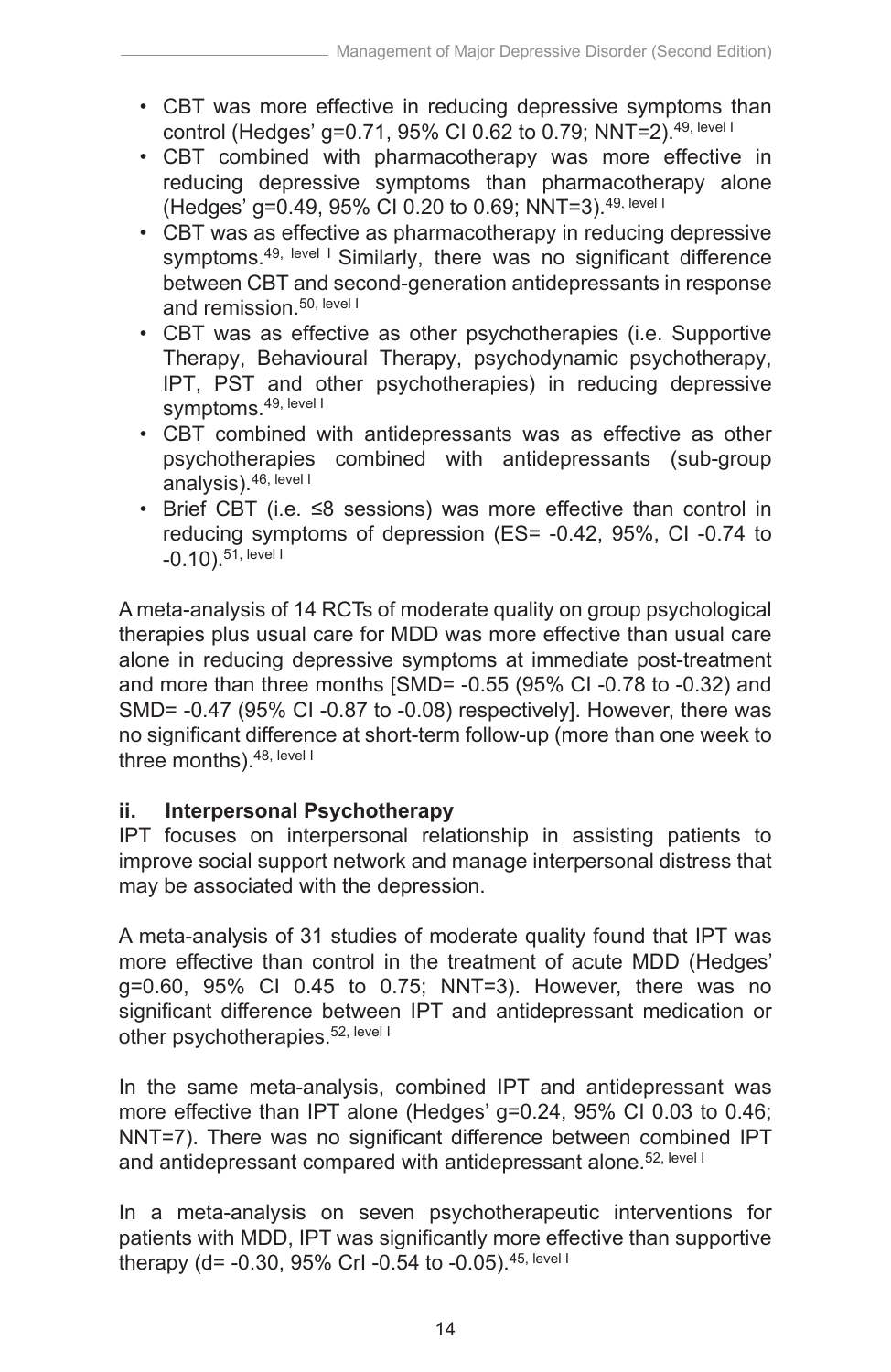## **iii. Problem-solving Therapy**

PST focuses on identifying personal problems, implementing the most adaptive solutions to the problems and evaluating chosen solutions.

In one meta-analysis of 13 RCTs, PST was more effective than control group (waiting list/usual care) in reducing depressive symptoms in MDD (d=0.83, 95% CI 0.45 to 1.21).<sup>53, level 1</sup> This is supported by a systematic review of 22 RCTs with similar comparison.<sup>54, level I</sup> Both reviews included moderate quality primary papers.

#### **iv. Behavioural Therapy**

Behavioural therapy aims at increasing pleasant and socially reinforcing activities, which can include social skills training, assertiveness training and relaxation therapy.

A Cochrane review of 25 studies of low to moderate quality showed no difference between behavioural therapy and other psychological interventions (i.e. cognitive-behavioural, third wave cognitivebehavioural, psychodynamic, humanistic and integrative therapies) in response rate or drop-out rate in acute MDD.<sup>55, level I</sup>

Behavioural therapy also focuses on behavioural activation (i.e. a behavioural component of CBT). A meta-analysis of 26 RCTs of low to moderate quality primary papers found behavioural therapy to be more effective in reducing depressive symptoms in acute MDD compared with: 56, level I

- control (Hedges' g= -0.74, 95% CI -0.91 to -0.56; NNT=2)
- antidepressant medication (Hedges' g= -0.42, 95% CI -0.83 to -0.00; NNT=4)

Another meta-analysis found no significant difference between extended behavioural activation and treatment as usual (TAU) in response rate and drop-out rates for acute MDD.<sup>57, level I</sup>

# **v. Third-wave Cognitive Behavioural Therapy**

Two Cochrane systematic reviews compared third wave CBT therapies (i.e. extended behavioural activation, acceptance and commitment therapy and competitive memory training) for acute MDD with control<sup>57, level I</sup> and other psychological therapies.<sup>58, level I</sup>

Third-wave CBT showed better response rate than control (RR=0.51, 95% CI 0.27 to 0.95). There was no significant difference in drop-out rates.<sup>57, level I</sup> In another comparison, there was no significant difference between third-wave CBT and other psychological therapies in response rate and drop-out rates.<sup>58, level I</sup>

The primary papers included in the two reviews were of very low quality.<sup>57</sup> - 58, level I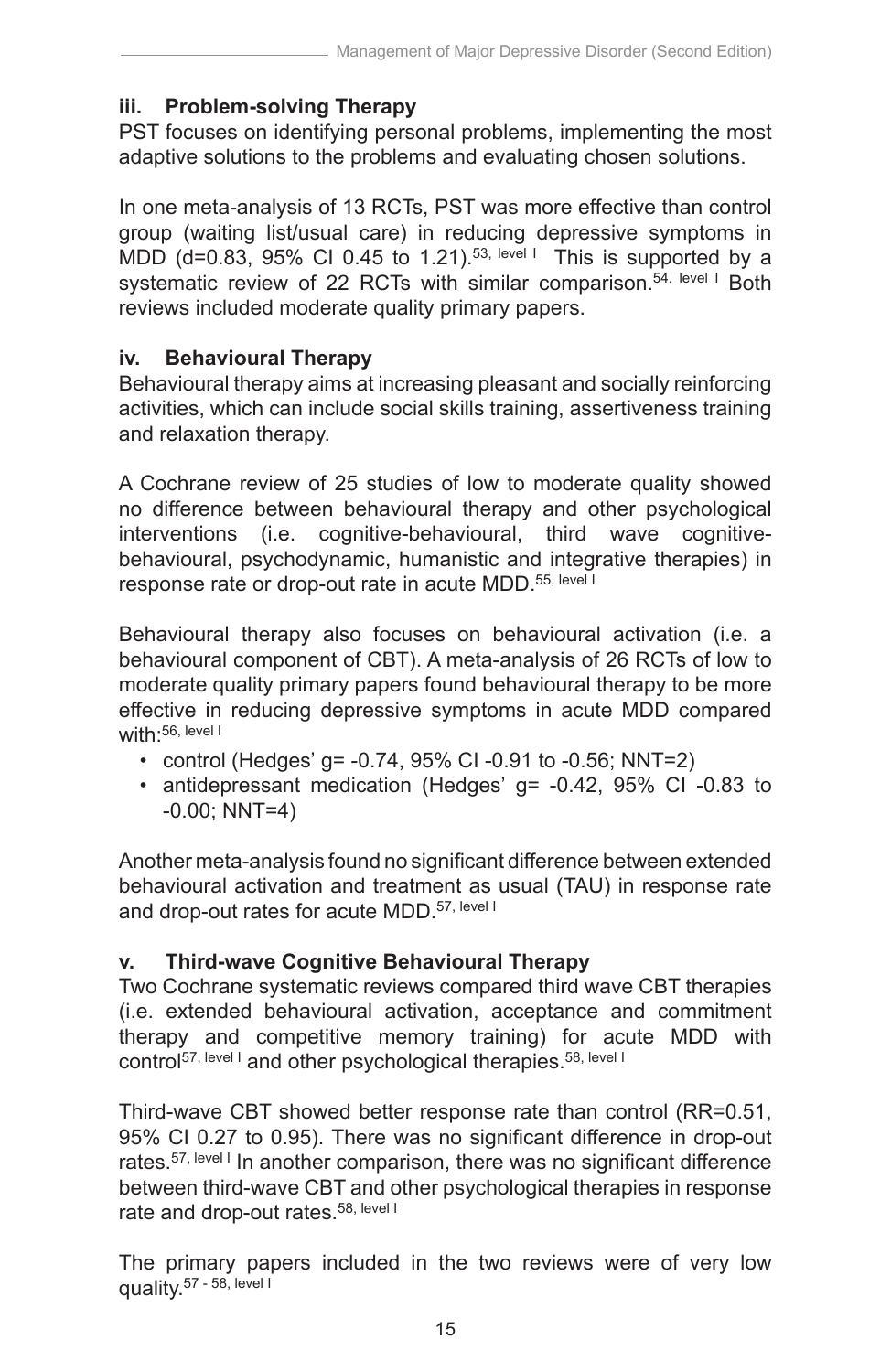## **vi. Psychodynamic Psychotherapy**

Psychodynamic psychotherapy focuses on past unresolved conflicts and relationships, and the impact they have on current situation. The active exploration of the patient's life and emotions distinguish psychodynamic psychotherapy from psychoanalytic psychotherapy. The main element distinguishing short-term psychodynamic psychotherapy (STPP) from long-term psychodynamic treatment is time-restriction.

In a subgroup analysis from a Cochrane systematic review, STPP reduced depressive symptoms compared with TAU or wait-list at shortterm follow-up in MDD (SMD= -0.47, 95% CI -0.67 to -0.28). The effect did not reach statistical significance at medium- and long-term follow-up. 59, level I This is supported by another meta-analysis when STPP was more effective than control condition at post-treatment of MDD (d=0.61, 95% CI 0.33 to 0.88, NNT=2).<sup>60, level I</sup>

An RCT of CBT vs STPP showed no significant difference in remission rate.215, level I

## **vii. Marital Therapy**

Marital therapy aims at modifying negative interactional patterns and increasing mutually supportive aspects of couple relationships.

A Cochrane systematic review on eight trials of moderate quality found marital therapy was more effective in reducing marital distress (SMD= -0.94, 95% CI -1.38 to -0.50) compared with individual psychotherapy in outpatients and community patients with MDD. Marital therapy showed no significant difference compared with individual psychotherapy in improving depressive symptoms or reducing persistence of depression.<sup>61, level I</sup>

## **viii. Internet- and Mobile/Computer-based Interventions**

Internet- and mobile/computer-based interventions are any psychotherapeutic programmes provided in an online or mobile/ computer setting. These interventions are considered as low intensity psychotherapy as it can be self-guided and may be facilitated by a competent practitioner.20 A meta-analysis of moderate quality primary papers showed such interventions reduced depressive symptoms compared with wait-list conditions at 4 - 12 weeks (Hedges' g= -0.90, 95% CI -1.07 to -0.73) in MDD. Anxiety symptoms were also reduced (Hedges' g= -0.41, 95% CI -0.69 to -0.12).62, level I

Based on another meta-analysis of 14 studies, internet-based CBT (iCBT) was effective in reducing symptoms of depression posttreatment compared with control up to six months follow-up only (SMD= -0.48, 95% IC -0.63 to -0.33). Nonetheless, iCBT had significantly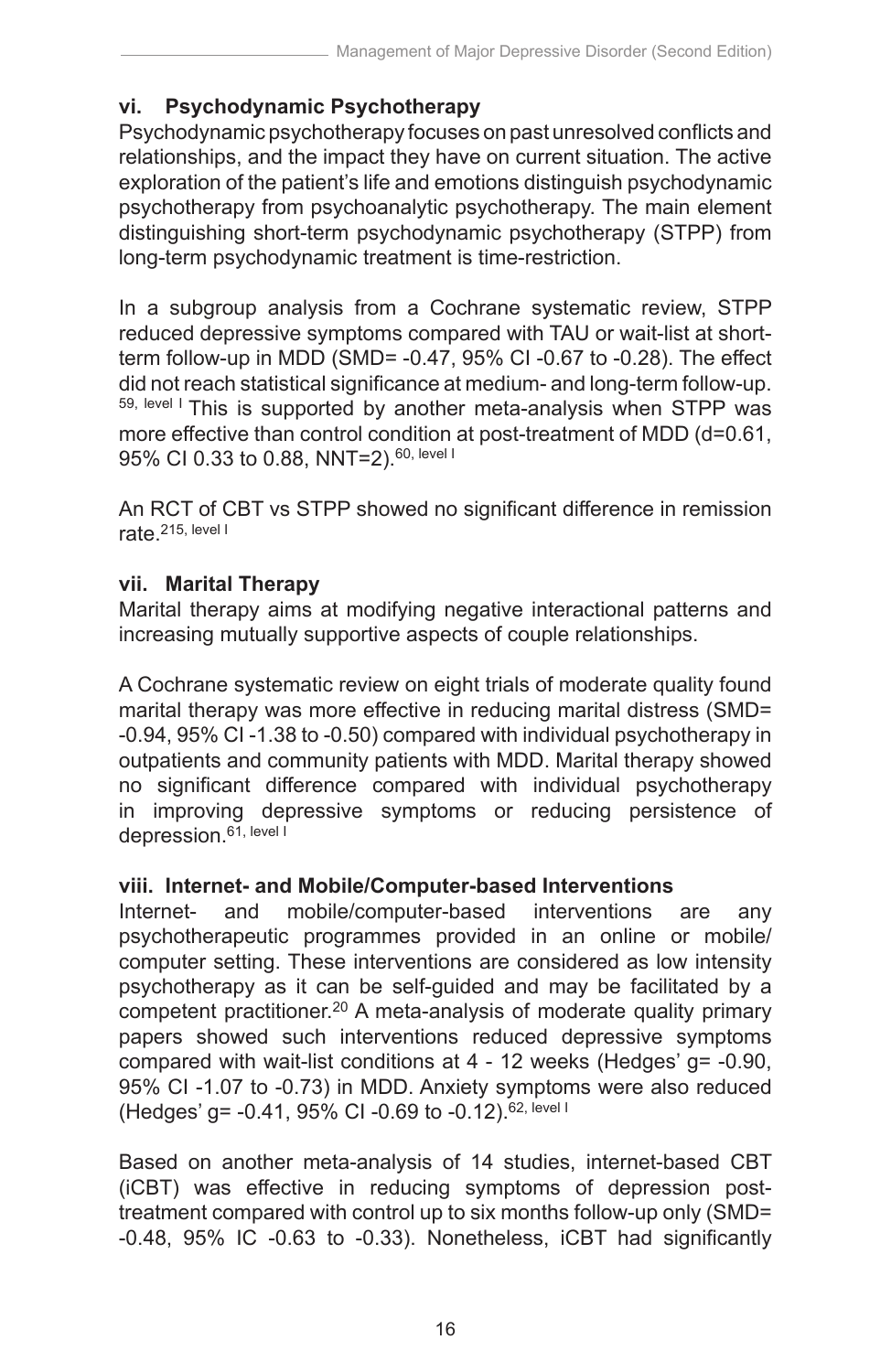higher drop-out rate in MDD. In this meta-analysis, there was no quality assessment reported but publication bias was significant.<sup>63, level I</sup>

In a meta-analysis of individual participant data of 3876 participants (high methodological quality primary papers), self-guided iCBT was more effective than control on depressive symptoms severity (Hedges' g=0.27, 95% CI 0.17 to 0.37) and treatment response (OR=1.95, 95% CI 1.52 to 2.50) in mild to moderate MDD. It yielded a corresponding NNT of 8. Adherence to the treatment was significantly associated with lower depressive symptoms and better response to treatment.<sup>214, level I</sup>

#### **Recommendation 4**

- In mild to moderate major depressive disorder, psychosocial intervention and psychotherapy should be offered, based on resource availability, but not restricted to the following:
	- cognitive behavioural therapy
	- interpersonal therapy
	- problem-solving therapy
	- behavioural therapy
	- internet-based cognitive behavioural therapy
- The type of psychotherapy offered to patients will depend on various factors including:
	- patient preference and attitude
	- nature of depression and its complexities
	- availability of trained therapist
	- therapeutic alliance
	- availability of therapy

## **B. Pharmacotherapy**

The aim of pharmacotherapy in the acute phase of MDD is to achieve symptom remission between 8 - 12 weeks. Early improvement (defined as >20% - 30% improvement from baseline depression scores at 2 - 4 weeks) predicts response and remission at 6 to 12 weeks.<sup>27</sup>

In mild to moderate MDD, patients should be offered psychosocial/ psychological interventions. However, the doctor may choose to start antidepressant medication as an initial measure in situations e.g.:

- past history of moderate to severe depression $21$
- patient's preference $27$
- previous response to antidepressants $27$
- $\cdot$  lack of response to non-pharmacotherapy interventions<sup>27</sup>

Patients should be closely monitored and given a follow-up appointment within two weeks.<sup>21</sup>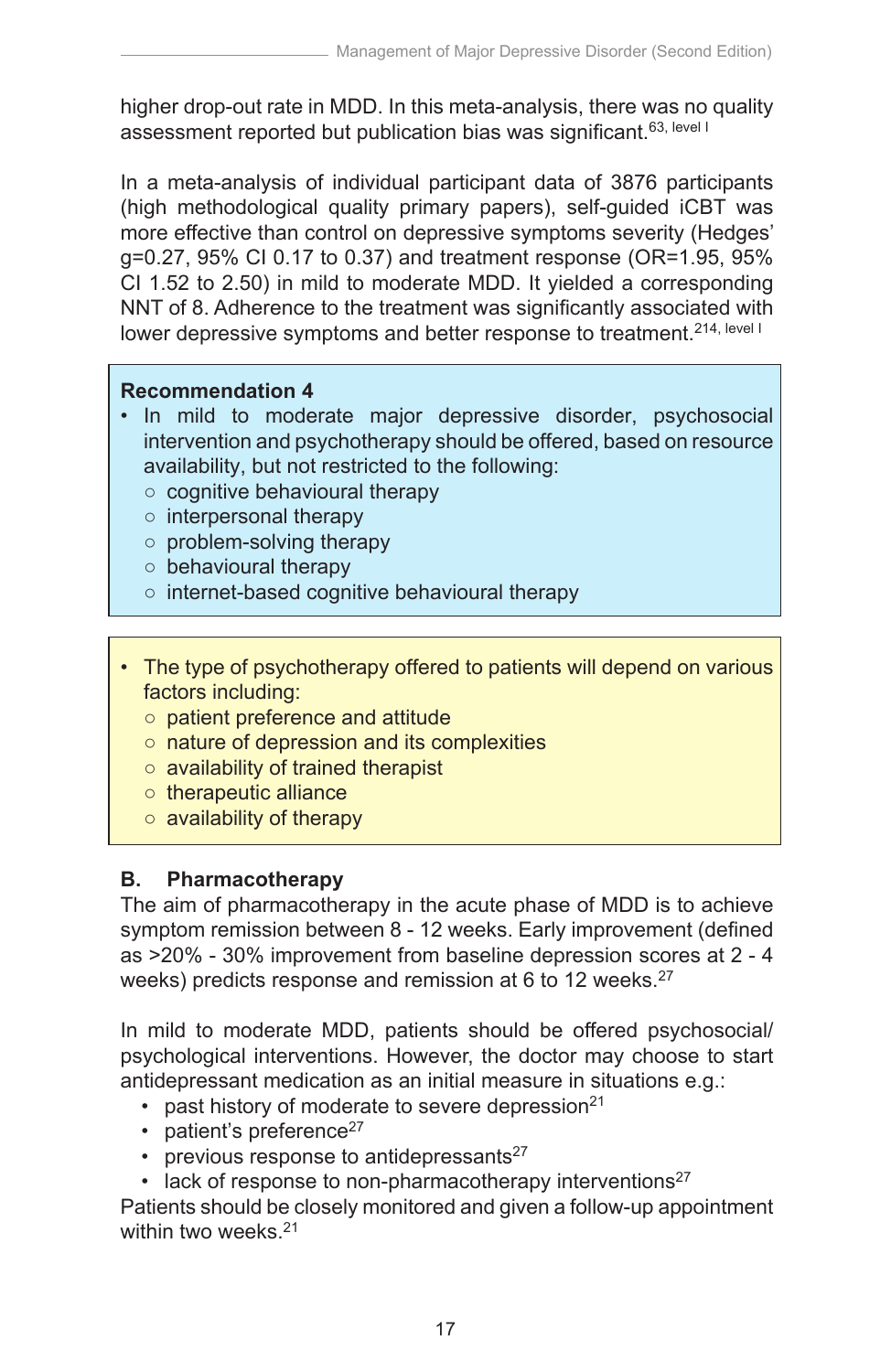## **4.1.2 Moderate to Severe**

## **A. Psychological and Psychosocial Interventions**

In a meta-analysis of 22 RCTs of moderate quality, combined pharmacotherapy with psychotherapy had higher probability of remission at 2, 3, 4, 6 and 12 months, with the highest effect shown at four months (OR=2.36, 95% CI 1.58 to 3.55), compared with pharmacotherapy alone in moderate to severe MDD. This combination also showed lower risk of relapse if continued into the continuation phase (OR=3.28, 95% CI 1.76 to 6.09).<sup>64, level I</sup>

#### **Recommendation 5**

• In moderate to severe major depressive disorder, a combination of pharmacotherapy and psychotherapy should be offered.

Exercise was shown to be more effective than control across severity in MDD 37, level I

#### **Recommendation 6**

• In moderate to severe major depressive disorder, exercise may be offered as an adjunct treatment.

#### **B. Pharmacotherapy**

Pharmacotherapy is the mainstay of treatment for moderate to severe depression. There are many classes of antidepressants available e.g. selective serotonin reuptake inhibitors (SSRIs), serotonin noradrenaline reuptake inhibitors (SNRIs), noradrenergic and specific serotonergic antidepressants (NaSSAs), monoamine oxidase inhibitors (MAOIs), noradrenaline and dopamine reuptake inhibitors (NDRIs) and tricyclic antidepressants (TCAs). The newer ones are multimodal antidepressant and melatonergic agonist and serotonergic antagonist. There are other agents that have shown emerging evidence in special conditions related to depression.

#### **Choice of Antidepressant Medication**

- The choice of antidepressant medication will depend on various factors including efficacy and tolerability, patient profile and comorbidities, concomitant medications and drug-drug interactions, cost and availability, as well as patients' preference.
- Taking into account efficacy and side-effect profiles, most secondgeneration antidepressants namely SSRIs, SNRIs, NaSSAs, melatonergic agonist & serotonergic antogonist, NDRIs and multimodal antidepressant may be considered as the initial treatment medication, while the older antidepressants such as TCAs and MAOIs are considered for subsequent choice later.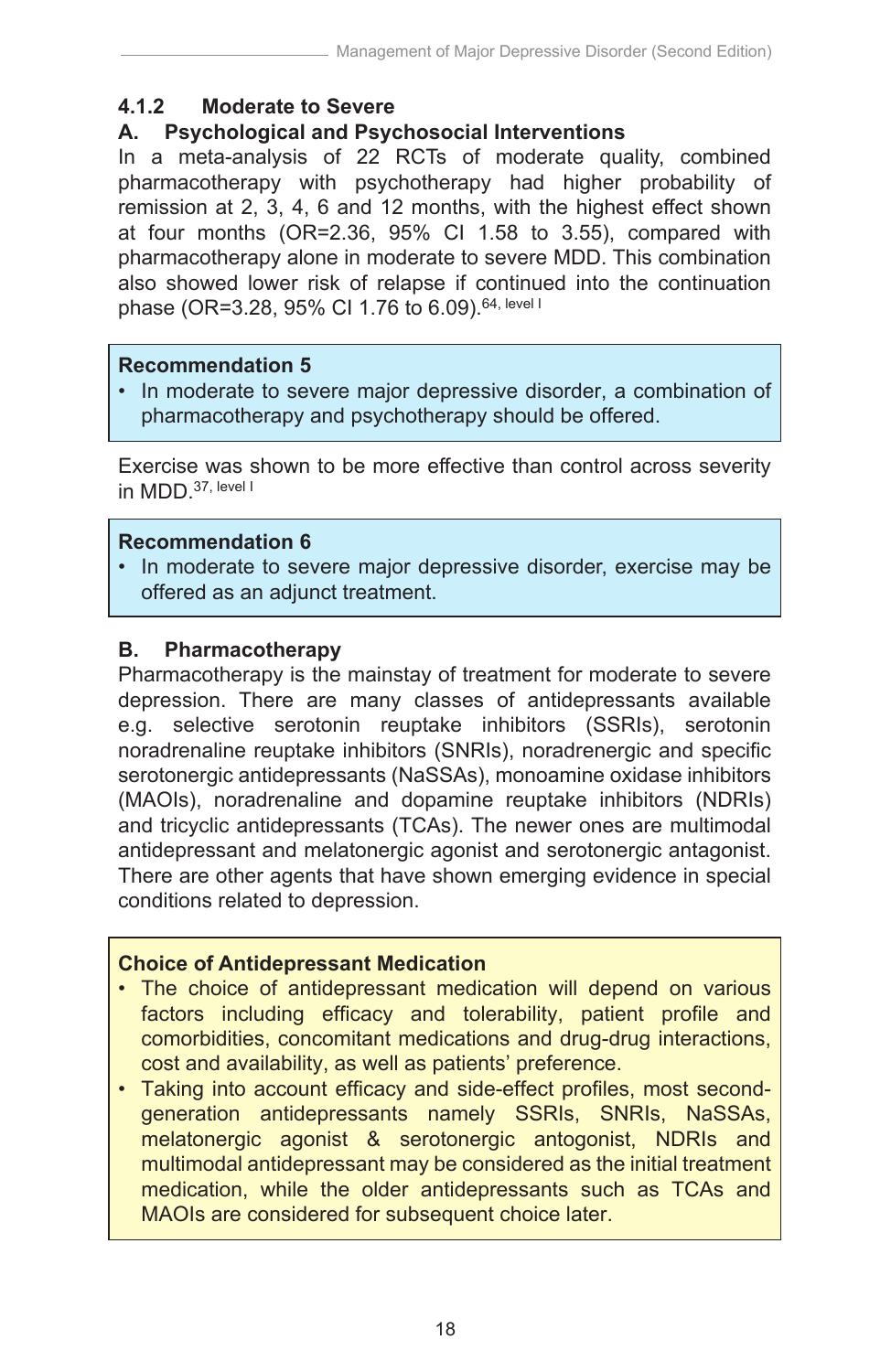#### **i. Selective Serotonin Reuptake Inhibitors**

There are six meta-analyses on the effectiveness of SSRIs in treating moderate to severe depression. However, the risk of bias in primary papers of some of the meta-analyses resulted in caution in interpretation of the results.

In a recent meta-analysis, SSRIs were more effective than placebo in reducing HDRS scores (MD= -1.94, 95% CI -2.50 to -1.37) and decreasing risk of no remission (RR=0.88, 95% CI 0.84 to 0.91) in MDD.<sup>65, level I</sup>

Other meta-analyses on treatment response with SSRIs in acute MDD showed that:

- sertraline was more effective than fluoxetine (OR=0.73, 95% CI 0.59 to 0.92)66, level I
- escitalopram was more effective than citalopram (OR=0.67, 95% CI 0.50 to 0.89)67, level I
- fluoxetine and paroxetine were equally effective (OR=1.03, 95% CI 0.88 to 1.20) and tolerable (OR=0.95, 95% CI 0.81 to 1.12) 68, level I

A meta-analysis demonstrated that SSRIs as a group were less effective than SNRIs for remission in MDD (OR= 1.27, 95%CI 1.06 to 1.52). 69, level I However, sertraline and escitalopram individually was as effective as SNRIs. 66 - 67, level I

In another meta-analysis, although SSRIs had lower rates of remission in MDD compared with mirtazapine (p=0.0006), it had lower overall drop-out rates (p=0.0265) after six weeks of treatment.<sup>70, level I</sup>

In terms of adverse event, SSRIs:

- had increased risk of adverse events compared with placebo 65, level I
- lower dropout rates due to ADRs compared with SNRIs (p<0.001) 69, level I

Apart from that, sertraline in MDD had: 66, level I

- less side effects compared with paroxetine (OR=0.28, 95% CI 0.08 to 0.96)
- less adverse events compared with amitriptyline (OR=0.59, 95% CI 0.39 to 0.89) and imipramine (OR=0.17, 95% CI 0.09 to 0.32)
- higher adverse events compared with escitalopram (OR 1.76, 95% CI 1.06 to 2.94)

In a cohort study, SSRI-treated patients did not have higher suicide attempts compared with untreated patients (HR=0.65, 95% CI 0.14 to 3.02), and with SNRI-treated patients (HR=0.76, 95% CI 0.36 to 1.63) in MDD.71, level II-2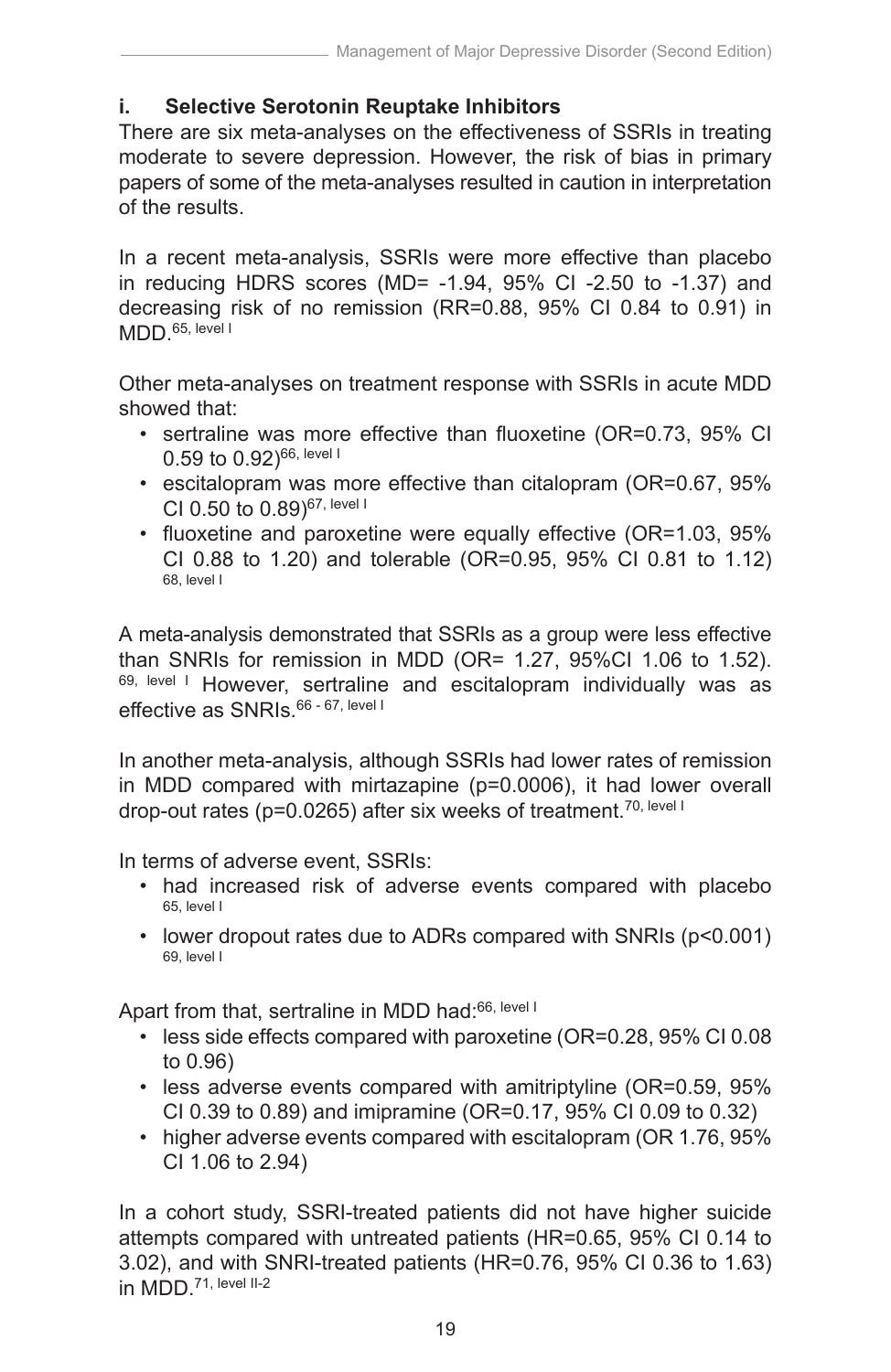#### **ii. Serotonin Noradrenaline Reuptake Inhibitors**

In a meta-analysis of high quality RCTs, venlafaxine was more effective in response rate than SSRIs (citalopram, escitalopram, fluoxetine, fluvoxamine, paroxetine and sertraline), but showed no difference with duloxetine and TCAs (amitriptyline, clomipramine, dosulepine, imipramine, maprotiline and nortriptyline) in moderate to severe MDD. However, duloxetine had no difference in response rate compared with SSRI<sup>72, level I</sup>

In the same meta-analysis, there was no significant difference between duloxetine or venlafaxine and SSRIs in remission rate based on Hamilton Depression Rating Scale (HAM-D) and Montgomery-Asberg Depression Rating Scale (MADRS). There was also no significant difference between venlafaxine and TCAs.<sup>72, level I</sup> Another metaanalysis found, SNRIs as a group (venlafaxine and duloxetine) were more effective than SSRIs (fluoxetine, paroxetine and sertraline) in achieving remission in moderate to severe MDD at 8 - 12 weeks (OR= 1.27, 95% CI 1.06 to 1.52).69, level I

In another meta-analysis, desvenlafaxine was significantly more effective in both response and remission rate compared with placebo and antidepressants in general (i.e. venlafaxine, duloxetine or escitalopram).<sup>73, level I</sup>

Adverse events were:

- higher in duloxetine compared with venlafaxine (OR=1.79, 95% CI) 1.16 to 2.78)72, level I
- higher in duloxetine and venlafaxine compared with SSRIs [OR=1.38 (95% CI 1.15 to 1.66) and OR=1.53 (95% CI 1.10 to 2.13) respectively]<sup>69, level I; 72, level I</sup>
- non-significantly differed between venlafaxine and TCAs (OR=0.97, 95% CI 0.67 to 1.41)72, level I

There was high discontinuation rate in desvenlafaxine compared with placebo (RR=1.98, 95 % CI 1.45 to 2.69).<sup>73, level I</sup>

## **iii. Noradrenergic & Specific Serotonergic Antidepressants**

In a large Cochrane systematic review of 29 RCTs, mirtazapine was significantly more effective than SSRIs and SNRIs in term of response and remission at two weeks, and response at 6 - 12 weeks. When compared with TCAs, there was no difference in term of response at two weeks and 6 - 12 weeks.<sup>74, level I</sup>

Mirtazapine is one of the first-line antidepressants and more effective compared with duloxetine, fluoxetine, fluvoxamine, paroxetine, sertraline and venlafaxine. It has minimal or low potential for drug-drug interaction. It is also one of the antidepressants that can be used for MDD with sleep disturbances.<sup>27</sup>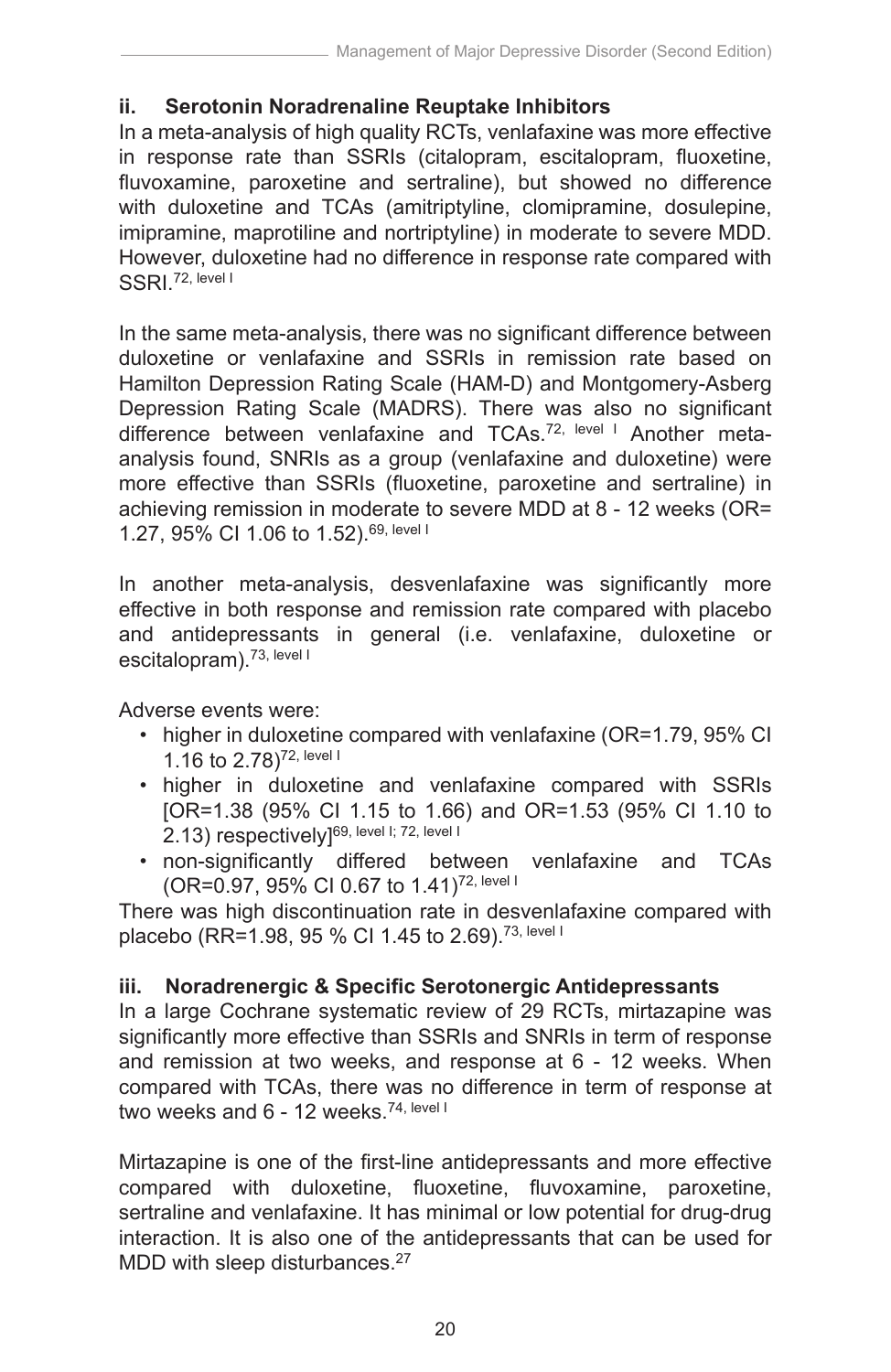In the same review, mirtazapine was significantly less likely than SSRI to cause gastrointestinal (GI) symptoms, sweating, sexual dysfunction, tremor and sleep disturbances. It was also significantly less likely than SNRI to cause sleep disturbance, sweating and constipation. Apart from this, it was significantly less likely than TCAs to cause hypertension/ tachycardia and tremor.<sup>75, level I</sup>

Mirtazapine was significantly more likely than SSRIs to cause more weight gain, increase salivation, fatigue and sleepiness. It was significantly more likely than SNRIs to cause fatigue.<sup>75, level I</sup>

#### **iv. Melatonergic Agonist & Serotonergic Antagonist**

At present, agomelatine is a melatonin MT1 and MT2 agonist, and a  $5HT_{2c}$  antagonist used in depression. It had higher response rate compared with placebo (RR=1.25, 95% CI 1.11 to1.41) and sertraline (SMD=0.23, 95%, CI 0.01 to 0.46) in MDD.<sup>77, level I</sup> In a Cochrane systematic review of 13 RCTs, agomelatine showed no significant difference in response and remission rates in MDD when compared with SSRIs (paroxetine, fluoxetine, sertraline, escitalopram) and SNRI (venlafaxine).78, level I

Agomelatine in MDD had less side effects including sexual dysfunction compared with other SSRIs (paroxetine, fluoxetine, sertraline, escitalopram) (RR=0.91, 95% CI 0.84 to 0.98).78, level I

Agomelatine showed lower drop-out rate due to side effects compared with other antidepressants agents (escitalopram, fluoxetine, sertraline, paroxetine and venlafaxine) (RR = 0.61, 95% CI 0.48 to 0.78) in MDD. 77, level I

Agomelatine were reported to cause elevated liver enzymes but serious hepatic reactions were rare. Liver function test is required at approximate three, six, 12 and 24 weeks after initiation dosage, after dosage increment or when clinically indicated.<sup>79, level I</sup>

## **v. Multimodal Serotonin Modulator**

Vortioxetine is a multimodal serotonin modulator. Three meta-analyses showed that vortioxetine was significantly more effective than placebo in terms of response and remission for acute treatment of MDD. 80 - 82, level I This is supported by a recent network meta-analysis which found that vortioxetine was more effective in response compared with placebo for acute MDD (OR=1.66, 95% CI 1.45 to 1.92).<sup>83, level I</sup>

In a Cochrane systematic review, vortioxetine was less effective compared with duloxetine for response (RR=0.86, 95% CI 0.79 to 0.94) and reduction of depressive symptoms (MD=1.99, 95% CI 1.15 to 2.83) in adults with acute MDD. The same systematic review showed no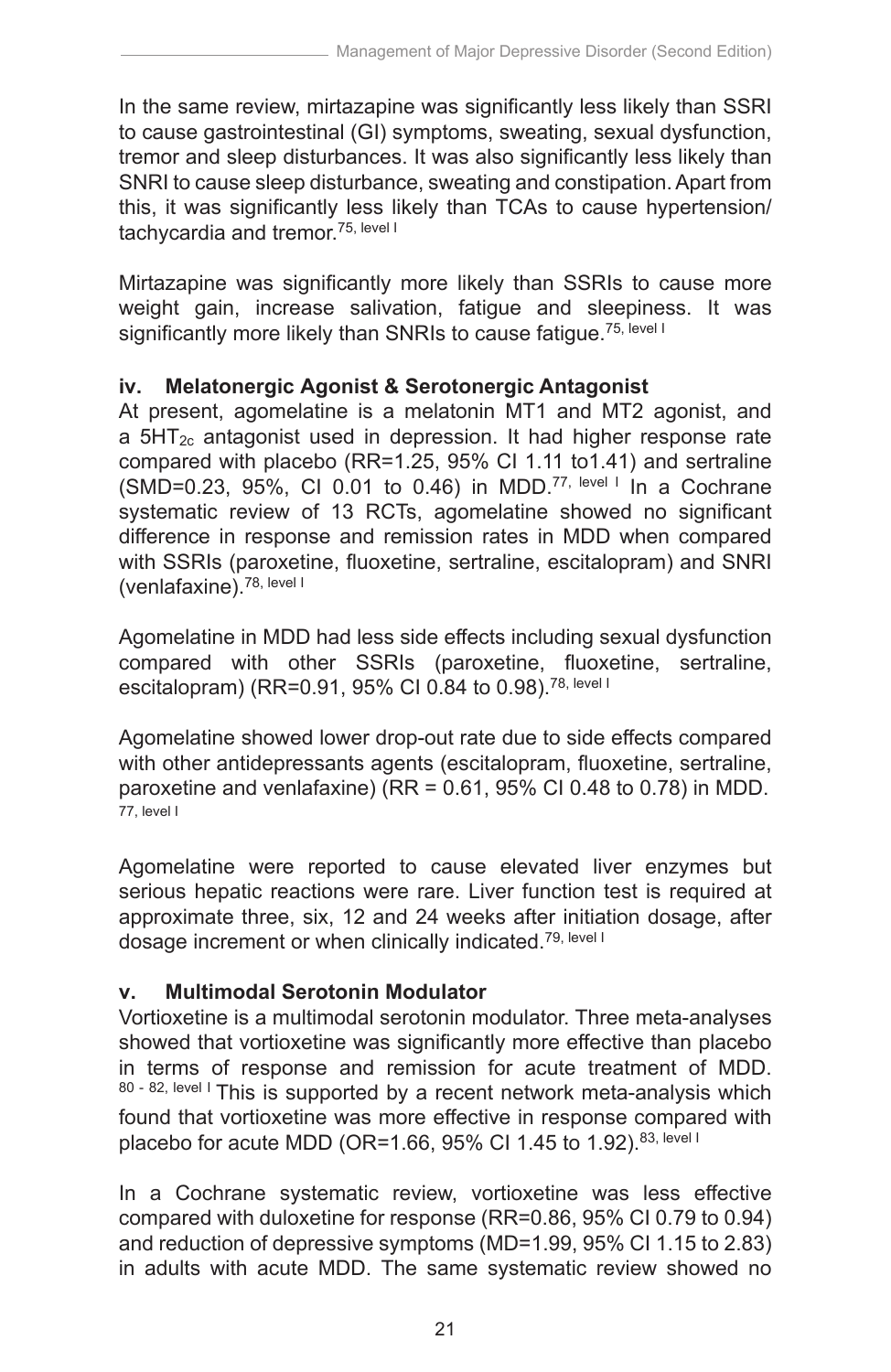significant differences between vortioxetine and venlafaxine for similar outcomes.80, level I An earlier meta-analysis showed that vortioxetine was less effective at doses of 5 mg (RR=0.88, 95% CI 0.80 to 0.98), 15 mg (RR=0.78, 95% CI 0.68 to 0.90) and 20 mg (RR=0.82, 95% CI 0.72 to 0.94) for response, but had no significant differences for remission compared with SNRIs in adults with acute MDD.<sup>81, level I</sup>

Although vortioxetine caused more adverse events (e.g. nausea, vomiting and hyperhidrosis) compared with placebo, it had less adverse events compared with venlafaxine or duloxetine.<sup>80 - 81, level I</sup>

CANMAT recommends vortioxetine for MDD with cognitive dysfunction.27

# **vi. Tricyclic Antidepressants**

TCAs have been used for long time compared with other classes of antidepressants. There is scarcity of new evidence of TCAs since the previous edition of the CPG. A Cochrane systematic review in 2012 showed that amitriptyline was more effective than placebo in the acute phase of MDD (OR=2.64, 95%CI 2.28 to 3.06). The side effects e.g. sexual dysfunction, weight gain, urination problems, dyspepsia, tremor, sedation, tachycardia, dizziness, nervousness and fatigue were significantly higher in amitriptyline. Apart from that, amitriptyline had also significantly higher anticholinergic side effects e.g. dry mouth, constipation and visual disturbances.<sup>84, level I</sup>

## **vii. Noradrenaline/Dopamine Reuptake Inhibitor**

Bupropion is a noradrenaline/dopamine-reuptake inhibitor. A metaanalysis of five RCTs showed that bupropion was more effective than placebo in reducing depression scores in acute phase MDD in adults (Hedge's  $q = -2.02$ , 95% CI -2.93 to  $-1.11$ ).<sup>85, level I</sup> However, quality assessment of primary papers was not addressed and there was significant heterogeneity among the papers. A recent network metaanalysis showed that bupropion was more effective than placebo for response in acute MDD (OR=1.58, 95% CI 1.35 to 1.86).<sup>83, level I</sup>

A meta-analysis found that bupropion was as effective as venlafaxine for response, remission, and reduction of depression scores in MDD. There was no significant difference between bupropion and venlafaxine in terms of Changes in Sexual Functioning Questionnaire scores and adverse events. 86, level I

## **viii. Monoamine Oxidase Inhibitors**

Although MAOIs are efficacious in treatment of MDD, they are not recommended as first-line treatment due to their poor tolerability profile, increased side-effects, and serious drug interactions.27, 29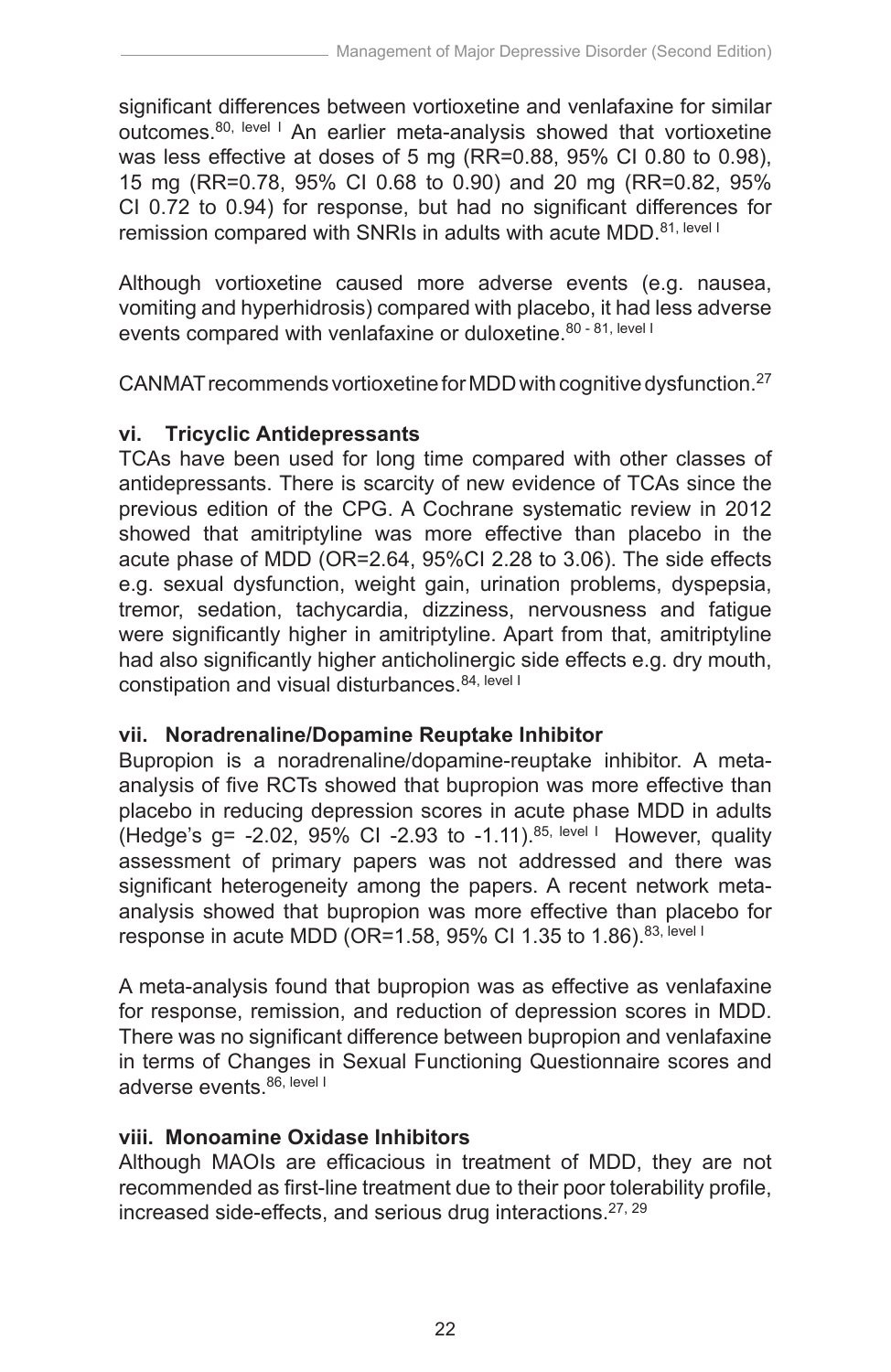- Based on a recent network meta-analysis on moderate to severe acute MDD in adults:<sup>83, level I</sup>
	- $\circ$  all antidepressants were more effective than placebo in response
	- agomelatine, amitriptyline, escitalopram, mirtazapine, paroxetine, venlafaxine and vortioxetine were more effective than other antidepressants whereas fluoxetine, fluvoxamine, reboxetine and trazodone were the least effective drugs
	- as for acceptability, agomelatine, citalopram, escitalopram, fluoxetine, sertraline and vortioxetine were more tolerable than other antidepressants whereas amitriptyline, clomipramine, duloxetine, fluvoxamine, reboxetine, trazodone and venlafaxine had the highest dropout rates

#### **Recommendation 7**

- In moderate to severe major depressive disorder, one of the secondgeneration antidepressants should be prescribed:
	- selective serotonin reuptake inhibitors
	- serotonin noradrenaline reuptake inhibitors
	- noradrenergic and specific serotonergic antidepressants
	- melatonergic agonist and serotonergic antagonist
	- multimodal serotonin modulator
	- noradrenaline/dopamine-reuptake inhibitor

#### **ix. Benzodiazepines**

In the management of MDD, combination of certain class of drugs may be required. In a Cochrane systematic review of 10 RCTs, a combination of benzodiazepines and antidepressants was significantly more effective only at 1 - 4 weeks compared with antidepressants alone based on HAM-D and Comprehensive Psychiatric Rating Scale Visual Analog Scale. 87, level I

However, the combination therapies significantly caused more side effects e.g. drowsiness/sedation compared with antidepressant alone (RR=0.56, 95% CI 0.34 to 0.91).87, level I

Existing guidelines recommend benzodiazepines may be considered for patients with anxiety, insomnia and/or agitation problem in MDD but may be used **no longer than 2 - 4 weeks** to avoid dependency.20, 21, 88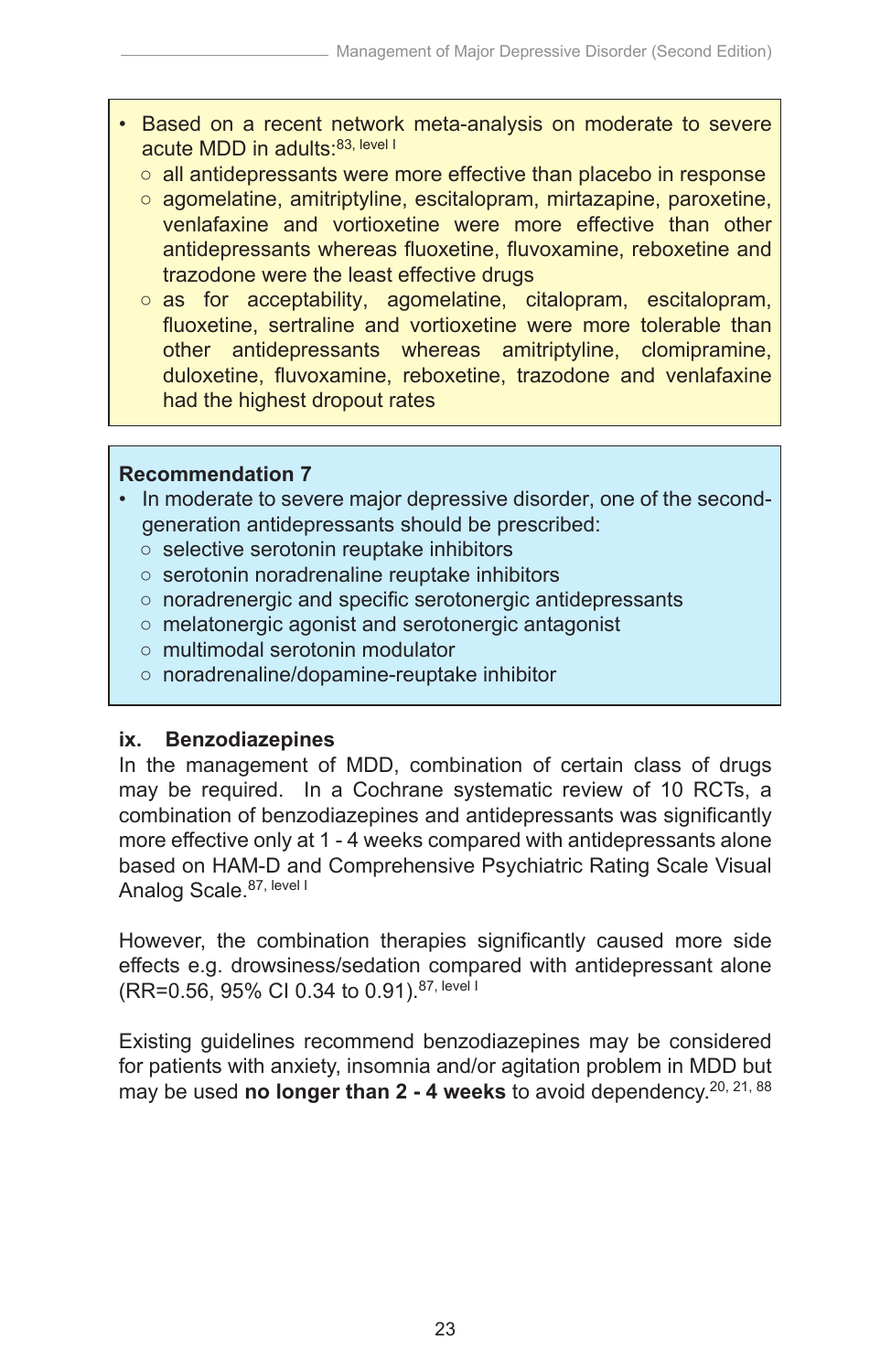#### **Recommendation 8**

- Benzodiazepines may be used as an adjunct to antidepressant treatment in major depressive disorder with anxiety, agitation or insomnia.
	- Avoid prescribing for more than 2 4 weeks due to risk of dependency.

#### **x. Non-benzodiazepine Hypnotics**

A group of selective gamma-aminobutyric acid agonist/nonbenzodiazepine hypnotics (i.e. zolpidem and eszopiclone) might be useful for short-term treatment of sleep disturbance in patients with MDD.

A meta-analysis of six RCTs found that non-benzodiazepines as an adjunctive therapy with antidepressants was significantly more effective in achieving remission rates compared with placebo and antidepressants alone, but showed no significant difference in response rate. There was no significant difference in adverse events between the two groups. 89, level I

#### **xi. Emerging Pharmacotherapy Interventions**

#### **Psychostimulants**

Psychostimulants have been used as part of the treatment in MDD due to their mood elevating effects. However, a Cochrane systematic review showed no difference in it reducing depressive symptoms when used as adjunctive treatment to antidepressants compared with placebo. There was also no difference between psychostimulants as monotherapy or adjunct therapy compared with placebo for response rate in MDD. The limitation of this paper was the primary papers used in this review were old and of poor quality.<sup>90, level I</sup>

Existing guidelines do not recommend the use of psychostimulants in MDD.<sup>20; 29</sup> It may be used as adjunct therapy based on poor evidence.<sup>27</sup>

In a recent systematic review of 22 RCTs where risk of bias was not reported, psychostimulants were more effective in terms of response compared with placebo in MDD (OR=1.41, 95% CI 1.13 to 1.78).<sup>91, level I</sup>

There is insufficient evidence to suggest the use of psychostimulants in MDD.

#### **• Ketamine**

In a Cochrane systematic review of nine RCTs, patients with mainly moderate to severe MDD in acute phase who received intravenous (IV) ketamine had significantly greater improvement in both response and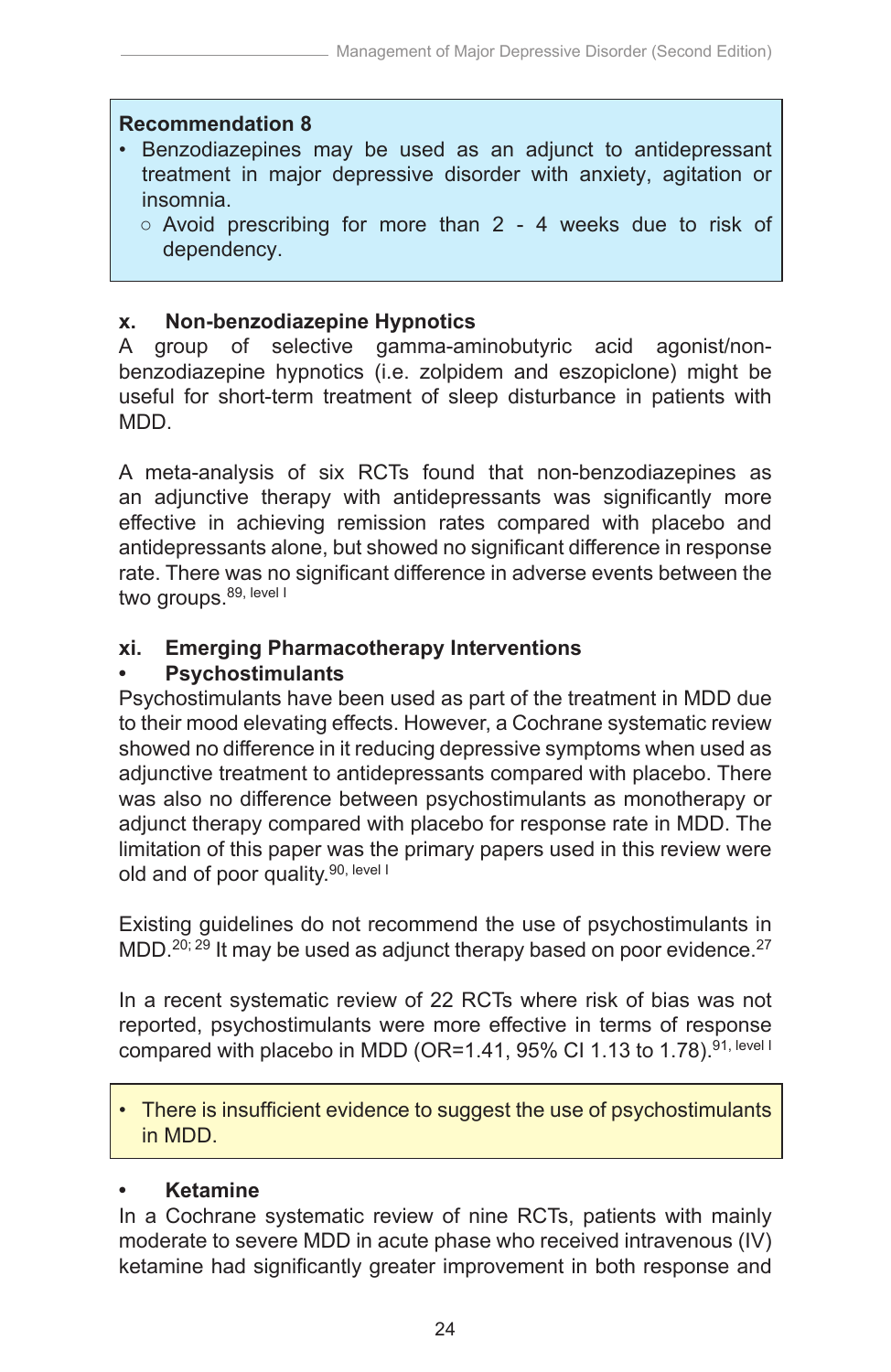remission rate compared with placebo within 24 hours, 72 hours and one week but not at two weeks of administration.<sup>92, level I</sup>

The main adverse events of IV ketamine were confusion and emotional blunting.<sup>92, level I</sup> Meanwhile, a recent systematic review of high quality RCTs had categorised the side effects of mainly IV ketamine into common, less common and major groups (refer to **Table 1**).93, level I

| <b>Categories</b> | <b>Side Effects</b>                                                                                                                        |
|-------------------|--------------------------------------------------------------------------------------------------------------------------------------------|
| Common            | • Anxiety<br>• Agitation or irritability<br>• Euphoria or mood elevation<br>• Delusion or unusual thought<br>$\cdot$ Panic<br>• Apathy     |
| Less<br>common    | • Feeling of detachment<br>• Emotional blunting<br>• Psychosis<br>• Emotional lability<br>• Craving attention<br>• Formal thought disorder |
| Major             | • Urological side effects e.g. cystitis, bladder dysfunction<br>• Hepatic side effects<br>• Craving or dependence<br>• Cognitive changes   |

# **Table 1. Category of side effects of ketamine**

There was no significant difference in drop-out rate between ketamine and placebo in MDD.<sup>92, level I</sup>

#### **Recommendation 9**

• Intravenous ketamine maybe considered for short-term (not more than two weeks) in acute phase of moderate to severe major depressive disorder.

## **4.2 Continuation and Maintenance Phase**

# **4.2.1 Psychosocial Intervention and Psychotherapy**

A meta-analysis showed that psychological interventions reduced the risk of relapse or recurrence in MDD compared with: 94, level I

- TAU (RR=0.64, 95% CI 0.53 to 0.76; NNT=5). The effect during the continuation and maintenance phase was better when it included treatment during acute phase (p=0.005)
- antidepressants with/without TAU (RR=0.83, 95% CI 0.70 to 0.97; NNT=13)

However, the primary papers included were of low quality.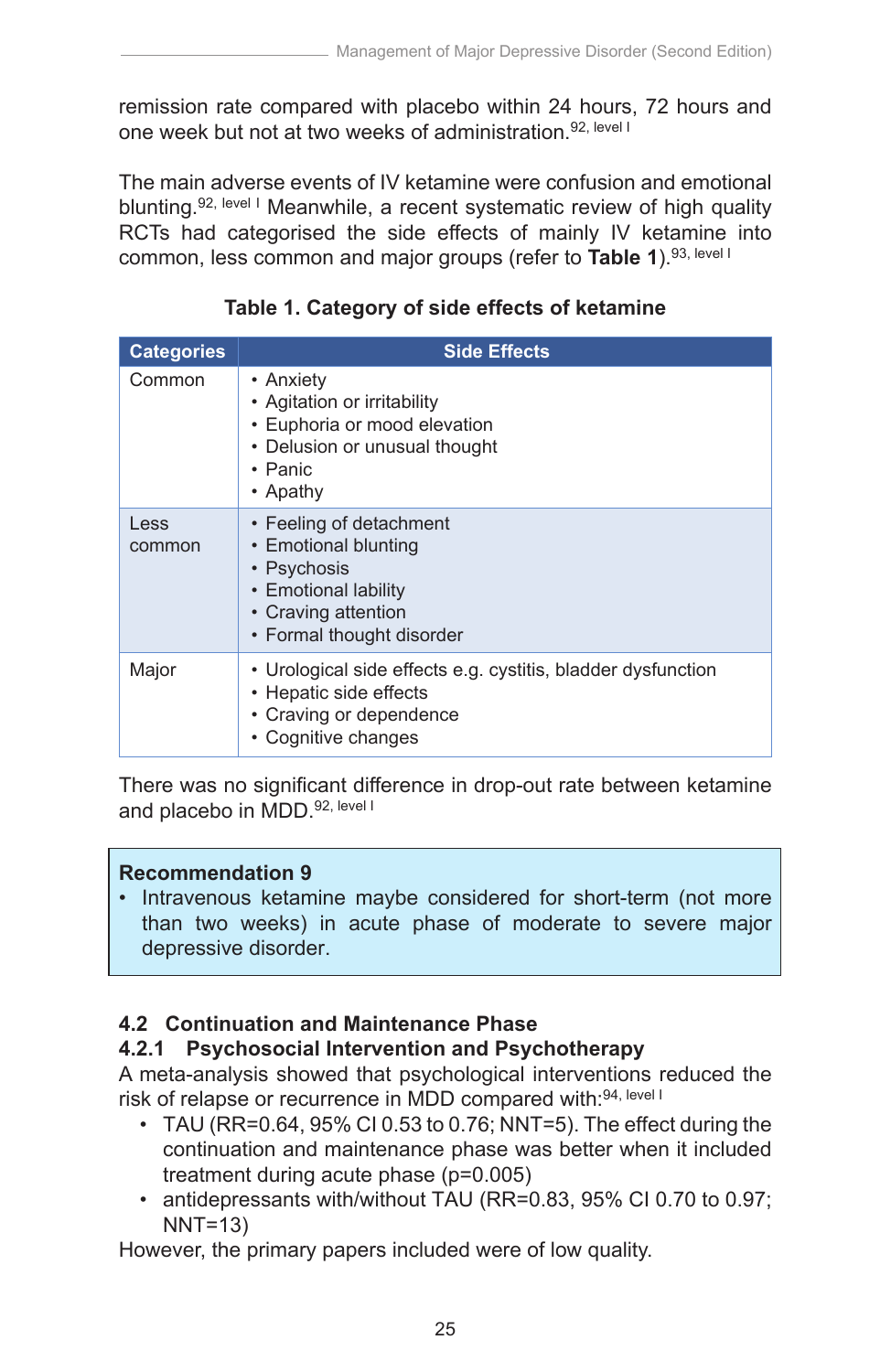# **i. Cognitive Behavioural Therapy**

In MDD, CBT was effective in reducing the risk of relapse or recurrence compared with TAU (RR=0.68, 95% CI 0.54 to 0.87; NNT of 5) but showed no significant difference when compared with antidepressants.<sup>94, level I</sup>

## **ii. Mindfulness-based Cognitive Therapy**

In MDD, mindfulness-based cognitive therapy (MBCT) was effective in reducing the risk of relapse or recurrence compared with TAU (RR=0.66, 95% CI 0.53 to 0.82; NNT of 4) but showed no significant difference when compared with antidepressants.<sup>94, level I</sup>

A good RCT found no significant difference between MBCT with support to taper or discontinue antidepressants and maintenance antidepressants alone over 24 months in maintenance phase of MDD.<sup>95, level I</sup>

In an RCT on treatment resistant depression (TRD), as an adjunct to pharmacotherapy, MBCT was more effective than Health Education Programme in reducing depressive symptoms (p=0.01) and improving treatment responders (p=0.03) at eight weeks. However, no difference was found on rates of remission ( $p=0.15$ ). 96, level I

#### **iii. Interpersonal Therapy**

IPT was effective in reducing the risk of relapse or recurrence in MDD compared with TAU (RR=0.41, 95% CI 0.27 to 0.63; NNT of 6) but showed no significant difference when compared with antidepressants.<sup>94, level I</sup>

# **4.2.2 Pharmacotherapy**

The aim of pharmacotherapy in maintenance phase is to prevent relapse and recurrence. The duration of maintenance phase treatment is between six to nine months after remission. However, consider maintenance treatment for ≥2 years if there is a high risk of relapse and recurrence as shown below.27

The risks of relapse and recurrence of MDD are as follows:<sup>27</sup>

- frequent, recurrent episodes
- severe episodes (psychosis, severe impairment, suicidality)
- chronic episodes
- presence of comorbid psychiatric or other medical conditions
- presence of residual symptoms
- difficult-to-treat episodes

A meta-analysis of 23 RCTs of moderate quality demonstrated that second-generation antidepressants were more effective than placebo in continuation/maintenance phase of MDD in preventing: 97, level I

- relapse over eight months (NNT=5, 95% CI 4 to 6)
- recurrence over 16 months (NNT=5, 95% CI 4 to 6)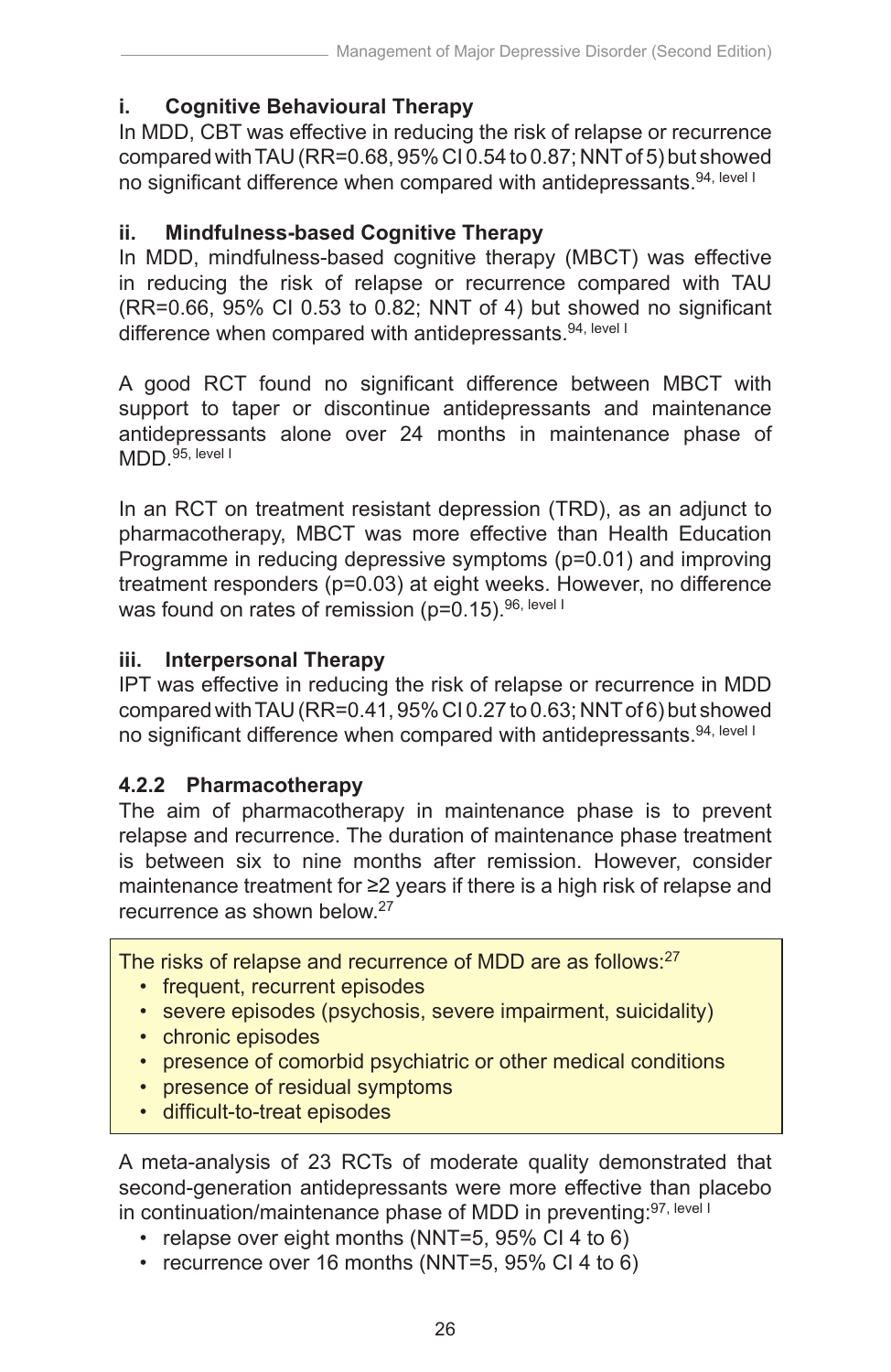There was no significant difference in adverse events between antidepressants and placebo during the continuation/maintenance phase treatment of MDD.<sup>97, level I</sup>

#### **Recommendation 10**

• Antidepressants should be continued for at least six to nine months after remission and at least two years if there is a high risk of relapse and recurrence.

# **4.3 Discontinuation of Pharmacotherapy**

Discontinuation of antidepressants may be initiated by the doctor or the patient. The patient may experience discomfort when discontinuation is not properly done. The more common discontinuation symptoms in SSRIs include **f**lu-like symptoms, **i**nsomnia, **n**ausea, **i**mbalance, **s**ensory disturbances and **h**yperarousal (FINISH acronym). These symptoms could be misunderstood as symptoms of the relapse of MDD. It is estimated that 40% of those who undergo sudden termination of antidepressant develop these symptoms which are self-limiting in 1 - 2 weeks. Discontinuation symptoms are more closely associated with antidepressant of shorter half-life e.g. paroxetine and least likely associated with those of long half-life e.g. fluoxetine.<sup>27</sup> Therefore, discontinuation of antidepressant should be done gradually within weeks or even months unless there is urgency to do it e.g. intolerable side effects.

## **4.4 Major Depressive Disorder with Psychosis**

## **4.4.1 Pharmacotherapy**

MDD with psychotic features or psychotic depression is a serious condition that requires immediate treatment and close monitoring intervention.

A Cochrane systematic review of 12 RCTs of moderate quality showed that the combination of antidepressant and antipsychotic, mostly atypical antipsychotics (AAPs), in response were more effective than placebo, antidepressant or antipsychotic monotherapy: 98, level I

- combination vs placebo (RR=1.86, 95% CI 1.23 to 2.82)
- combination vs antipsychotic (RR=1.83, 95% CI 1.40 to 2.38)

• combination vs antidepressant (RR=1.70, 95% CI 1.19 to 12.43) Existing guidelines recommend combination treatment of an antipsychotic and an antidepressant medication than either monotherapies for better response.<sup>20, 99</sup>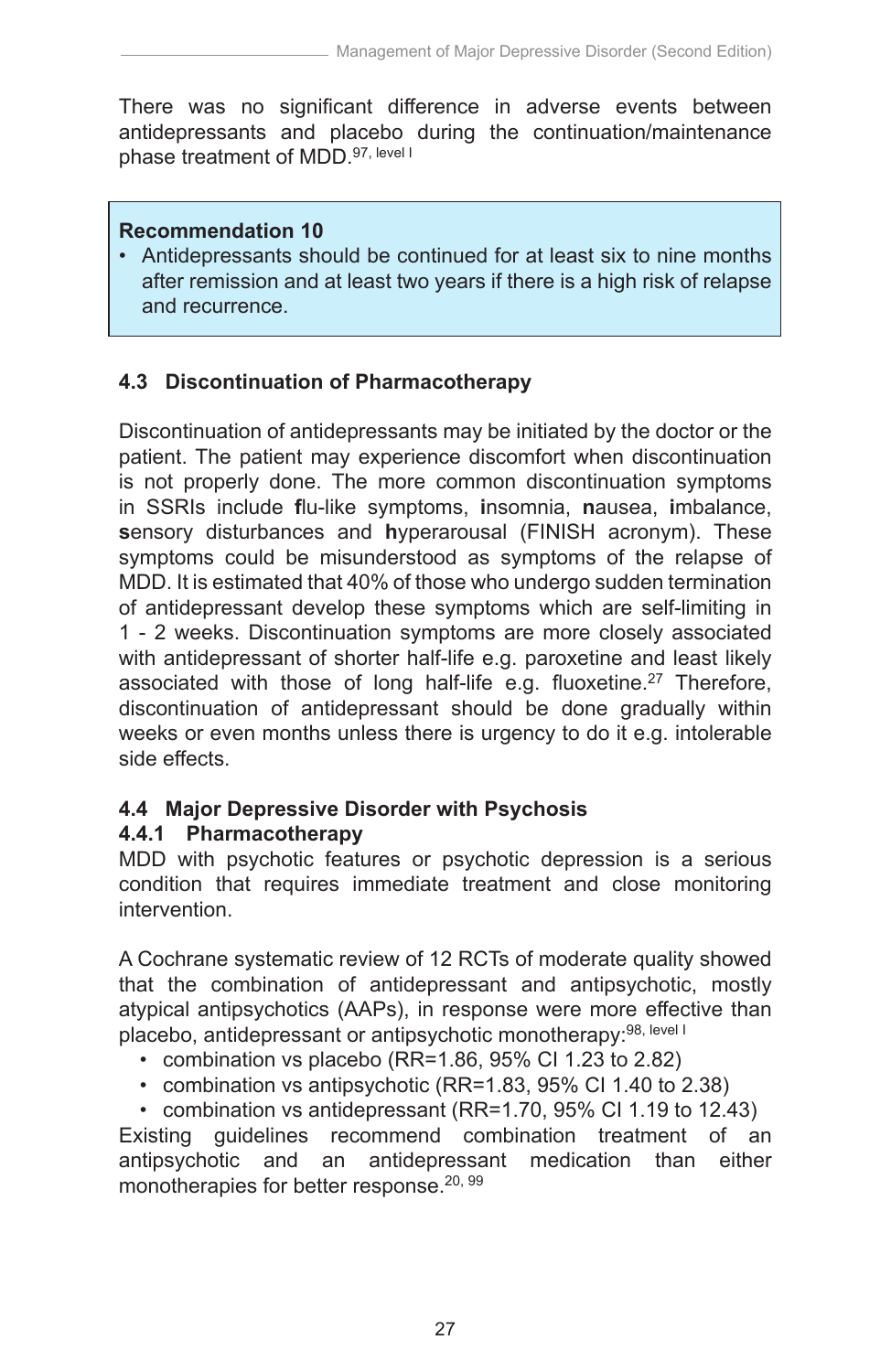#### **Recommendation 11**

• Combination of antidepressant and antipsychotic should be considered in major depressive disorder with psychotic features.

#### **4.4.2 Physical Treatment**

A Cochrane systematic review of 16 RCTs showed electroconvulsive therapy (ECT) was more effective than repetitive transcranial magnetic stimulation (rTMS) in MDD with psychosis after two weeks of treatment (SMD=7.90, 95% CI 1.98 to 13.82).100, level I

ECT may be considered in psychotic depression.<sup>21</sup>

#### **Recommendation 12**

• Electroconvulsive therapy may be considered in major depressive disorder with psychotic features.

## **4.5 Failed Response to Initial Treatment**

Approximately 20 - 30% of people with MDD do not respond satisfactorily to the usual recommended dose of antidepressants and approximately 15% may develop chronic depression. Treatment failure can be due to a number of factors:21

- incorrect diagnosis (e.g. failure to diagnose bipolar disorder)
- psychotic depression
- organic conditions e.g. anaemia or hypothyroidism
- co-morbid psychiatric disorder e.g. substance abuse or dependence, panic disorder, obsessive-compulsive disorder and personality disorder
- adverse psychosocial factors
- non/poor compliance

These strategies can be used in cases of failure or inadequate response to initial treatment:

- optimisation (refers to increasing the dose of antidepressant to the standard maximum dose for 6 - 12 weeks)<sup>101, level III</sup>
- switching (refers to a change from one antidepressant to another)
- combination
- augmentation

In patients who fail to show response to initial treatment, optimisation is recommended rather than switching as because of wide inter-individual variation in dosage and there was no clear dose-response relationship for most antidepressants.<sup>21</sup> CANMAT guidelines for MDD also recommends optimising the antidepressant dose for patients who do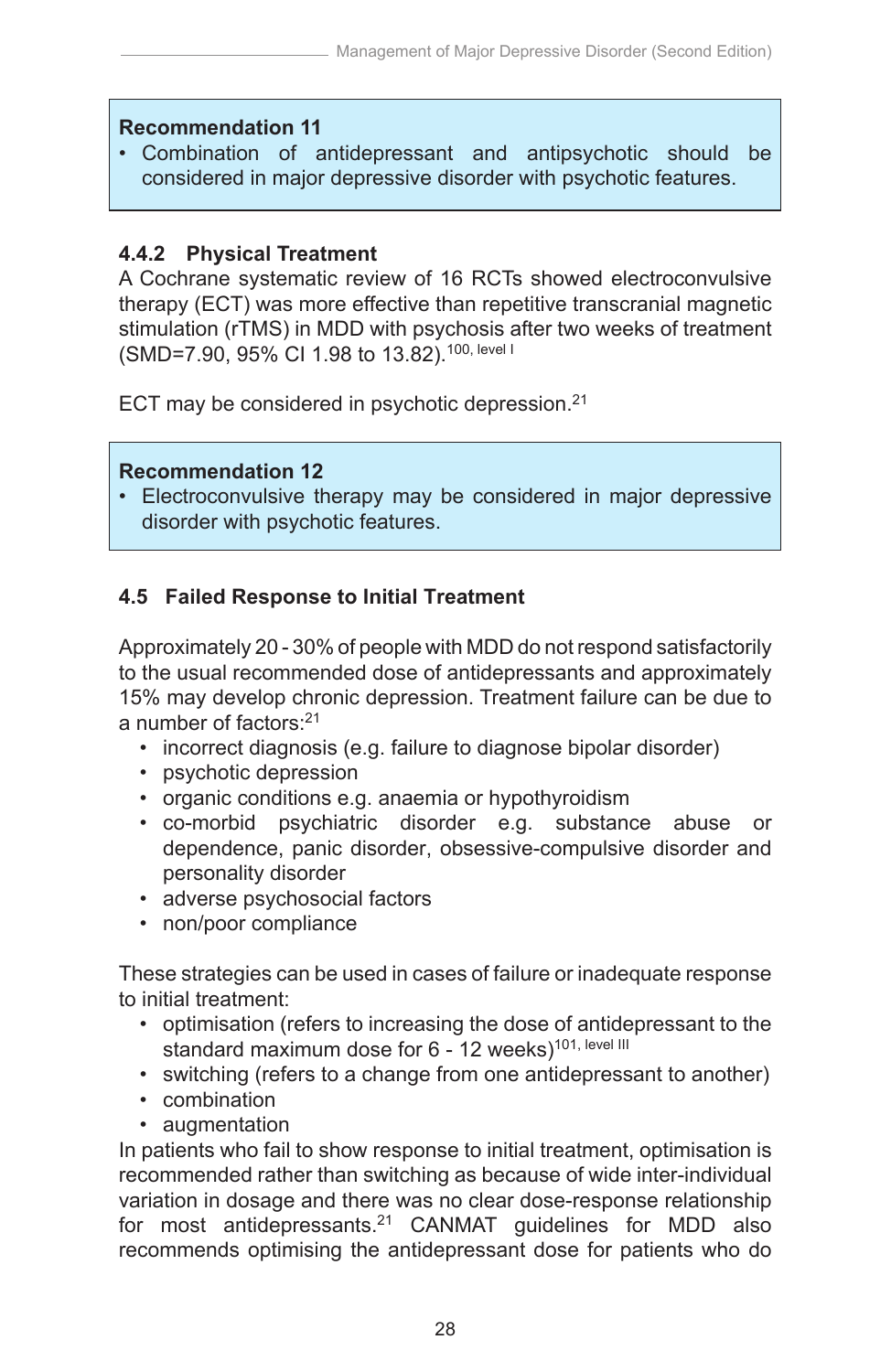not improve at week two to week four if the medication can be tolerated. However, if tolerability is an issue, switching to another antidepressant should be done  $27$ 

An RCT on chronic or recurrent MDD showed no significant difference in response and remission between escitalopram (up to 20 mg/day) plus placebo, sustained-release bupropion (up to 400 mg/day) plus escitalopram (up to 20 mg/day), and extended-release venlafaxine (up to 300 mg/day) plus mirtazapine (up to 45 mg/day) at 12 weeks and seven months treatment.<sup>102, level I</sup>

NICE does not recommend augmentation with thyroid hormones as a routine strategy due to inconsistent evidence of effectiveness in MDD patients with inadequate response.<sup>20</sup>

#### **Recommendation 13**

- Optimisation of antidepressant should be considered in patients who show inadequate response to initial treatment in major depressive disorder.
	- $\circ$  If optimisation fails, refer to a psychiatrist for switching/combination/ augmentation options.

# **4.6 Next-Step Treatment/Treatment-Resistant Depression**

There is a lack of consensus on the concept and definition of TRD.<sup>27</sup> TRD has been defined as failure to respond to two or more antidepressants at an adequate dose for an adequate duration, given sequentially.<sup>21</sup> Adequate duration refers to at least four weeks and adequate dose refers to at least 150 mg/day of imipramine equivalent. However, the use of this criteria has been debated because the definition does not take into account adjunctive strategies and differentiate partial responders with non-responders.<sup>27</sup> The updated NICE quidelines for MDD has also combined their previous sections on acute-phase non-responders and TRD under 'next-step treatments'.20 Due to these reasons, the DG CPG considers similar approach.

The following strategies can be used in the next-step treatments:

- switching
- augmentation (refers to the addition of a non-antidepressant to an ongoing antidepressant)
- combination therapy (refers to the addition of another antidepressant to the ongoing antidepressant)
- physical treatment
- psychotherapy as an adjunct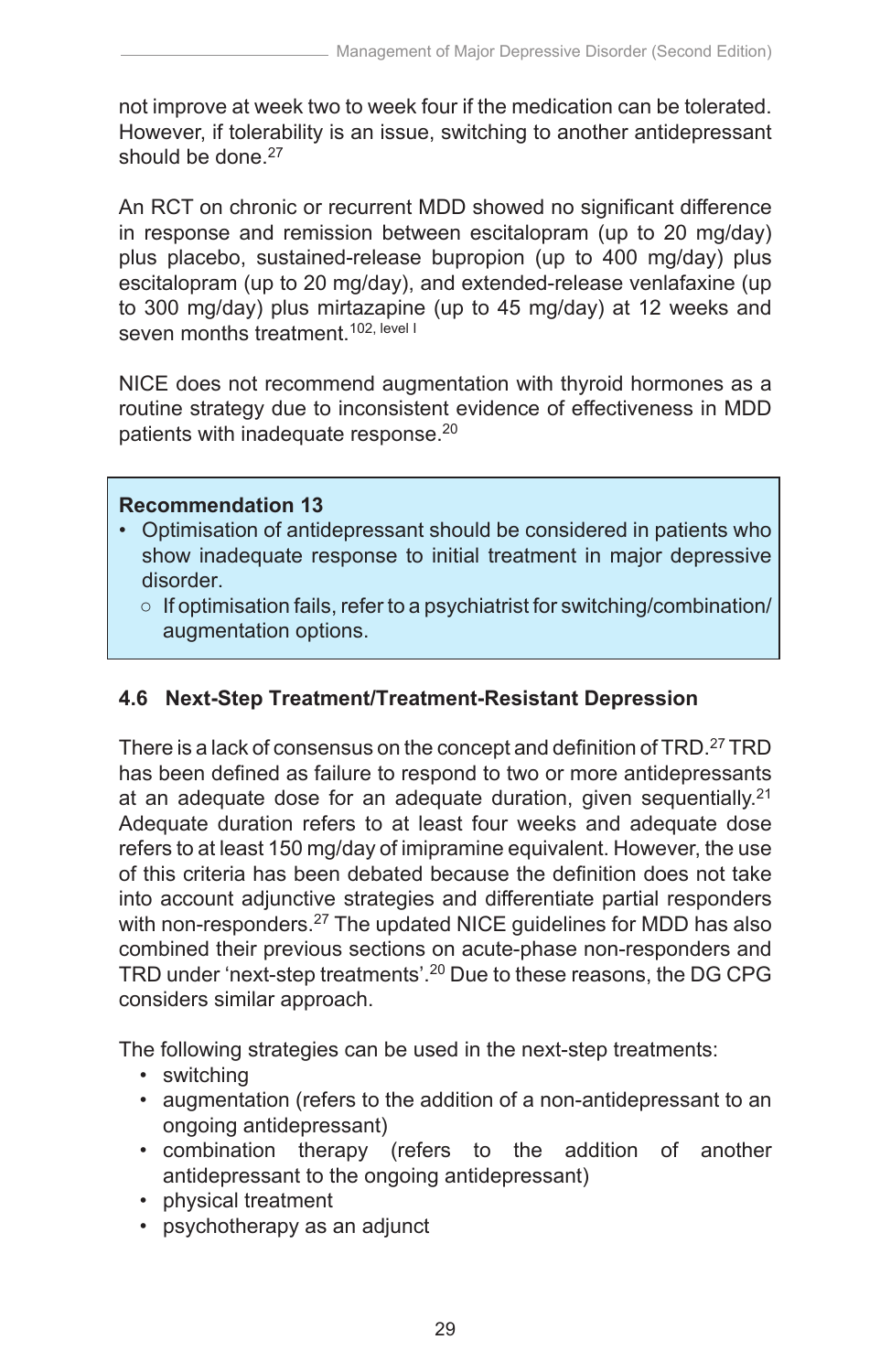# **4.6.1 Switching**

In a meta-analysis comparing within vs across-class switches in SSRIresistant depression, a higher remission rates were observed when the SSRI antidepressant was switched to a non-SSRI (bupropion, mirtazapine, venlafaxine) than an SSRI antidepressant (citalopram, paroxetine, sertraline) with the pooled RR for remission of 1.29 (95% CI 1.07 to 1.56).103, level I

# **4.6.2 Combination**

There has been lack of research on combination of antidepressants for TRD. In a phase III RCT of mirtazapine added to SSRIs or SNRIs for TRD, there were no significant differences observed in depressive symptoms at 24 weeks and 52 weeks between the combination and placebo added to SSRIs or SNRIs. There was also no significant difference in side effects at 12 weeks between the two groups.<sup>104, level I</sup>

In the previous edition of CPG on MDD, combination of an antidepressant with another antidepressant may be considered in patients with TRD. Particular care should be taken to monitor for adverse events.<sup>21</sup>

## **4.6.3 Augmentation**

# **• Augmentation with Atypical Antipsychotics**

A meta-analysis on TRD showed that AAPs (olanzapine, risperidone, quetiapine and aripiprazole) augmentation had higher overall response and remission rates compared with placebo [OR=1.69 (95% CI 1.46 to 1.95) and OR=2.00 (95% CI 1.69 to 2.37) respectively]. Mean ORs did not differ among the AAPs and were not affected by trial duration or method of establishing treatment resistance. However, quality assessment of primary studies was not reported.<sup>105, level I</sup> This is supported by a network meta-analysis where the same adjunctive AAPs were significantly more effective in remission rates compared with placebo in TRD (OR ranged from 1.79 to 2.17).<sup>106, level I</sup>

Discontinuation rates for adverse events were higher for AAPs than for placebo (OR=3.91, 95% CI2.68 to 5.72).105, level I

## **• Augmentation with Lithium**

A meta-analysis showed lithium augmentation with any antidepressants were more effective in response compared with placebo augmentation in TRD (OR=2.89, 95% CI 1.65 to 5.05). Discontinuation due to adverse events did not differ between the two groups.<sup>107, level I</sup> In another metaanalysis on TRD, lithium augmentation with SSRI showed no significant difference with AAP augmentation with SSRI.<sup>108, level I</sup>

## **• Augmentation with Antiepileptic Agents**

A network meta-analysis of seven augmentation agents found no significant difference in effectiveness between antiepileptic agents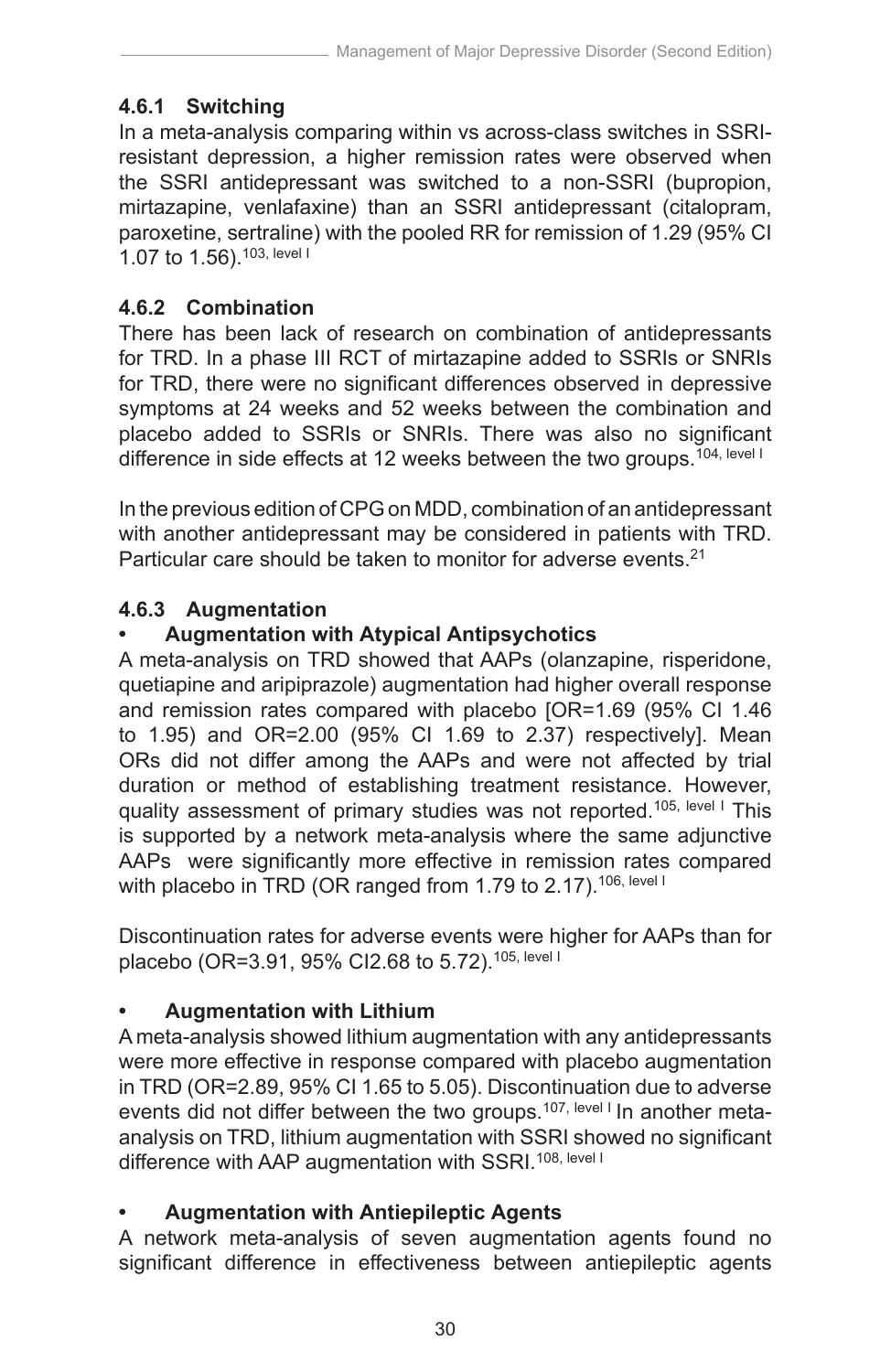(valproate, lamotrigine and carbamazepine) and others (lithium, TCAs, AAPs, buspirone, CBT and tri-iodothyronine).<sup>109, level I</sup>

# **• Augmentation with Esketamine**

An RCT showed that antidepressant plus intranasal esketamine was significantly more effective in reducing symptoms of MDD at 4 - 24 hours and improvement of suicidal thought up to 4 hours of administration compared with standard care treatment plus placebo.<sup>110, level I</sup> In 2019, the United States Food and Drug Administration has approved esketamine nasal spray in conjunction with an oral antidepressant as a therapy for patients with TRD.

At the time of writing, there is an on-going multicentre RCT on intranasal esketamine in TRD.

# **4.6.4 Physical Treatment**

In a meta-analysis, ECT plus antidepressant (RR=1.82, 95% CI 1.55 to 2.14) and ECT alone (RR=2.24, 95% CI 1.51 to 3.33) was more effective in response rate compared with antidepressant alone. However, an indirect comparison found no significant difference in the response rate between ECT plus antidepressant and ECT alone. ECT plus antidepressant increased the incidence of memory deterioration relative to ECT alone in the fourth week of treatment.<sup>111, level I</sup>

A recent HTA found that ECT was more effective for both response (RR=1.72, 95% CI 0.95 to 3.11) and remission (RR=1.44, 95% CI 0.64 to 3.23) compared with rTMS in TRD. However, it caused more cognitive impairment compared with rTMS in TRD ( $p = 0.07$ ).<sup>112, level I</sup>

# **4.6.5 Psychotherapy**

There is limited evidence on psychotherapy for TRD. In an RCT, CBT as an adjunct to pharmacotherapy reduced depressive symptoms in TRD patients in primary care (not responded to at least six weeks treatment with an antidepressant) with a NNT of 4 (95% CI 3 to 6).<sup>113, level I</sup>

In another RCT, there was no significant difference in improvement of depressive symptoms between brief supportive psychotherapy plus medication, cognitive behavioural analysis system of psychotherapy plus medication compared with medication alone in TRD patients.<sup>114, level I</sup>

## **Recommendation 14**

- In treatment resistant depression, the following strategies may be considered:
	- switching antidepressants to a different class
	- combination of antidepressants
	- augmentation with atypical antipsychotics, lithium or antiepileptic agents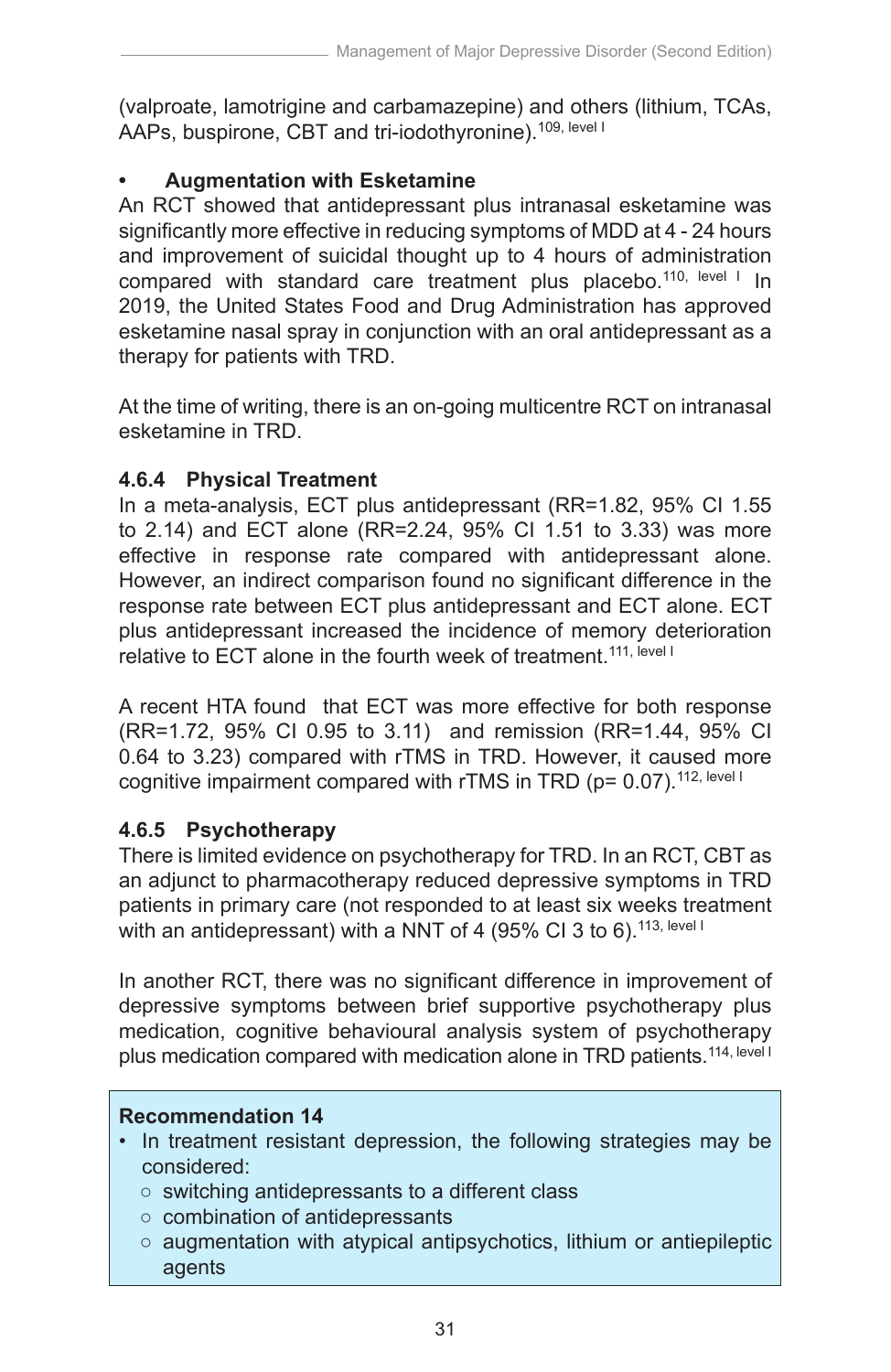# **5. PHYSICAL TREATMENT**

Physical treatments are non-invasive techniques using electrical or magnetic stimulation targeting specific regions of the brain. Most of these treatments have been studied and are used in patients with TRD who have failed to respond to standard treatments.<sup>115</sup>

There are several types of physical treatments e.g. ECT, rTMS and transcranial direct current stimulation (tDCS).

## **5.1 Electroconvulsive Therapy**

ECT is a therapeutic procedure that induces seizure by applying an electrical stimulus to the brain.

ECT is an established physical treatment in MDD. It is significantly more effective than sham/simulated ECT or placebo in MDD.<sup>20</sup>

In a cohort study, 84.21% of pregnant patients with MDD achieved a complete response (CGI-S score ≤2) with ECT.116, level II-2

Compared with rTMS,

- ECT is more effective in response (ARR=36%, 95% CI 14% to 58%) and remission (HAM-D ≤8, p=0.006) in acute treatment of  $MDD$  117, level I
- ECT is more effective in MDD with psychosis after two weeks of treatment (SMD=7.90, 95% CI 1.98 to 13.82).100, level I
- ECT is significantly more effective for both response (RR=1.72, 95% CI 0.95 to 3.11) and remission (RR=1.44, 95% CI 0.64 to 3.23) in treatment-resistant MDD.<sup>112, level I</sup>

There is no absolute contraindication for ECT.<sup>21</sup> However, the relative contraindications are:115

- cerebral space-occupying lesion
- increased intracranial pressure
- recent cerebral haemorrhage
- recent myocardial infarction
- vascular aneurysm or malformation
- pheochromocytoma
- class four or five anaesthesia risk

The side-effects of ECT are mainly cognitive impairments that include short-term retrograde amnesia and anterograde amnesia, and a transient postictal confusional state. Risk of cognitive impairment is lesser in:

- unilateral ECT vs bilateral ECT
- lower dose vs higher dose ECT
- twice a week vs thrice a week ECT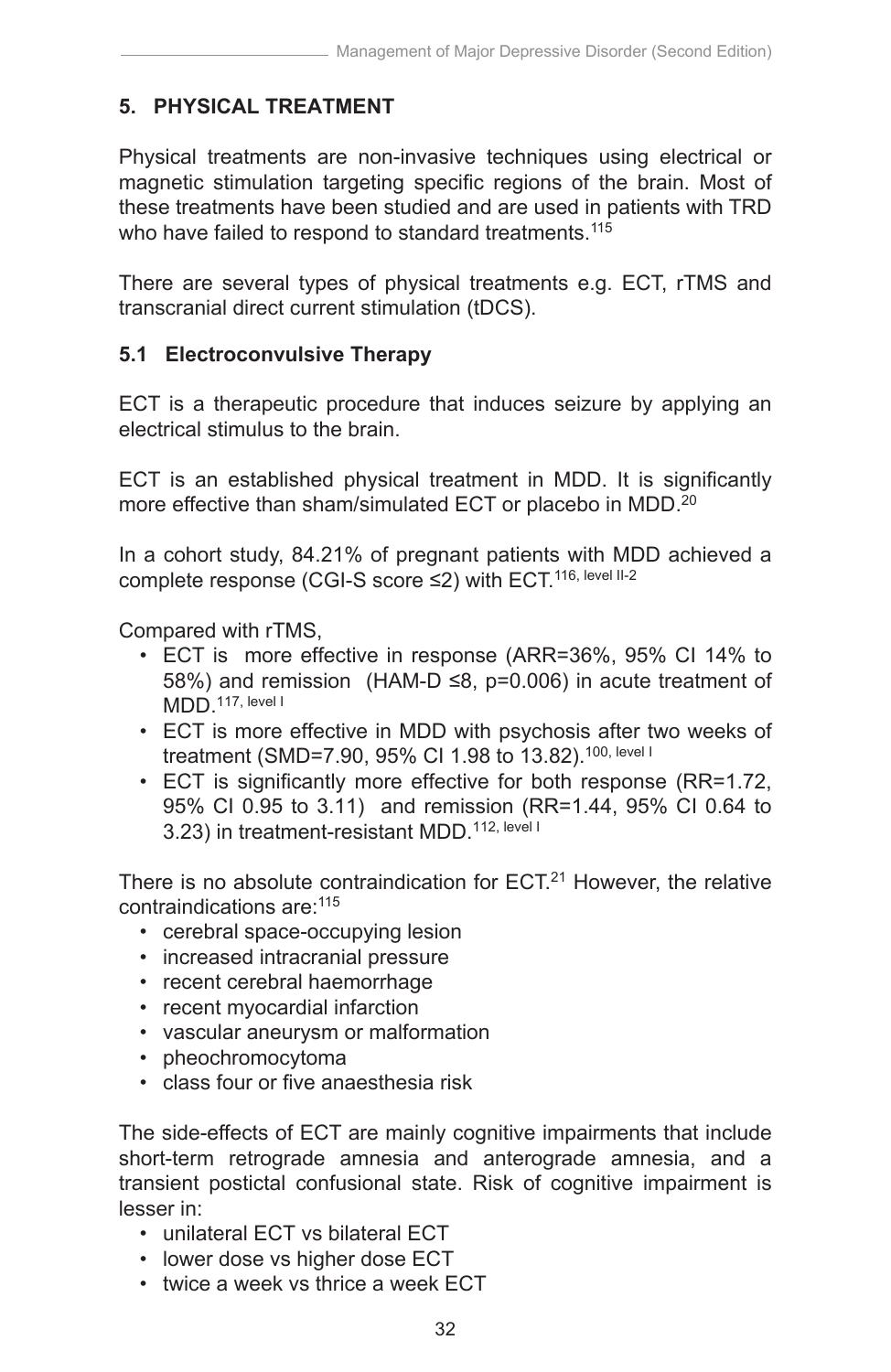Other side-effects of ECT include headache, muscle soreness and nausea. Serious complications like status epilepticus and laryngospasm can occur.21

ECT has lesser side effects in acute treatment  $(p=0.02)^{117}$ , level I but causes more cognitive impairment compared with rTMS in MDD (p= 0.07).112, level I

Although maintenance ECT helps to sustain symptom reduction and reduce hospitalisation rates in chronic TRD, there is little evidence to show that it is more beneficial than pharmacotherapy.<sup>21</sup>

- ECT is indicated in MDD with:21, 115
	- acute suicidal ideation
	- high degree of symptom severity and functional impairment
	- psychotic symptoms/features
	- catatonic features
	- rapidly deteriorating physical status e.g. refusal to eat
	- TRD
	- repeated medication intolerance
	- previous favourable response to ECT
	- pregnancy, for any of the above indications
	- patient's preference

#### **Recommendation 15**

- Electroconvulsive therapy may be considered in major depressive disorder with\*:
	- $\circ$  life-threatening conditions e.g. refusal to eat and high suicidality
	- moderate to severe symptoms for rapid improvement in the acute treatment
	- treatment-resistant depression

\*Refer to clinical indications in preceding yellow box.

## **5.2 Repetitive Transcranial Magnetic Stimulation**

rTMS uses powerful and focused magnetic field pulses to induce electrical currents in neural tissue through an inductor coil placed against the scalp. No anaesthesia is required for this procedure. According to standard protocols, rTMS is delivered once daily, five days/week. Thrice weekly stimulation has been reported as effective as five days/week but with slower improvement and require similar number of sessions.<sup>115</sup>

A Cochrane systematic review of 16 RCTs showed no difference between rTMS and sham rTMS in severe MDD except for one time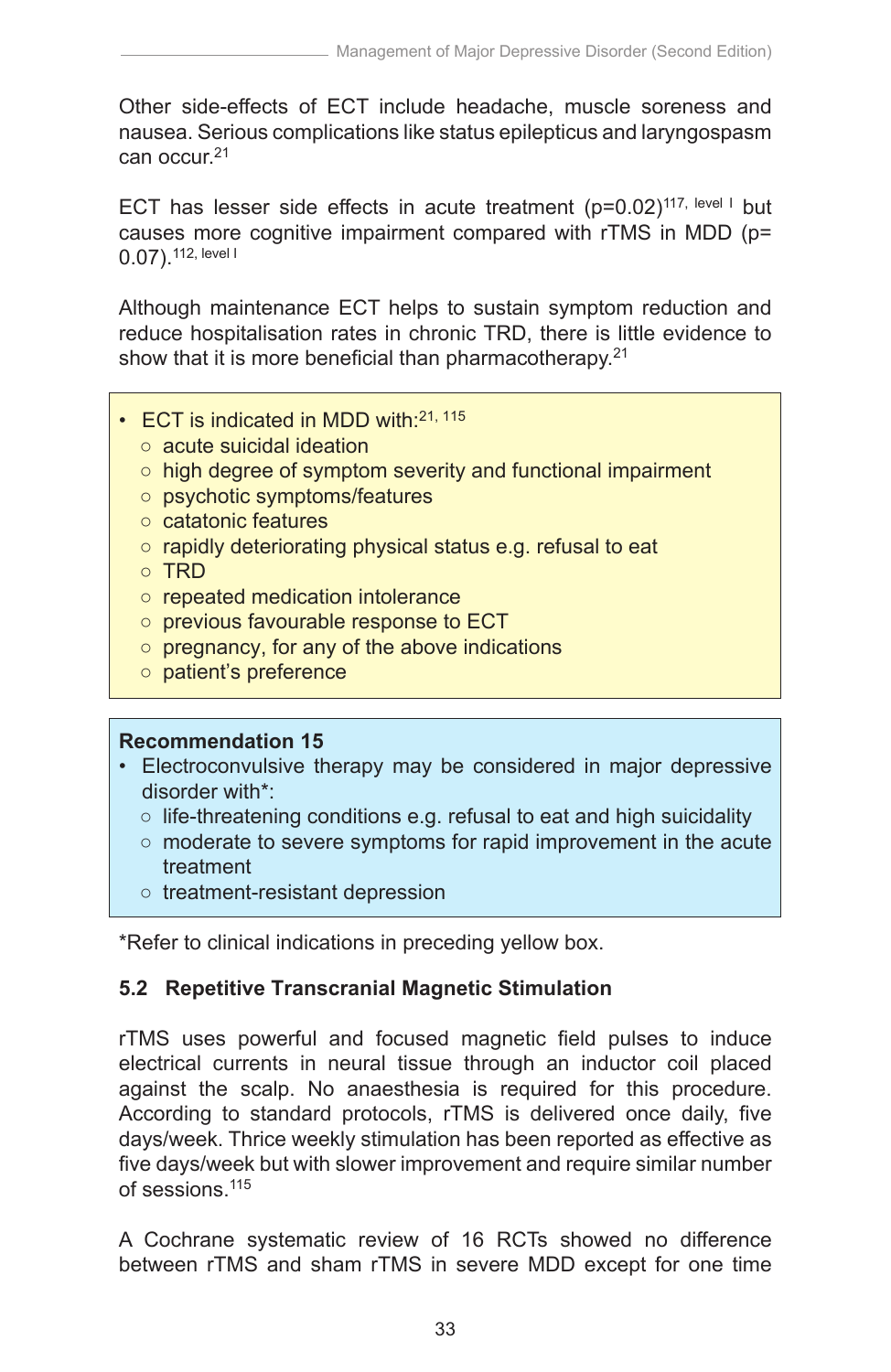period (after two weeks of treatment).<sup>100, level I</sup> A recent HTA found that rTMS was more significantly effective in response and remission than sham rTMS in treatment-resistant MDD 112, level I

rTMS caused more adverse events e.g. headache, scalp discomfort, GI problems and vertigo than sham.<sup>112, level I</sup>

For comparison with ECT, refer to **Subchapter 5.1** on **ECT**.

# **5.3 Transcranial Direct Current Stimulation**

tDCS delivers a continuous low-amplitude electrical current to a specified cortical region of the brain using scalp electrodes. Repeated use of tDCS may lead to neuroplasticity effects which are mediated via N-methyl-D-aspartate receptor-dependent mechanisms.115

Two meta-analyses demonstrated that tDCS was significantly more effective in treating moderate to severe MDD than sham. However, those with history of treatment resistance had poorer response to tDCS.118 - 119, level I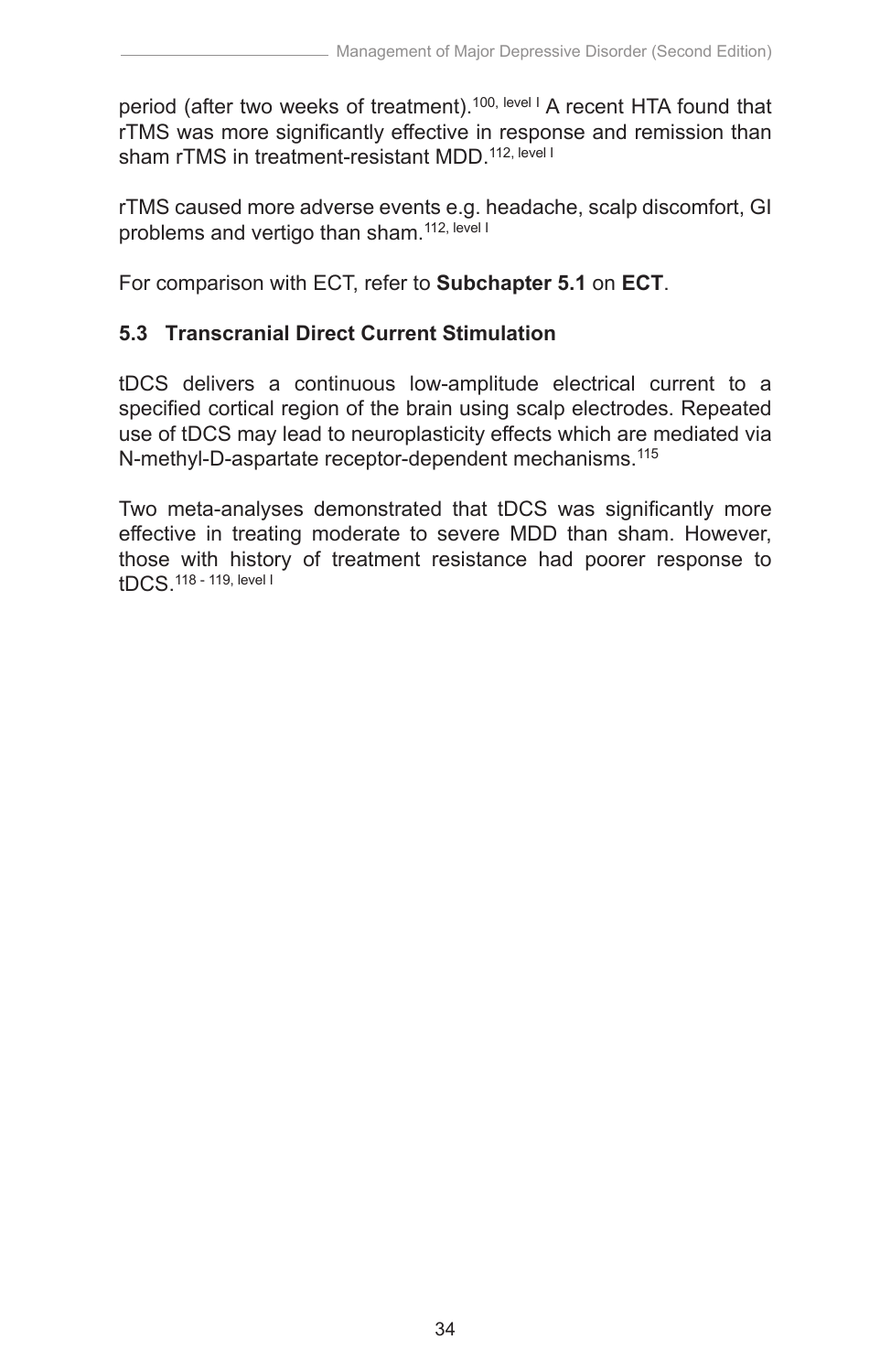# **6. COMPLEMENTARY AND ALTERNATIVE TREATMENT**

Complementary and alternative medicine (CAM) is broadly defined as ''a group of diverse medical and health care systems, practices and products that are not generally considered part of conventional medicine". Although 10% to 30% of depressed patients are thought to use CAM treatments, there is generally no medical supervision and these treatments are often used in combination with existing medications without considering possible interactions.<sup>120</sup>

#### **i. St John's wort (Hypericum extracts)**

In a Cochrane systematic review of 29 trials, hypericum was significantly more effective than placebo in the treatment of moderate to severe MDD. It was found to be as effective as tri- or tetracyclic antidepressants and SSRIs in MDD 121, level I

In terms of adverse effects, there was no significant difference in the number of patients dropping out for adverse effects between hypericum extracts and placebo. It also significantly caused less adverse effects compared with older antidepressants or SSRIs.<sup>121, level I</sup> The main side effects of hypericum extracts are headache, dryness of mouth, nausea, GI symptoms and sleepiness.<sup>21</sup>

Although there is evidence that hypericum is more effective than placebo and better tolerated than standard antidepressant for the treatment of major depressive disorder, there are uncertainty about appropriate doses, variation in the nature of preparations and potentially serious drug interactions.21

The issues on appropriate doses, variation in the nature of preparations and potentially serious drug interactions of hypericum is yet to be established before it can be recommended.

#### **ii. Acupuncture**

A large Cochrane systematic review of 30 trials showed insufficient evidence of a consistent beneficial effect of acupuncture compared with a wait-list control, sham acupuncture control or medication in mild to severe MDD. A subgroup analysis showed patients with stroke experienced a reduction in depression with manual acupuncture compared with SSRIs (RR=1.66, 95% CI 1.03 to 2.68).<sup>122, level I</sup>

In terms of adverse events, there was no significant difference between acupuncture and wait-list control or sham acupuncture control. However, acupuncture had less adverse event compared with tricyclic antidepressants.<sup>122, level I</sup>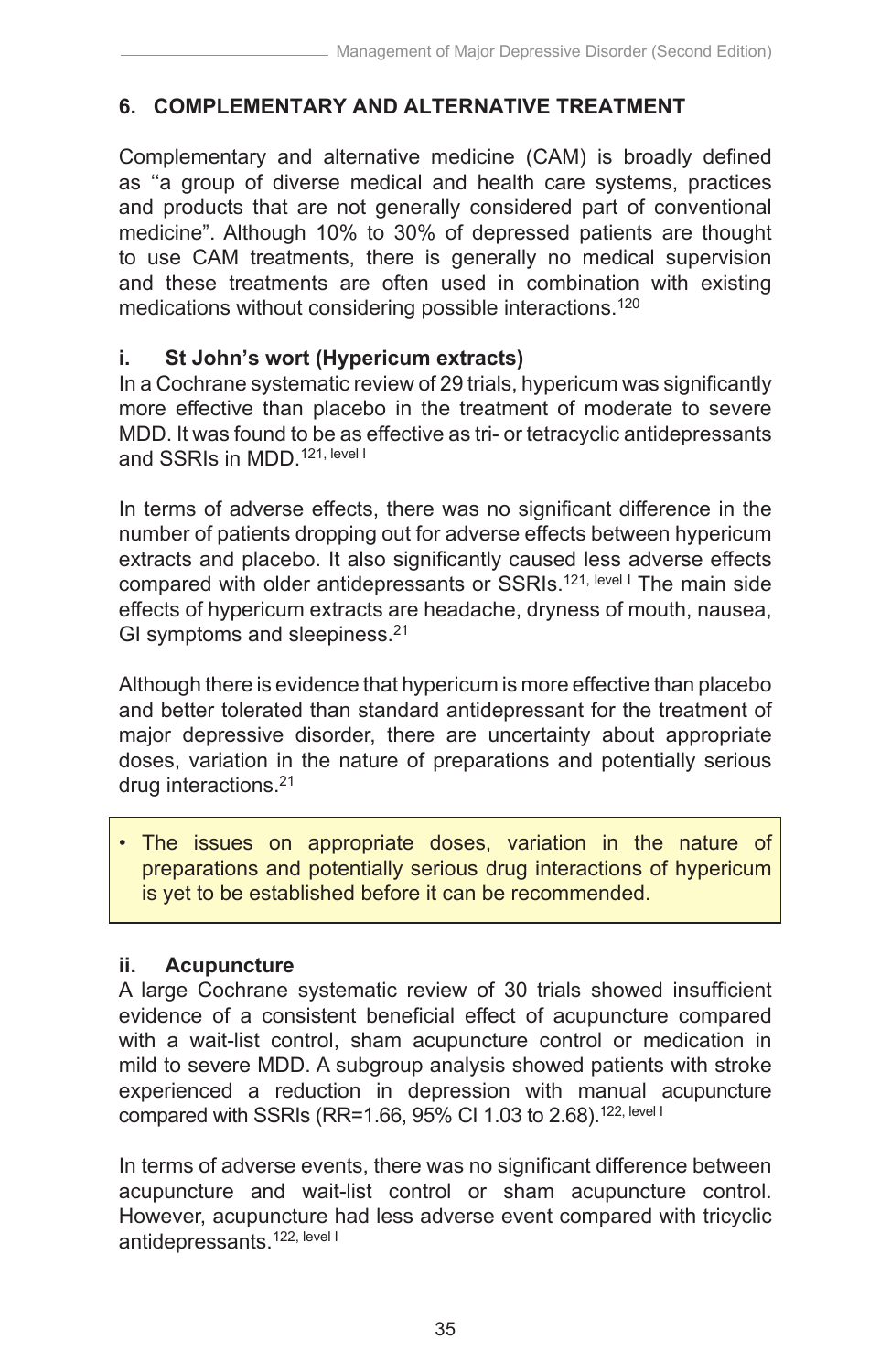## **iii. Omega-3**

In a Cochrane systematic review of 26 trials, there was small to modest benefit of omega-3 compared with placebo in mild to severe MDD (SMD= -0.30, 95% CI -0.10 to -0.50) but this effect was unlikely to be clinically meaningful. There was no significant difference between omega-3 and antidepressants in moderate to severe MDD.<sup>123, level I</sup>

#### **iv. Folate**

A Cochrane systematic review of three trials showed folate was more effective than placebo in MDD (WMD= -2.65, 95% CI -4.93 to -0.38). However, there was bias in the folate level of the participants and variation of dosage prescribed in the study.<sup>124, level I</sup>

There is insufficient evidence on the effectiveness and safety of acupuncture, omega-3 and folate in MDD.

## **v. Other Treatments**

#### **• Yoga**

Yoga is a physical activity that involves mind-body medical intervention focusing on interactions of the brain, body, mind and behaviour.<sup>125, level I</sup>

A meta-analysis of nine RCTs of moderate quality found that yoga reduced symptoms of mild to moderate depression over usual care (SMD= -0.69, 95% CI -0.99 to -0.39), relaxation (SMD= -0.69, 95% CI -1.03 to -0.22) and aerobic exercise (SMD= -0.59, 95% CI -0.99 to  $-0.18$ ) in 12 weeks only.<sup>125, level I</sup>

#### **• Music Therapy**

Music therapy, an intervention that involves regular meetings with a qualified music therapist, may help in modulating and improving mood through emotional expression.

A Cochrane systematic review of nine RCTs assessing music therapy in MDD showed that music therapy added to TAU was more effective than TAU alone in: 126, level I

- clinician-rated depressive symptoms (SMD= -0.98, 95% CI -1.69 to -0.27)
- patient-reported depressive symptoms (SMD= -0.85, 95% CI -1.37 to -0.34)

## **Dance Therapy**

Dance Movement Therapy (DMT) uses bodily movement for exploration and expression of emotions. It can be done in groups or individually.

A Cochrane systematic review with low quality small studies showed no reliable effect of DMT on MDD. At the time of writing, DMT cannot be concluded to be effective for the treatment of MDD.<sup>127, level I</sup>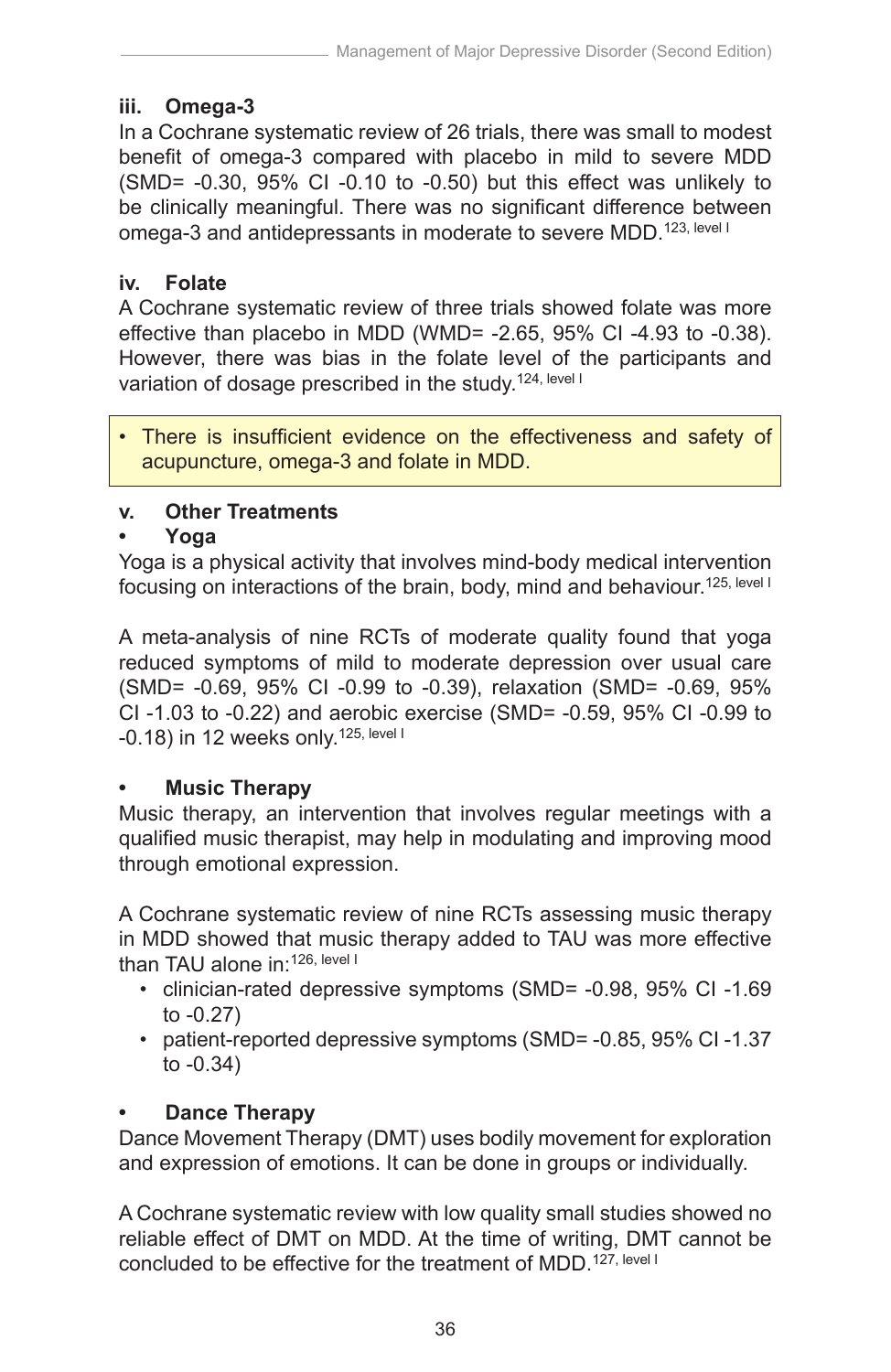#### **• Hypnosis**

Hypnosis is a healing technique using the verbal hypnotic to bring the conscious mind to rest and the subconscious mind active to be receptive for positive suggestion to achieve a desired outcome.

There is no retrievable evidence on hypnosis in the treatment of MDD. A meta-analysis of six studies involving heterogeneous population (cancer patients, first time mothers and undergraduate students with depressive symptoms but unclear levels of severity) suggested that hypnosis can improve depressive symptoms (ES=0.57, 95% CI 0.319 to 0.813).<sup>128, level I</sup> However, the quality of the included studies was poor.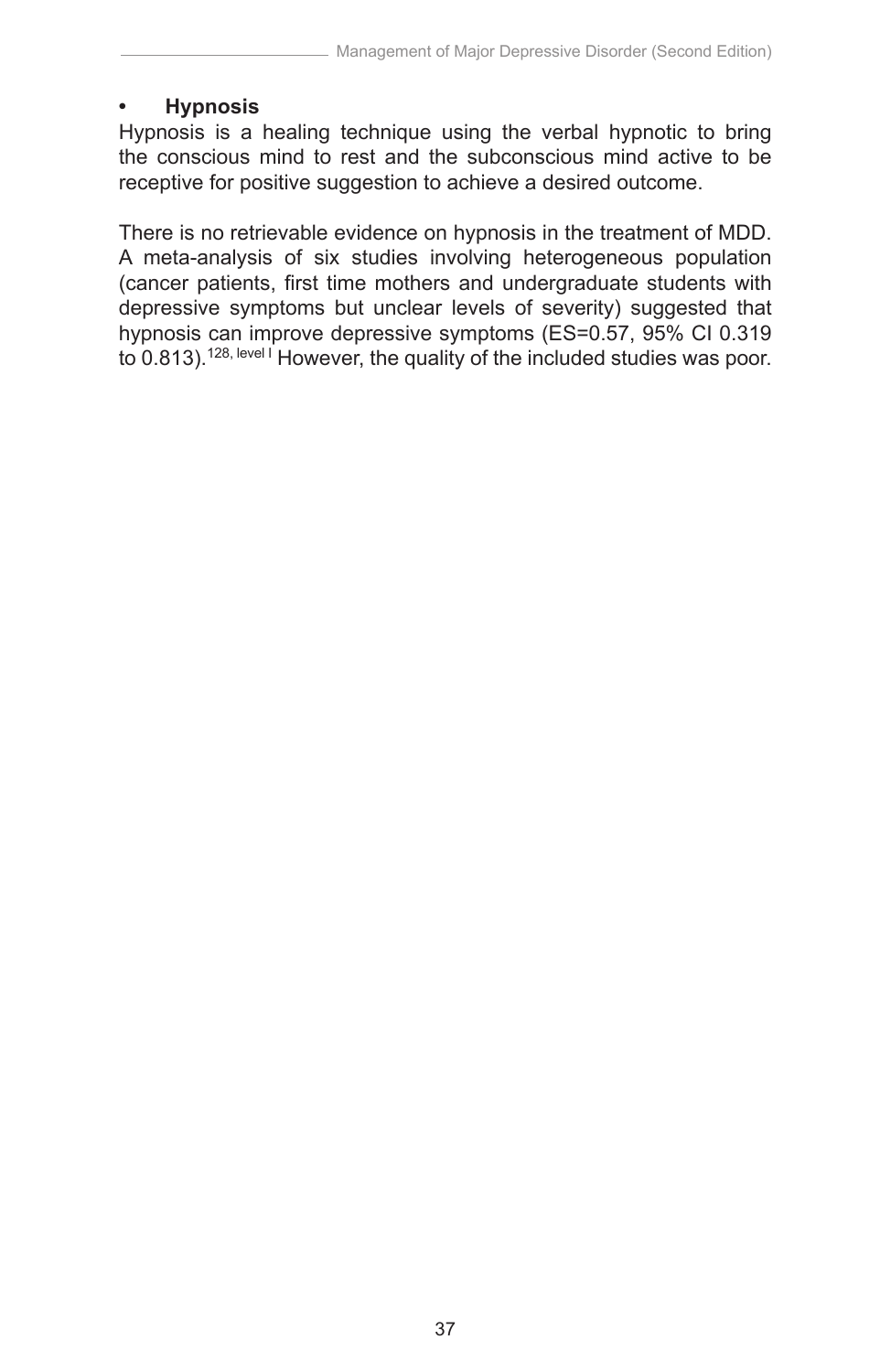# **7. COLLABORATIVE CARE MODEL**

Collaborative care model is an integrated treatment approach between different health care providers working together with patients in a primary care setting aimed at achieving MDD recovery. The collaborative care involved enhanced collaborations among physicians, mental health specialists and care managers paired with depressionspecific treatment guidelines, patients education and scheduled patient follow-up.129 - 130, level I

In a systematic review of 79 RCTs of adults with MDD, collaborative care was significantly more effective than usual care in improving depressive outcomes in acute phase of treatment (RR=1.32, 95% CI 1.22 to 1.43) and up to two years (RR=1.29, 95% CI 1.18 to 1.41). It also increased rates of antidepressant use up to 24 months (RR=1.22, 95% CI 1.03 to 1.45). This approach also showed improvement in mental health quality of life and patient satisfaction but not in physical health quality of life.<sup>129,</sup> level I

In an RCT of 581 patients with MDD, collaborative care improved depressive symptoms in acute (NNT=8) and continuation phase (NNT=6) compared with usual care.<sup>131, level I</sup>

NICE guidelines recommend collaborative care for moderate to severe depression in patients with CMI.20

A good quality RCT on patients with MDD and CMI showed that collaborative care were four times more likely to show response to treatment at six months compared with usual care (OR=4.04, 95% CI 2.01 to 8.31). The collaborative care involved enhanced collaborations among physicians, mental health specialists and care managers paired with depression-specific treatment guidelines, patients education and follow-up.130, level I

#### **Recommendation 16**

• Collaborative care may be considered in the acute and continuation phase treatment of major depressive disorder.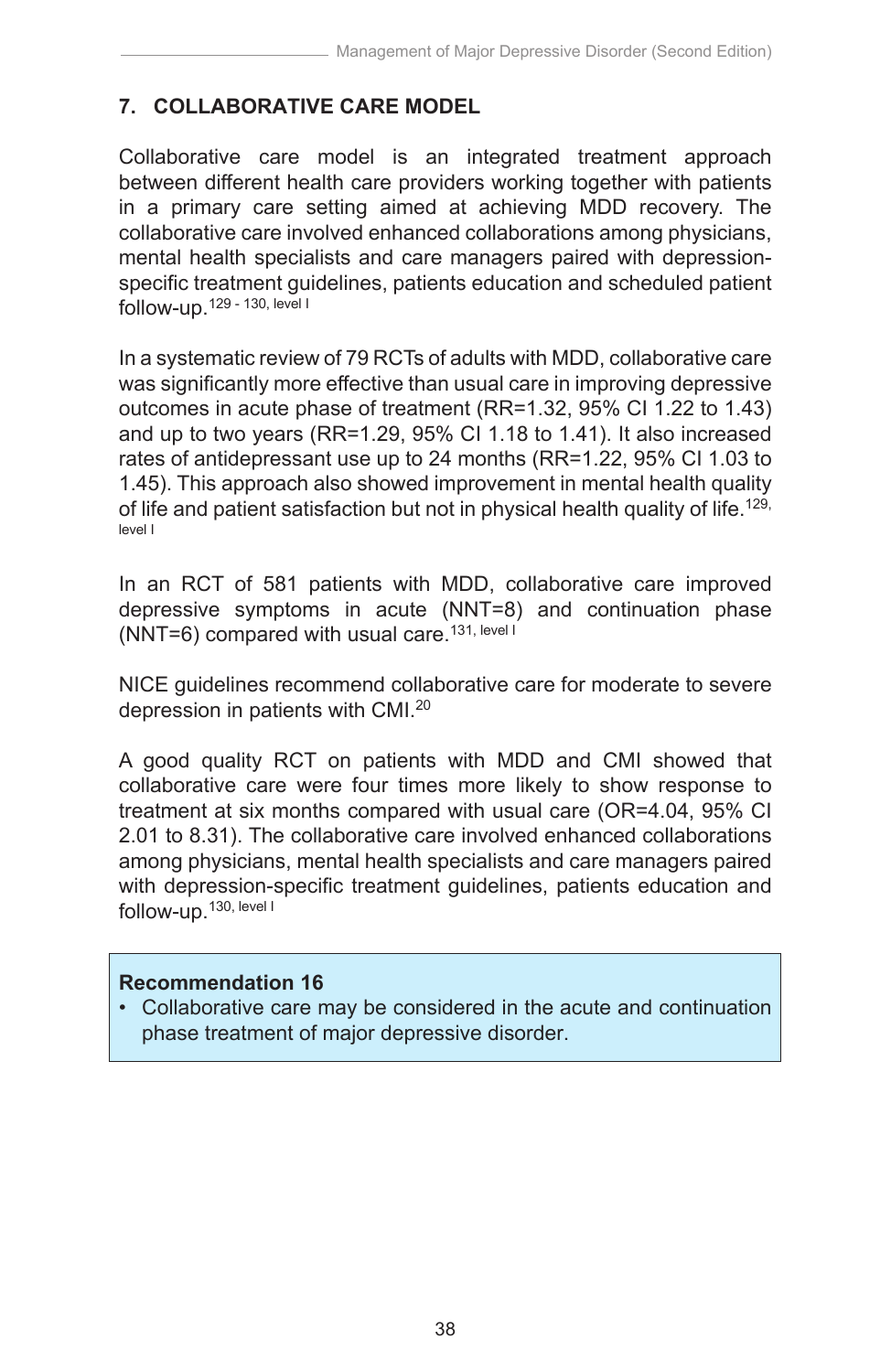# **8. SPECIAL POPULATION**

#### **8.1 Major Depressive Disorder in Pregnant and Postpartum Women**

Depression is the most highly prevalent mental health problem in perinatal population. Around 1 in 10 women suffer from perinatal depression worldwide as shown in a recent meta-analysis.<sup>132, level III</sup>

In Malaysia, using self-report measures by validated Malay version of Edinburgh Postnatal Depression Scale (EPDS) in health clinics, the prevalence of:

- antenatal depression ranges from 10.3% to 13.8%<sup>133 134, level III</sup>
- postnatal depression ranges from 3.9% to 21.08%<sup>135 138, level III</sup>

In hospital setting, the prevalence of postnatal depressions is:

- 6.8% in postnatal clinic using diagnostic assessment (MINI)<sup>139, level III</sup>
- 31.7% in postnatal ward using self-report (EPDS)<sup>140, level III</sup>

The national prevalence for postnatal depression from two large nationwide surveys using EPDS ranges from 4.4% in health clinics<sup>141, level III</sup> to 12.7% in community setting.<sup>142, level III</sup>

Treating perinatal depression is essential in reducing symptomatology and preventing detrimental complications to women, children and the family. The most devastating consequences of perinatal depression and other mental disorders are a higher risk of suicidal ideation, suicidal attempt or suicide.<sup>143, level III</sup> In many developed countries, suicide is now one of the leading causes of maternal mortality; while the incidence of maternal death due to medical and obstetric factors are all decreasing.144 - 145, level III

Untreated depression in pregnancy is associated with an increased risk to the offsprings':

- fetal hyperactivity and irregular fetal heart rate<sup>146, level III</sup>
- premature delivery<sup>146, level III</sup>
- $\cdot$  low birth weight<sup>146, level III</sup>
- increased rates of premature deaths and increased neonatal intensive care unit admission<sup>147, level II-2</sup>

Postnatal depression may impair the mother-infant relationship, which can lead to poor infant development and outcomes.<sup>148, level II-2</sup> Perinatal depression can also lead to difficult temperament, attentional, emotional and behavioral problems in children and adolescence.<sup>149, level III</sup>

In a naturalistic study of pregnant women with MDD, those who discontinued their medication showed significant increased risk of relapse (68%) compared with those continuing medication (26%). 150, level III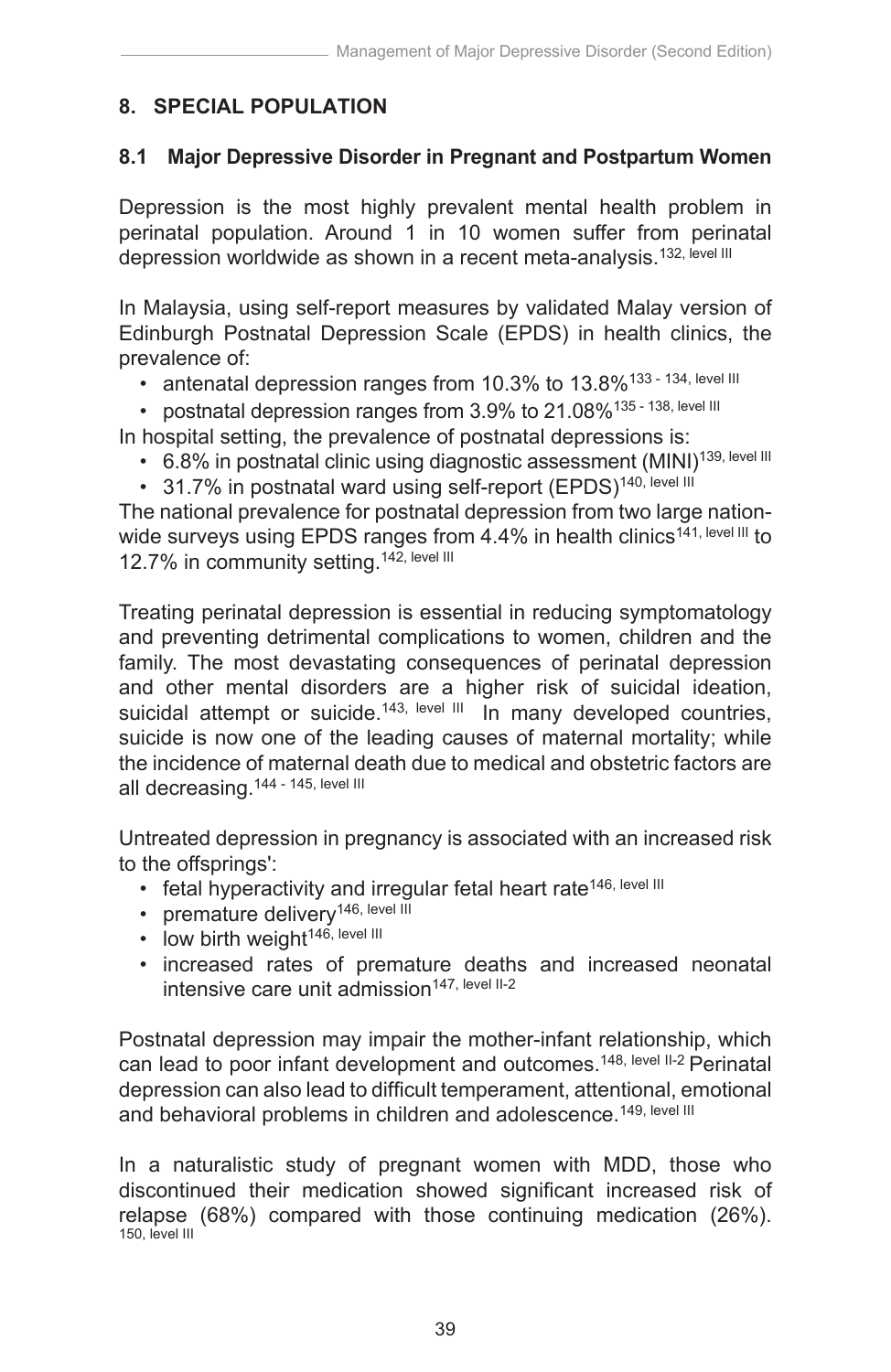# **8.1.1 Clinical Presentation**

According to DSM-5, perinatal depression is MDD with peripartum onset i.e. when symptoms onset occurs during pregnancy or in the four weeks following delivery.<sup>2</sup> In clinical practice and in many research studies, however, postpartum period is defined up to one year, and selfreport measures are used to identify perinatal depression.<sup>151</sup>

There is overlapping between MDD symptoms and normal pregnancy/ postpartum e.g. fatigue, sleep disturbances and appetite changes. In a review on Asian population, some mothers tend to somatise and present with physical symptoms e.g. pain, body ache or headache rather than emotional symptoms.<sup>152, level III</sup>

A systematic review showed that risk factors for perinatal depression were<sup>.</sup>153, level III

- socioeconomic disadvantage (OR range=2.1 to 13.2)
- unintended pregnancy (OR range=1.6 to 8.8)
- younger age (OR range=2.1 to 5.4)
- unmarried (OR range=3.4 to 5.8)
- lack of intimate partner empathy and support (OR range=2.0 to 9.4)
- hostile in-laws (OR range=2.1 to 4.4)
- intimate partner violence (OR range=2.11 to 6.75)
- insufficient emotional and practical support (OR range=2.8 to 6.1)
- history of mental health problems (OR range=5.1 to 5.6)

Protective factors were:

- longer education (RR=0.5, p=0.03)
- being of the ethnic majority (OR=0.2, 95% CI 0.1 to 0.8)
- having a kind, trustworthy intimate partner (OR=0.52, 95% CI 0.30 to 0.90)

In a local nationwide study of 5,727 postnatal women, the risks for postnatal depression were: 141, level III

- intimate partner violence (OR=2.34, 95% CI 1.12 to 4.87)
- emotional violence (OR=3.79, 95%CI 1.93 to 7.45)
- unplanned pregnancy (OR=3.32, 95%CI 2.35 to 4.69)
- lack of family support during confinement (OR=1.79, 95% CI 1.12) to 2.87)
- partner's use of alcohol (OR=1.59, 95%CI 1.07 to 2.35)
- low income household (OR=2.99, 95%CI 1.63 to 5.49)

# **8.1.2 Screening**

Depression among perinatal women are not readily recognised and mostly underdiagnosed due to multiple help-seeking barriers.<sup>154, level III</sup> A systematic review of six RCTs showed that screening programmes for perinatal women with or without additional treatment components reduced risk of depression at 3 - 5 months follow-up by 18% to 59%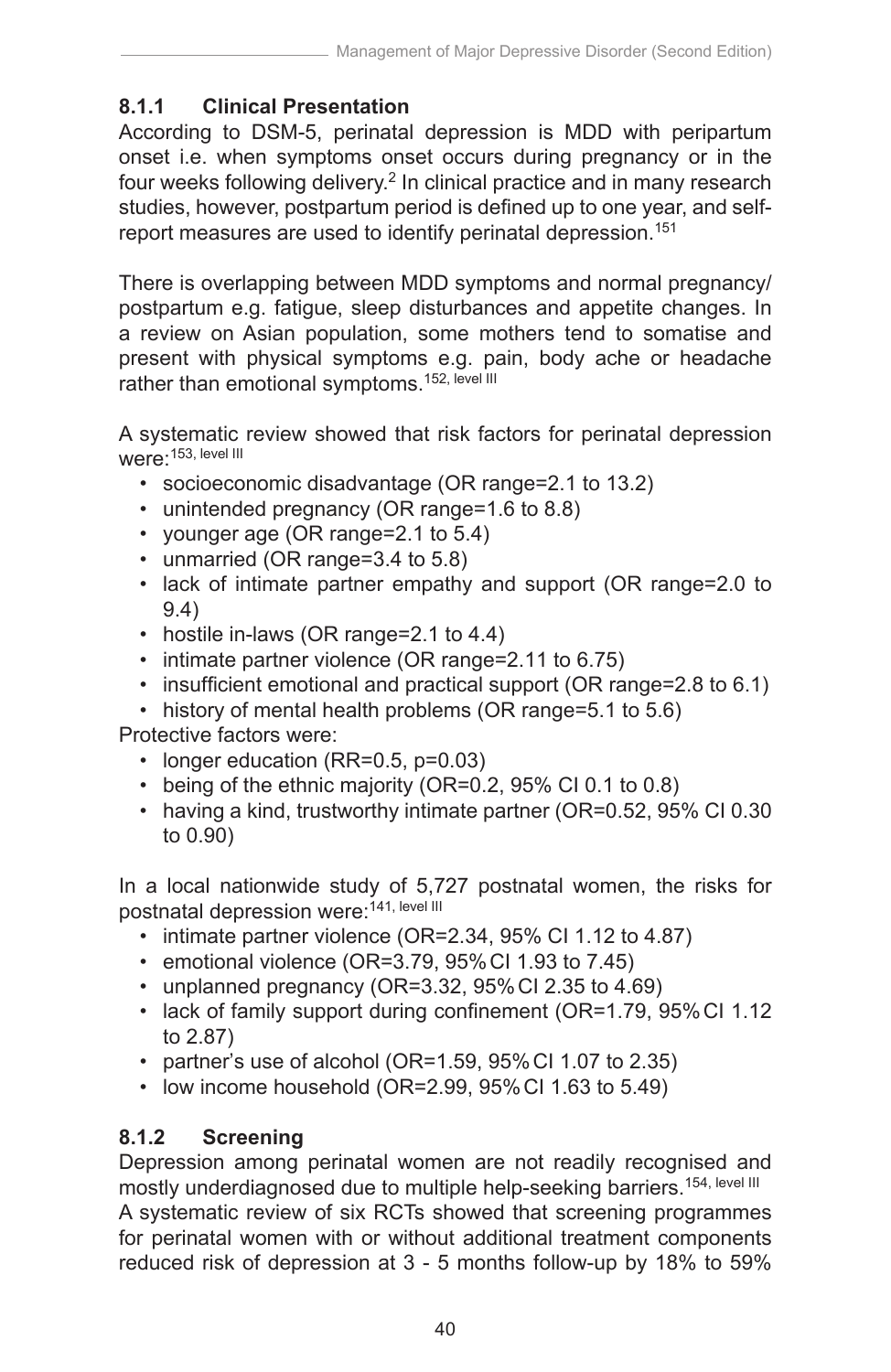compared with no screening. The most widely used screening tool was EPDS. At the cut-off 13 of the English-version, its sensitivity and specificity ranged from 0.67 to 1.00 and 0.87 to 0.99 respectively.<sup>155, level III</sup>

Brief screening tools e.g. PHQ-2 and Whooley Questions may be useful in a two-stage screening. Whooley is 2-questions interview requiring health professionals to be trained to ask question sensitively. PHQ-2 is a self-report screening with Likert-response format. The sensitivity and specificity of PHQ-2 in perinatal women are 0.62 to 0.77 and 0.59 to 0.88 respectively.155, level III The sensitivity and specificity of Whooley questionnaire in antenatal women are 0.23 and 0.94 respectively,<sup>156, level III</sup> while the same measurements in postpartum are 1.00 and 0.44 respectively. 157, level III In a 2-stage screening, PHQ-2 may be used followed by EPDS.

The suggested time-frame for EPDS screening is shown below:

| <b>Period</b> | <b>First Screening</b>                                                      | <b>Repeat</b>                                                                                                       |
|---------------|-----------------------------------------------------------------------------|---------------------------------------------------------------------------------------------------------------------|
| Antenatal     | Within four weeks of<br>booking or as early<br>as practical in<br>pregnancy | • At least once in third trimester of<br>pregnancy<br>• At any time in pregnancy if clinically<br>indicated         |
| Postnatal     | 6 - 12 weeks after<br>birth                                                 | • At least once in the first postnatal year<br>• At any time in the first postnatal year if<br>clinically indicated |

|  | Table 2. Time-frame for EPDS screening |  |  |
|--|----------------------------------------|--|--|
|--|----------------------------------------|--|--|

**Adapted**: Austin M-P, Highet N and the Expert Working Group (2017) Mental Health Care in the Perinatal Period: Australian Clinical Practice Guideline. Melbourne: Centre of Perinatal Excellence; 2017

NICE recommends to consider asking Whooley Questions at a woman's first contact at primary care or her booking visit, and during the early postnatal period. If she responds positively to either questions or there is clinical concern, consider using EPDS or PHQ-9 or refer to her GP or mental health professional according to severity.158

Malay language PHQ-2 has been validated as part of PHQ-9.While Malay-language EPDS has been validated with a sensitivity of 0.727 and specificity of 0.92 at the cut-off 12.<sup>136, level III</sup> The CPG DG opines that a two-stage screening is appropriate in perinatal women in local context. Refer to **Appendix 6B** and **7** for **Malay version of PHQ-2** and **EPDS**.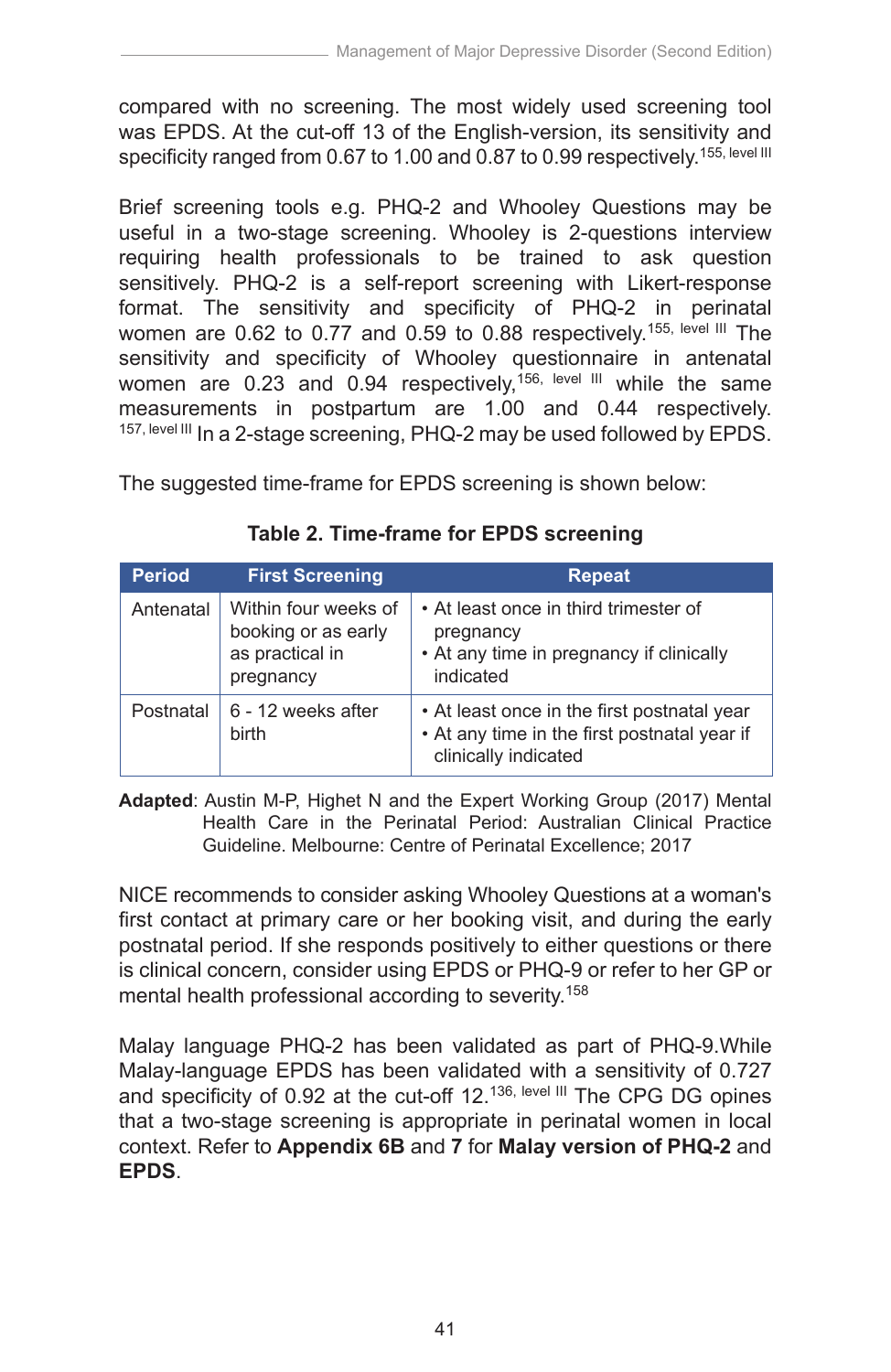#### **Recommendation 17**

- Screening for perinatal depression may be done in a two-stage approach.
	- Use brief screening tools e.g. Patient Health Questionnaire-2 or Whooley Questions in the first stage.
	- If there is positive response to the brief screening tools, Edinburgh Postnatal Depression Scale should be used for further screening.

# **8.1.3 Diagnosis**

Diagnosis of perinatal depression is made using DSM-5 Criteria for MDD, with peripartum onset, and can be categorised to mild, moderate or severe.<sup>2</sup>

## **8.1.4 Assessment**

Besides assessing clinical symptoms, psychosocial risks and risk of suicide (refer to **Subchapter 2.4**), other assessment that should be done in perinatal women are risk of infanticide and mother-infant interaction.159

# **8.1.5 Treatment**

The principles of treatment for perinatal depression must be based on risk-benefit analysis and shared decision making. The clinician should discuss potential harms and benefits of antidepressants with the patient so that she can make well-informed decisions on preferred treatment.<sup>160</sup>

- Clinicians must discuss with the women and, where possible, their significant other(s) on the following:<sup>158, 159</sup>
	- benefits and potential risks of treatment to mother and foetus/ breastfed baby in both short- and long-term; and possible consequences of no treatment or if treatment is changed or stopped abruptly
	- uncertainty of benefits and risks in perinatal period
	- patient's preference
- Increased level of maternal and foetal/baby monitoring and support is crucial in perinatal period.

## **Pre-pregnancy Care**

Women in their reproductive age with mental health problems (including MDD) should receive pre-pregnancy care (PPC) in a nearby health clinic or an obstetric and gynaecology clinic in a hospital, at least three months prior to conception.<sup>161, level III</sub></sup>

PPC is the provision of biomedical, behavioural and social health interventions to women and couples before conception occurs, aimed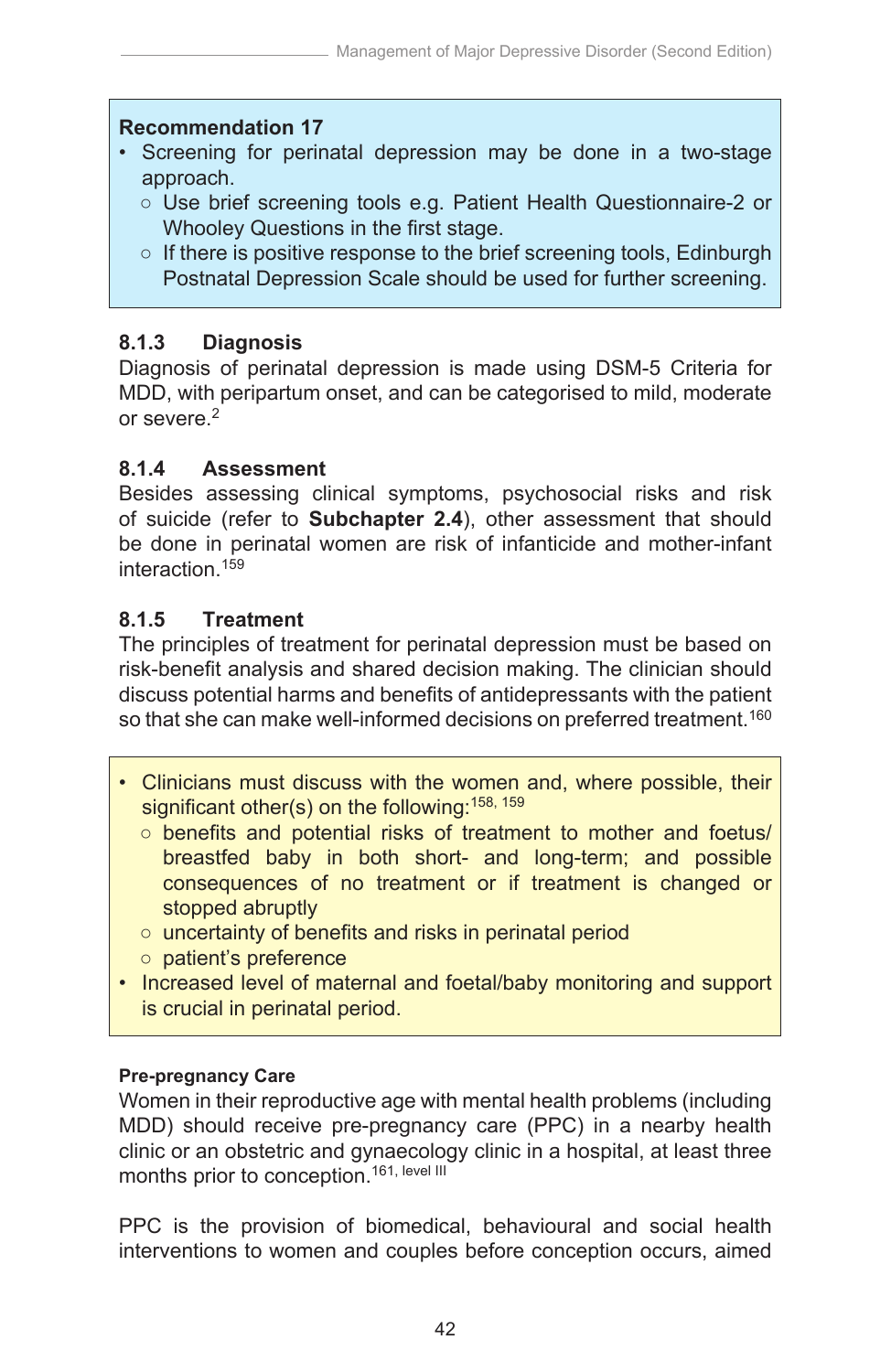at improving their health status, and reducing behaviours and individual and environmental factors that could contribute to poor maternal and child health outcomes.<sup>162, level III</sup>

In PPC, treatment of pre-existing MDD must be optimised and contraception may be provided. Ideally, whenever possible, the aim of optimisation of treatment is to achieve remission of MDD with completion of maintenance and continuance therapy. Otherwise, risks and benefits of continuing antidepressant treatment and consequences of stopping abruptly or changing treatment must be discussed, taking into consideration the severity of MDD and risk of relapse or recurrence.

## **A. Pharmacotherapy**

## **i. Efficacy**

In general, antidepressants are effective for perinatal depression based on extrapolation of evidence on general adults.<sup>20</sup> SSRIs are more effective than placebo at 4 - 8 weeks for postpartum depression: 163, level I

- RR for response=1.43 (95% CI 1.01 to 2.03)
- RR for remission=1.79 (95%CI 1.08 to 2.98)

## **ii. Safety Profile in Pregnancy**

Second-generation antidepressants including SSRI for depression in pregnancy may be associated with increased risk of some serious harms although the absolute risks of harm appear to be small. 155, level III; 158; 159

SSRIs are the most well-studied antidepressant compared to other antidepressants. When counselling the benefit and risks of treatment, use absolute risk values based on a common denominator (i.e. numbers out of 100 or 1000) than RR values to reflect risks more accurately to the woman.158 Increase in absolute risks of adverse outcome associated with medications during pregnancy compared with pregnancy without medications are as below (refer to **Table 3**).159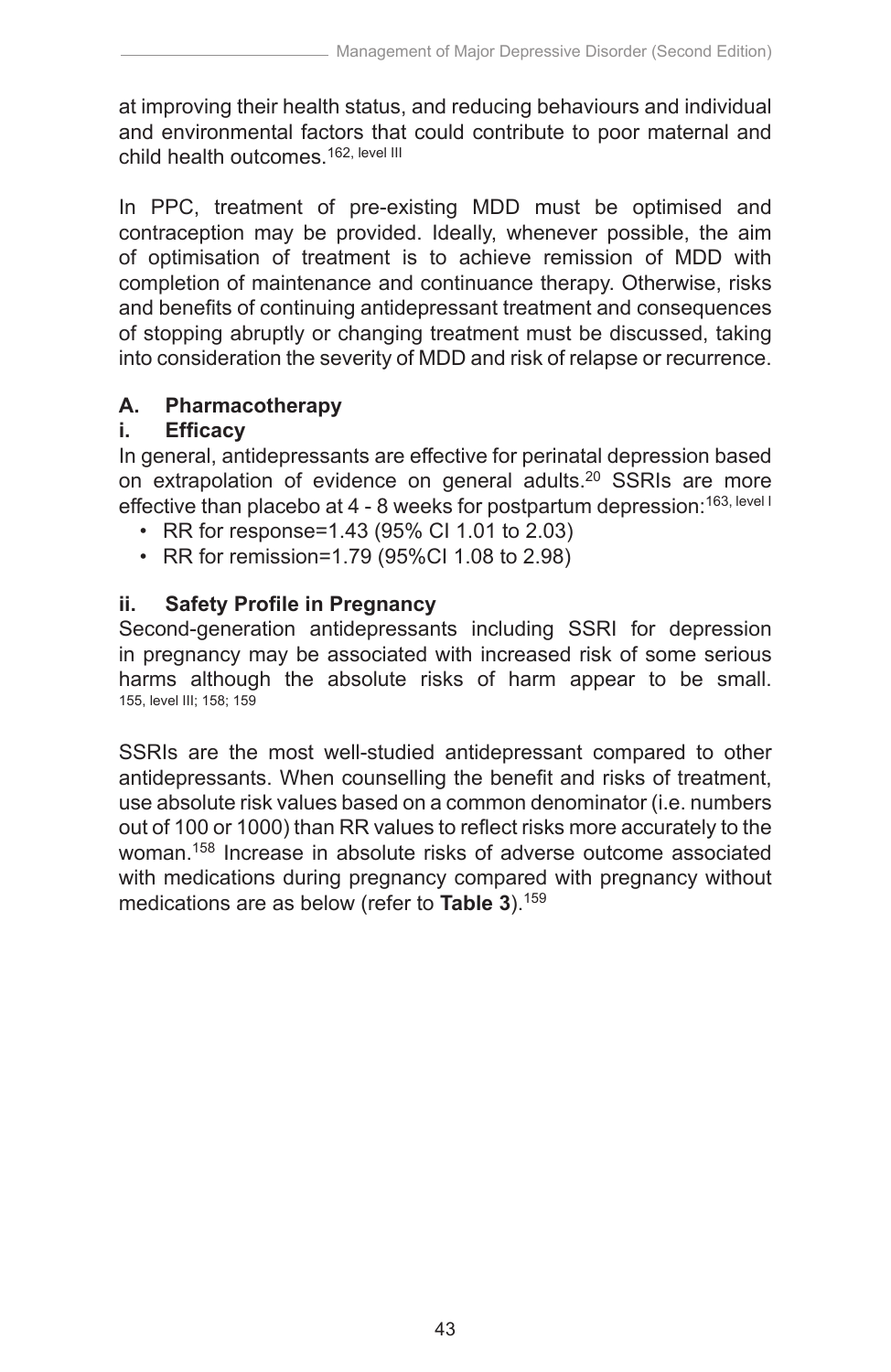#### **Table 3. Absolute risks of adverse outcome associated with medications during pregnancy**

| <b>Medications</b>                                                                       | <b>Outcome</b>                                        | <b>Absolute</b><br>risk in<br>pregnant<br>women<br>not taking<br>medications<br>per 1000 | <b>Absolute</b><br>risk in<br>pregnant<br>women<br>taking<br>medications<br>per 1000 | <b>Absolute</b><br><b>risk</b><br>difference<br>per 1000 | <b>Possible</b><br>association<br>(Absolute)<br>risk difference<br>per 1000) |
|------------------------------------------------------------------------------------------|-------------------------------------------------------|------------------------------------------------------------------------------------------|--------------------------------------------------------------------------------------|----------------------------------------------------------|------------------------------------------------------------------------------|
| Any antidepressant                                                                       | Poor neonatal<br>adaptation<br>syndromes <sup>2</sup> | 86                                                                                       | 366                                                                                  | 280                                                      | Paroxetine (107)                                                             |
|                                                                                          | Respiratory<br>distress <sup>2</sup>                  | 36                                                                                       | 128                                                                                  | 90                                                       |                                                                              |
|                                                                                          | $T$ remors $2$                                        | 92                                                                                       | 444                                                                                  | 352                                                      |                                                                              |
| <b>SSRI</b>                                                                              | Cardiac<br>malformation <sup>2</sup>                  | 34                                                                                       | 46                                                                                   | 12                                                       | Citalopram (35)<br>Escitalopram (4)<br>Fluoxetine (7)<br>Paroxetine (7)      |
|                                                                                          | Cardiac<br>malformation <sup>2</sup>                  | 11                                                                                       | 13                                                                                   | $\overline{2}$                                           | Citalopram (2)<br>Escitalopram(10)<br>Fluoxetine (4)<br>Paroxetine (3)       |
|                                                                                          | Miscarriages <sup>1</sup>                             | 81                                                                                       | 109                                                                                  | 28                                                       |                                                                              |
|                                                                                          | Premature<br>birth <sup>1</sup>                       | 60                                                                                       | 161                                                                                  | 99                                                       |                                                                              |
|                                                                                          | Neonatal<br>convulsions <sup>1</sup>                  | 3                                                                                        | $4 - 15$                                                                             | $1 - 12$                                                 |                                                                              |
|                                                                                          | Persistent<br>pulmonary<br>hypertension <sup>1</sup>  | 3                                                                                        | 4                                                                                    | $\mathbf{1}$                                             |                                                                              |
|                                                                                          | Respiratory<br>distress <sup>1</sup>                  | 32                                                                                       | 45                                                                                   | 13                                                       |                                                                              |
| SNRI                                                                                     | Miscarriages <sup>1</sup>                             | 81                                                                                       | 138                                                                                  | 57                                                       |                                                                              |
| <b>TCA</b>                                                                               | Miscarriages <sup>1</sup>                             | 81                                                                                       | 107                                                                                  | 26                                                       |                                                                              |
|                                                                                          | Premature<br>birth <sup>2</sup>                       | 53                                                                                       | 100                                                                                  | 47                                                       |                                                                              |
| Long-acting<br>Benzodiazepines<br>(repeated<br>prescription around<br>the time of birth) | Respiratory<br>distress <sup>1</sup>                  | 32                                                                                       | 72                                                                                   | 40                                                       |                                                                              |

#### **Adapted:**

- 1. Austin M-P, Highet N and the Expert Working Group (2017) Mental Health Care in the Perinatal Period: Australian Clinical Practice Guideline. Melbourne: Centre of Perinatal Excellence; 2017
- 2. National Collaborating Centre for Mental Health. Antenatal and postnatal mental health Clinical management and service guidance. United Kingdom: The British Psychological Society and The Royal Collage of Psychiatrists; 2014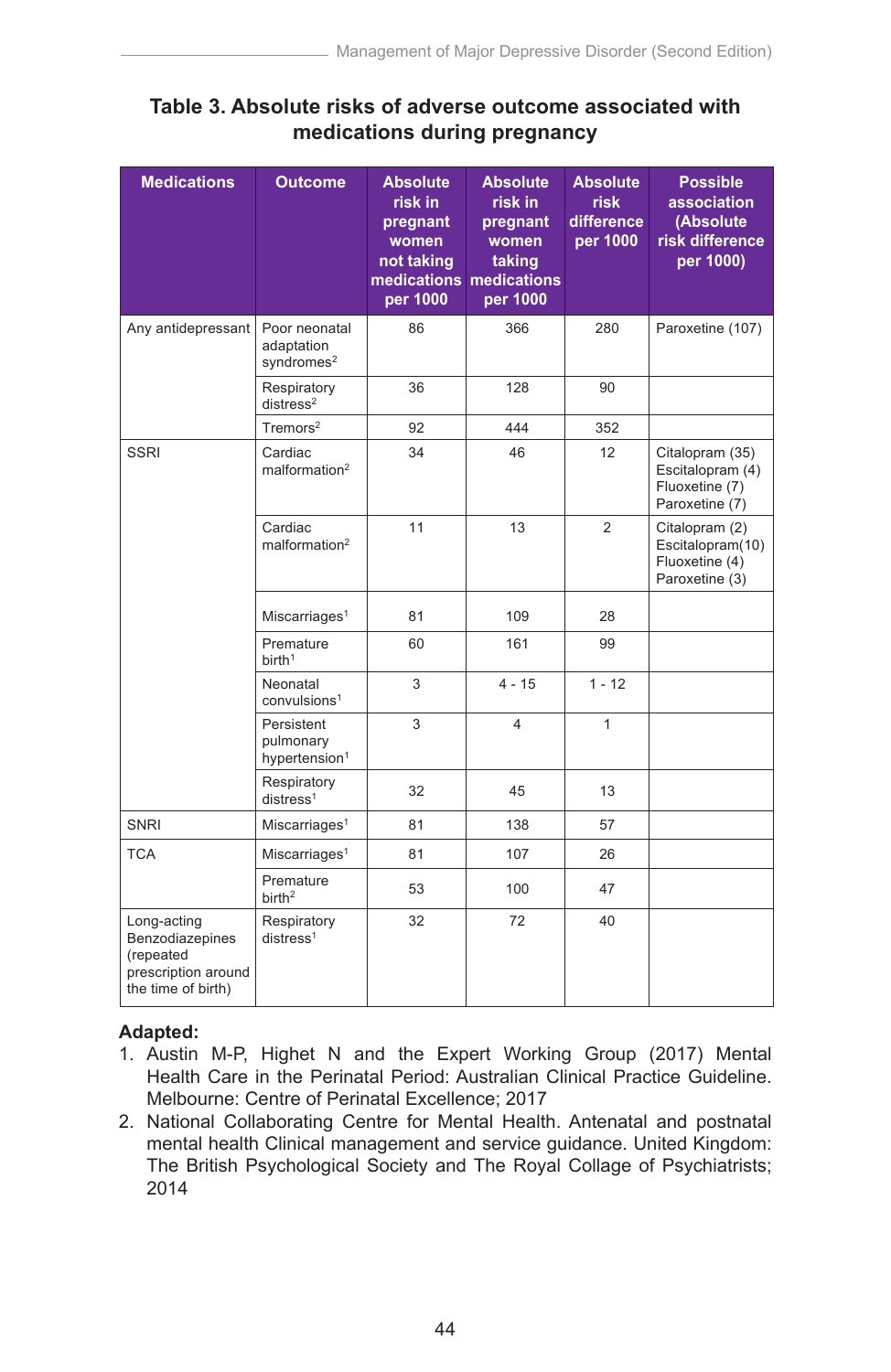In a cohort study, there was no significant difference in major birth defects between mirtazapine and SSRIs. In another analysis, there was a higher rate of birth defects in mirtazapine compared with general control after exclusion of chromosomal or genetic anomalies (OR=3.3, 95% CI 1.04 to 10.3). However, if first trimester exposure were excluded, the difference was not significant.<sup>76, level II-2</sup>

A systematic review showed that antidepressants were associated with maternal adverse outcomes in pregnancy: 155, level III

- preeclampsia
	- venlafaxine (RR=1.57, 95% CI 1.29 to 1.91)
- vaginal bleeding during pregnancy or postpartum hemorrhage
	- SSRI + venlafaxine (RR=1.46, 95% CI 1.29 to 1.65)

There is lack of strong evidence indicating detrimental effects of antidepressants on low birth weight and, neurodevelopmental and neurobehavioural outcomes.164, level II-2

• Extreme caution is needed in interpreting the data on antidepressant in pregnancy due to the small absolute risks in most cases and the uncertainty of whether effects due to the medications, depression itself or other confounding factors.<sup>158</sup>

Refer to **Appendix 8** on **FDA Pregnancy Categories**.

#### **iii. Safety Profile in Breastfeeding**

In general, a relative infant dose (RID) below 10% of the average maternal level of an antidepressant is considered safe.<sup>165, level III</sup>

A systematic review on SSRIs and SNRIs which largely represented by case reports and small studies found the following medications with their range of RID: 166, level I

- escitalopram: 4.50 6.40%
- fluoxetine: 2.40 6.80%
- fluvoxamine: 0.20 0.62%
- paroxetine: 0.30 2.9%
- sertraline: 0.50 3.70%
- duloxetine: 0.14 0.82%
- venlafaxine: 3.20 8.10%

In another review, safety of mirtazapine during lactation was inconclusive.<sup>167, level III</sup>

The effects of antidepressants on breastfed babies were occasional, mild-moderate and short-term with inadequate data on long term effects. Sertraline and paroxetine had better neonatal safety profile during breastfeeding compared with other SSRIs/SNRIs.<sup>166, level I</sup> Both systematic reviews did not report on quality assessment.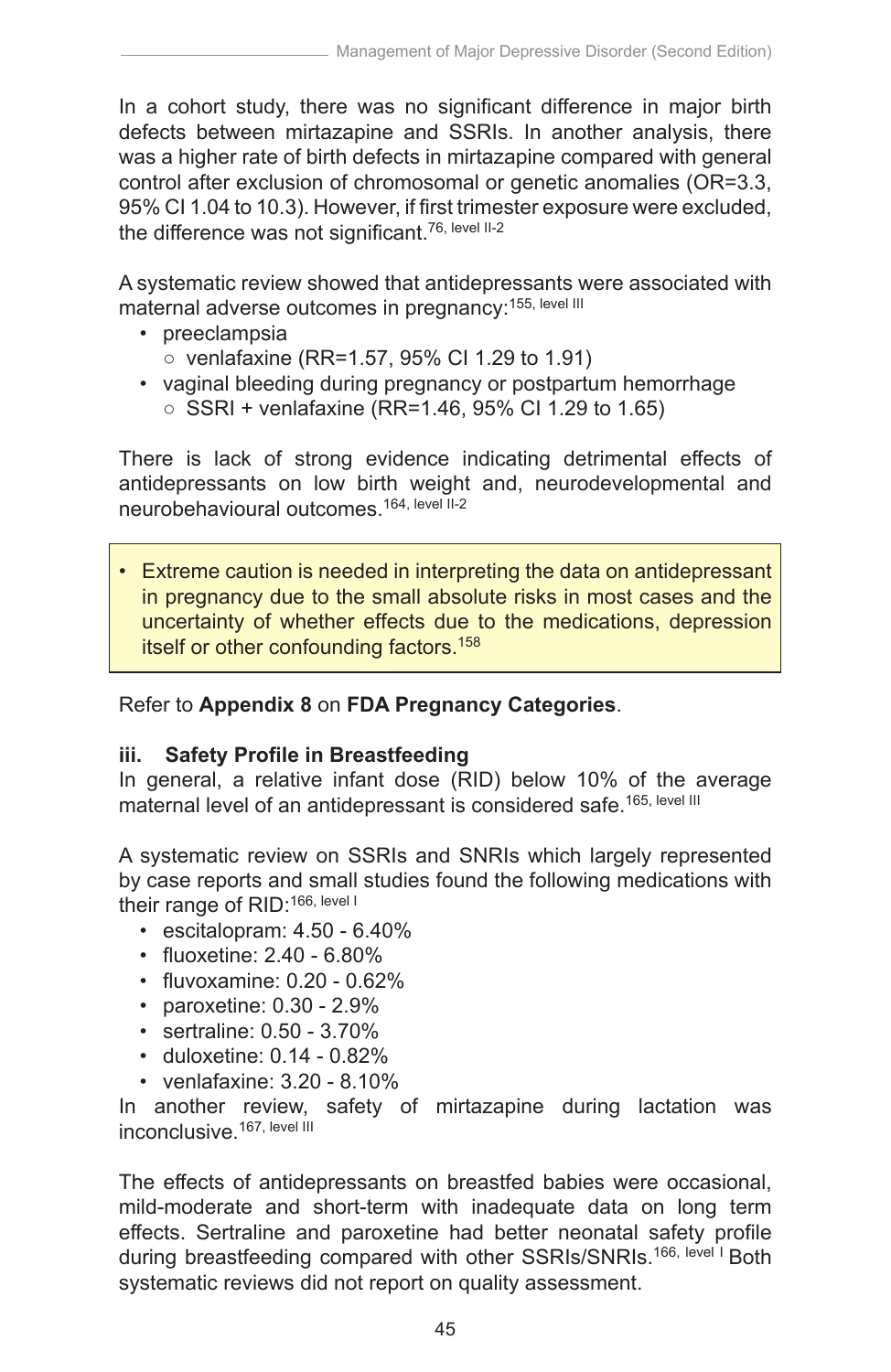• Breastfeeding is encouraged regardless of types of antidepressant taken by mothers with infant monitoring of adverse effects e.g. oversedation.<sup>160</sup>

## **B. Psychosocial Intervention and Psychotherapy**

Four meta-analyses showed that psychosocial interventions (e.g. peer support and non-directive counseling) and psychotherapy (e.g. IPT, CBT and psychodynamic therapy) were significantly effective in reducing depressive symptoms compared to control in perinatal depression. 168 - 171, level I

Other interventions that have shown some benefits in perinatal depression include mindfulness-based intervention and web-based intervention.172 - 173, level I

A Cochrane systematic review showed that psychosocial or psychological interventions (i.e. intensive, individualised postpartum home visits provided by public health nurses or midwives; lay (peer) based telephone support and IPT) significantly prevented postpartum depression compared with standard care.<sup>174, level I</sup>

Besides treating mother's depression, treatment must also aim to prevent or reduce the effects of postpartum depression on the children. Women with depression and mother-infant interaction difficulties may benefit from individual mother–infant interventions that will improve mother–infant attachment problems and mother-infant behaviour management problems.<sup>158, 159</sup>

## **C. Electroconvulsive Therapy**

NICE guidelines recommend considering ECT for pregnant women with severe depression, severe mixed affective states or mania, or catatonia, whose physical health or that of the foetus is at serious risk.<sup>158</sup>

COPE guidelines recommend considering ECT when a postnatal woman with severe depression:<sup>159</sup>

- has not responded to one or more trials of antidepressants of adequate dose and duration or where there is a high risk of suicide or high level of distress
- when food or fluid intake is poor
- in the presence of psychotic or melancholic symptoms

## **D. Other Therapy**

Evidence is too inconclusive for depression-specific acupuncture, maternal massage, bright light therapy and omega-3 fatty acids for antenatal depression.<sup>174, level I</sup>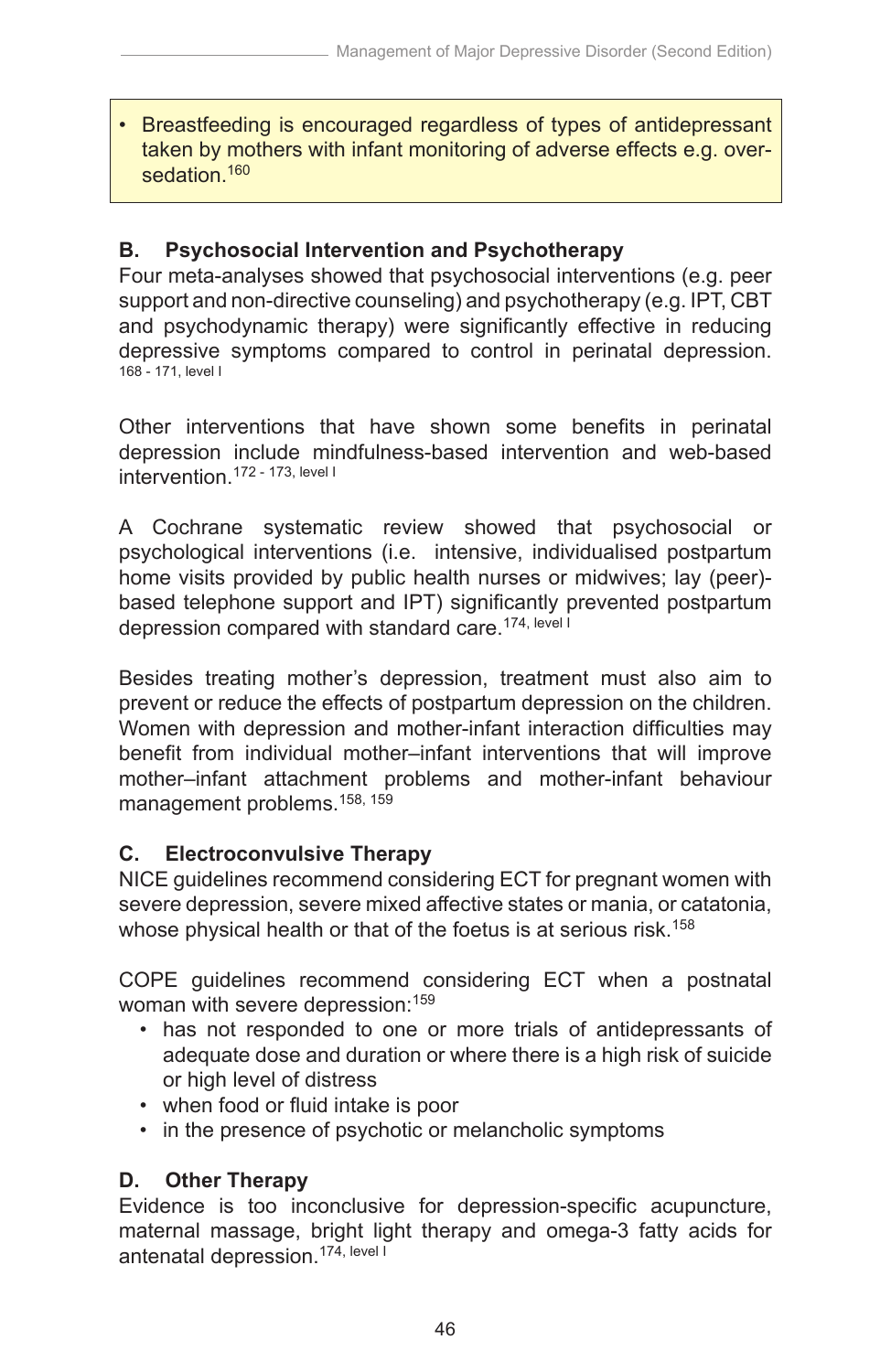## **E. Choice of Treatment**

Given the uncertainty on risk-benefit ratio of antidepressants in perinatal women, the threshold for pharmacotherapy intervention should be higher while psychological interventions should always be strongly considered.

#### **i. Mild-moderate**

Most guidelines recommend on psychotherapy as the initial treatment for mild to moderate perinatal depression.<sup>160</sup>

#### **ii. Severe**

Most guidelines recommend pharmacotherapy intervention as the initial treatment for severe perinatal depression.<sup>160</sup>

- Prescribing medications in perinatal women is complex and there are preference to non-pharmacological intervention among this population.154, level III
- Most guidelines acknowledge the importance of individually-tailored medicine in perinatal depression. Decision-making process should take into consideration:160
	- psychiatric history and indication for antidepressant medication
	- current psychiatric symptoms
	- previous attempts of tapering medication
	- availability of alternative treatment options such as psychotherapy and the presence of a social support

## **Recommendation 18**

- For mild to moderate perinatal depression, psychotherapy, e.g. interpersonal psychotherapy and cognitive behavioural therapy, should be considered as initial treatment.
- Psychosocial interventions i.e. peer support and non-directive counseling may be considered in mild to moderate postpartum depression.
- For severe perinatal depression, pharmacotherapy intervention should be considered and selective serotonin reuptake inhibitors are the preferred choice. Once medications have become effective, psychotherapy may be recommended as an adjunct.

# **8.2 Major Depressive Disorder in the Elderly**

It is estimated that the proportion of the world's population of elderly aged over 60 years old will increase from 12% in 2015 to 22% in 2050. Unipolar depression in elderly occurs in 7% of the general elderly population and accounts for 5.7% of YLD.<sup>213</sup>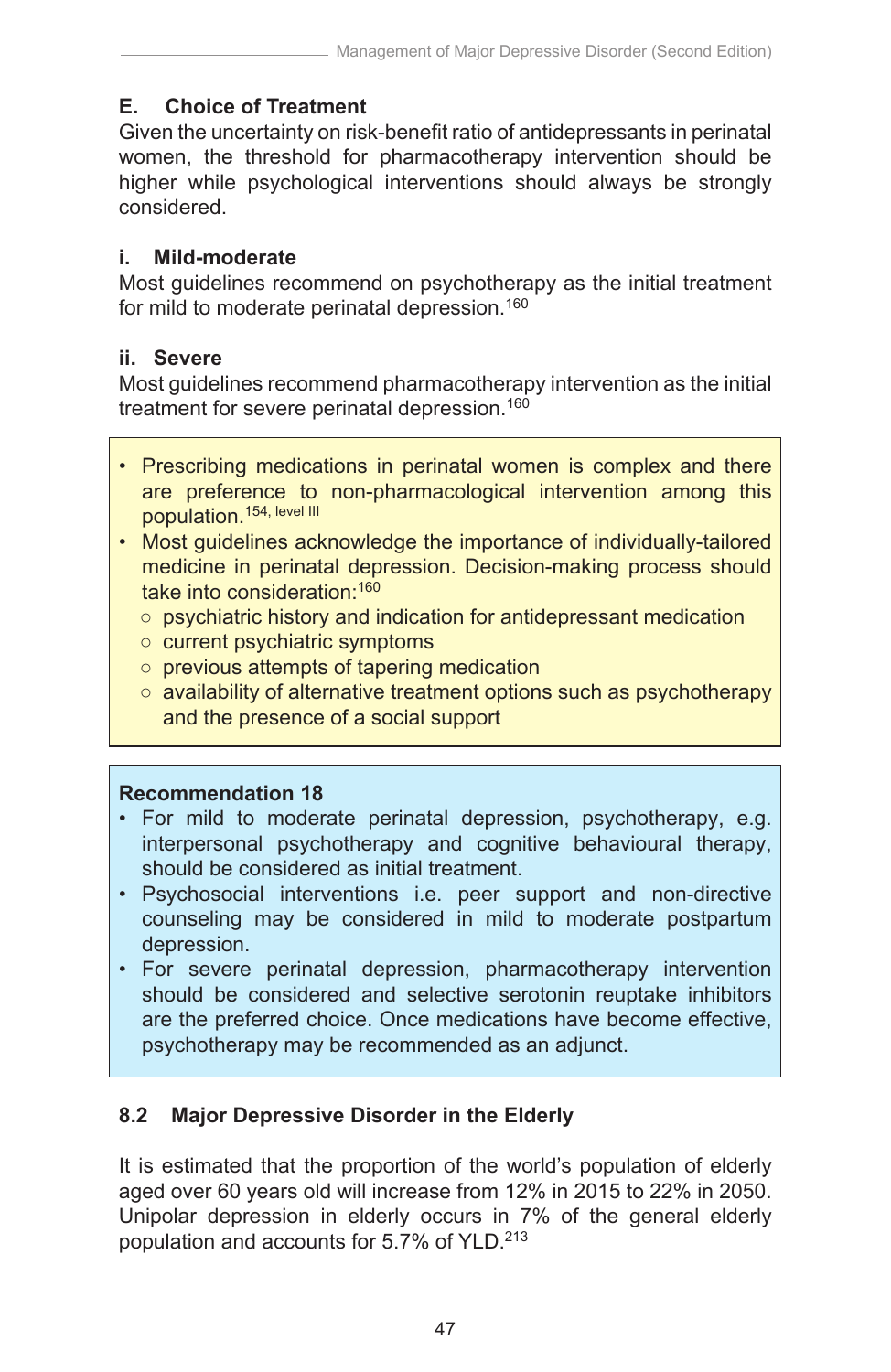A meta-analysis of 74 studies showed a median prevalence rate of depression in the elderly at at 10.3% (IQR of 4.7% - 16.0%).<sup>175, level III</sup> Local studies showed different prevalence of depression according to setting; 20.9% among Malay elderly in Klang Valley,<sup>176, level III</sup> and 30.1% among Malay elderly residing in rural area.<sup>177, level III</sup>

# **8.2.1 Clinical Presentation and Diagnosis**

Depression in elderly population can present in many ways; either as a new onset depression, recurrent MDD that started earlier in life, a mood disorder that is related to other medical problems or mood symptoms related to substance or medication use.<sup>178, level III</sup>

MDD in elderly can be diagnosed based on ICD or DSM criteria. However, some diagnostic criteria may overlap with symptoms of major neurocognitive disorder or physical illness especially neurological disorder in the elderly.<sup>179, level III</sup> A meta-analysis of 11 observational studies showed that depressed elderly presented with more agitation (OR=1.84, 95% CI 1.39 to 4.45), general somatic symptoms (OR=2.01, 95% CI 1.38 to 2.92), GI somatic symptoms (OR=1.58, 95% CI 1.27 to 1.97) and hypochondriasis (OR=3.13, 95% CI 2.24 to 4.38) than younger adults with depression.<sup>180, level III</sup>

The following symptoms may suggest MDD in elderly:<sup>21</sup>

- psychomotor retardation
- poor concentration
- constipation
- poor perceived health
- prominent anxiety symptoms
- cognitive deficits
- prominent somatic symptoms

In a cohort study among elderly (mean age of 70.6 years) in Netherlands, depressed elderly had significantly lower education level, divorced or widowed and lower Mini Mental State Examination (MMSE) score compared with those who were non-depressed. Only 33.1% of the patients were in their first episode of depressive disorder and 41% had co-morbid anxiety disorder over the past six months.<sup>181, level II-2</sup>

Depression in elderly population was also associated with higher morbidity and mortality. In a population-based cohort study, high levels of depressive symptoms (≥16 on 20-item Center for Epidemiologic Studies Depression Scale) was significantly associated with increased risk of developing coronary heart disease, stroke and combination of both diseases.<sup>182, level III</sup> A cohort study of elderly men aged ≥75 years in Australia showed a HR for mortality of 1.66 (95% CI 1.08 to 2.56) for depressed elderly men compared with non-depressed elderly men at baseline.<sup>183, level II-2</sup>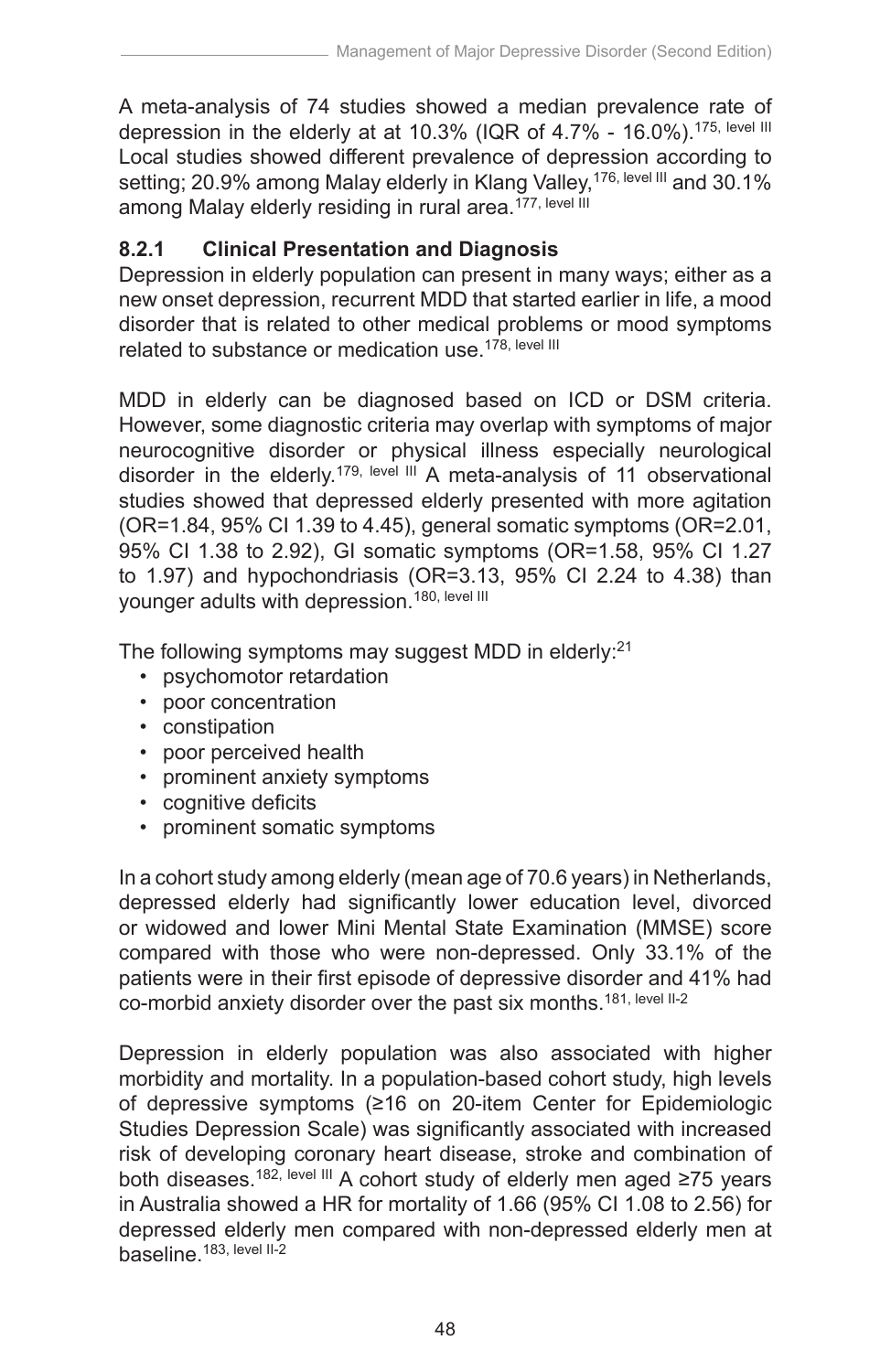# **8.2.2 Assessment**

Assessment of MDD in elderly population is similar to the assessment in general adults. Organic causes of depression need to be ruled out and appropriate laboratory investigations to be done when necessary. Refer to **Appendix 5**.

# **8.2.3 Screening**

A systematic review of 133 studies involving 46651 participants identified 16 screening instruments for depression in elderly population. Majority of the studies used self-rating scales; the most common were various versions of Geriatric Depression Scale (GDS). The pooled sensitivity and specificity are shown in **Table 4**.<sup>212, level III</sup>

| Instrument               | <b>Sensitivity</b>          | <b>Specificity</b>          |
|--------------------------|-----------------------------|-----------------------------|
| GDS-30                   | 82.8% (95% CI 80.7 to 87.4) | 72.2% (95% CI 63.1 to 80.8) |
| <b>GDS-15</b>            | 84.4% (95% CI 80.5 to 87.4) | 77.4% (95% CI 72.1 to 82.0) |
| <b>Whooley Questions</b> | 91.8% (95% CI 85.2 to 95.6) | 67.7% (95% CI 58.1 to 76.0) |

# **Table 4. Sensitivity and specificity of self-rating scale instruments**

- Awareness needs to be created at community and primary health care level to screen for and identify depression, particularly in those identified as high risk given the higher morbidity and mortality among the depressed elderly.
- There is no evidence on targeted screening among the elderly. However, healthcare providers may screen them for depression if they present with the symptoms mentioned above. Both GDS<sup>184, level III</sup> and Whooley Questions has been validated locally.

# **8.2.4 Treatment**

# **A. Psychotherapy**

A Cochrane systematic review found that IPT combined with antidepressant reduced recurrence of MDD in elderly at 12 months compared with placebo (RR= 0.42, 95% CI 0.23 to 0.77). No significant difference in overall drop-out rate was noted between the two groups.<sup>188, level I</sup>

Another systematic review showed that PST reduced depressive symptoms in older adults with MDD compared to control conditions Cohen's d=1.15 (p=0.00006). There were no significant differences in drop-out rates between PST and control.<sup>191, level I</sup>

In the latest systematic review that focused on non-pharmacotherapy treatment for depressed elderly in primary care, CBT reduced depressive symptoms compared with control condition at long-term follow-up but the effect size was small (SMD= -0.21, 95% CI -0.40 to -0.03).<sup>192, level I</sup>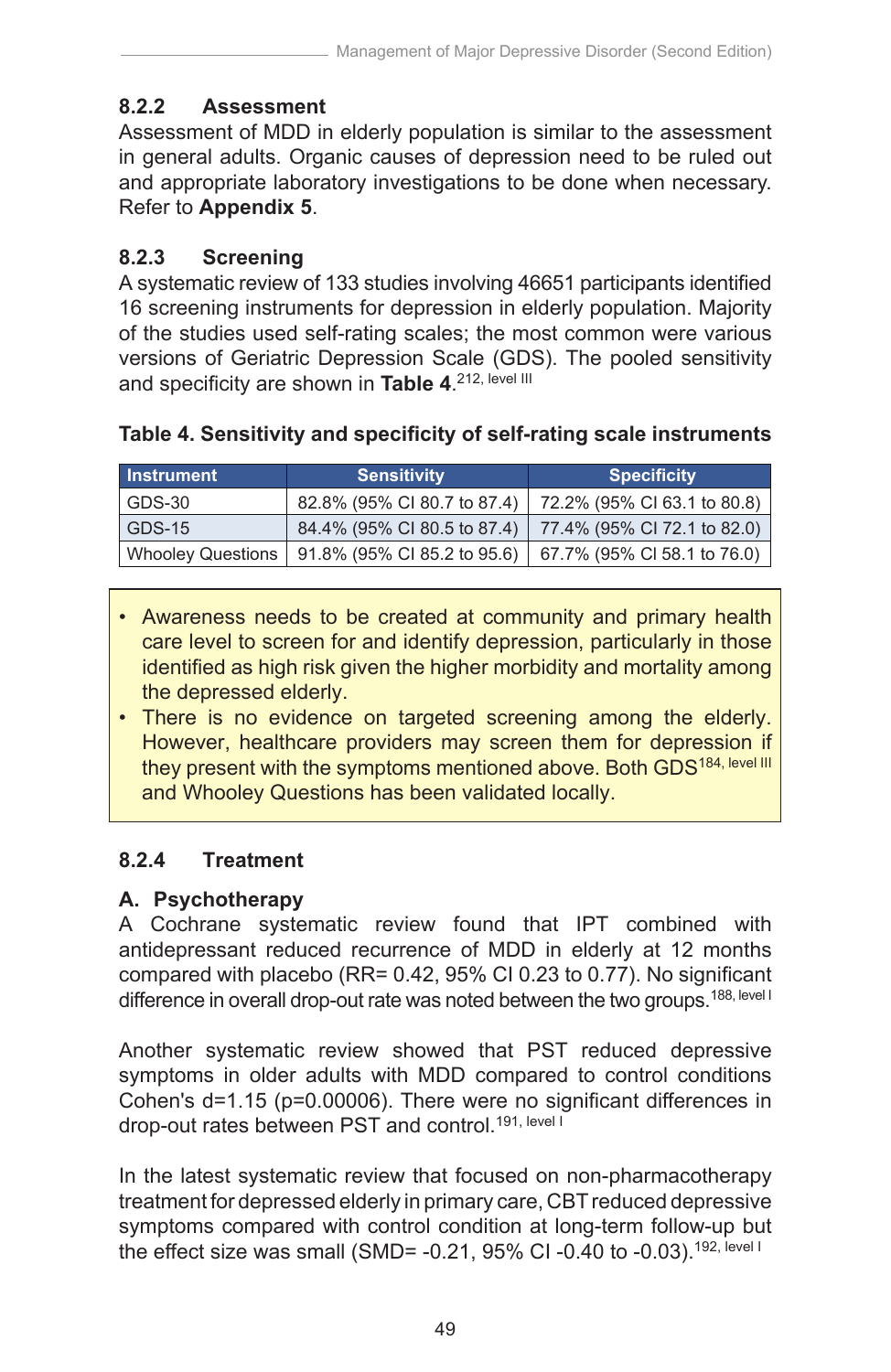The primary papers used in the three meta-analyses were of moderate quality.

#### **Recommendation 19**

• Psychotherapy should be offered for major depressive disorder in the elderly.

#### **B. Pharmacotherapy**

There are four meta-analyses with moderate risk of bias of primary papers and one RCT on the effectiveness of antidepressants in treating depression in elderly population.

In a Cochrane systematic review on depression in elderly, TCAs, SSRIs (fluoxetine) and MAOIs were significantly more effective in preventing persistence of symptoms compared with placebo with NNT of 3.97 (95% CI 3.88 to 4.05), 8.45 (95% CI 8.38 to 8.53) and 3.14 (95% CI 2.99 to 3.29) respectively.<sup>185, level I</sup> However, in a recent meta-analysis using different RCTs on several SSRIs (fluoxetine, escitalopram, citalopram) in depressed elderly, there was no significant difference in effectiveness between the SSRIs and placebo in both response and remission. On the other hand, duloxetine was more effective than placebo in response (OR=2.83, 95% CI 1.96 to 4.08) and remission (OR=1.78, 95% CI 1.20 to 2.65).186, level I

In another Cochrane review, there was no difference in effectiveness between TCAs and SSRIs, MAOIs and 'atypical antidepressants' (buspirone, buproprion, milnacipran, venlafaxine, reboxetine and mirtazapine) on depression in elderly.<sup>187, level I</sup>

A recent Cochrane systematic review on three RCTs showed that antidepressants (SSRIs and TCAs) in continuation and maintenance phase in elderly with MDD reduced recurrence at 12 months compared with placebo (RR=0.67, 95% CI 0.55 to 0.82; NNTB=5). However, the trials included were of low quality with marked heterogeneity among them.<sup>188, level I</sup>

An RCT showed no significant difference between sertraline and nortriptyline in response and remission rates of older adults with melancholia or non-melancholia depression.<sup>189, level I</sup>

SSRIs were less likely to cause withdrawal due to side effects compared with TCAs (RR=1.36, 95% CI 1.09 to 1.70) in elderly with depression. There was no significant difference in other comparison i.e. between TCAs and MAOIs or 'atypical antidepressants'.187, level I

Citalopram had larger proportion of adverse events (fatigue, sweating and tremors) compared with placebo in depressed elderly. There was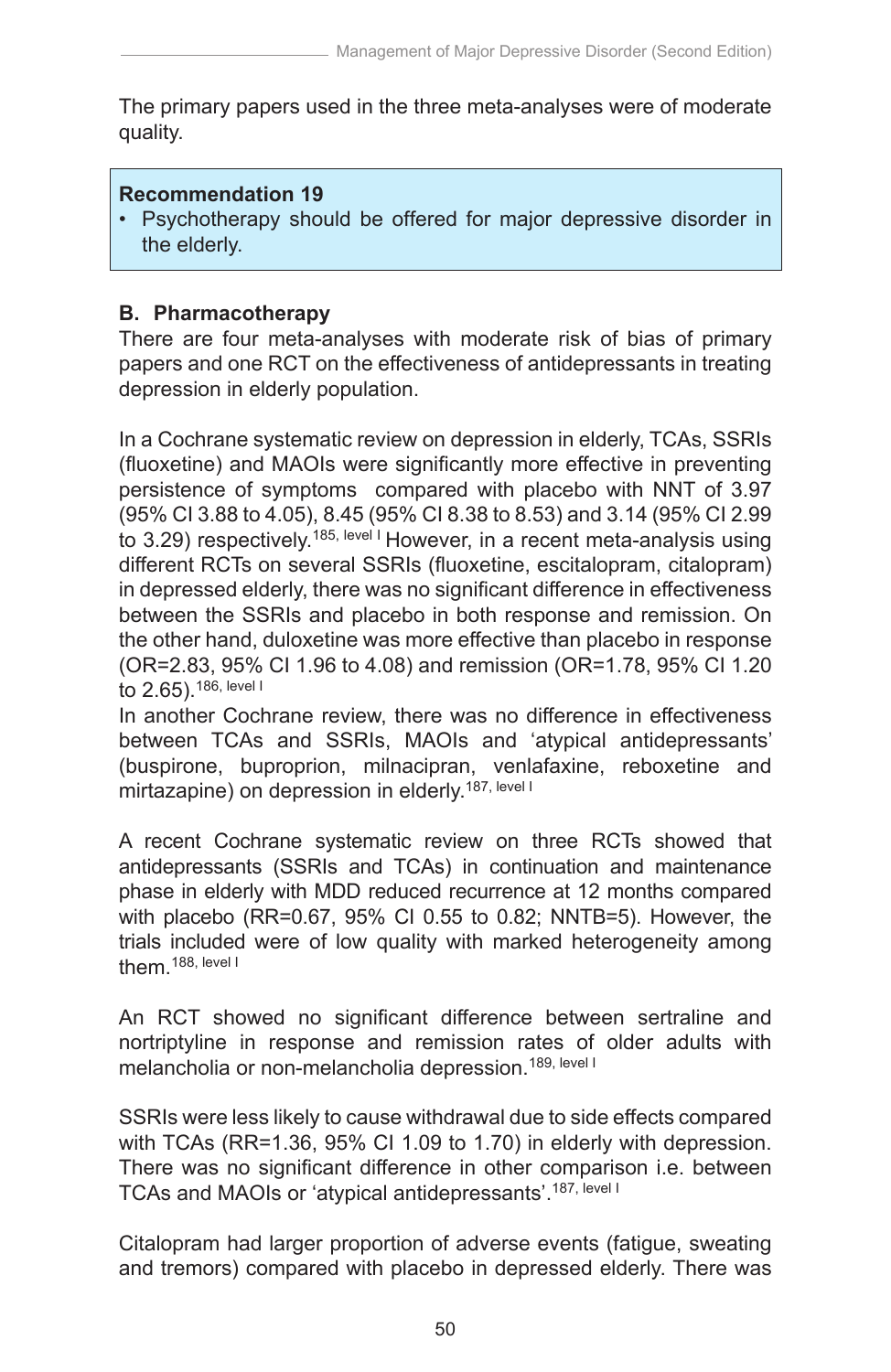no significant difference in frequency of AEs between other SSRIs in similar comparison. On the other hand, duloxetine was significantly associated with increased risk of dry mouth, constipation, diarrhoea and dizziness compared with placebo.<sup>186, level I</sup>

A cohort study of 60,746 elderly patients diagnosed with MDD showed that SSRIs were associated with the highest risk for falls (HR=1.66, 95% CI 1.58 to 1.73) and hyponatraemia (HR=1.52, 95% CI 1.33 to 1.75) compared with when the antidepressants were not being used. While other antidepressants group (duloxetine, flupentixol, L-tryptophan, mirtazepine, nefazodone, reboxetine, tryptophan and venlafaxine) was associated with the highest risks for all-cause mortality (HR=1.66, 95% CI 1.56 to 1.77), attempted suicide/self-harm (HR=5.16, 95% CI 3.90 to 6.83), stroke/transient ischaemic attack (HR=1.37, 95% CI 1.22 to 1.55), fracture (HR=1.63, 95% CI 1.45 to 1.83) and epilepsy/seizures  $(HR=2.24, 95\% \text{ CI } 1.60 \text{ to } 3.15)$  in similar comparison.<sup>190, level II-2</sup>

#### **Recommendation 20**

• Antidepressants should be considered with caution on tolerability issues for major depressive disorder in the elderly.

#### **C. Electroconvulsive Therapy**

An updated Cochrane systematic review found that unilateral and bilateral ECT (six treatments) reduced depressive symptoms measured with MADRS compared with simulated group in depressed elderly (p<0.05). There was no significant difference between unilateral and bilateral ECT in reduction of depression symptoms after five treatments or three weeks of treatment. Three-times weekly ECT was shown to have lower depressive symptoms compared with once-weekly ECT at week 4 (p<0.001). In one of the included RCT, in terms of cognitive side effects, bilateral ECT had significantly lower mean MMSE scores after 8, 12 and 16 ECT sessions compared with right unilateral ECT.<sup>193, level I</sup>

A systematic review of maintenance ECT with nortriptyline for MDD with psychosis in elderly showed that mean survival time to relapse or recurrence was longer (23 months) compared with continuing nortriptyline only (16 months) with HR=8.12 (95% CI 1.5 to 44.7). However, there was no quality assessment of the RCTs.<sup>194, level I</sup>

The elderly with MDD have an increased likelihood of having co-morbid medical illness thus consultation with other specialty is recommended during pre ECT assessment. Patients with co-morbid dementia are at risk of developing post-ECT delirium and should be monitored closely.195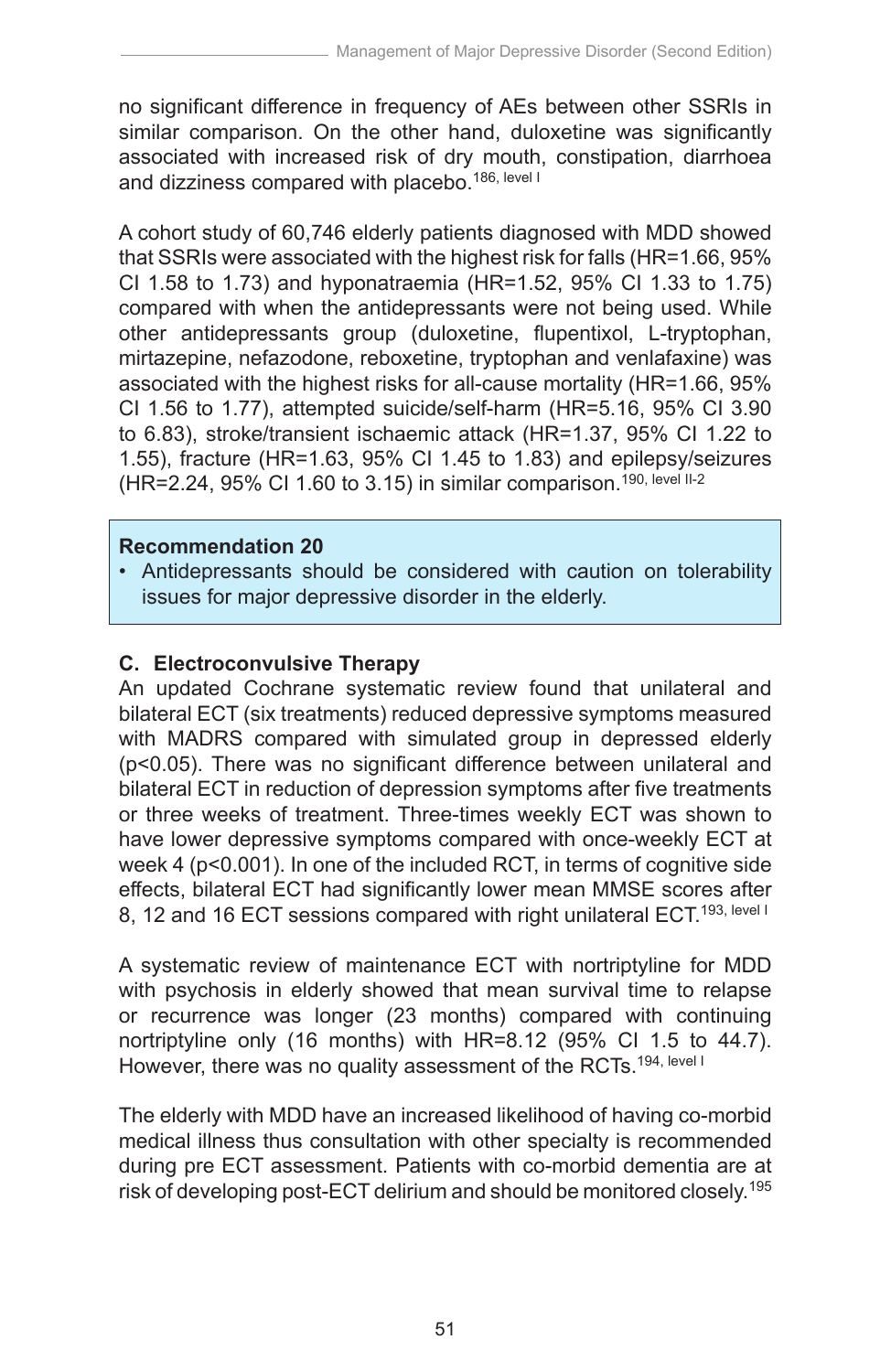#### **Recommendation 21**

• Electroconvulsive therapy may be offered in elderly with major depressive disorder after assessment of possible co-morbidities.

#### **D. Exercise Therapy**

In a systematic review on depressed elderly patients, exercise as an adjunct to antidepressants showed some effectiveness in reducing depressive symptoms compared with control.<sup>196, level I</sup>

Another systematic review of eight RCTs on elderly participants with depressive symptoms supported the finding when it showed that exercise improved depressive symptoms compared with controlled conditions (SMD=0.90, 95% CI 0.28 to 1.51). All studies were considered to be of low quality with significant heterogeneity.<sup>197, level I</sup>

#### **8.2.5 Treatment-resistant Depression**

There are limited RCTs on the management of TRD among elderly population.

In a small RCT on elderly with TRD, venlafaxine was more effective than paroxetine on CGI (p<0.000002) and HAM-D measures (p<0.0003). 198, level I In another RCT, the use of aripiprazole as augmentation to venlafaxine in the same population had higher percentage of remission compared with placebo (OR=2.0, 95% CI 1.1 to 3.7).<sup>199, level I</sup>

# **8.3 Major Depressive Disorder in Patients with Chronic Medical Illness**

Presence of chronic medical illness (CMI) together with depression are common and has bidirectional relationship. This CPG addresses common CMI i.e. diabetes mellitus, coronary heart disease, cancer, end-stage kidney disease and post-stroke in MDD. Adverse health risk behaviours and psychobiological changes in depression increases the risk of CMI while biological changes and complications of CMI may precipitate depression.<sup>200, level III</sup>

A meta-analysis of 83 cross-sectional studies of outpatients having CMI from different clinical specialties found overall pooled prevalence of depression or depressive symptoms at 27.0% (95% CI 24.0 to 29.0). There was a higher prevalence of depression or depressive symptoms in outpatients with CMI with an OR of 3.16 (95% CI 2.66 to 3.76) compared with healthy controls.<sup>201, level III</sup>

A population-based study found that acute life stress, number of CMI and family support satisfaction were the three strongest predictors of depressive symptoms in CMI.<sup>202, level III</sup>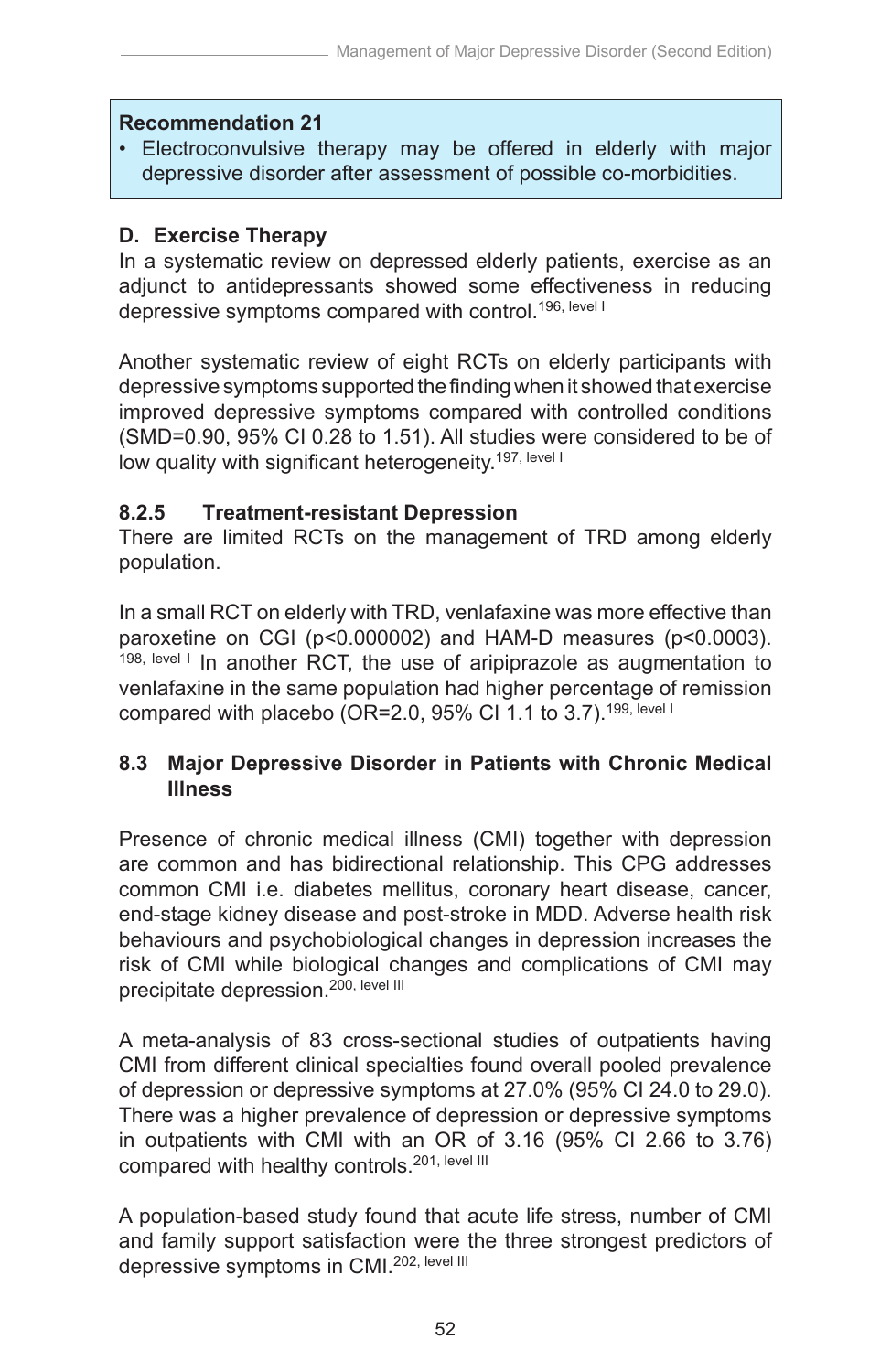# **8.3.1 Screening**

For CMI-associated functional impairment, NICE guidelines recommend the use of Whooley 2-Questions to screen for depression.<sup>216</sup>

Following 'Yes' to either question, proceed with these:<sup>216</sup>

- During the last month, have you often been bothered by feelings of worthlessness?
- During the last month, have you often been bothered by poor concentration?
- During the last month, have you often been bothered by thoughts of death?

# **8.3.2 Assessment**

In addition to assessment of depression in **Subchapter 2.3**, include following assessment for patients with CMI:216

- a. role of CMI and any prescribed medication in the development or maintenance of depression
- b. provision and compliance to optimal treatment for CMI, with proper referral to other specialities if there are issues

# **8.3.3 Diagnosis and Classification**

There is overlapping of somatic symptoms in depression and CMI e.g. fatigue, changes in appetite, psychomotor disturbances and sleep disturbances.

In a community-based study on MDD, the agreement of five nonsomatic DSM IV criteria (low mood, loss of interest or pleasure, quilt/ worthlessness, impaired concentration/indecisiveness and suicidal ideation) and full DSM IV criteria for MDD was 93.7%.<sup>203, level III</sup> Therefore, in diagnosing MDD in patients with CMI, emphasis must be given to the non-somatic criteria.

In managing MDD in chronic medically ill patients, it will be useful to classify cases based on severity of symptoms. NICE guidelines classify depression in patients with CMI into the following:216

- subthreshold depressive symptoms: fewer than five symptoms of depression
- mild depression: few, if any, in excess of the five required to make the diagnosis of MDD, and the symptoms result in only minor functional impairment
- moderate depression: symptoms or functional impairment between mild and severe
- severe depression: most symptoms, and the symptoms markedly interfere with functioning; can occur with or without psychotic symptoms

For the purpose of this CPG, evidence on mild to severe MDD with CMI is addressed.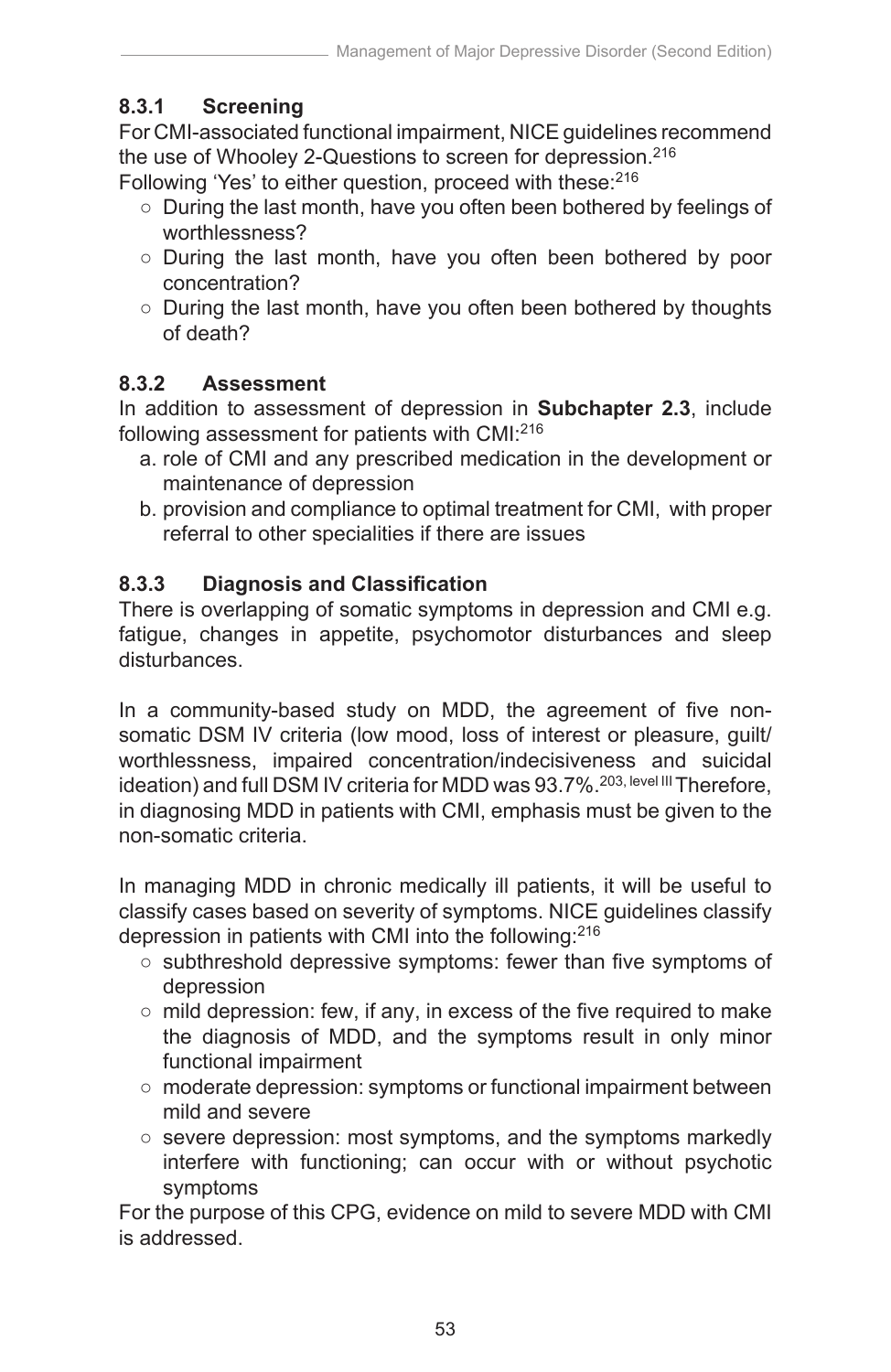# **8.3.4 Treatment**

# **A. Psychosocial Interventions and Psychotherapy**

Generally, psychosocial interventions and psychotherapy for MDD in patients with CMI are based on severity of depression as recommended in **Chapter 4**. In addition, NICE guidelines also recommend a structured group physical activity and a group-based peer support (self-help) programme for mild to moderate depression in CMI.216

# **i. Depression with Diabetes Mellitus**

A Cochrane systematic review of eight RCTs on patients diagnosed with diabetes mellitus (DM) found that psychotherapy comprised with CBT, web-based CBT, telephone CBT plus walking programme, minimal psychological intervention and psychodynamic supportive therapy was beneficial in depression remission both at short-term (OR=2.88, 95% CI 1.58 to 5.25) and medium-term follow-up (OR=2.49, 95% CI 1.44 to 4.32).204, level I

In another systematic review that involved 31 RCTs, psychosocial interventions were effective in reducing depressive symptoms (SMD= -1.50, 95% CI -1.83 to -1.18) in acute treatment phase of depression in patients diagnosed with type 2 DM.<sup>205, level I</sup>

Both SR included moderate quality papers.

# **ii. Depression with Coronary Heart Disease**

A systematic review by Cochrane of 19 RCTs showed that psychosocial interventions and psychotherapy (group and individual-based therapy based on CBT components, counselling, stress reduction, telephonebased counselling, home-based intervention, telephone-based CBT and transcendental meditation technique) either alone or with other cardiac rehabilitation reduced depressive symptoms compared with usual care or other types of rehabilitation (SMD= -0.27 95% CI -0.39 to -0.15).206, level I

Another Cochrane review revealed that CBT improved depression score at short-term with SMD of -0.81 (95% CI -1.26 to -0.36) and longterm with SMD of -0.75 (95% CI -1.20 to -0.30).<sup>207, level I</sup>

The primary papers included in both reviews were of moderate quality.

# **B. Pharmacotherapy**

When an antidepressant is prescribed for a patient with depression and underlying CMI, the following must be taken into consideration:216

- presence of additional medical problems
- **•** side effects of antidepressants, which may affect the underlying medical illness (in particular, SSRIs may result in or exacerbate hyponatraemia, especially in older patients)
- **•** interactions with other medications prescribed for underlying CMI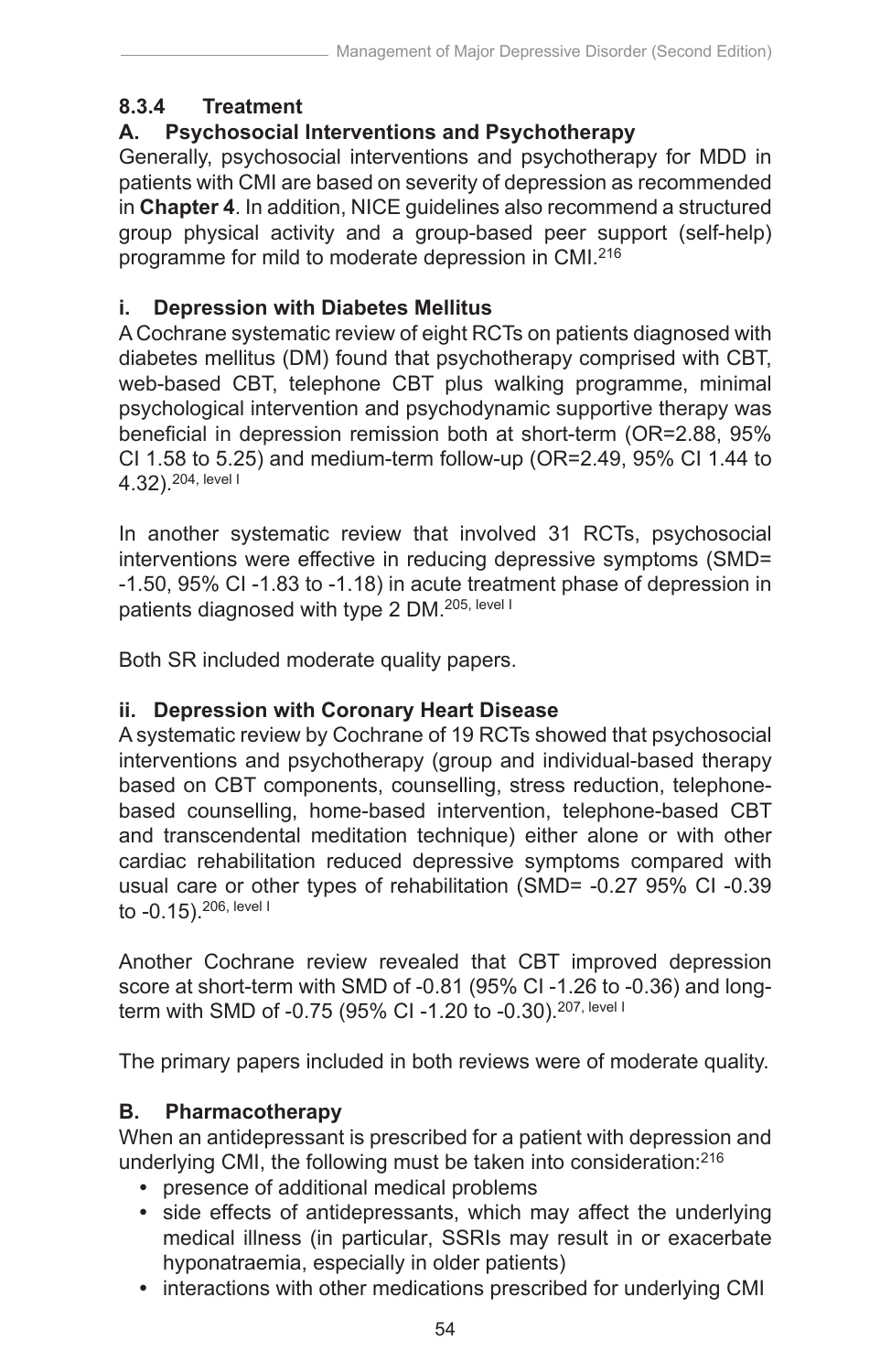#### **i. Depression with Diabetes Mellitus**

In a Cochrane SR that included eight RCTs on depression and DM, when compared with placebo:<sup>204, level I</sup>

- antidepressants reduced depressive score at short-term (SMD= -0.61, 95% CI -0.94 to -0.27)
- antidepressants had beneficial effect in depression remission at short-term (OR=2.50, 95% CI 1.21 to 5.15)
- SSRIs (sertraline, paroxetine and fluoxetine) showed improvement in glycaemic control at short-term with MD for HbA1c of -0.4% (95% CI -0.6 to -0.1)

Studies included were mostly of moderate quality with low heterogeneity.

# **ii. Depression with Coronary Heart Disease**

A Cochrane systematic review of eight trials showed that SSRIs (sertraline, fluoxetine or citalopram) reduced short-term depression score (SMD= -0.24, 95% CI -0.38 to -0.09) compared with placebo in depression with coronary artery disease. There was no significant difference in recurrent non-fatal myocardial infarction, congestive heart failure, recurrent angina pectoris or reduction of cardiac procedures in similar comparison.<sup>207, level I</sup>

#### **iii. Depression with Cancer**

A Cochrane systematic review of nine RCTs found no significant difference in effectiveness between antidepressant (fluoxetine and mianserin) and placebo at 6 to 12 weeks in patients with cancer. There was also no significant difference between SSRIs (paroxetine or fluoxetine) and TCAs (amitriptyline or desipramine) in similar outcome and in dropouts due to ineffectiveness and side effects.<sup>208, level I</sup>

In a meta-analysis of eight RCTs, antidepressant reduced depressive symptoms in cancer patients with MDD compared with placebo (SMD= -0.596, 95% CI -1.041 to -0.150).209, level I

# **iv. Depression with End-stage Renal Disease**

An updated Cochrane SR on depression with end-stage kidney disease treated with dialysis found that when compared with placebo:<sup>210, level I</sup>

- sertraline reduced depressive symptoms (MD for BDI score= -7.50, 95% CI -11.94 to -3.06)
- escitalopram reduced depressive symptoms (p=0.001)
- SSRIs (fluoxetine, sertraline and escitalopram) increased nausea (RR=2.67, 95% CI 1.26 to 5.68)

There were no significant risk of antidepressant causing hypotension, headache, and sexual dysfunction compared with placebo. However, the four studies included in the review were of low quality.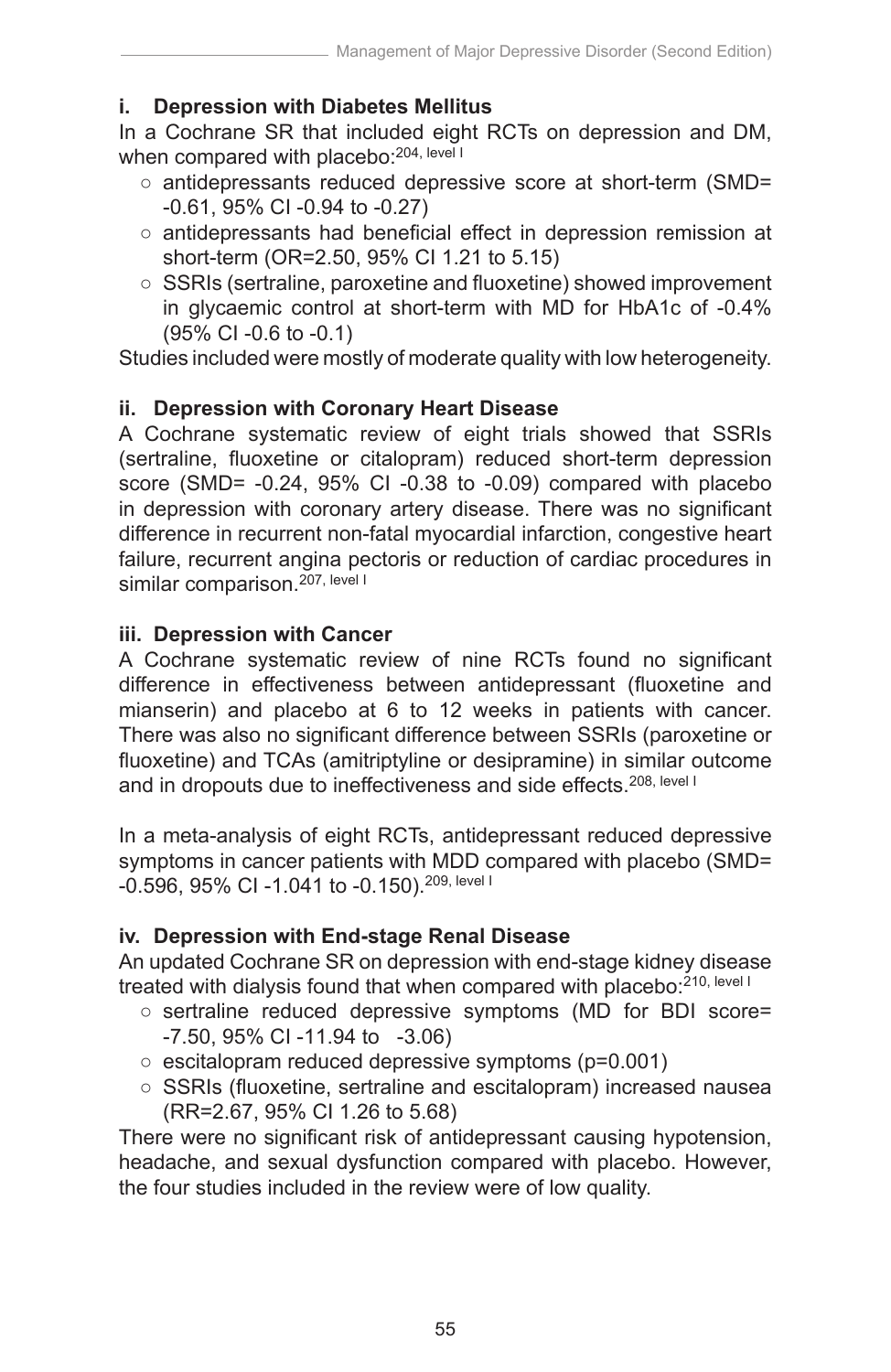#### **v. Depression in Post-Stroke**

An updated Cochrane SR found that antidepressants were more effective in achieving remission with OR of 0.47 (95% CI 0.22 to 0.98) compared with placebo in patients who developed depression after stroke.211, level I

The most common adverse events reported involved: 211, level I

- central nervous system e.g. confusion, sedation and tremors (OR=1.96, 95% CI 1.19 to 3.24)
- GI system e.g. constipation and diarrhoea (OR=2.37, 95% CI 1.38 to 4.06)

The studies included in the review were of moderate quality.

#### **Recommendation 22**

- Screening for depression should be done in patients with chronic medical illness (CMI) with related functional impairment.
- Psychosocial intervention and psychotherapy should be considered in patients with major depressive disorder (MDD) and CMI.
- If pharmacotherapy is required for patients with MDD and CMI, consider antidepressants with the least drug-drug interactions.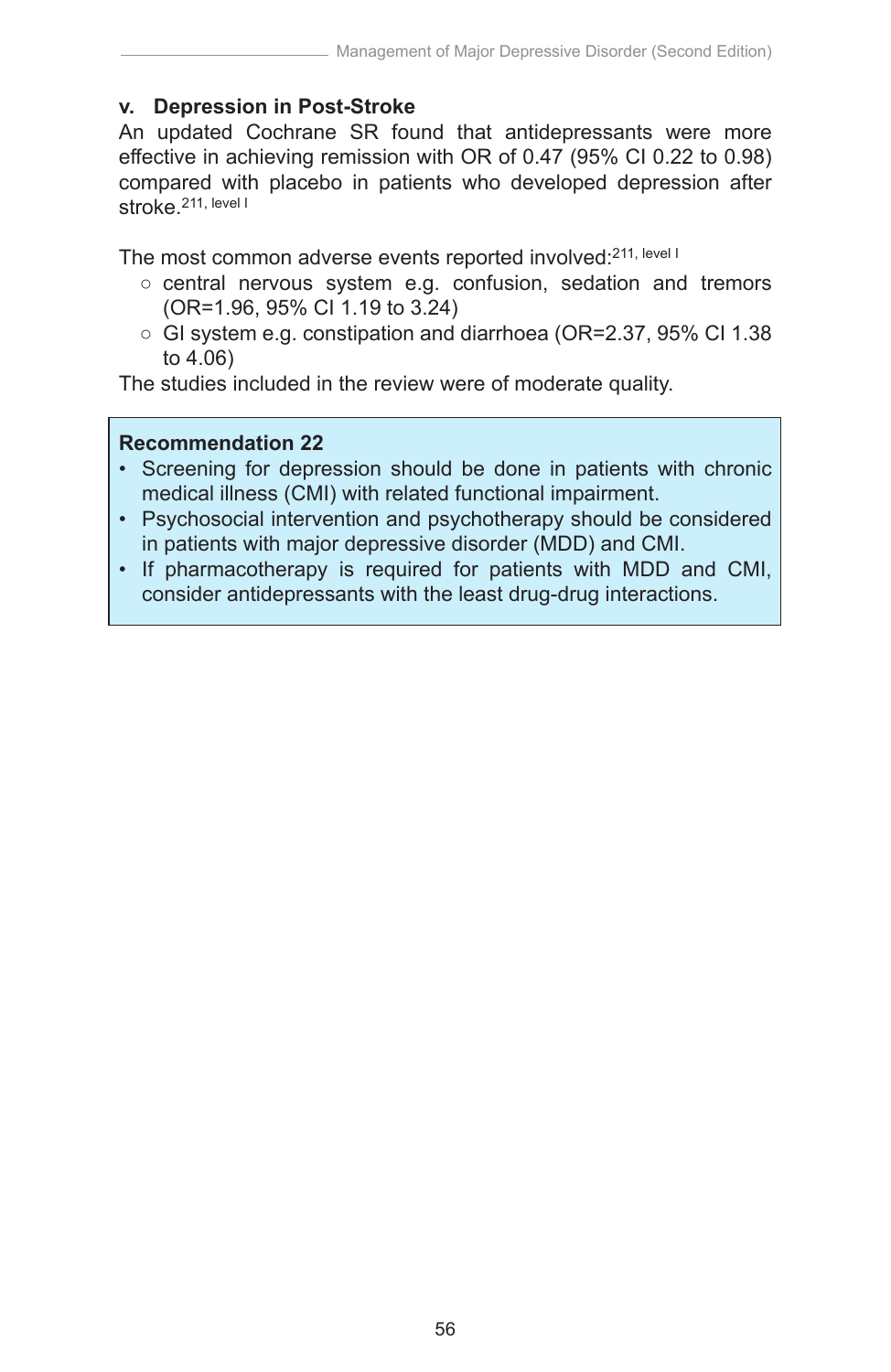# **9. FOLLOW-UP AND MONITORING**

Pre-treatment screening and monitoring of treatment in MDD are proposed in **Table 5**.

| <b>Parameter</b>                                | <b>Agent</b>                                               | <b>Frequency of the</b><br>monitoring parameter                                                                            | <b>Comments</b>                                                                                                                                                                                                                                                                   |
|-------------------------------------------------|------------------------------------------------------------|----------------------------------------------------------------------------------------------------------------------------|-----------------------------------------------------------------------------------------------------------------------------------------------------------------------------------------------------------------------------------------------------------------------------------|
| Body Mass Index<br>and waist<br>circumference   | <b>NASSAs</b><br><b>MAOIs</b><br><b>TCAs</b>               | Baseline and at<br>6-monthly                                                                                               |                                                                                                                                                                                                                                                                                   |
| Blood pressure                                  | Venlafaxine<br><b>TCAs</b><br><b>MAOIs</b>                 | At Baseline, with<br>significant dose<br>increase and 3 to<br>6-monthly after<br>stabilisation                             | Closer monitoring of<br>MAOIs in first weeks until<br>tolerance occurs                                                                                                                                                                                                            |
| Electro-<br>cardiogramme for<br>QT prolongation | <b>TCAs</b>                                                | At baseline, after initial<br>dose titration and at<br>change of dose                                                      | In individuals over 45 years<br>of age or with cardiovascular<br>(CV) disorders                                                                                                                                                                                                   |
|                                                 | <b>SNRIS</b><br><b>SSRIs</b>                               | At baseline                                                                                                                | In individuals with CV risk                                                                                                                                                                                                                                                       |
| Liver function test                             | Agomelatine                                                | At baseline 3, 6, 12<br>and 24 weeks after<br>initiation dosage, after<br>dosage increment or<br>when clinically indicated | Treatment should be<br>discontinued if<br>transaminases exceed three<br>times upper limit of normal                                                                                                                                                                               |
| Electrolytes                                    | <b>SSRIs</b><br>Mirtazapine<br><b>SNRIS</b><br><b>TCAs</b> | At baseline and one<br>month after treatment<br>initiation or if clinically<br>indicated in high risk<br>groups*           | • More frequent monitoring<br>in elderly or those with<br>existing hyponatraemia<br>• Need to monitor together<br>with urine and serum<br>osmolality since SSRIs<br>can induced hypovolemic<br>hyponatremia via<br>Syndrome of Inappropriate<br>Antidiuretic Hormone<br>Secretion |
| Full blood count                                | Mirtazapine<br>Mianserin                                   | If clinically indicated                                                                                                    | To detect blood dyscrasia<br>(e.g. neutropenia and<br>thrombocytopaenia)                                                                                                                                                                                                          |
| Bone mineral<br>density                         | <b>SSRIs</b>                                               | If clinically indicated in<br>high risk groups for<br>osteoporosis**                                                       | <b>Refer to Fracture Risk</b><br>Assessment Tool Score in<br>MoH CPG Management<br>of Osteoporosis, 2012                                                                                                                                                                          |

| Table 5. Ongoing monitoring during treatment of MDD |
|-----------------------------------------------------|
|-----------------------------------------------------|

\*previous history of antidepressant-induced hyponatremia, advanced age, low body weight, thiazide and carbamazepine use \*\*based on Fracture Risk Assessment Tool Score

**Adapted**: Dodd S, Malhi GS, Tiller J, et al. A consensus statement for safety monitoring guidelines of treatments for major depressive disorder. Aust N Z J Psychiatry. 2011;45(9):712-725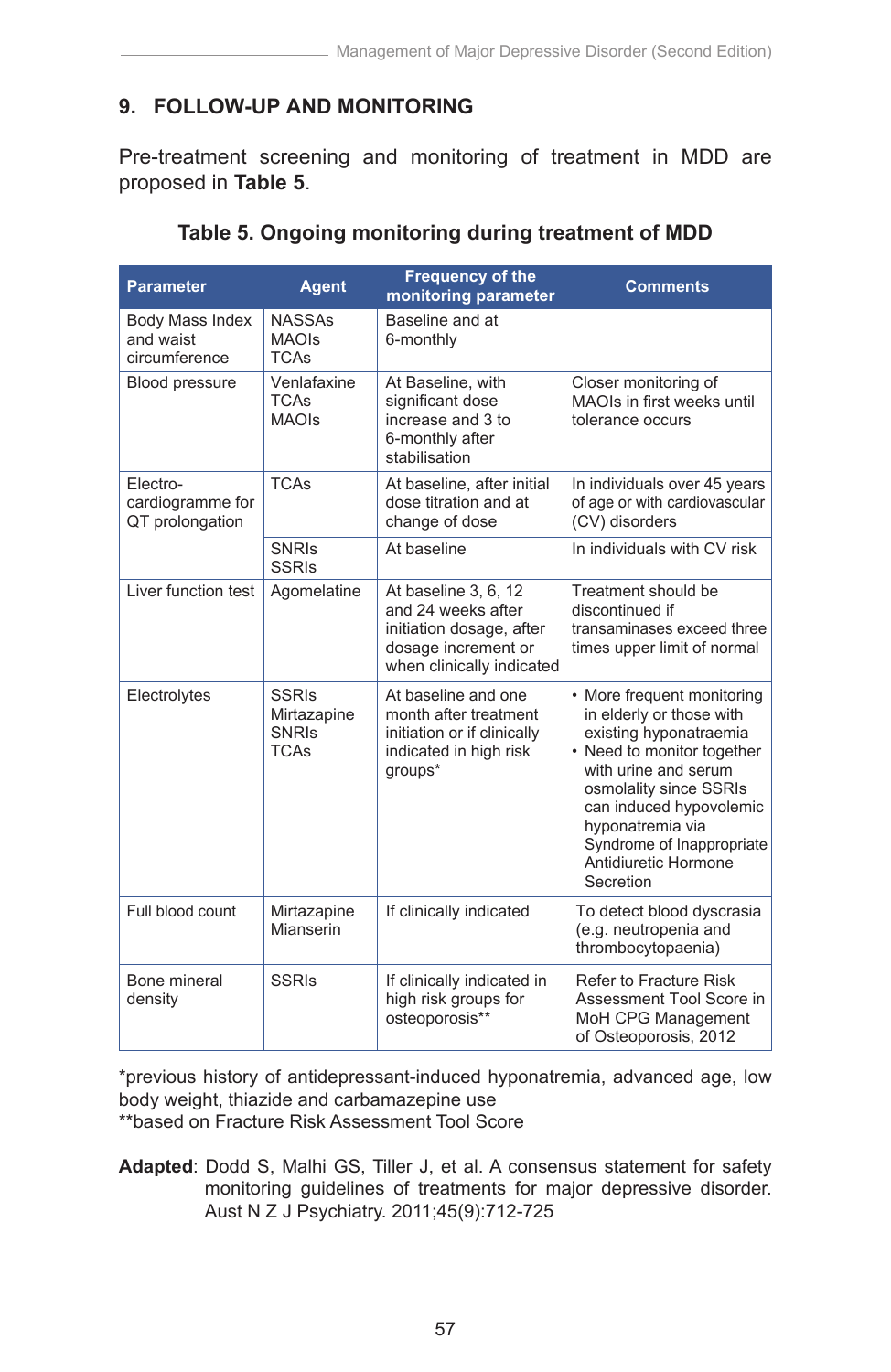# **10. IMPLEMENTING THE GUIDELINES**

The management of MDD should be guided by evidence-based approach in order to provide quality care to the patients. Several factors may affect the implementation of recommendations in the CPG.

# **10.1 Facilitating and Limiting Factors**

Existing facilitators for application of the recommendations in the CPG include:

- a. wide dissemination of the CPG to healthcare providers (hard- and soft-copies)
- b. regular topic update for healthcare providers via continuous medical education (seminar/conference/course)
- c. involvement of governmental/NGOs e.g. World Mental Health Day, Suicide Prevention Day etc.
- d. accessibility to relevant multidisciplinary teams

Existing barriers for application are:

- a. low mental health literacy
- b. insufficient resources in terms of budget, expertise, medications, access to psychotherapy
- c. no national registry
- d. variation in clinical management and preferences
- e. low priority on the issue by the stakeholders

# **10.2 Potential Resource Implications**

To implement the CPG, there must be strong commitment to:

- a. ensure widespread distribution of the CPG to health care personnel via printed copies, electronic websites, etc.
- b. reinforce training of health care personnel by regular seminars or workshops to ensure information is made available
- c. develop multidisciplinary teams at hospital and community level to include involvement of specialists, medical/dental officers, pharmacists, allied health professional and nurses

The following is proposed as a clinical audit indicator for quality management of MDD:

| Percentage of moderate<br>to severe MDD prescribed | Number of moderate to severe MDD<br>prescribed with second-generation<br>antidepressants in a period |        |
|----------------------------------------------------|------------------------------------------------------------------------------------------------------|--------|
| with SSRIs/SNRIs/ NaSSA                            | Number of moderate to severe MDD<br>In the same period                                               | X 100% |

Implementation strategies will be developed following the approval of the CPG by MoH which include launching of the CPG, Quick Reference and Training Module.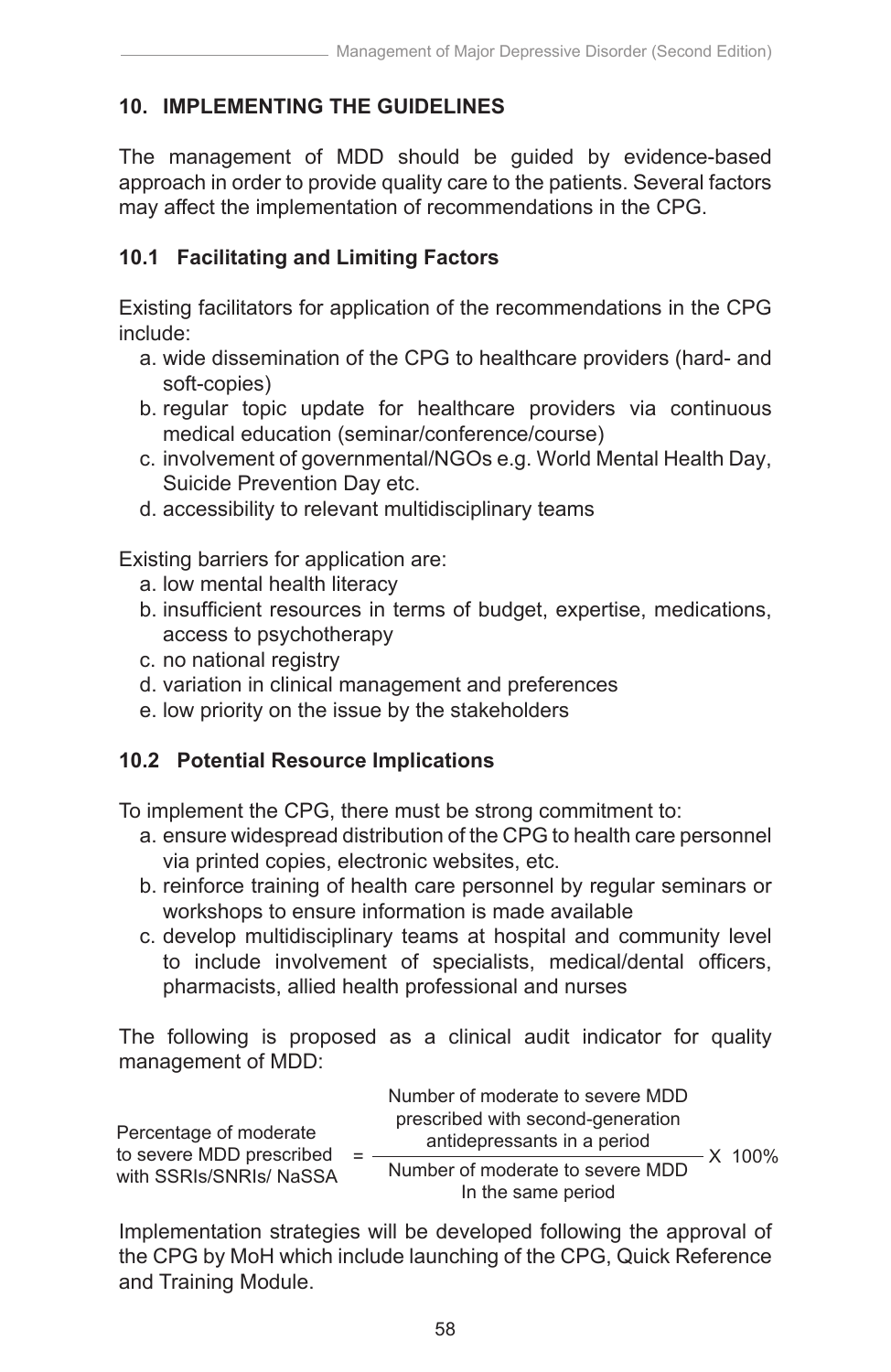# **References**

- 1. World Health Organization. Mental Health: a state of well-being. 2014. (Available at: https://www.who.int/features/factfiles/mental\_health/en/).
- 2. American Psychiatric Association. Diagnostic and Statistical Manual of Mental Disorders, Fifth Edition (DSM-5). Arlington: APA; 2013.
- 3. Australian Government. Social Security Guide. 2019. (Available at: http://guides. dss.gov.au/guide-social-security-law/1/1/f/270).
- 4. World Health Organization. The global burden of disease: 2004 updated. 2008. (Available at: https://apps.who.int/iris/bitstream/ handle/10665/43942/9789241563710\_eng.pdf).
- 5. Kessler RC, Bromet EJ. The epidemiology of depression across cultures. Annu Rev Public Health. 2013;34:119-138.
- 6. World Health Organization. National suicide prevention strategies: progress, examples,and indicators. Geneva: WHO; 2018.
- 7. Ng CG. A review of depression research in Malaysia. Med J Malaysia. 2014;69 Suppl A:42-45.
- 8. Ferrari AJ, Somerville AJ, Baxter AJ, et al. Global variation in the prevalence and incidence of major depressive disorder: a systematic review of the epidemiological literature. Psychol Med. 2013;43(3):471-481.
- 9. Hardeveld F, Spijker J, De Graaf R, et al. Prevalence and predictors of recurrence of major depressive disorder in the adult population. Acta Psychiatr Scand. 2010;122(3):184-91.
- 10. World Health Organization. Depression and Other Common Mental Disorder Global Health Estimates Geneva: WHO; 2017.
- 11. Culpepper L, Muskin PR, Stahl SM. Major Depressive Disorder: Understanding the Significance of Residual Symptoms and Balancing Efficacy with Tolerability. Am J Med. 2015;128(9 Suppl):S1-s15.
- 12. Judd LL, Akiskal HS, Zeller PJ, et al. Psychosocial disability during the long-term course of unipolar major depressive disorder. Archives of General Psychiatry. 2000;57(4):375-380.
- 13. Mukhtar F OTP. Review on the Prevalence of Depression in Malaysia. Current Psychiatry Reviews. 2011;7(3):1-5.
- 14. Siu AL, Bibbins-Domingo K, Grossman DC, et al. Screening for Depression in Adults: US Preventive Services Task Force Recommendation Statement. Jama. 2016;315(4):380-387.
- 15. Joffres M, Jaramillo A, Dickinson J, et al. Recommendations on screening for depression in adults. Cmaj. 2013;185(9):775-782.
- 16. Sharp LK, Lipsky MS. Screening for depression across the lifespan: a review of measures for use in primary care settings. Am Fam Physician. 2002;66(6):1001- 1008.
- 17. Mukhtar F, Oei TP. A review on assessment and treatment for depression in Malaysia. Depress Res Treat.;2011:123642.
- 18. Mohd-Sidik S, Arroll B, Goodyear-Smith F, et al. Screening for depression with a brief questionnaire in a primary care setting: validation of the two questions with help question (Malay version). Int J Psychiatry Med. 2011;41(2):143-154.
- 19. Arroll B, Goodyear-Smith F, Kerse N, et al. Effect of the addition of a "help" question to two screening questions on specificity for diagnosis of depression in general practice: diagnostic validity study. Bmj. 2005;331(7521):884.
- 20. National Collaborating Centre for Mental Health. National Institute for Health and Clinical Excellence: Guidance. Depression: The Treatment and Management of Depression in Adults (Updated Edition). Leicester (UK): The British Psychological Society & The Royal College of Psychiatrists; 2010.
- 21. Ministry of Health, Malaysia. CPG Management of Major Depressive Disorder. Putrajaya: MoH; 2007.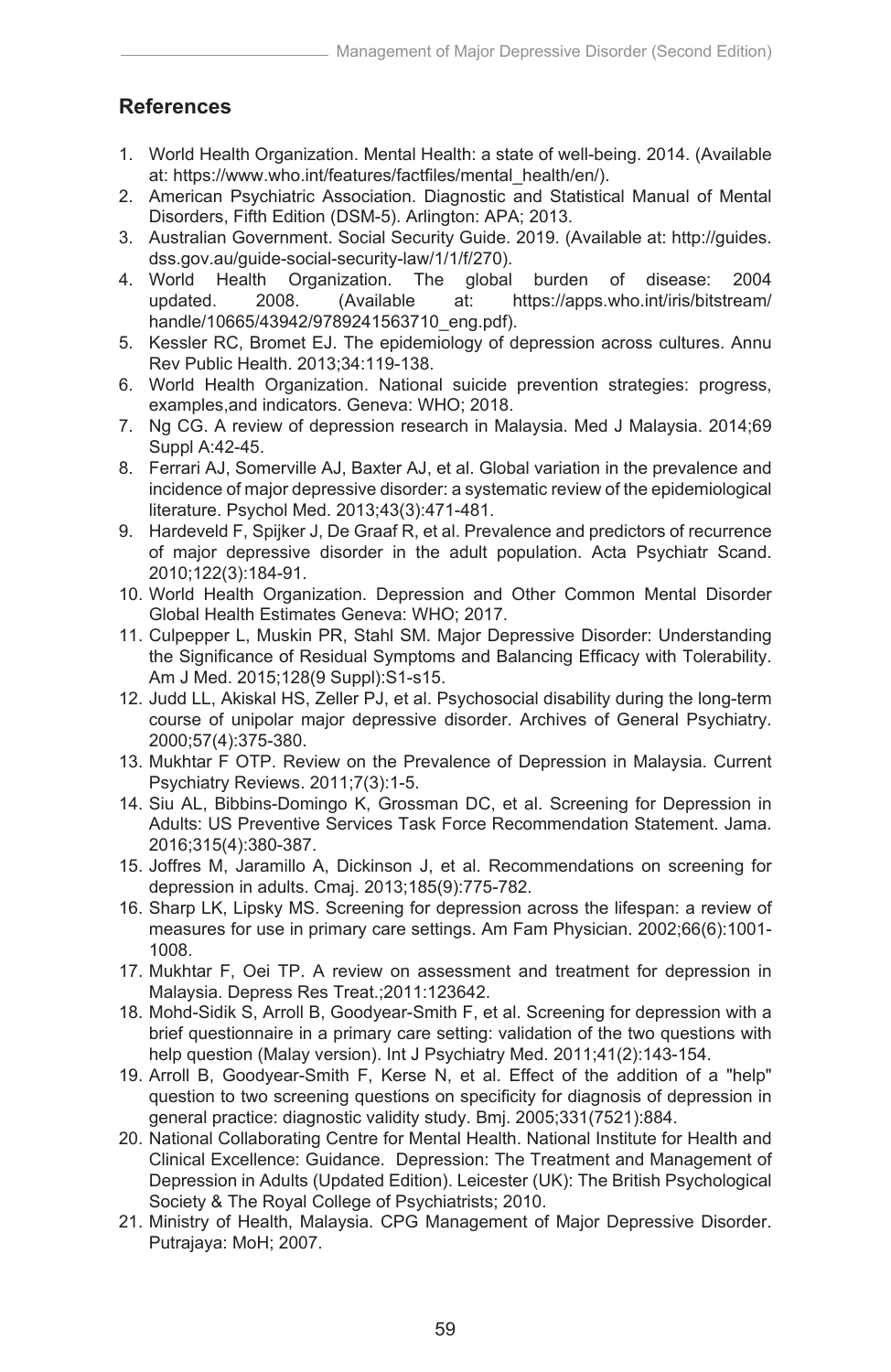- 22. Armitage CJ, Panagioti M, Abdul Rahim W, et al. Completed suicides and selfharm in Malaysia: a systematic review. Gen Hosp Psychiatry. 2015;37(2):153- 165.
- 23. Runeson B, Odeberg J, Pettersson A, et al. Instruments for the assessment of suicide risk: A systematic review evaluating the certainty of the evidence. PLoS One. 2017;12(7):e0180292.
- 24. Steeg S, Quinlivan L, Nowland R, et al. Accuracy of risk scales for predicting repeat self-harm and suicide: a multicentre, population-level cohort study using routine clinical data. BMC Psychiatry. 2018;18(1):113.
- 25. Harriss L, Hawton K, Zahl D. Value of measuring suicidal intent in the assessment of people attending hospital following self-poisoning or self-injury. Br J Psychiatry. 2005;186:60-66.
- 26. Mental Health Act 2001. (Available at: http://medicalprac.moh.gov.my/v2/uploads/ mental%20health%20act%202001.pdf).
- 27. Kennedy SH, Lam RW, McIntyre RS, et al. Canadian Network for Mood and Anxiety Treatments (CANMAT) 2016 Clinical Guidelines for the Management of Adults with Major Depressive Disorder: Section 3. Pharmacological Treatments. Can J Psychiatry. 2016;61(9):540-560.
- 28. Ministry of Health, Singapore. Depression. Clinical Practice Guidelines 1/2012: Singapore: MoH; 2012.
- 29. Malhi GS, Bassett D, Boyce P, et al. Royal Australian and New Zealand College of Psychiatrists clinical practice guidelines for mood disorders. Aust N Z J Psychiatry. 2015;49(12):1087-1206.
- 30. Parikh SV, Quilty LC, Ravitz P, et al. Canadian Network for Mood and Anxiety Treatments (CANMAT) 2016 Clinical Guidelines for the Management of Adults with Major Depressive Disorder: Section 2. Psychological Treatments. Can J Psychiatry. 2016;61(9):524-539.
- 31. Stangier U, Hilling C, Heidenreich T, et al. Maintenance cognitive-behavioral therapy and manualized psychoeducation in the treatment of recurrent depression: a multicenter prospective randomized controlled trial. Am J Psychiatry. 2013;170(6):624-632.
- 32. Lemmens GM, Eisler I, Buysse A, et al. The effects on mood of adjunctive singlefamily and multi-family group therapy in the treatment of hospitalized patients with major depression. A 15-month follow-up study. Psychother Psychosom. 2009;78(2):98-105.
- 33. King M, Marston L, Bower P. Comparison of non-directive counselling and cognitive behaviour therapy for patients presenting in general practice with an ICD-10 depressive episode: a randomized control trial. Psychol Med. 2014;44(9):1835-1844.
- 34. Cuijpers P, Driessen E, Hollon SD, et al. The efficacy of non-directive supportive therapy for adult depression: a meta-analysis. Clin Psychol Rev. 2012;32(4):280- 291.
- 35. Pfeiffer PN, Heisler M, Piette JD, et al. Efficacy of peer support interventions for depression: a meta-analysis. Gen Hosp Psychiatry. 2011;33(1):29-36.
- 36. Guidelines for Exercise Testing (Available at: https://www.acsm.org/docs/defaultsource/publications-files/acsm-guidelines-download-10th-edabf32a97415a400e 9b3be594a6cd7fbf.pdf?sfvrsn=aaa6d2b2\_0).
- 37. Cooney GM, Dwan K, Greig CA, et al. Exercise for depression. Cochrane Database Syst Rev. 2013(9):Cd004366.
- 38. Josefsson T, Lindwall M, Archer T. Physical exercise intervention in depressive disorders: meta-analysis and systematic review. Scandinavian Journal of Medicine & Science in Sports. 2013;24(2):259-272.
- 39. Jorm AF, Morgan AJ, Hetrick SE. Relaxation for depression. Cochrane Database Syst Rev. 2008(4):CD007142.
- 40. The World Health Organization Quality of Life assessment (WHOQOL): position paper from the World Health Organization. Soc Sci Med. 1995;41(10):1403-1409.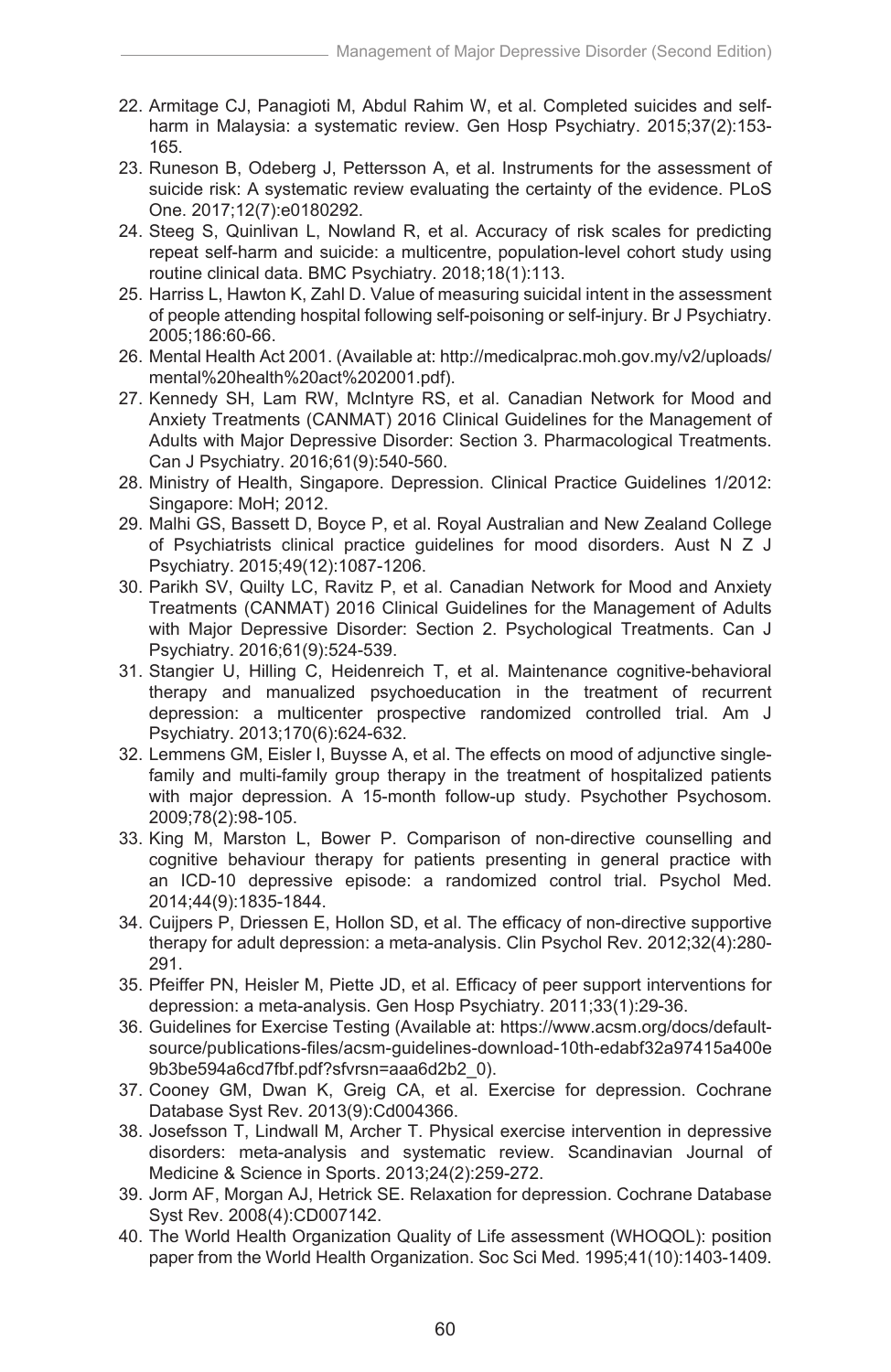- 41. Sulmasy DP. A biopsychosocial-spiritual model for the care of patients at the end of life. Gerontologist. 2002;42 Spec No 3:24-33.
- 42. Moreira-Almeida A, Sharma A, van Rensburg BJ, et al. WPA Position Statement on Spirituality and Religion in Psychiatry. World psychiatry : official journal of the World Psychiatric Association (WPA). 2016;15(1):87-88.
- 43. Anderson N, Heywood-Everett S, Siddiqi N, et al. Faith-adapted psychological therapies for depression and anxiety: Systematic review and meta-analysis. J Affect Disord. 2015;176:183-196.
- 44. Goncalves JP, Lucchetti G, Menezes PR, et al. Religious and spiritual interventions in mental health care: a systematic review and meta-analysis of randomized controlled clinical trials. Psychol Med. 2015;45(14):2937-2949.
- 45. Barth J, Munder T, Gerger H, et al. Comparative efficacy of seven psychotherapeutic interventions for patients with depression: a network meta-analysis. PLoS Med. 2013;10(5):e1001454.
- 46. Karyotaki E, Smit Y, Holdt Henningsen K, et al. Combining pharmacotherapy and psychotherapy or monotherapy for major depression? A meta-analysis on the long-term effects. J Affect Disord. 2016;194:144-152.
- 47. Cuijpers P, Karyotaki E, Weitz E, et al. The effects of psychotherapies for major depression in adults on remission, recovery and improvement: a meta-analysis. J Affect Disord. 2014;159:118-126.
- 48. Huntley AL, Araya R, Salisbury C. Group psychological therapies for depression in the community: systematic review and meta-analysis. Br J Psychiatry. 2012;200(3):184-190.
- 49. Cuijpers P, Berking M, Andersson G, et al. A meta-analysis of cognitivebehavioural therapy for adult depression, alone and in comparison with other treatments. Can J Psychiatry. 2013;58(7):376-385.
- 50. Amick HR, Gartlehner G, Gaynes BN, et al. Comparative benefits and harms of second generation antidepressants and cognitive behavioral therapies in initial treatment of major depressive disorder: systematic review and meta-analysis. Bmj. 2015;351:h6019.
- 51. Nieuwsma JA, Trivedi RB, McDuffie J, et al. Brief psychotherapy for depression: a systematic review and meta-analysis. Int J Psychiatry Med. 2012;43(2):129-151.
- 52. Cuijpers P, Donker T, Weissman MM, et al. Interpersonal Psychotherapy for Mental Health Problems: A Comprehensive Meta-Analysis. Am J Psychiatry. 2016;173(7):680-687.
- 53. Cuijpers P, van Straten A, Warmerdam L. Problem solving therapies for depression: a meta-analysis. Eur Psychiatry. 2007;22(1):9-15.
- 54. Gellis ZD, Kenaley B. Problem-solving therapy for depression in adults: a systematic review. Research on Social Work Practice. 2008;18(2):117-131.
- 55. Shinohara K, Honyashiki M, Imai H, et al. Behavioural therapies versus other psychological therapies for depression. Cochrane Database Syst Rev. 2013(10):CD008696.
- 56. Ekers D, Webster L, Van Straten A, et al. Behavioural activation for depression; an update of meta-analysis of effectiveness and sub group analysis. PLoS One. 2014;9(6):e100100.
- 57. Churchill R, Moore TH, Furukawa TA, et al. 'Third wave' cognitive and behavioural therapies versus treatment as usual for depression. Cochrane Database Syst Rev. 2013(10):CD008705.
- 58. Hunot V, Moore TH, Caldwell DM, et al. 'Third wave' cognitive and behavioural therapies versus other psychological therapies for depression. Cochrane Database Syst Rev. 2013(10):Cd008704.
- 59. Abbass AA, Kisely SR, Town JM, et al. Short-term psychodynamic psychotherapies for common mental disorders. Cochrane Database of Systematic Reviews. 2014(7):CD004687.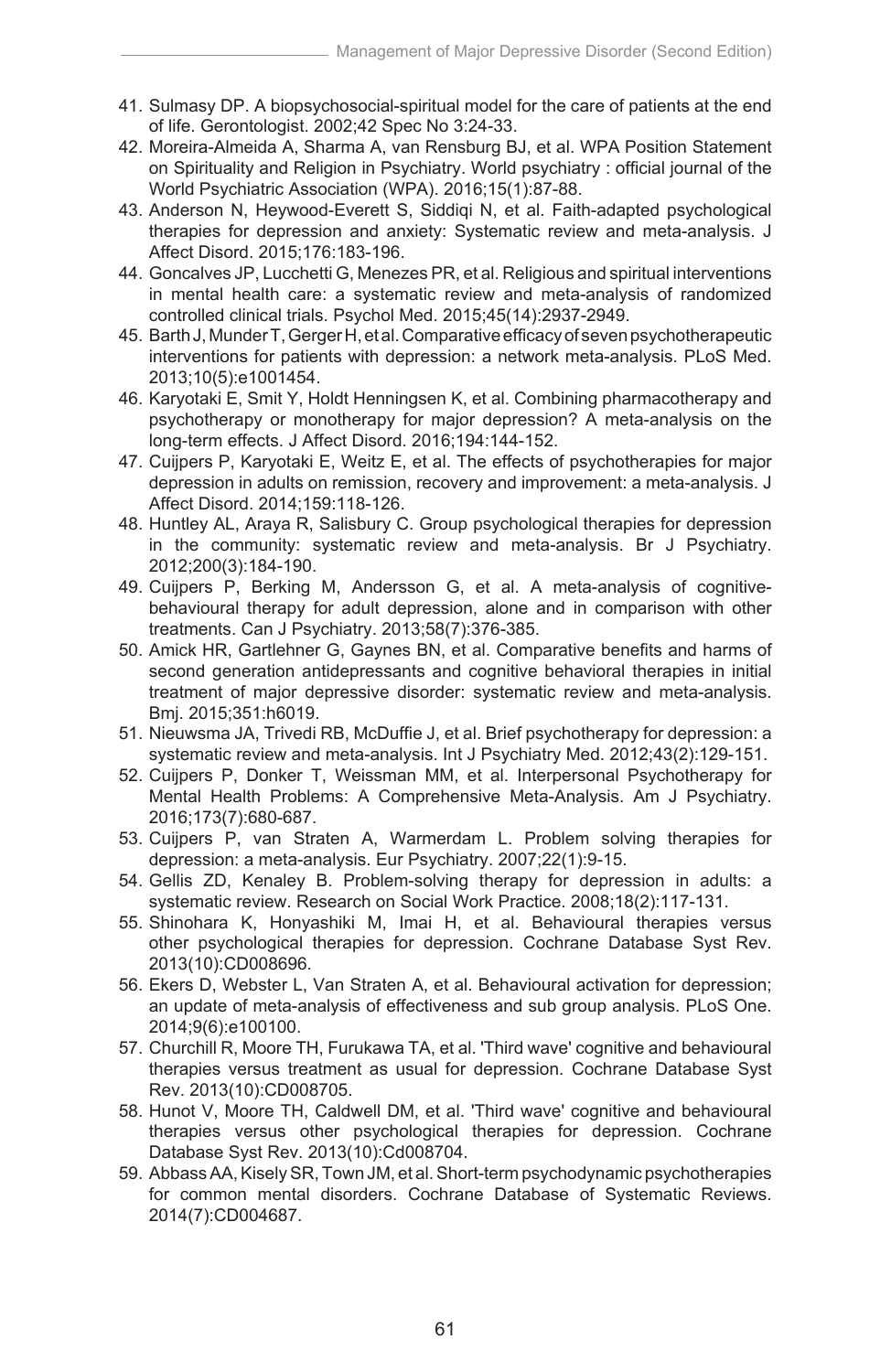- 60. Driessen E, Hegelmaier LM, Abbass AA, et al. The efficacy of short-term psychodynamic psychotherapy for depression: A meta-analysis update. Clin Psychol Rev. 2015;42:1-15.
- 61. Barbato A, D'Avanzo B. Marital therapy for depression. Cochrane Database Syst Rev. 2006(2):Cd004188.
- 62. Josephine K, Josefine L, Philipp D, et al. Internet- and mobile-based depression interventions for people with diagnosed depression: A systematic review and meta-analysis. J Affect Disord. 2017;223:28-40.
- 63. So M, Yamaguchi S, Hashimoto S, et al. Is computerised CBT really helpful for adult depression? A meta-analytic re-evaluation of CCBT for adult depression in terms of clinical implementation and methodological validity. BMC Psychiatry. 2013;13:113.
- 64. Oestergaard S, Moldrup C. Optimal duration of combined psychotherapy and pharmacotherapy for patients with moderate and severe depression: a metaanalysis. J Affect Disord. 2011;131(1-3):24-36.
- 65. Jakobsen JC, Katakam KK, Schou A, et al. Selective serotonin reuptake inhibitors versus placebo in patients with major depressive disorder. A systematic review with meta-analysis and Trial Sequential Analysis. BMC Psychiatry. 2017:17(1):58.
- 66. Cipriani A, La Ferla T, Furukawa TA, et al. Sertraline versus other antidepressive agents for depression. Cochrane Database Syst Rev. 2010(4):Cd006117.
- 67. Cipriani A, Santilli C, Furukawa TA, et al. Escitalopram versus other antidepressive agents for depression. Cochrane Database Syst Rev. 2009(2):Cd006532.
- 68. Wang Y, Yu L, Xie J, et al. Comparative efficacies of fluoxetine and paroxetine in major depression across varying acute-phase treatment periods: a meta-analysis. Asia Pac Psychiatry. 2014;6(4):353-362.
- 69. Machado M, Einarson TR. Comparison of SSRIs and SNRIs in major depressive disorder: a meta-analysis of head-to-head randomized clinical trials. J Clin Pharm Ther. 2010;35(2):177-188.
- 70. Thase ME, Nierenberg AA, Vrijland P, et al. Remission with mirtazapine and selective serotonin reuptake inhibitors: a meta-analysis of individual patient data from 15 controlled trials of acute phase treatment of major depression. Int Clin Psychopharmacol. 2010;25(4):189-198.
- 71. Valuck RJ, Libby AM, Anderson HD, et al. Comparison of antidepressant classes and the risk and time course of suicide attempts in adults: propensity matched, retrospective cohort study. Br J Psychiatry. 2016;208(3):271-279.
- 72. Schueler YB, Koesters M, Wieseler B, et al. A systematic review of duloxetine and venlafaxine in major depression, including unpublished data. Acta Psychiatr Scand. 2011;123(4):247-265.
- 73. Laoutidis ZG, Kioulos KT. Desvenlafaxine for the acute treatment of depression: a systematic review and meta-analysis. Pharmacopsychiatry. 2015;48(6):187-199.
- 74. Watanabe N, Omori IM, Nakagawa A, et al. Mirtazapine versus other antidepressive agents for depression. Cochrane Database Syst Rev. 2011(12):Cd006528.
- 75. Watanabe N, Omori IM, Nakagawa A, et al. Safety reporting and adverse-event profile of mirtazapine described in randomized controlled trials in comparison with other classes of antidepressants in the acute-phase treatment of adults with depression: systematic review and meta-analysis. CNS Drugs. 2010;24(1):35-53.
- 76. Winterfeld U, Klinger G, Panchaud A, et al. Pregnancy outcome following maternal exposure to mirtazapine: a multicenter, prospective study. J Clin Psychopharmacol. 2015;35(3):250-259.
- 77. Taylor D, Sparshatt A, Varma S, et al. Antidepressant efficacy of agomelatine: meta-analysis of published and unpublished studies. Bmj. 2014;348:g1888.
- 78. Guaiana G, Gupta S, Chiodo D, et al. Agomelatine versus other antidepressive agents for major depression. Cochrane Database Syst Rev. 2013(12):Cd008851.
- 79. Freiesleben SD, Furczyk K. A systematic review of agomelatine-induced liver injury. J Mol Psychiatry. 2015;3(1):4.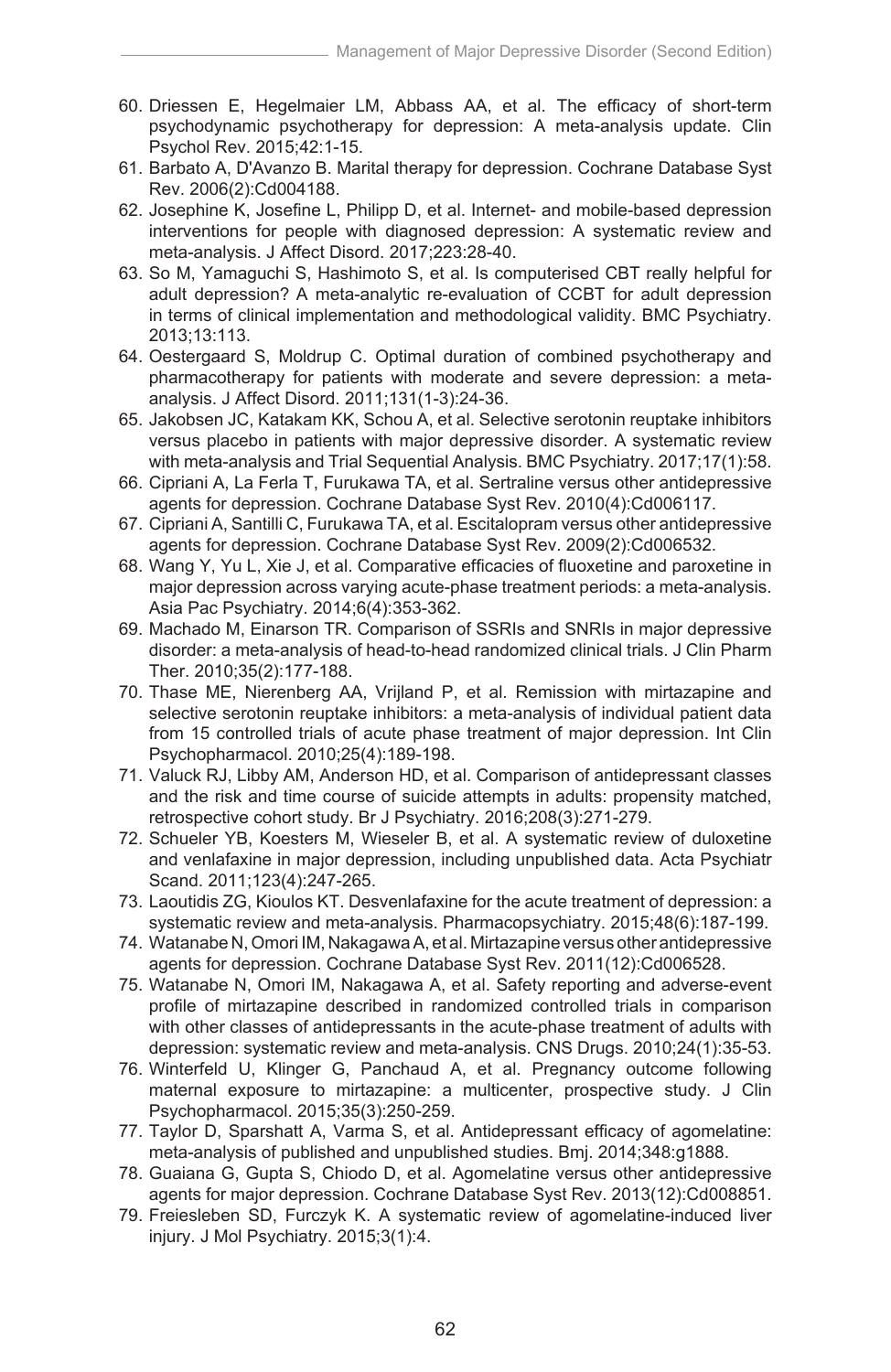- 80. Koesters M, Ostuzzi G, Guaiana G, et al. Vortioxetine for depression in adults. Cochrane Database Syst Rev. 2017;7:Cd011520.
- 81. Meeker AS, Herink MC, Haxby DG, et al. The safety and efficacy of vortioxetine for acute treatment of major depressive disorder: a systematic review and metaanalysis. Systematic reviews. 2015;4:21.
- 82. Berhan A, Barker A. Vortioxetine in the treatment of adult patients with major depressive disorder: a meta-analysis of randomized double-blind controlled trials. BMC Psychiatry. 2014;14:276.
- 83. Cipriani A, Furukawa TA, Salanti G, et al. Comparative efficacy and acceptability of 21 antidepressant drugs for the acute treatment of adults with major depressive disorder: a systematic review and network meta-analysis. Lancet. 2018;391(10128):1357-1366.
- 84. Leucht C, Huhn M, Leucht S. Amitriptyline versus placebo for major depressive disorder. Cochrane Database Syst Rev. 2012;12:Cd009138.
- 85. Patel K, Allen S, Haque MN, et al. Bupropion: a systematic review and metaanalysis of effectiveness as an antidepressant. Ther Adv Psychopharmacol. 2016;6(2):99-144.
- 86. Maneeton N, Maneeton B, Eurviriyanukul K, et al. Efficacy, tolerability, and acceptability of bupropion for major depressive disorder: a meta-analysis of randomized-controlled trials comparison with venlafaxine. Drug Des Devel Ther. 2013;7:1053-1062.
- 87. Furukawa TA, Streiner DL, Young LT. Antidepressant and benzodiazepine for major depression. Cochrane Database Syst Rev. 2002(1):Cd001026.
- 88. Ministry of Health, Social Services and Equality. Clinical Practice Guideline on the Management of Depression in Adults. Galicia. Galician Agency for Health Technology Assessment (avalia-t); 2014.
- 89. Kishi T, Matsunaga S, Iwata N. Efficacy and tolerability of Z-drug adjunction to antidepressant treatment for major depressive disorder: a systematic review and meta-analysis of randomized controlled trials. Eur Arch Psychiatry Clin Neurosci. 2017;267(2):149-161.
- 90. Candy M, Jones L, Williams R, et al. Psychostimulants for depression. Cochrane Database Syst Rev. 2008(2):Cd006722.
- 91. McIntyre RS, Lee Y, Zhou AJ, et al. The Efficacy of Psychostimulants in Major Depressive Episodes: A Systematic Review and Meta-Analysis. J Clin Psychopharmacol. 2017;37(4):412-418.
- 92. Caddy C, Amit BH, McCloud TL, et al. Ketamine and other glutamate receptor modulators for depression in adults. Cochrane Database Syst Rev. 2015(9):CD011612.
- 93. Short B, Fong J, Galvez V, et al. Side-effects associated with ketamine use in depression: a systematic review. Lancet Psychiatry. 2018;5(1):65-78.
- 94. Biesheuvel-Leliefeld KE, Kok GD, Bockting CL, et al. Effectiveness of psychological interventions in preventing recurrence of depressive disorder: meta-analysis and meta-regression. J Affect Disord. 2015;174:400-410.
- 95. Kuyken W, Hayes R, Barrett B, et al. The effectiveness and cost-effectiveness of mindfulness-based cognitive therapy compared with maintenance antidepressant treatment in the prevention of depressive relapse/recurrence: results of a randomised controlled trial (the PREVENT study). Health Technol Assess. 2015;19(73):1-124.
- 96. Eisendrath SJ, Gillung E, Delucchi KL, et al. A Randomized Controlled Trial of Mindfulness-Based Cognitive Therapy for Treatment-Resistant Depression. Psychother Psychosom. 2016;85(2):99-110.
- 97. Hansen R, Gaynes B, Thieda P, et al. Meta-analysis of major depressive disorder relapse and recurrence with second-generation antidepressants. Psychiatr Serv. 2008;59(10):1121-1130.
- 98. Wijkstra J, Lijmer J, Burger H, et al. Pharmacological treatment for psychotic depression. [Review]. Cochrane Database Syst Rev. 2015(7) Art. No.: CD004044.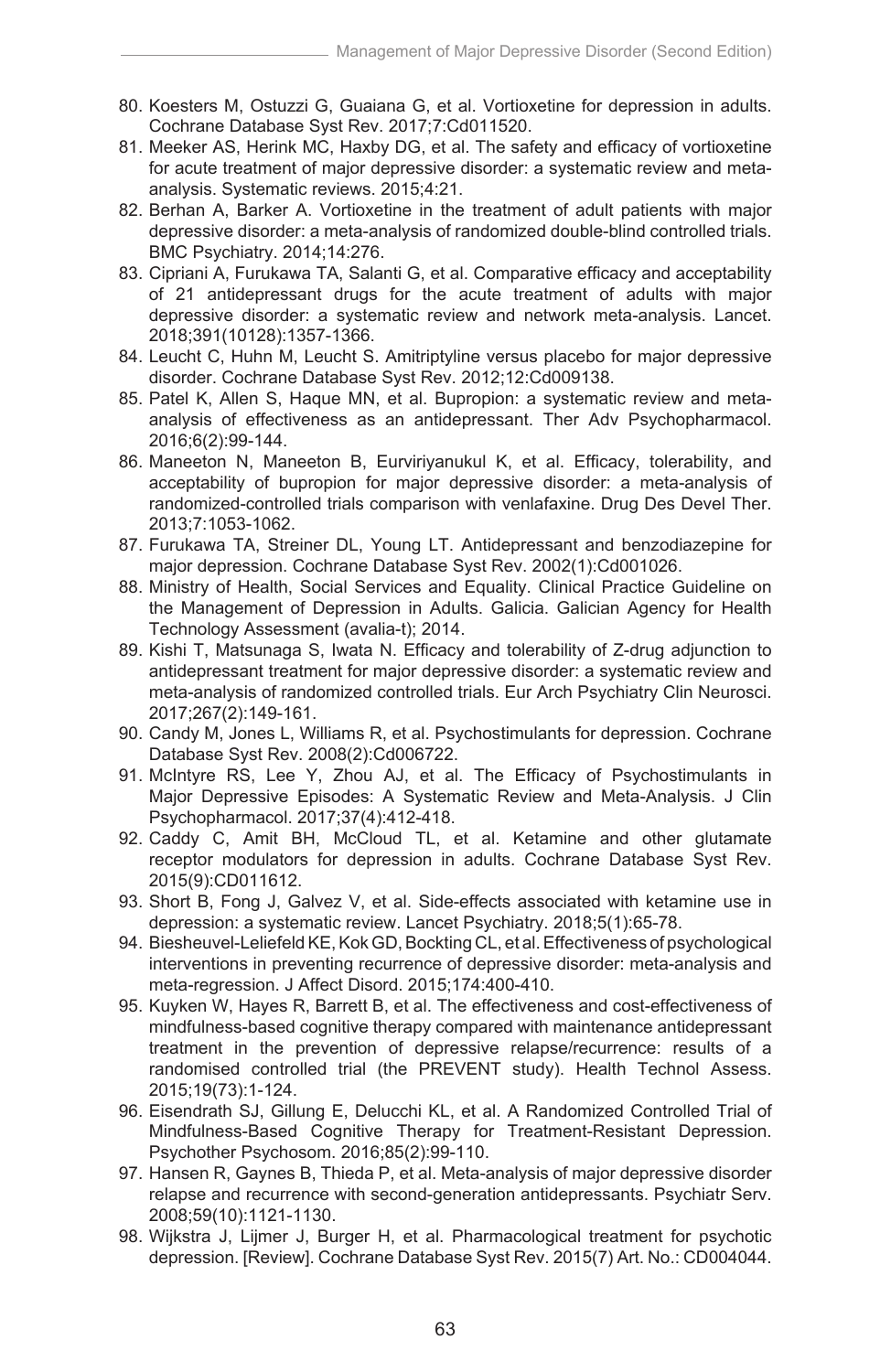- 99. American Psychiatric Association. Practice Guideline for Treatment of Patients With Major Depressive Disorder Third Edition: APA; 2010.
- 100. Martin JL, Barbanoj MJ, Schlaepfer TE, et al. Transcranial magnetic stimulation for treating depression. Cochrane Database Syst Rev. 2009(2):CD003493.
- 101. Fava M. Diagnosis and definition of treatment-resistant depression. Biol Psychiatry. 2003;53(8):649-659.
- 102. Rush AJ, Trivedi MH, Stewart JW, et al. Combining medications to enhance depression outcomes (CO-MED): acute and long-term outcomes of a singleblind randomized study. Am J Psychiatry. 2011;168(7):689-701.
- 103. Papakostas GI, Fava M, Thase ME. Treatment of SSRI-resistant depression: a meta-analysis comparing within- versus across-class switches. Biol Psychiatry. 2008;63(7):699-704.
- 104. Kessler DS, MacNeill SJ, Tallon D, et al. Mirtazapine added to SSRIs or SNRIs for treatment resistant depression in primary care: phase III randomised placebo controlled trial (MIR). Bmj. 2018;363:k4218.
- 105. Nelson JC, Papakostas GI. Atypical antipsychotic augmentation in major depressive disorder: a meta-analysis of placebo-controlled randomized trials. Am J Psychiatry. 2009;166(9):980-991.
- 106. Zhou X, Ravindran AV, Qin B, et al. Comparative efficacy, acceptability, and tolerability of augmentation agents in treatment-resistant depression: systematic review and network meta-analysis. The Journal of Clinical Psychiatry, 2015;17(4):e487-498.
- 107. Nelson JC, Baumann P, Delucchi K, et al. A systematic review and meta-analysis of lithium augmentation of tricyclic and second generation antidepressants in major depression. J Affect Disord. 2014;168:269-75.
- 108. Edwards SJ, Hamilton V, Nherera L, et al. Lithium or an atypical antipsychotic drug in the management of treatment-resistant depression: a systematic review and economic evaluation. Health Technol Assess. 2013;17(54):1-190.
- 109. Wang X, Huang S, Qi HB. Comparative efficacy and acceptability of seven augmentation agents for treatment-resistant depression: A multiple-treatments meta-analysis. South African Journal of Psychiatry. 2014;20:71-6.
- 110. Canuso CM, Singh JB, Fedgchin M, et al. Efficacy and Safety of Intranasal Esketamine for the Rapid Reduction of Symptoms of Depression and Suicidality in Patients at Imminent Risk for Suicide: Results of a Double-Blind, Randomized, Placebo-Controlled Study. Am J Psychiatry. 2018;175(7):620-30.
- 111. Song GM, Tian X, Shuai T, et al. Treatment of Adults With Treatment-Resistant Depression: Electroconvulsive Therapy Plus Antidepressant or Electroconvulsive Therapy Alone? Evidence From an Indirect Comparison Meta-Analysis. Medicine. 2015;94(26):e1052-e.
- 112. Repetitive Transcranial Magnetic Stimulation for Treatment-Resistant Depression: A Systematic Review and Meta-Analysis of Randomized Controlled Trials. Ont Health Technol Assess Ser. 2016;16(5):1-66.
- 113. Wiles N, Thomas L, Abel A, et al. Cognitive behavioural therapy as an adjunct to pharmacotherapy for primary care based patients with treatment resistant depression: results of the CoBalT randomised controlled trial. Lancet. 2013;381(9864):375-384.
- 114. Kocsis JH, Gelenberg AJ, Rothbaum BO, et al. Cognitive behavioral analysis system of psychotherapy and brief supportive psychotherapy for augmentation of antidepressant nonresponse in chronic depression: the REVAMP Trial. Arch Gen Psychiatry. 2009;66(11):1178-1188.
- 115. Milev RV, Giacobbe P, Kennedy SH, et al. Canadian Network for Mood and Anxiety Treatments (CANMAT) 2016 Clinical Guidelines for the Management of Adults with Major Depressive Disorder: Section 4. Neurostimulation Treatments. Can J Psychiatry. 2016;61(9):561-575.
- 116. Bulbul F, Copoglu US, Alpak G, et al. Electroconvulsive therapy in pregnant patients. Gen Hosp Psychiatry. 2013;35(6):636-639.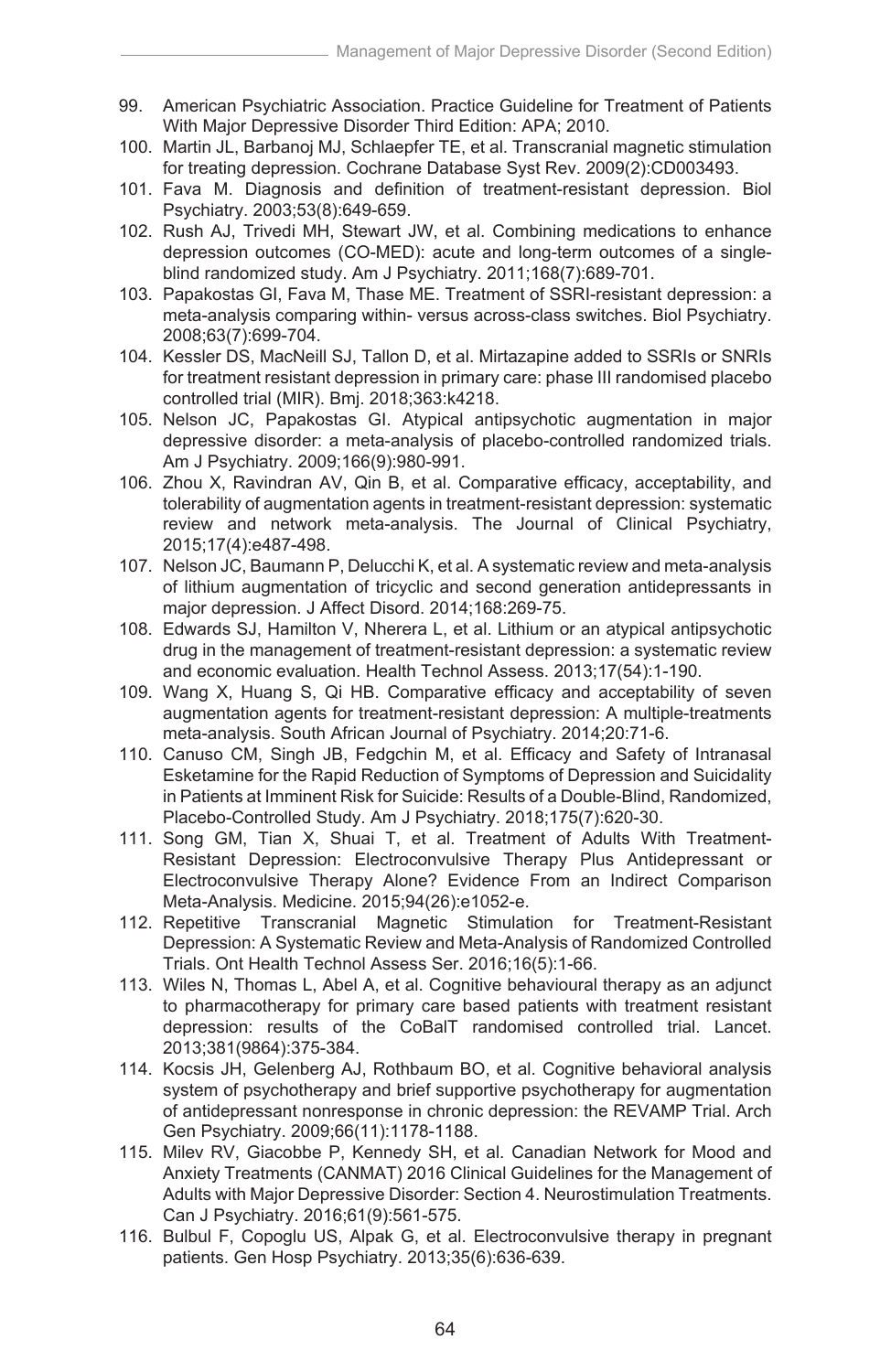- 117. Eranti S, Mogg A, Pluck G, et al. A randomized, controlled trial with 6-month follow-up of repetitive transcranial magnetic stimulation and electroconvulsive therapy for severe depression. Am J Psychiatry. 2007;164(1):73-81.
- 118. Brunoni AR, Moffa AH, Fregni F, et al. Transcranial direct current stimulation for acute major depressive episodes: meta-analysis of individual patient data. Br J Psychiatry. 2016;208(6):522-531.
- 119. Meron D, Hedger N, Garner M, et al. Transcranial direct current stimulation (tDCS) in the treatment of depression: Systematic review and meta-analysis of efficacy and tolerability. Neurosci Biobehav Rev. 2015;57:46-62.
- 120. Ravindran AV, Balneaves LG, Faulkner G, et al. Canadian Network for Mood and Anxiety Treatments (CANMAT) 2016 Clinical Guidelines for the Management of Adults with Major Depressive Disorder: Section 5. Complementary and Alternative Medicine Treatments. Can J Psychiatry. 2016;61(9):576-587.
- 121. Linde K, Berner MM, Kriston L. St John's wort for major depression. Cochrane Database Syst Rev. 2008(4):Cd000448.
- 122. Smith CA, Hay PP, Macpherson H. Acupuncture for depression. Cochrane Database Syst Rev. 2010(1):Cd004046.
- 123. Appleton KM, Sallis HM, Perry R, et al. Omega-3 fatty acids for depression in adults. Cochrane Database Syst Rev. 2015(11):CD004692.
- 124. Taylor MJ, Carney S, Geddes J, et al. Folate for depressive disorders. Cochrane Database Syst Rev. 2003(2):CD003390.
- 125. Cramer H, Lauche R, Langhorst J, et al. Yoga for depression: a systematic review and meta-analysis. Depress Anxiety. 2013;30(11):1068-1083.
- 126. Aalbers S, Fusar-Poli L, Freeman RE, et al. Music therapy for depression. Cochrane Database Syst Rev. 2017(11).CD004517
- 127. Meekums B, Karkou V, Nelson EA. Dance movement therapy for depression. Cochrane Database Syst Rev. 2015(2):CD009895.
- 128. Shih M, Yang YH, Koo M. A meta-analysis of hypnosis in the treatment of depressive symptoms: a brief communication. Int J Clin Exp Hypn. 2009;57(4):431-442.
- 129. Archer J, Bower P, Gilbody S, et al. Collaborative care for depression and anxiety problems. Cochrane Database Syst Rev. 2012;10:CD006525.
- 130. Vera M, Perez-Pedrogo C, Huertas SE, et al. Collaborative care for depressed patients with chronic medical conditions: a randomized trial in Puerto Rico. Psychiatr Serv. 2010;61(2):144-150.
- 131. Richards DA, Hill JJ, Gask L, et al. Clinical effectiveness of collaborative care for depression in UK primary care (CADET): cluster randomised controlled trial. Bmj. 2013;347:f4913.
- 132. Woody CA, Ferrari AJ, Siskind DJ, et al. A systematic review and metaregression of the prevalence and incidence of perinatal depression. J Affect Disord. 2017;219:86-92.
- 133. Mohamad Yusuff AS, Tang L, Binns CW, et al. Prevalence of antenatal depressive symptoms among women in Sabah, Malaysia. J Matern Fetal Neonatal Med. 2016;29(7):1170-1174.
- 134. Fadzil A, Balakrishnan K, Razali R, et al. Risk factors for depression and anxiety among pregnant women in Hospital Tuanku Bainun, Ipoh, Malaysia. Asia Pac Psychiatry. 2013;5 Suppl 1:7-13.
- 135. Mohamad Yusuff AS, Tang L, Binns CW, et al. Prevalence and risk factors for postnatal depression in Sabah, Malaysia: a cohort study. Women Birth. 2015;28(1):25-29.
- 136. Abdul Kadir A, Nordin R, Ismail S, et al. Validation of the Malay Version of Edinburgh Postnatal Depression Scale for Postnatal Women in Kelantan, Malaysia. Asia Pac Fam Med 2004;3(1-2): 9-18.
- 137. Wan Mahmud WMR, Shariff S, Yaacob MJ. Postpartum depression: a survey of the incidence and associated risk factors among malay women in Beris Kubor Besar, Bachok, Kelantan. The Malaysian Malays J Med Sci : MJMS. 2002;9(1):41-48.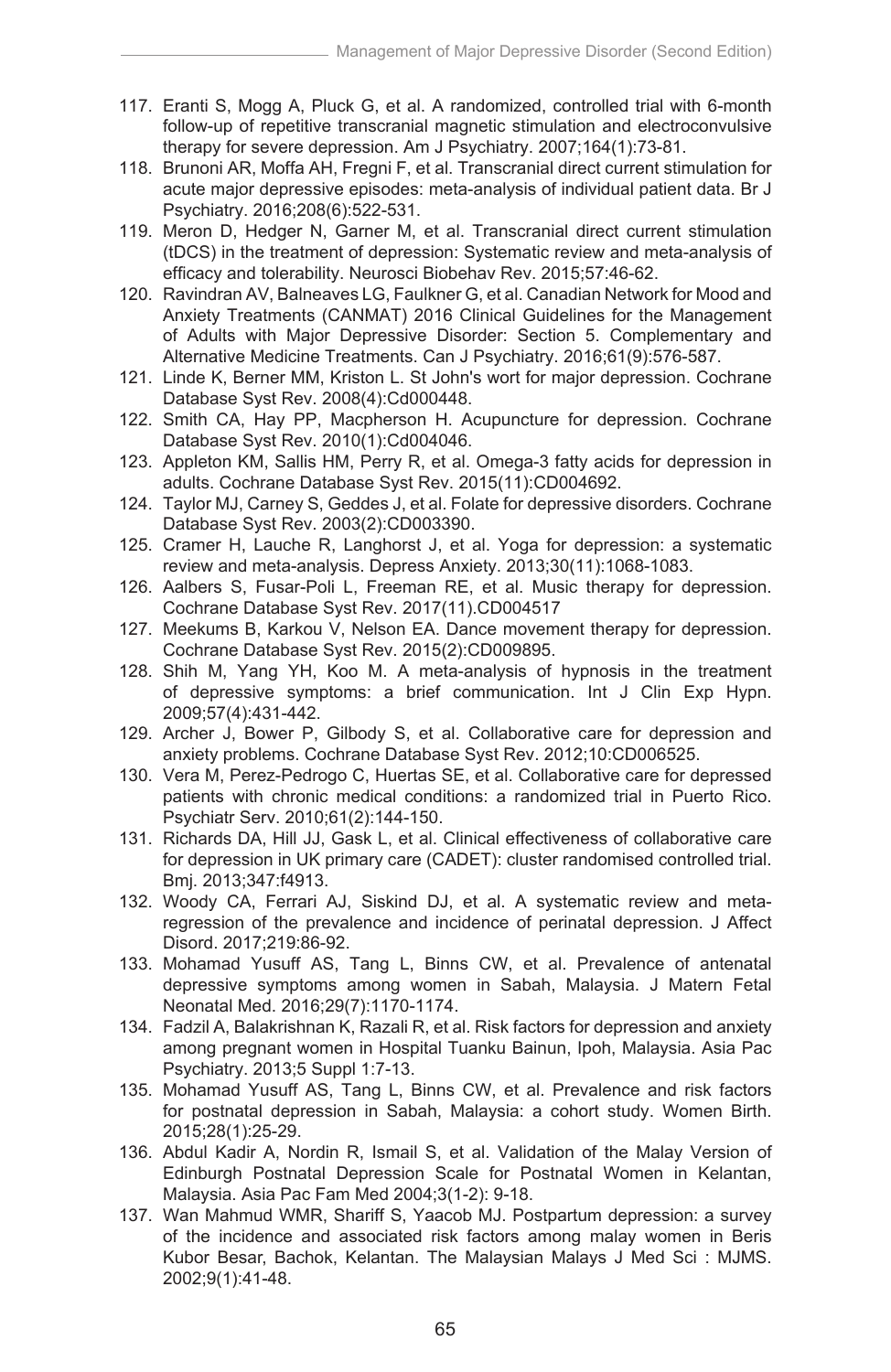- 138. Kit LK, Janet G, Jegasothy R. Incidence of postnatal depression in Malaysian women. J Obstet Gynaecol Res. 1997;23(1):85-89.
- 139. Zainal NZ, Kaka AS, Ng CG, et al. Prevalence of postpartum depression in a hospital setting among Malaysian mothers. Asia Pac Psychiatry. 2012;4(2):144- 149.
- 140. Binti Mohd Arifin SR, Ahmad A, Abdul Rahman R, et al. Postpartum depression in Malaysian women: the association with the timing of pregnancy and sense of personal control during childbirth. Int. J. Acad. Res. 2014;6(3):143-149.
- 141. Ahmad N, Silim U, A R, et al. Postnatal depression and intimate partner violence: a nationwide clinic-based cross-sectional study in Malaysia. BMJ Open. 2018;8(5):e020649.
- 142. Ministry of Health, Malaysia. National Health and Morbidity Survey 2016: Maternal and Child Health. Kuala Lumpur: MoH; 2016.
- 143. Orsolini L, Valchera A, Vecchiotti R, et al. Suicide during Perinatal Period: Epidemiology, Risk Factors, and Clinical Correlates. Front Psychiatry. 2016;7:138.
- 144. Bradley N Manktelow LKS, Sarah E et al. MBRRACE-UK Perinatal Mortality Surveillance Report. Leicester; 2016.
- 145. Maternal Deaths in Australia 2016. (Available at: https://www.aihw.gov.au/ reports/mothers-babies/maternal-deaths-in-australia-2016/contents/report).
- 146. Jarde A, Morais M, Kingston D, et al. Neonatal Outcomes in Women With Untreated Antenatal Depression Compared With Women Without Depression: A Systematic Review and Meta-analysis. JAMA Psychiatry. 2016;73(8):826- 837.
- 147. Gentile S. Untreated depression during pregnancy: Short- and long-term effects in offspring. A systematic review. Neuroscience. 2017;342:154-166.
- 148. Goodman SH, Rouse MH, Connell AM, et al. Maternal depression and child psychopathology: a meta-analytic review. Clin Child Fam Psychol Rev. 2011;14(1):1-27.
- 149. Field T. Postpartum depression effects on early interactions, parenting, and safety practices: a review. Infant Behav Dev. 2010;33(1):1-6.
- 150. Cohen LS, Altshuler LL, Harlow BL, et al. Relapse of major depression during pregnancy in women who maintain or discontinue antidepressant treatment. JAMA. 2006;295(5):499-507.
- 151. O'Hara MW, McCabe JE. Postpartum depression: current status and future directions. Annu Rev Clin Psychol. 2013;9:379-407.
- 152. Klainin P, Arthur DG. Postpartum depression in Asian cultures: a literature review. Int J Nurs Stud. 2009;46(10):1355-1373.
- 153. Fisher J, Cabral de Mello M, Patel V, et al. Prevalence and determinants of common perinatal mental disorders in women in low- and lower-middle-income countries: a systematic review. Bull World Health Organ. 2012;90(2):139g-149g.
- 154. Dennis CL, Chung-Lee L. Postpartum depression help-seeking barriers and maternal treatment preferences: a qualitative systematic review. Birth. 2006;33(4):323-331.
- 155. O'Connor E, Rossom RC, Henninger M, et al. Primary Care Screening for and Treatment of Depression in Pregnant and Postpartum Women: Evidence Report and Systematic Review for the US Preventive Services Task Force. JAMA. 2016;315(4):388-406.
- 156. Howard LM, Ryan EG, Trevillion K, et al. Accuracy of the Whooley questions and the Edinburgh Postnatal Depression Scale in identifying depression and other mental disorders in early pregnancy. Br J Psychiatry. 2018;212(1):50-56.
- 157. Gjerdingen D, Crow S, McGovern P, et al. Postpartum depression screening at well-child visits: validity of a 2-question screen and the PHQ-9. Ann Fam Med. 2009;7(1):63-70.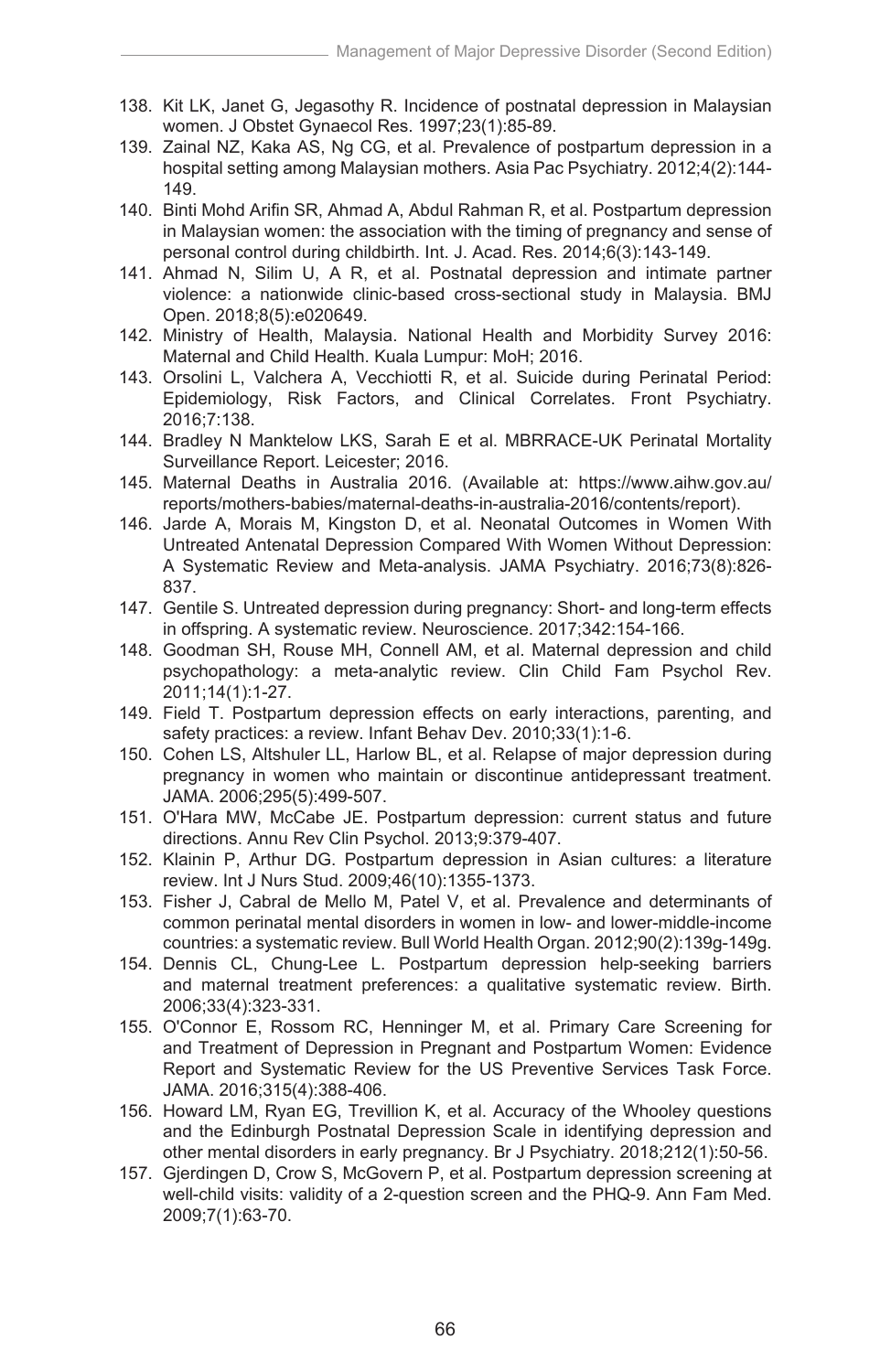- 158. National Collaborating Centre for Mental Health. Antenatal and Postnatal Mental Health: Clinical Management and Service Guidance: Updated edition. Leicester (UK): British Psychological Society; 2014.
- 159. Austin MP, Highet N, the Expert Working Group. Mental Health Care in the Perinatal Period: Australian Clinical Practice Guideline. Melbourne: Centre of Perinatal Excellence; 2017.
- 160. Molenaar NM, Kamperman AM, Boyce P, et al. Guidelines on treatment of perinatal depression with antidepressants: An international review. Aust N Z J Psychiatry. 2018;52(4):320-327.
- 161. Garispanduan Perkhidmatan Prakehamilan di Penjagaan Kesihatan Primer, Bahagian Pembangunan Kesihatan Keluarga. 2019. (Available at: http://www. myhealth.gov.my/en/pre-pregnancy-care-ppc/).
- 162. Reconception Care to Reduce Maternal and Childhood Mortality and Morbidity Meeting report and packages of Interventions. 2012. (Available at: https://www. who.int/maternal\_child\_adolescent/documents/concensus\_preconception care/en/).
- 163. Molyneaux E, Howard LM, McGeown HR, et al. Antidepressant treatment for postnatal depression. Cochrane Database Syst Rev. 2014(9):CD002018.
- 164. Prady SL, Hanlon I, Fraser LK, et al. A systematic review of maternal antidepressant use in pregnancy and short- and long-term offspring's outcomes. Arch Womens Ment Health. 2018;21(2):127-140.
- 165. Wang J, Johnson T, Sahin L, et al. Evaluation of the Safety of Drugs and Biological Products Used During Lactation: Workshop Summary. Clinical pharmacology and therapeutics. 2017;101(6):736-744.
- 166. Orsolini L, Bellantuono C. Serotonin reuptake inhibitors and breastfeeding: a systematic review. Hum Psychopharmacol. 2015;30(1):4-20.
- 167. Smit M, Dolman KM, Honig A. Mirtazapine in pregnancy and lactation A systematic review. Eur Neuropsychopharmacol. 2016;26(1):126-135.
- 168. Sockol LE. A systematic review and meta-analysis of interpersonal psychotherapy for perinatal women. J Affect Disord. 2018;232:316-328.
- 169. Van Ravesteyn LM, Lambregtse-van den Berg MP, Hoogendijk WJ, et al. Interventions to treat mental disorders during pregnancy: A systematic review and multiple treatment meta-analysis. PLoS One. 2017;12(3):e0173397.
- 170. Sockol LE. A systematic review of the efficacy of cognitive behavioral therapy for treating and preventing perinatal depression. J Affect Disord. 2015;177:7-21.
- 171. Dennis CL, Hodnett E. Psychosocial and psychological interventions for treating postpartum depression. Cochrane Database Syst Rev. 2007(4):CD006116.
- 172. Lever Taylor B, Cavanagh K, Strauss C. The Effectiveness of Mindfulness-Based Interventions in the Perinatal Period: A Systematic Review and Meta-Analysis. PLoS One. 2016;11(5):e0155720.
- 173. Ashford MT, Olander EK, Ayers S. Computer- or web-based interventions for perinatal mental health: A systematic review. J Affect Disord. 2016;197:134- 146.
- 174. Dennis CL, Dowswell T. Psychosocial and psychological interventions for preventing postpartum depression. Cochrane Database Syst Rev. 2013(2):CD001134.
- 175. Barua A, Ghosh MK, Kar N, et al. Prevalence of depressive disorders in the elderly. Ann Saudi Med. 2011;31(6):620-624.
- 176. Verma R, Sia Guen Lin R, Chakravarthy S, et al. Socio-Demographic Correlates of Unipolar Major Depression Among the Malay Elderly In Klang Valley, Malaysia: An Intensive Study Int J Pharm Pharm Sci.2014;6(4):158-164.
- 177. Rashid A, Manan A, Rohana S. Depression Among the Elderly Malays Living in Rural Malaysia. The Internet Journal of Public Health. 2010;1(2).
- 178. Aziz R, Steffens DC. What are the causes of late-life depression? Psychiatr Clin North Am. 2013;36(4):497-516.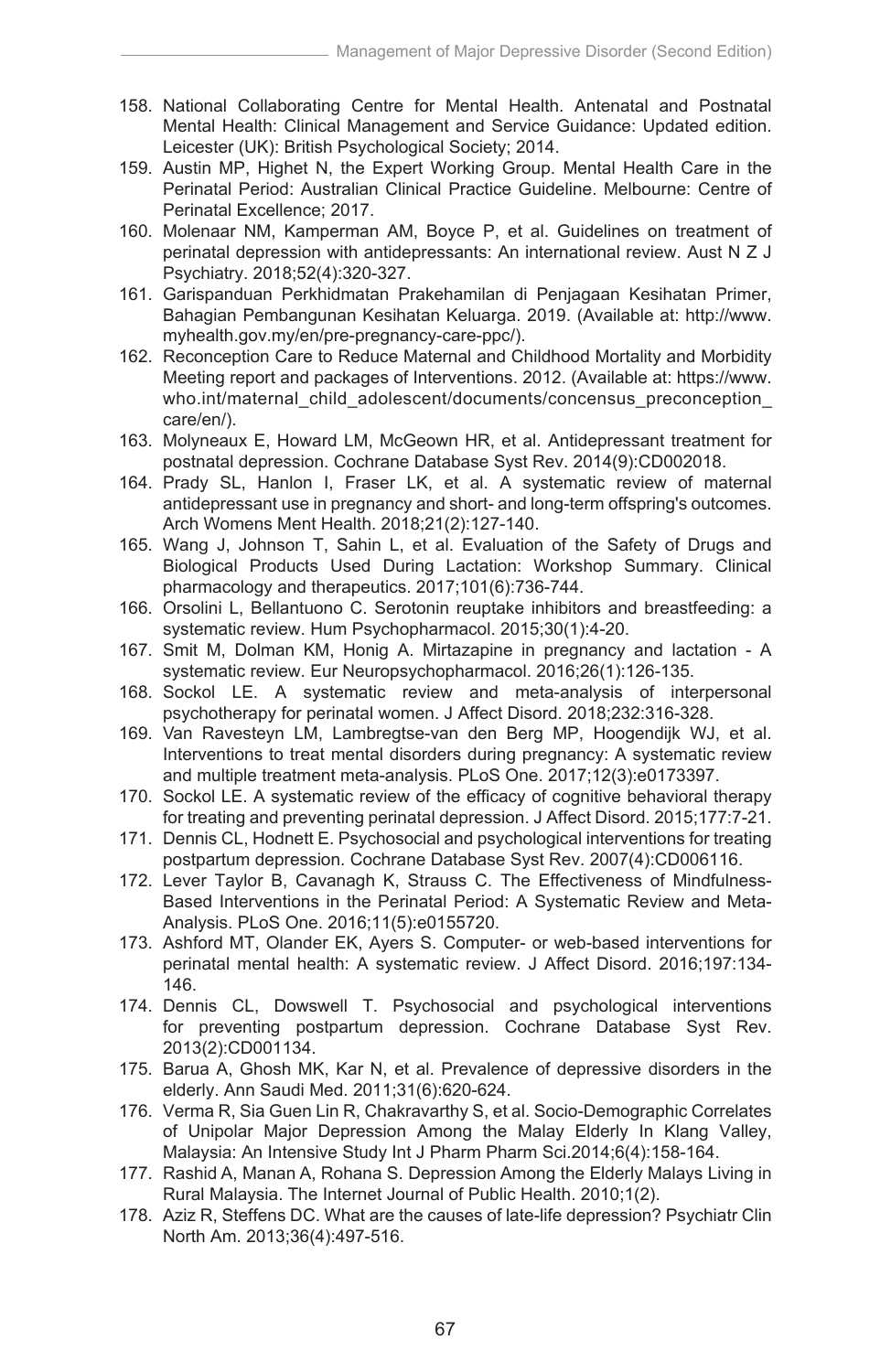- 179. Blackburn P W-HM, Wiese B. Blackburn P, Wilkins-Ho M, et al. Depression In Older Adults: Diagnosis And Management. BCMJ. 2017;59(3):171- 177.
- 180. Hegeman JM, Kok RM, van der Mast RC, et al. Phenomenology of depression in older compared with younger adults: meta-analysis. Br J Psychiatry. 2012;200(4):275-281.
- 181. Comijs HC, van Marwijk HW, van der Mast RC, et al. The Netherlands study of depression in older persons (NESDO); a prospective cohort study. BMC Res Notes. 2011;4:524.
- 182. Pequignot R, Dufouil C, Prugger C, et al. High Level of Depressive Symptoms at Repeated Study Visits and Risk of Coronary Heart Disease and Stroke over 10 Years in Older Adults: The Three-City Study. J Am Geriatr Soc. 2016;64(1):118- 125.
- 183. Almeida OP, Hankey GJ, Yeap BB, et al. Depression, frailty, and all-cause mortality: a cohort study of men older than 75 years. J Am Med Dir Assoc. 2015;16(4):296-300.
- 184. Teh EE CIH. Validation of Malay Version of Geriatric Depression Scale among Elderly Inpatients 2004. (Available at: http://www.priory.com/psych/MalayGDS. htm).
- 185. Wilson K, Mottram P, Sivanranthan A, et al. Antidepressant versus placebo for depressed elderly. Cochrane Database Syst Rev. 2001(2):CD000561.
- 186. Tham A, Jonsson U, Andersson G, et al. Efficacy and tolerability of antidepressants in people aged 65 years or older with major depressive disorder - A systematic review and a meta-analysis. J Affect Disord. 2016;205:1-12.
- 187. Mottram P, Wilson K, Strobl J. Antidepressants for depressed elderly. Cochrane Database Syst Rev. 2006(1):Cd003491.
- 188. Wilkinson P, Izmeth Z. Continuation and maintenance treatments for depression in older people. Cochrane Database Syst Rev. 2012;(11):CD006727.
- 189. Sneed JR, Reinlieb ME, Rutherford BR, et al. Antidepressant treatment of melancholia in older adults. Am J Geriatr Psychiatry. 2014;22(1):46-52.
- 190. Coupland CA, Dhiman P, Barton G, et al. A study of the safety and harms of antidepressant drugs for older people: a cohort study using a large primary care database. Health Technol Assess. 2011;15(28):1-202, iii-iv.
- 191. Kirkham JG, Choi N, Seitz DP. Meta-analysis of problem solving therapy for the treatment of major depressive disorder in older adults. Int J Geriatr Psychiatry. 2016;31(5):526-535.
- 192. Holvast F, Massoudi B, Oude Voshaar RC, et al. Non-pharmacological treatment for depressed older patients in primary care: A systematic review and meta-analysis. PLoS One. 2017;12(9):e0184666.
- 193. Stek ML, Wurff van der FFB, Hoogendijk WJG, et al. Electroconvulsive therapy for the depressed elderly. Cochrane Database of Syst Rev. 2003(2).CD003593.
- 194. van Schaik AM, Comijs HC, Sonnenberg CM, et al. Efficacy and safety of continuation and maintenance electroconvulsive therapy in depressed elderly patients: a systematic review. Am J Geriatr Psychiatry. 2012;20(1):5-17.
- 195. State of Queensland (Queensland Health). The Administration of Electroconvulsive Therapy. Brisbane: Queensland Health; 2018.
- 196. Mura G, Carta MG. Physical activity in depressed elderly. A systematic review. Clin Pract Epidemiol Ment Health. 2013;9:125-135.
- 197. Schuch FB, Vancampfort D, Rosenbaum S, et al. Exercise for depression in older adults: a meta-analysis of randomized controlled trials adjusting for publication bias. Braz J Psychiatry. 2016;38(3):247-254.
- 198. Mazeh D, Shahal B, Aviv A, et al. A randomized, single-blind, comparison of venlafaxine with paroxetine in elderly patients suffering from resistant depression. Int Clin Psychopharmacol. 2007;22(6):371-375.
- 199. Lenze EJ, Mulsant BH, Blumberger DM, et al. Efficacy, safety, and tolerability of augmentation pharmacotherapy with aripiprazole for treatment-resistant depression in late life: a randomised, double-blind, placebo-controlled trial. Lancet. 2015;386(10011):2404-2412.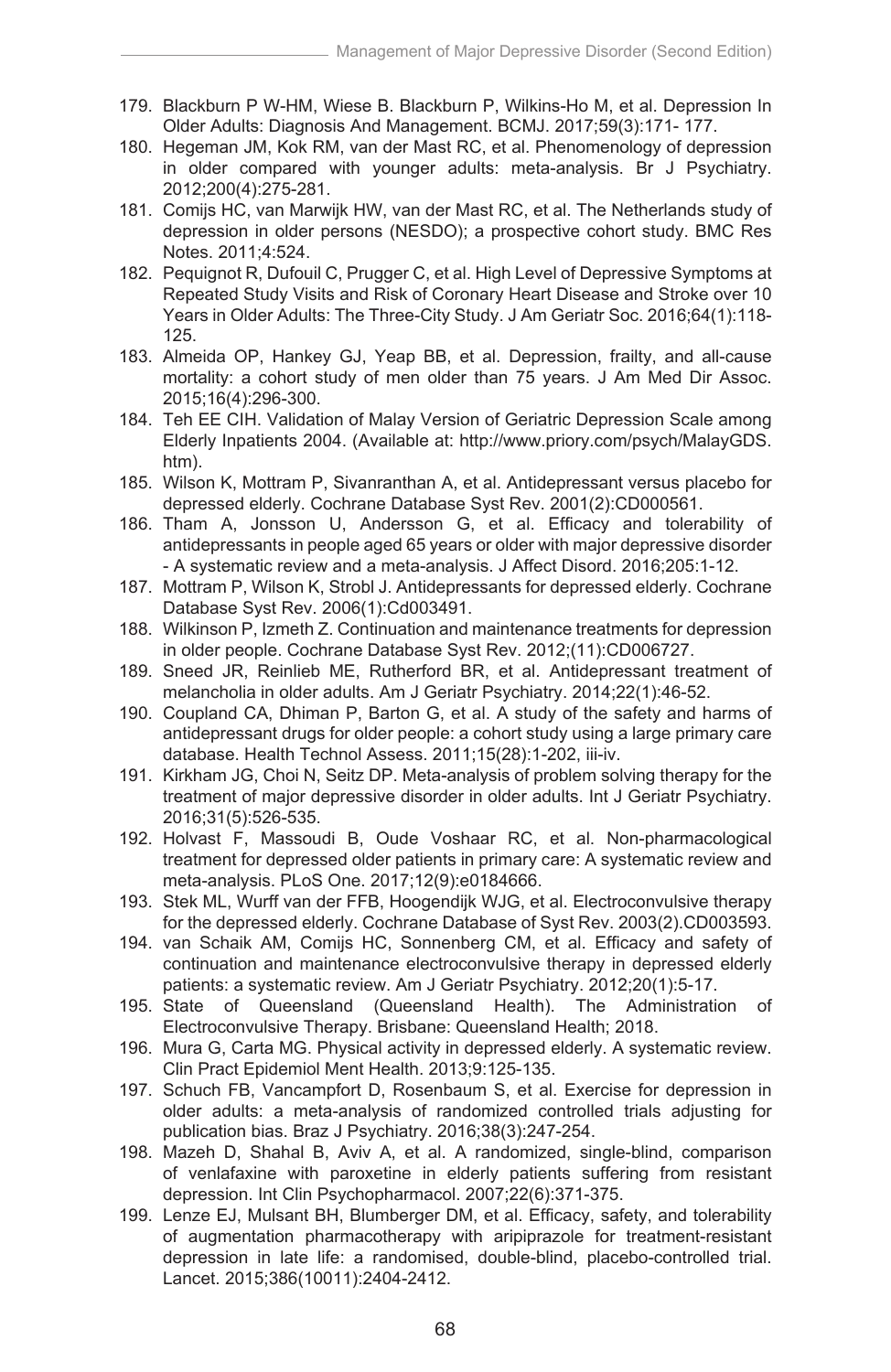- 200. Katon WJ. Epidemiology and treatment of depression in patients with chronic medical illness. Dialogues in Clinical Neuroscience. 2011;13(1):7-23.
- 201. Wang J, Wu X, Lai W, et al. Prevalence of depression and depressive symptoms among outpatients: a systematic review and meta-analysis. BMJ Open. 2017;7(8):e017173.
- 202. Nan H, Lee PH, McDowell I, et al. Depressive symptoms in people with chronic physical conditions: prevalence and risk factors in a Hong Kong community sample. BMC Psychiatry. 2012;12:198.
- 203. Zimmerman M, McGlinchey JB, Young D, et al. Diagnosing major depressive disorder I: A psychometric evaluation of the DSM-IV symptom criteria. J Nerv Ment Dis. 2006;194(3):158-63.
- 204. Baumeister H, Hutter N, Bengel J. Psychological and pharmacological interventions for depression in patients with diabetes mellitus and depression. Cochrane Database Syst Rev. 2012;(12):CD008381.
- 205. Xie J, Deng W. Psychosocial intervention for patients with type 2 diabetes mellitus and comorbid depression: a meta-analysis of randomized controlled trials. Neuropsychiatric disease and treatment. 2017;13:2681-2690.
- 206. Richards SH, Anderson L, Jenkinson CE, et al. Psychological interventions for coronary heart disease. Cochrane Database Syst Rev. 2017;(4):CD002902.
- 207. Baumeister H, Hutter N, Bengel J. Psychological and pharmacological interventions for depression in patients with coronary artery disease. Cochrane Database Syst Rev. 2011(9):CD008012.
- 208. Ostuzzi G, Matcham F, Dauchy S, et al. Antidepressants for the treatment of depression in people with cancer. Cochrane Database Syst Rev. 2015(6):CD011006.
- 209. Ostuzzi G, Benda L, Costa E, et al. Efficacy and acceptability of antidepressants on the continuum of depressive experiences in patients with cancer: Systematic review and meta-analysis. Cancer Treat Rev. 2015;41(8):714-724.
- 210. Palmer SC, Natale P, Ruospo M, et al. Antidepressants for treating depression in adults with end-stage kidney disease treated with dialysis. Cochrane Database Syst Rev. 2016(5):CDq004541.
- 211. Hackett ML, Anderson CS, House A, et al. Interventions for treating depression after stroke. Cochrane Database Syst Rev. 2008(4):CD003437.
- 212. Tsoi KK, Chan JY, Hirai HW, et al. Comparison of diagnostic performance of Two-Question Screen and 15 depression screening instruments for older adults: systematic review and meta-analysis. Br J Psychiatry. 2017;210(4):255-260.
- 213. Mental health of older adults. (Available at: https://www.who.int/newsroom/ factsheets/detail/mental-health-of-older-adults).
- 214. Karyotaki E, Riper H, Twisk J, et al. Efficacy of Self-guided Internet-Based Cognitive Behavioral Therapy in the Treatment of Depressive Symptoms: A Metaanalysis of Individual Participant Data. JAMA Psychiatry. 2017:1;74(4):351-359.
- 215. Driessen E, Van HL, Don FJ, et al. The efficacy of cognitive-behavioral therapy and psychodynamic therapy in the outpatient treatment of major depression: a randomized clinical trial. Am J Psychiatry. 2013 Sep;170(9):1041-1050.
- 216. National Collaborating Centre for Mental Health. National Institute for Health and Clinical Excellence: Guidance. Depression in Adults with a Chronic Physical Health Problem. Leicester (UK): The British Psychological Society & The Royal college of Psychiatrists; 2010.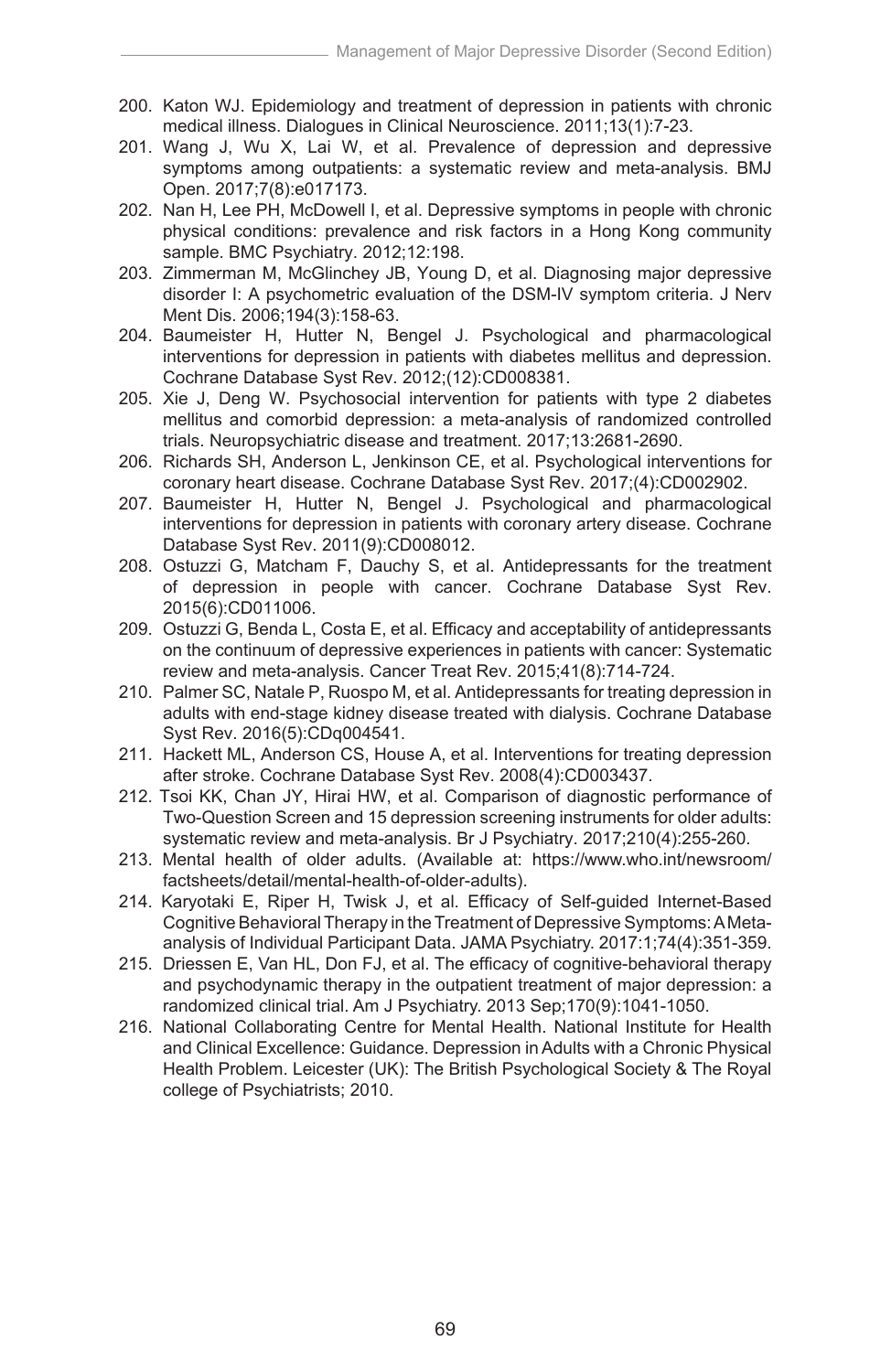# **EXAMPLE OF SEARCH STRATEGY**

**Clinical Question**: What are the safe and effective treatments in MDD?<br>1. DEPRESSIVE DISORDER, MAJOR/

- 1. DEPRESSIVE DISORDER, MAJOR/
- 2. (major depress\* adj1 disorder\*).tw.
- 3. DEPRESSIVE DISORDER/
- 4. ((neuro\* or endogenous or syndrome or disorder or unipolar or psycho\*) adj1 depress\*).tw.
- 5. melancholia\*.tw.
- 6. 1 or 2 or 3 or 4 or 5
- 7. COGNITIVE THERAPY/
- 8. (cogniti\* adj1 (therap\* or psychotherap\*)).tw.
- 9. behavio\* therap\*, cognitive.tw.
- 10. therap\*, cognitive behavio\*.tw.
- 11. computerised cognitive behavio\* therap\*.tw.
- 12. internet-based cognitive behavio\* therap\*.tw.
- 13. brief cognitive behavio\* therap\*.tw.
- 14. 7 or 8 or 9 or 10 or 11 or 12 or 13
- 15. 6 and 14
- 16. limit 15 to (yr="2006 -Current" and "all adult (19 plus years)" and english and humans)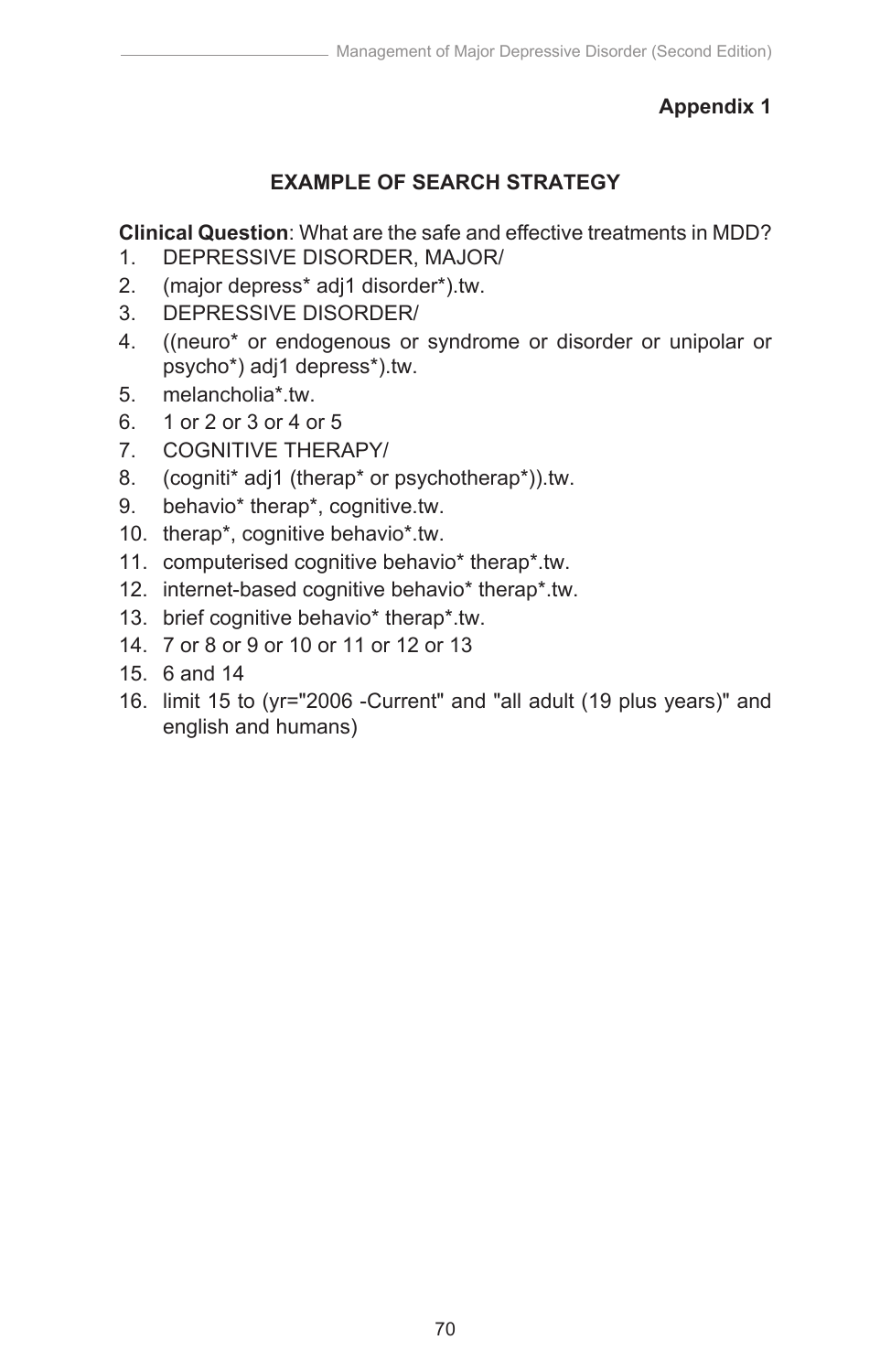# **CLINICAL QUESTIONS**

- 1. What are the accurate screening tools in population at-risk of MDD?
- 2. What are the accurate diagnostic tools in MDD?
- 3. What are the safe and effective pharmacotherapy treatments in MDD<sub>2</sub>
	- Selective serotonin reuptake inhibitors (SSRIs)
	- Serotonin noradrenaline reuptake inhibitors (SNRIs)
	- Noradrenergic and specific serotonergic antidepressants (NaSSAs)
	- Monoamine oxidase inhibitors (MAOIs)
	- Tricyclic antidepressants (TCAs)
	- melatonergic agonist & serotonergic antagonist (agomelatine)
	- Multi-modal antidepressants
	- Psychostimulants
	- Benzodiazepines
	- Ketamine
- 4. What are the effective and safe optimisation/switching/augmentation/ combination strategies of pharmacotherapy treatment in MDD?
- 5. What are the safe and effective non-pharmacotherapy treatments in MDD?
	- Psychological/Behavioural interventions
		- Cognitive behavioural therapy (CBT)
		- Interpersonal psychotherapy (IPT)
		- Problem-solving therapy (PST)
		- Behavioural therapy
		- Third-wave CBT
		- Psychodynamic psychotherapy
		- Marital therapy
		- Internet- and mobile/computer-based interventions
	- Psychosocial interventions
		- Psycho-education
			- Counselling
			- Non-directive supportive therapy
			- Exercise
			- Relaxation
			- Psychospiritual
	- Physical treatments
		- Electroconvulsive therapy (ECT)
		- Repetitive transcranial magnetic stimulation (rTMS)
- 6. What are the safe and effective traditional, complementary and alternative treatments in MDD?
- 7. What are the safe and effective treatments for treatment-resistant MDD<sub>2</sub>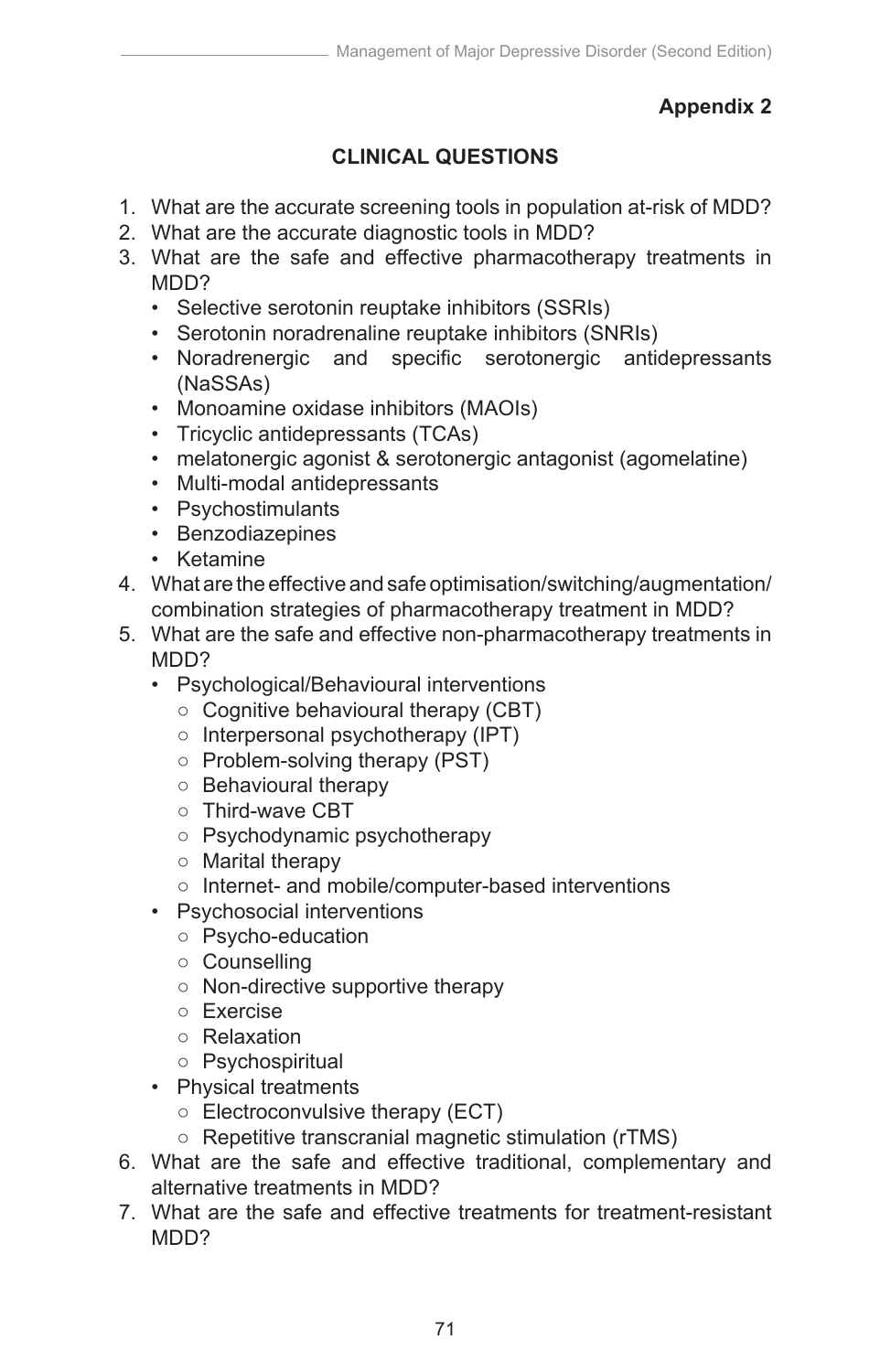- 8. How effective are collaborative care models in the management of MDD?
- 9. What are the safe and effective treatments in special populations with MDD?
	- Elderly
	- Pre- and post-natal women
	- Patients with co-morbid chronic medical illnesses
- 10. What are the criteria for referral and admission of patients with MDD?
- 11. What are the parameters to be monitored in patients with MDD on treatment?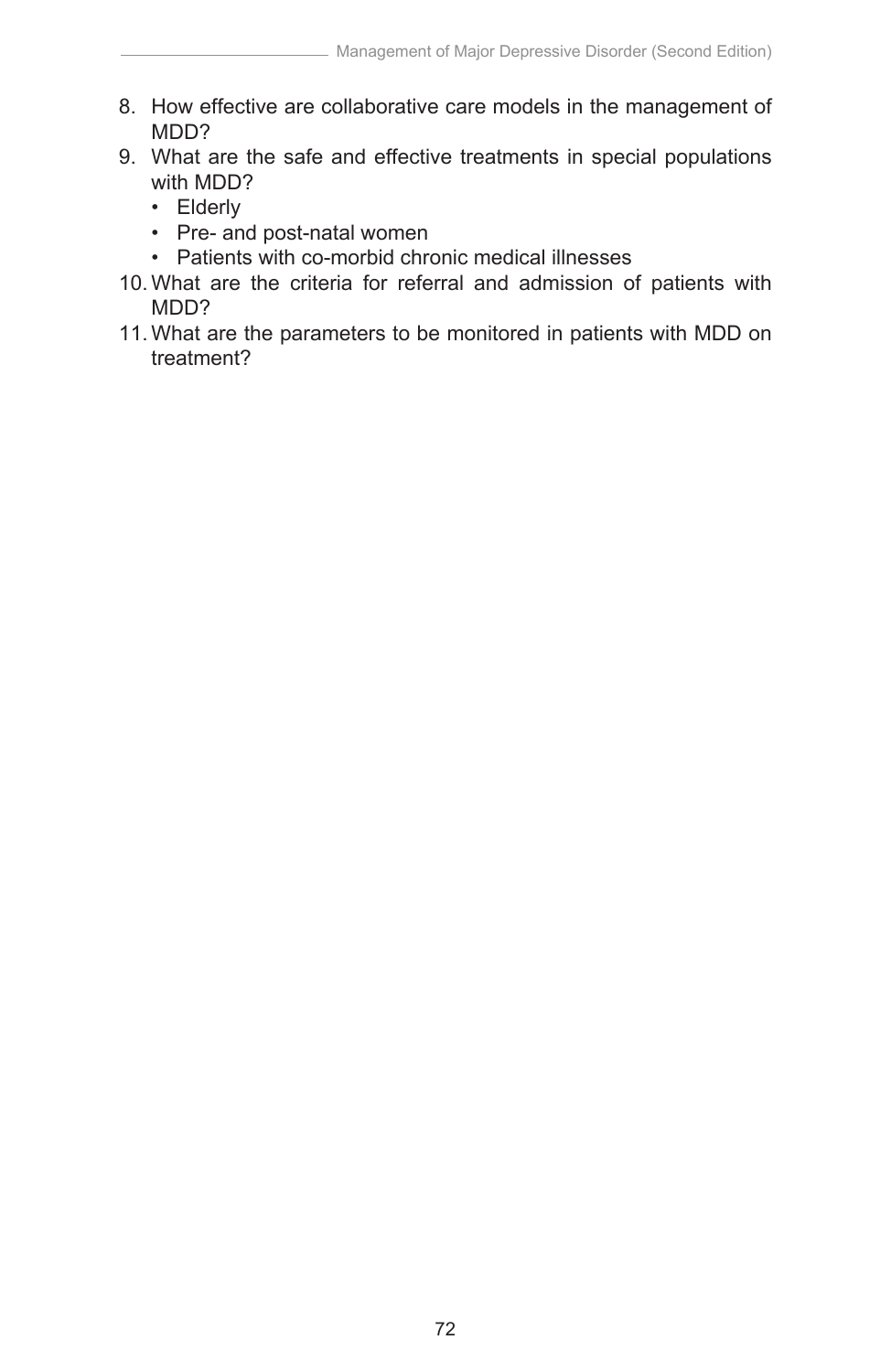#### **AMERICAN PSYCHIATRIC ASSOCIATION'S DIAGNOSTIC AND STATISTICAL MANUAL OF MENTAL DISORDERS, FIFTH EDITION (DSM-5) MAJOR DEPRESSIVE DISORDER**

A. Five (or more) of the following symptoms have been present during the same 2-week period and represent a change from previous functioning; at least one of the symptoms is either (1) depressed mood or (2) loss of interest or pleasure.

**Note**: Do not include symptoms that are clearly attributable to another medical condition.

- 1. Depressed mood most of the day, nearly every day, as indicated by either subjective report (e.g., feels sad, empty, hopeless) or observation made by others (e.g., appears tearful). (**Note**: In children and adolescents, can be irritable mood.)
- 2. Markedly diminished interest or pleasure in all, or almost all, activities most of the day, nearly every day (as indicated by either subjective account or observation).
- 3. Significant weight loss when not dieting or weight gain (e.g., a change of more than 5% of body weight in a month), or decrease or increase in appetite nearly every day. (**Note**: In children, consider failure to make expected weight gain.)
- 4. Insomnia or hypersomnia nearly every day.
- 5. Psychomotor agitation or retardation nearly every day (observable by others, not merely subjective feelings of restlessness or being slowed down).
- 6. Fatigue or loss of energy nearly every day.
- 7. Feelings of worthlessness or excessive or inappropriate guilt (which may be delusional) nearly every day (not merely self-reproach or guilt about being sick).
- 8. Diminished ability to think or concentrate, or indecisiveness, nearly every day (either by subjective account or as observed by others).
- 9. Recurrent thoughts of death (not just fear of dying), recurrent suicidal ideation without a specific plan, or a suicide attempt or a specific plan for committing suicide.

B. The symptoms cause clinically significant distress or impairment in social, occupational, or other important areas of functioning.

C. The episode is not attributable to the physiological effects of a substance or to another medical condition.

**Note**: Criteria A–C represent a major depressive episode.

**Note**: Responses to a significant loss (e.g., bereavement, financial ruin, losses from a natural disaster, a serious medical illness or disability)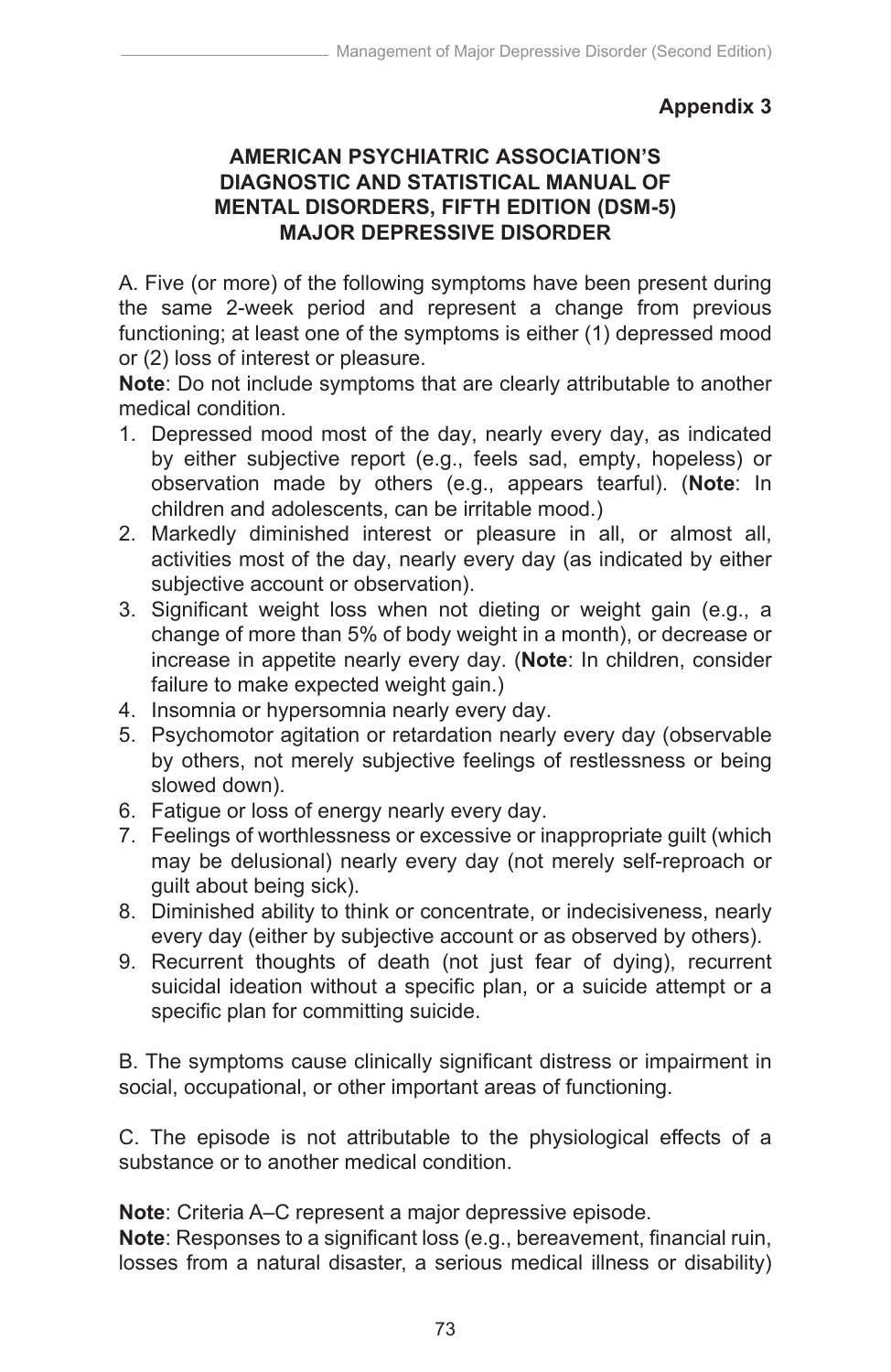may include the feelings of intense sadness, rumination about the loss, insomnia, poor appetite, and weight loss noted in Criterion A, which may resemble a depressive episode. Although such symptoms may be understandable or considered appropriate to the loss, the presence of a major depressive episode in addition to the normal response to a significant loss should also be carefully considered. This decision inevitably requires the exercise of clinical judgment based on the individual's history and the cultural norms for the expression of distress in the context of loss.

D. The occurrence of the major depressive episode is not better explained by schizoaffective disorder, schizophrenia, schizophreniform disorder, delusional disorder, or other specified and unspecified schizophrenia spectrum and other psychotic disorders.

E. There has never been a manic episode or a hypomanic episode. **Note**: This exclusion does not apply if all of the manic-like or hypomanic-like episodes are substance-induced or are attributable to the physiological effects of another medical condition.

**Source**: American Psychiatric Association. Diagnostic and Statistical Manual of Mental Disorders, Fifth Edition (DSM-5). Arlington: American Psychiatiric Association; 2013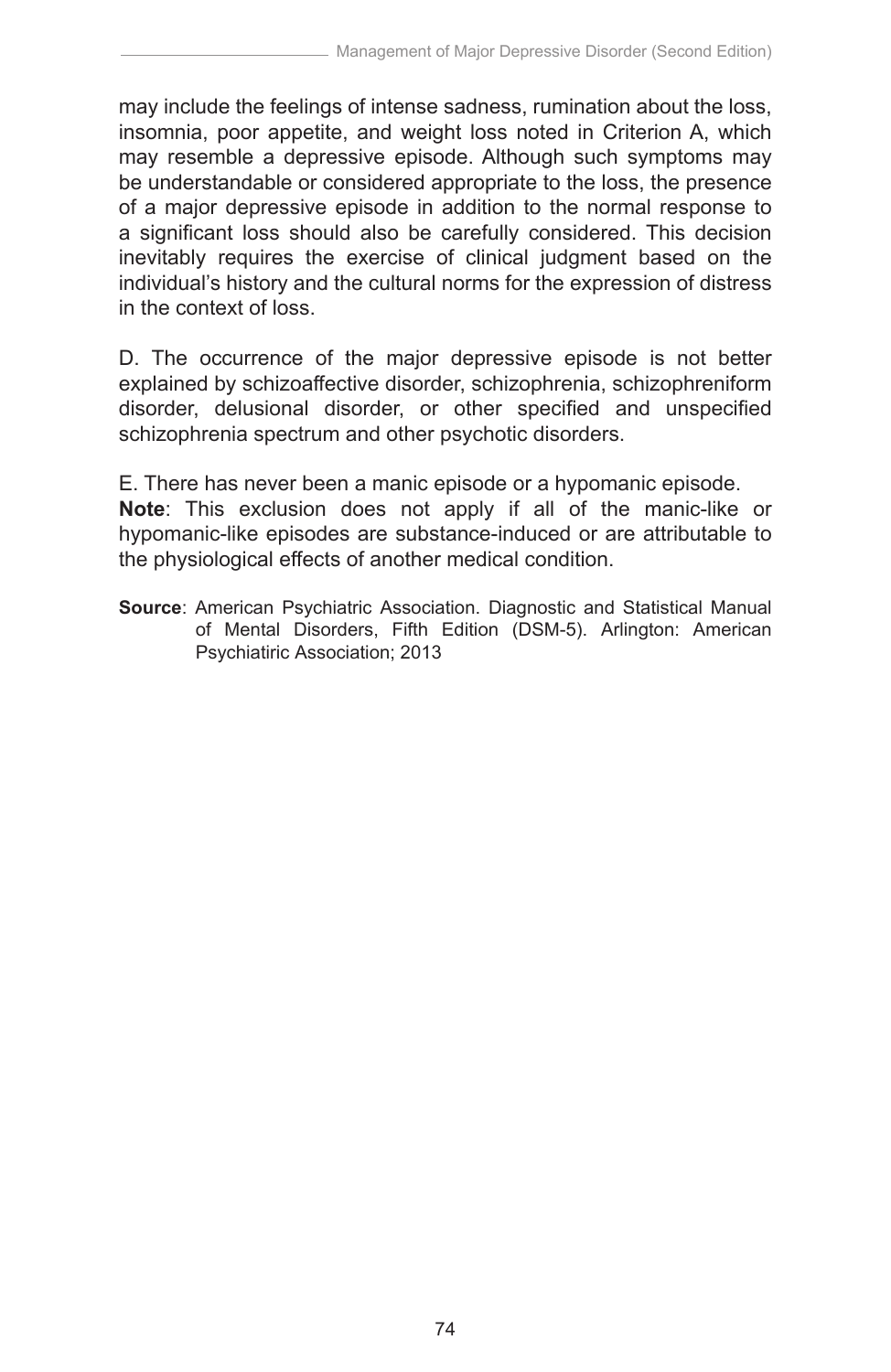#### **10th REVISION OF THE INTERNATIONAL STATISTICAL CLASSIFICATION OF DISEASES AND RELATED HEALTH PROBLEMS (ICD-10)**

Typical symptoms of depressive episodes

- Depressed mood
- Loss of interest and enjoyment
- Reduced energy

Common symptoms of depressive episodes

- Reduced concentration and attention
- Reduced self-esteem and self-confidence
- Ideas of guilt and unworthiness
- Bleak and pessimistic views of the future
- Ideas or acts of self-harm or suicide
- Disturbed sleep
- Diminished appetite

Mild depressive episode

- At least 2 typical symptoms plus 2 common symptoms
- No symptom should be present to an intense degree
- Minimum duration of whole episode is at least 2 weeks
- The person has some difficulty in continuing ordinary work and activities

Moderate depressive episode

- At least 2 typical symptoms plus 3 common symptoms
- Some symptoms may be present to a marked degree
- Minimum duration of whole episode is at least 2 weeks
- The person has considerable difficulty in continuing social, work or domestic activities

Severe depressive episode without psychotic symptoms

- All 3 typical symptoms plus at least 4 common symptoms
- Some of the symptoms are of severe intensity
- Minimum duration of whole episode is at least 2 weeks (may be <2 weeks if symptoms are very severe and of very rapid onset)
- The person is very unlikely to continue with social, work or domestic activities

Severe depressive episode with psychotic symptoms

- A severe depressive episode
- Delusions, hallucinations or depressive stupor are present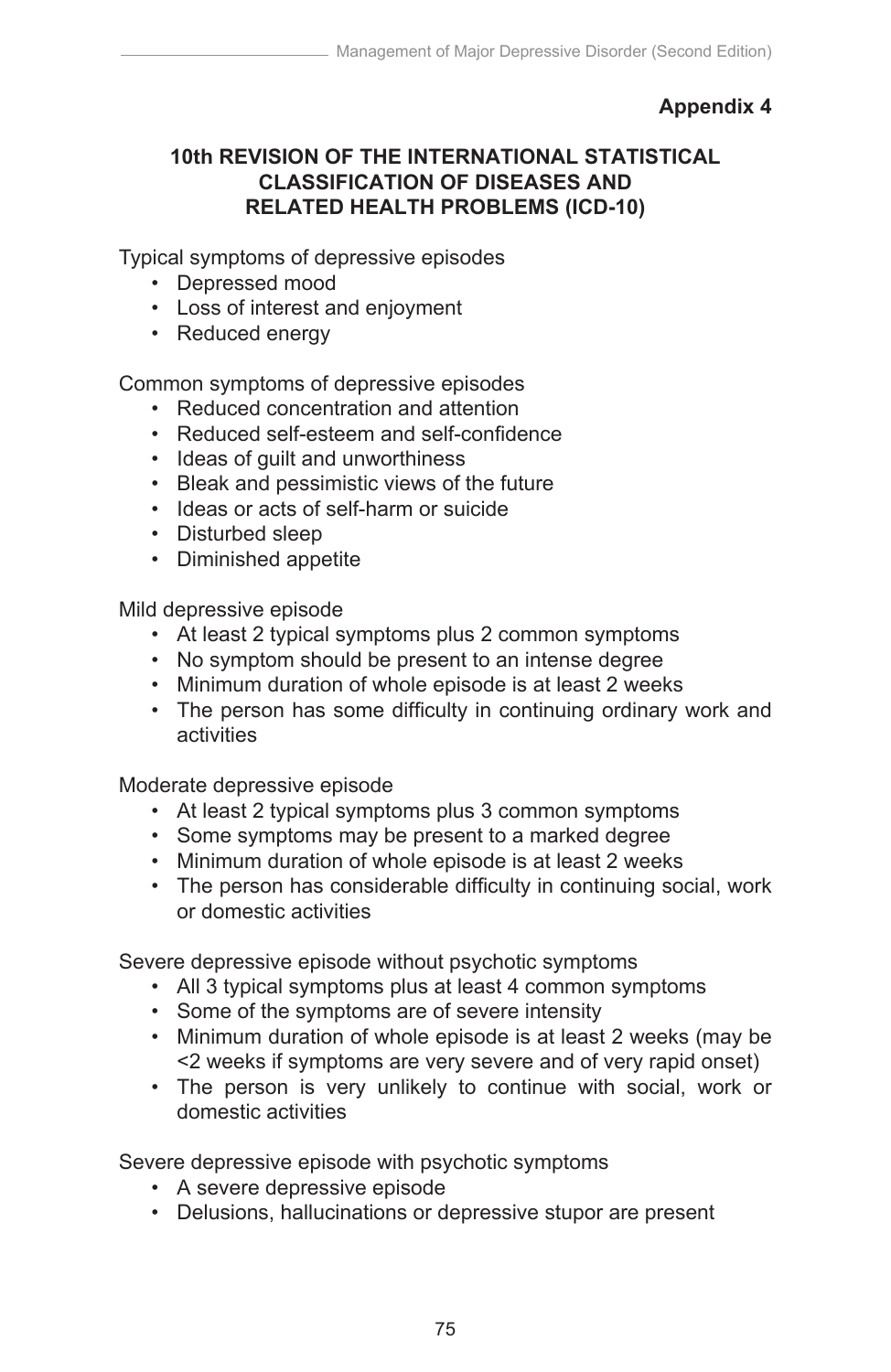Recurrent depressive disorder

- Repeated depressive episodes (mild, moderate or severe)
- No history of independent manic episodes

Recurrent depressive disorder, current episode mild

- Fulfils criteria for recurrent depressive disorder
- Current episode fulfils criteria for mild depressive episode
- At least 2 episodes lasted a minimum of 2 weeks, and were separated by several months without significant mood disturbance

Recurrent depressive disorder, current episode moderate

- Fulfils criteria for recurrent depressive disorder
- Current episode fulfils criteria for moderate depressive episode
- At least 2 episodes lasted a minimum of 2 weeks, and were separated by several months without significant mood disturbance

Recurrent depressive disorder, current episode severe with/without psychotic symptoms

- Fulfils criteria for recurrent depressive disorder
- Current episode fulfils criteria for severe depressive episode with/without psychotic symptoms
- At least 2 episodes lasted a minimum of 2 weeks, and were separated by several months without significant mood disturbance

Recurrent depressive disorder, currently in remission

- Criteria for recurrent depressive disorder were fulfilled in the past
- Current state does not fulfill the criteria for a depressive episode of any severity, or of any other mood disorder
- At least 2 episodes lasted a minimum of 2 weeks, and were separated by several months without significant mood disturbance
- **Adapted:** World Health Organization, ICD-10 Classification of Mental and Behavioural Disorders: Clinical Descriptions and Diagnostic Guidelines. Geneva: WHO; 1992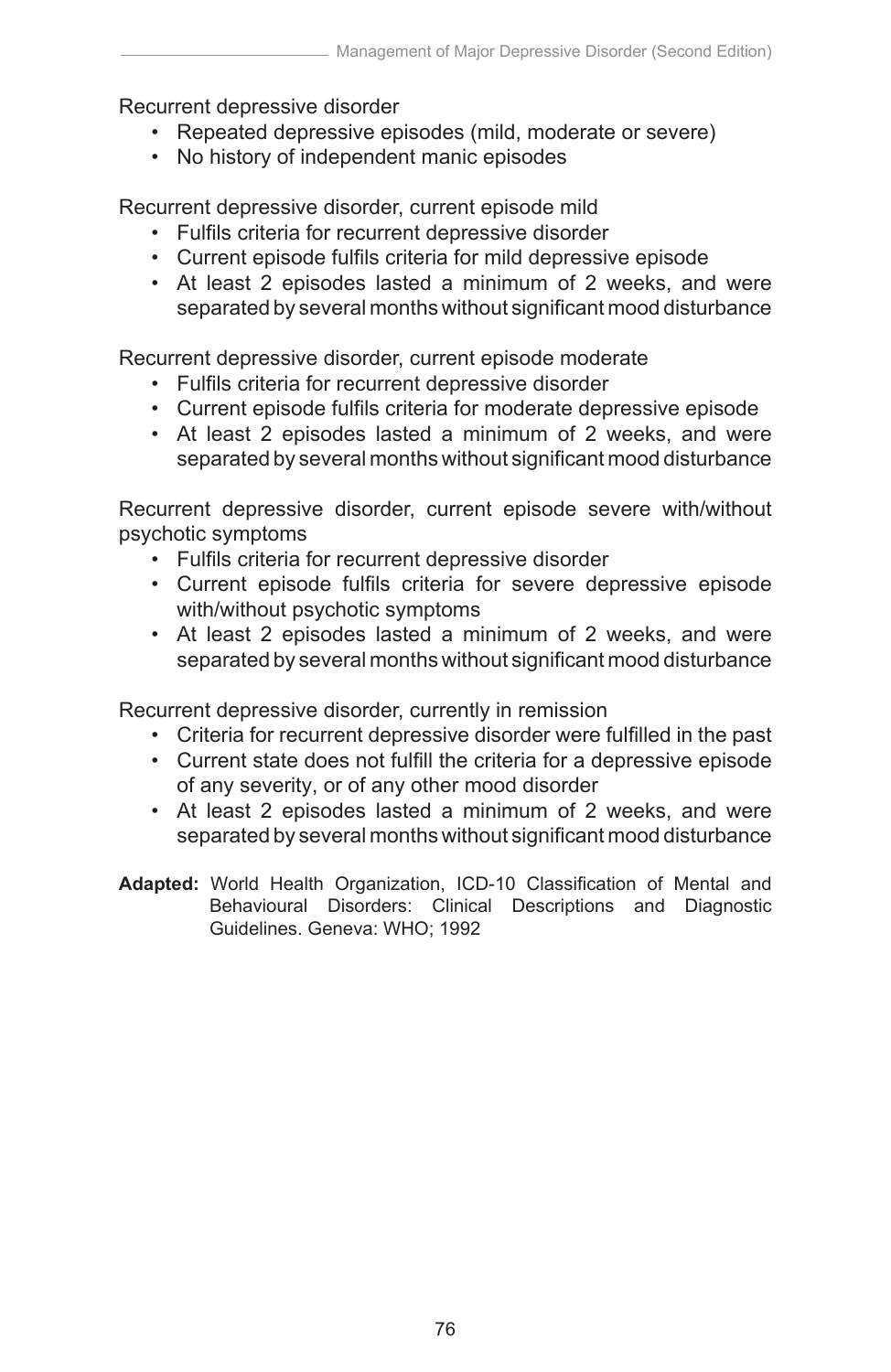Post-viral, myalgic encephalomyelitis,

# **Appendix 5**

# **POSSIBLE ORGANIC CAUSES OF DEPRESSION IN ELDERLY**

| Possible causes            | <b>Examples</b>                                                                                  |
|----------------------------|--------------------------------------------------------------------------------------------------|
| Occult carcinoma           | Carcinomas of lung or pancreas                                                                   |
| Metabolic/endocrine causes | Hypothyroidism, hypercalcaemia,<br>Cushing's disease                                             |
| Drugs                      | Steroids, beta-blockers, methyldopa,<br>clonidine, nifedipine, digoxin, L-dopa,<br>tetrabenazine |
| Infection                  | Post-viral, myalgic encephalomyelitis,<br>brucellosis, neurosyphilis                             |
| Organic brain disease      | Space occupying lesion, dementia,<br>Parkinson's disease                                         |

# **LABORATORY INVESTIGATIONS FOR DEPRESSION IN ELDERLY** brucellosis, neurosyphilis

Infection

Laboratory investigations for an elderly presented with depressive symptoms must be emphasised. The following laboratory investigations are recommended for patients presented with late life depression.

| Investigation                 | First episode           | Recurrence                          |
|-------------------------------|-------------------------|-------------------------------------|
| Full blood count              | Yes                     | Yes                                 |
| Urea and electrolytes         | Yes                     | Yes                                 |
| Calcium                       | Yes                     | If indicated                        |
| <b>Thyroid Function</b>       | Yes                     | If indicated or more than 12 months |
| <b>B12</b>                    | Yes                     | If indicated or more than 2 years   |
| Folate                        | Yes                     | If indicated by nutritional state   |
| Liver Function                | Yes                     | If indicated (e.g. alcohol abuse)   |
| Syphilitic serology           | If clinically indicated | If indicated, if not done           |
| CT Brain                      | If clinically indicated | Only if neurologically indicated    |
| Electroencephalogram<br>(EEG) | If clinically indicated | Only if neurologically indicated    |

**Adapted**: Ministry of Health, Malaysia. CPG Management of Major Depressive Disorder. Putrajaya: MoH; 2007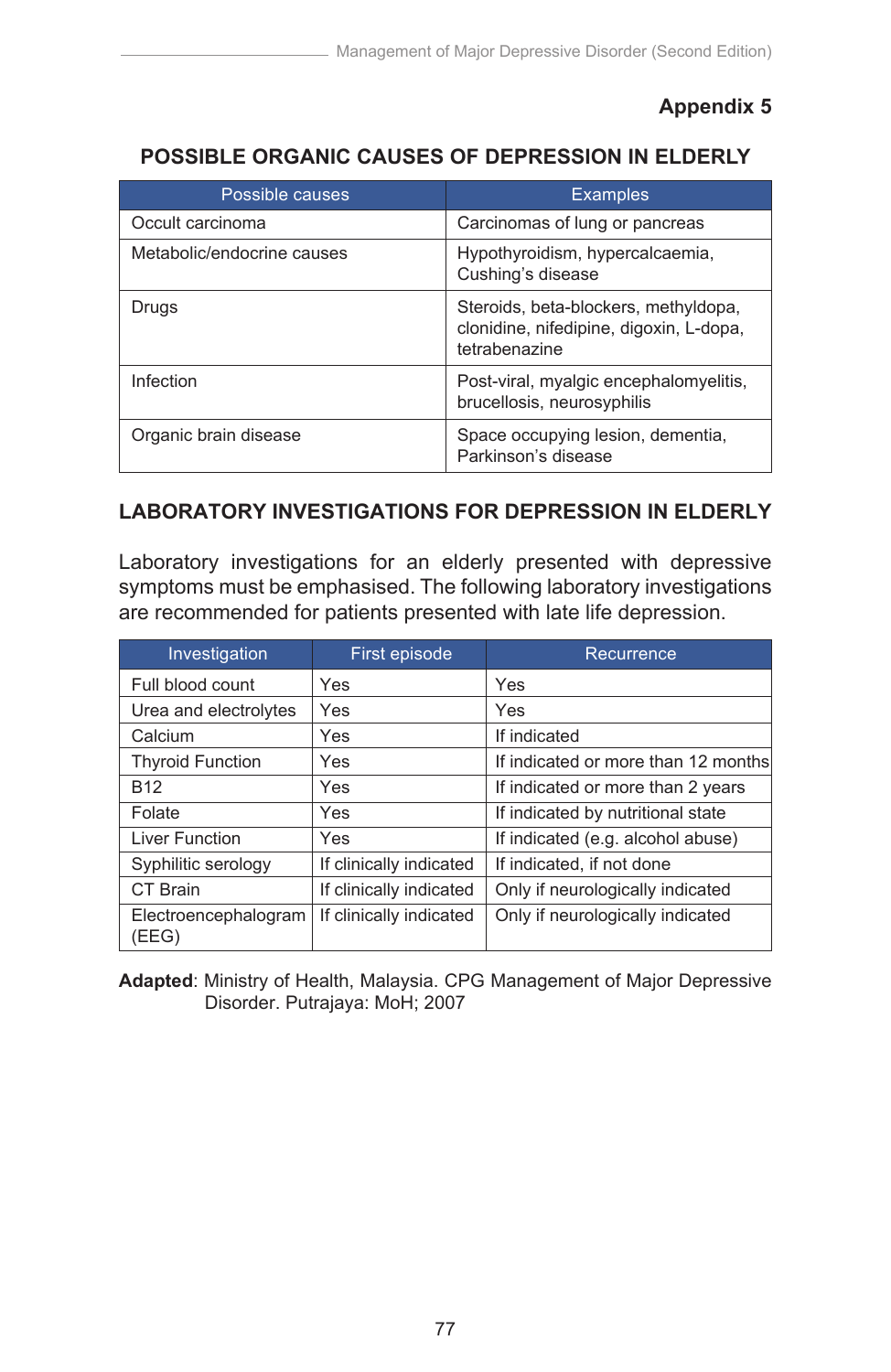# **Appendix 6A**

# **WHOOLEY QUESTIONS (Malay Version)**

Dalam sebulan yang lepas, adakah anda terganggu oleh masalah berikut? *Over the past one month, have you been bothered by the following problems?*

| <b>No</b> | <b>Soalan/Questions</b>                                                                                                 | Jawapan/ Answer           |
|-----------|-------------------------------------------------------------------------------------------------------------------------|---------------------------|
|           | Merasa murung, sedih atau tiada<br>harapan?<br>Feeling down, depressed or<br>hopeless?                                  | Ya/Tidak<br><b>Yes/No</b> |
|           | Kurang minat atau keseronokan<br>dalam melakukan kerja-kerja?<br>Having little interest or pleasure in<br>doing things? | Ya/Tidak<br><b>Yes/No</b> |

**Source**:

- 1. Whooley MA, Avins AL, Miranda J, Browner WS. Case finding instruments for depression: Two questions are as good as many. J Gen Int Med. 1997;12(7):439–445
- 2. Mohd-Sidik S, Arroll B, Goodyear-Smith F, et al. Screening for depression with a brief questionnaire in a primary care setting: validation of the two questions with help question (Malay version). Int J Psychiatry Med. 2011;41(2):143-154 **No Soalan/Questions Jawapan/ Answer** Hampir setiap hari/*Nearly everyday* 3

#### **Appendix 6B** Beberapa hari/*Several days* 1

# **PATIENT HEALTH QUESTIONNAIRE-2 (PHQ-2)** seminggu/*More than half the days* 2 *doing things?" hopeless?* 1.<br>Kurang minat atau keseronokan<br>Kurang minat atau keseronokan

Dalam tempoh 2 minggu yang lepas, berapa kerapkali anda terganggu oleh masalah berikut? *Having little interest or pleasure in*  **Ya/Tidak** 2.

Over the last 2 weeks, how often have you been bothered by the *following problems?*

| <b>No</b> | <b>Soalan/Questions</b>                                                                                                 | <b>Skor/Score</b>                                                                                                                                                 |  |
|-----------|-------------------------------------------------------------------------------------------------------------------------|-------------------------------------------------------------------------------------------------------------------------------------------------------------------|--|
| 1.        | Sedikit minat atau keseronokan<br>dalam melakukan kerja-kerja                                                           | Tidak pernah sama sekali/Not at all 0<br>Beberapa hari/Several days 1                                                                                             |  |
|           | Little interest or pleasure in<br>doing things                                                                          | Lebih dari<br>seminggu/More than half the days 2<br>Hampir setiap hari/Nearly everyday 3                                                                          |  |
| 2.        | Kurang minat atau keseronokan<br>dalam melakukan kerja-kerja<br>Having little interest or pleasure in<br>doing things?" | Tidak pernah sama sekali/Not at all 0<br>Beberapa hari/Several days 1<br>Lebih dari<br>seminggu/More than half the days 2<br>Hampir setiap hari/Nearly everyday 3 |  |

**Source**: Sherina MS, Arroll B, Goodyear-Smith F. Criterion validity of the PHQ-9 (Malay version) in a primary care clinic in Malaysia. Med J Malaysia. 2012;67(3):309-315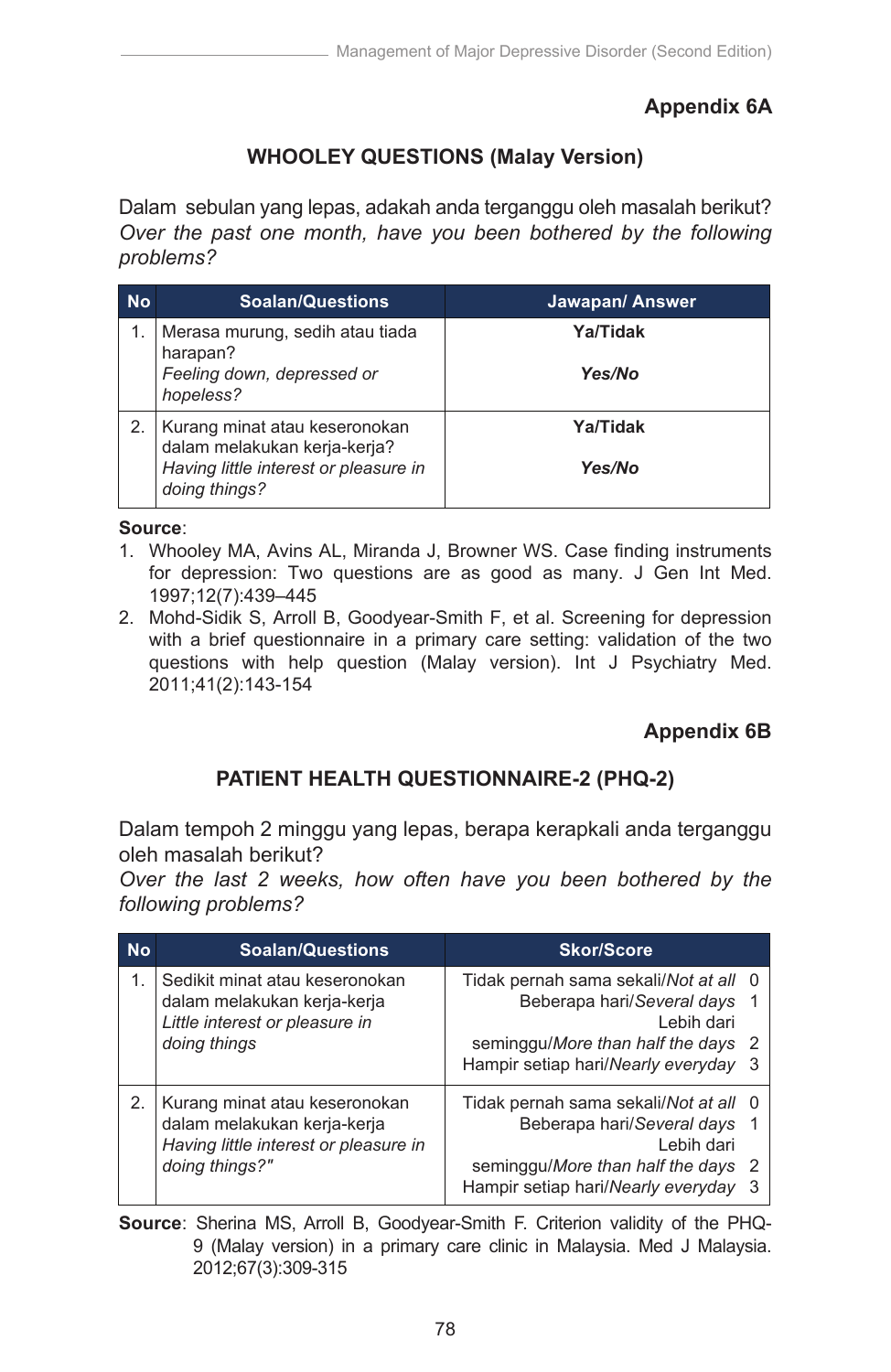# **EDINBURGH POSTNATAL DEPRESSION SCALE (EPDS)**

Sila tandakan jawapan yang paling hampir bagi menggambarkan apa yang telah anda rasa anda rasakan **DALAM MASA TUJUH HARI** yang lalu dan bukan sekadar hari ini sahaja.

*Please check the answer that comes closest to how you have felt IN THE PAST 7 DAYS, not just how you feel today.*

| <b>No</b> | <b>Soalan/Questions</b>                                                                                                                                                       | <b>Skor</b>                                                                                                                                                                                                                                                                                                                                                                                                                                                                                                          |
|-----------|-------------------------------------------------------------------------------------------------------------------------------------------------------------------------------|----------------------------------------------------------------------------------------------------------------------------------------------------------------------------------------------------------------------------------------------------------------------------------------------------------------------------------------------------------------------------------------------------------------------------------------------------------------------------------------------------------------------|
| 1.        | Saya dapat ketawa dan<br>melihat kelucuan pada<br>sesuatu perkara<br>I have been able to laugh and<br>see the funny sides of things                                           | □ Sebanyak mana biasa/As much as I<br>always could<br>$\Box$ Kurang daripada biasa/Not quite so<br>much now<br>□ Sangat kurang daripada biasa/Definitely<br>not so much now<br>□ Tiada langsung/Not at all                                                                                                                                                                                                                                                                                                           |
| 2.        | Saya menanti dengan penuh<br>harapan bagi mendapat<br>kenikmatan apabila melakukan<br>sesuatu perkara<br>I have look forward with<br>enjoyments to things                     | $\Box$ Sebanyak mana biasa/As much as I<br>ever did<br>$\Box$ Kurang daripada biasa/Rather less than<br>what I used to do<br>□ Sangat kurang daripada biasa/Definitely<br>less than I used to do<br>□ Tiada langsung/Hardly at all                                                                                                                                                                                                                                                                                   |
|           | 3.* Saya menyalahkan diri sendiri<br>secara tidak sepatutnya<br>apabila sesuatu yang tidak<br>kena terjadi<br>I have blamed myself<br>unnecessarily when things<br>went wrong | $\Box$ Ya, sepanjang masa/Yes, most of the time<br>□ Ya, kadangkala/Yes, some of the time<br>□ Jarang sekali/Not very often<br>□ Tiada pernah/No, never                                                                                                                                                                                                                                                                                                                                                              |
| 4.        | Saya berasa risau atau<br>bimbang tanpa sebab<br>I have been anxious or<br>worried for no good reason                                                                         | $\Box$ Tidak langsung/No, no at all<br>□ Amat jarang sekali/Hardly ever<br>□ Ya, kadangkala/Yes, sometimes<br>□ Ya, sangat kerap/Yes, very often                                                                                                                                                                                                                                                                                                                                                                     |
|           | 5.* Saya berasa takut atau panik<br>tanpa sebab<br>I have felt scared pr panicky<br>for no good reason                                                                        | □ Ya, sangat kerap/Yes, quite a lot<br>□ Ya, kadangkala/Yes, sometimes<br>□ Jarang sekali/No, not so much<br>□ Tidak pernah/No, not at all                                                                                                                                                                                                                                                                                                                                                                           |
|           | 6.* Saya dibebani oleh terlalu<br>banyak masalah<br>Things have been getting on<br>top of me                                                                                  | □ Ya, kebanyakan masa saya tidak berupaya<br>menanganinya langsung/Yes, most of the<br>time I haven't been able to cope at all<br>□ Ya, kadangkala saya tidak berupaya<br>menanganinya seperti biasa/Yes,<br>somestimes I haven't been coping as<br>well as usual<br>□ Tidak, kebanyakan masa saya berupaya<br>menanganinya dengan baik/No, most of<br>the time I have coped quite well<br>□ Tiada, saya berupaya menangani semua<br>masalah dengan baik pada setiap masa/<br>No, I have been coping as well as ever |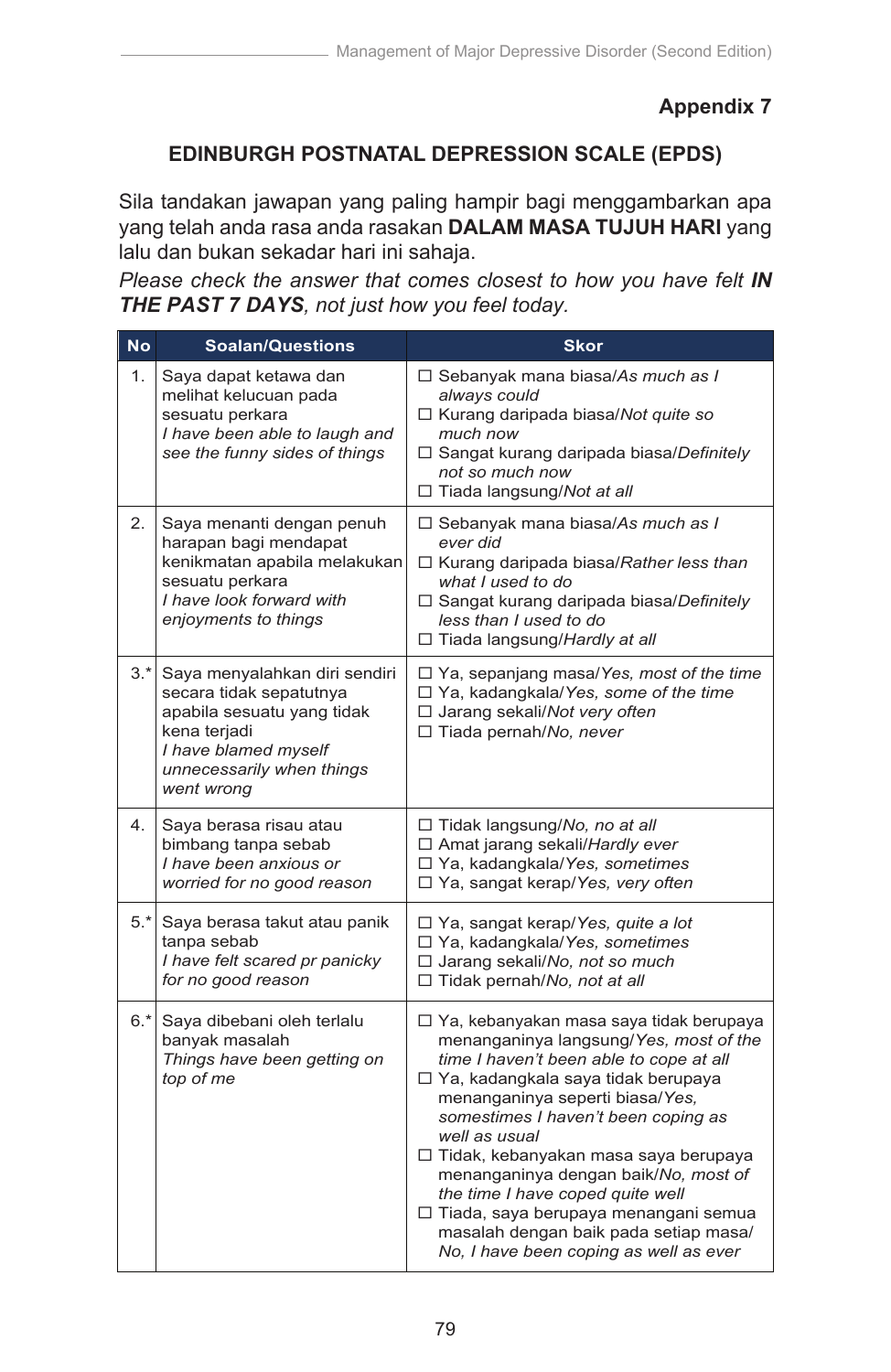| <b>No</b> | <b>Soalan/Questions</b>                                                                                                                        | <b>Skor</b>                                                                                                                                                                  |
|-----------|------------------------------------------------------------------------------------------------------------------------------------------------|------------------------------------------------------------------------------------------------------------------------------------------------------------------------------|
| $7.*$     | Saya berasa sungguh sedih<br>sehingga saya mengalami<br>kesukaran untuk tidur<br>I have been so unhappy that<br>I have had difficulty sleeping | $\Box$ Kebanyakan masa/Yes, most of the time<br>□ Kadang-kadang/Yes, sometimes<br>Jarang-jarang sekali/Not very often<br>$\Box$ Tidak pernah/No, not at all                  |
| $8.*$     | Saya berasa sedih atau serabut<br>I have felt sad or miserable                                                                                 | $\Box$ Ya, kebanyakan masa/Yes, most of the<br>time<br>$\Box$ Ya, agak kerap/Yes, quite often<br>$\Box$ Jarang-jarang sekali/Not very often<br>$\Box$ Tidak pernah No, never |
| $9.*$     | Saya berasa sangat sedih<br>sehingga saya menangis<br>I have been so unhappy that<br>I have been crying                                        | $\Box$ Ya, kebanyakan masa/Yes, most of the time<br>$\Box$ Ya, agak kerap/Yes, quite often<br>$\Box$ Hanya sekali sekala/Only occasionally<br>$\Box$ Tidak pernah/No, never  |
| $10.*$    | Pernah terlintas di fikiran saya<br>keinginan untuk mencederakan<br>diri sendiri<br>The thought of harming myself<br>has occured to me         | $\Box$ Ya, kebanyakan masa/Yes, quite often<br>$\Box$ Ya, agak kerap/Sometimes<br>□ Amat jarang sekali/Hardly ever<br>Tidak pernah/Never<br>□                                |

#### **PEMARKAHAN** *SCORING*

SOALAN 1, 2 & 4 (tanpa \*) diberi skor 0, 1, 2 atau 3 di mana kotak paling atas adalah 0 dan kotak paling bawah adalah 3. *QUESTIONS 1, 2, & 4 (without an \*) Are scored 0, 1, 2 or 3 with top box scored as 0 and the bottom box scored as 3.* 

SOALAN 3, 5-10 (dengan \*) diberi skor terbalik di mana kotak paling atas adalah 3 dan kotak paling bawah adalah 0.

*QUESTIONS 3, 5-¬10 (marked with an \*) Are reverse scored, with the top box scored as a 3 and the bottom box scored as 0.* 

Markah tertinggi: 30 *Maximum score: 30*

Cut-off EPDS versi Bahasa Melayu: ≥ 12 *Cut-off for Malay version of EPDS: ≥ 12*

Sila buat penilaian risiko bunuh diri jika soalan 10 > 0 *Please assess suicidal risks if question 10 > 0*

#### **Source**:

- 1. Cox JL, Holden JM, Sagovsky R. Detection of postnatal depression: Development of the 10-item Edinburgh Postnatal Depression Scale. British Journal of Psychiatry. 1987;150:782-786
- 2. Wisner KL, Parry BL, Piontek CM. Postpartum Depression N Engl J Med. 2002;347(3):194-199
- 3. Abdul Kadir A, Nordin R, Ismail S, et al. Validation of the Malay Version of Edinburgh Postnatal Depression Scale for Postnatal Women in Kelantan, Malaysia. Asia Pac. Fam. Med. 2004;3 (1-2):9-18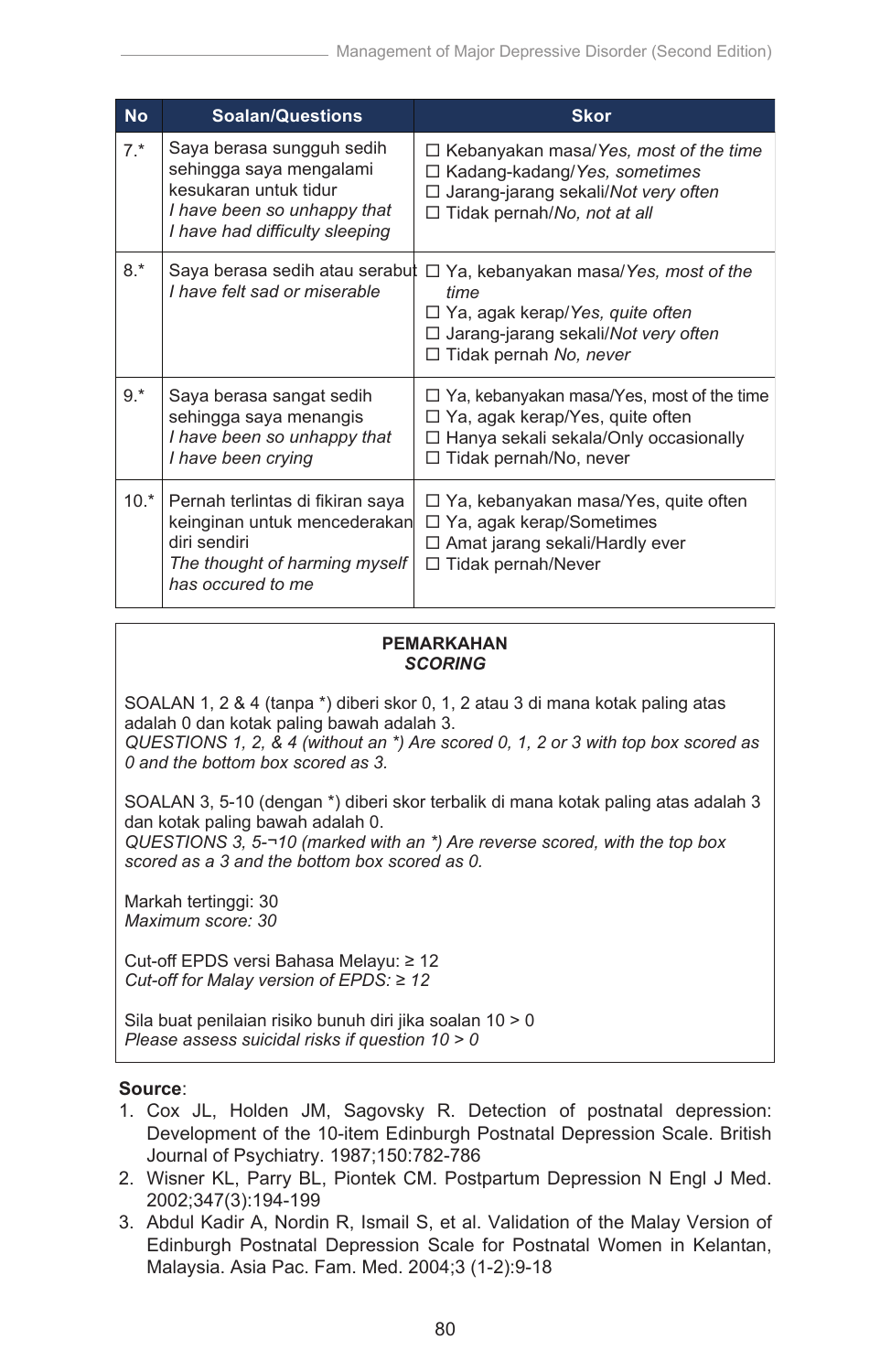Appendix 8 **Appendix 8**

# SUGGESTED ANTIDEPRESSANT DOSAGES AND ADVERSE EFFECTS **SUGGESTED ANTIDEPRESSANT DOSAGES AND ADVERSE EFFECTS**

| Name         | Starting<br>(mg/day)<br>dose | Usual dose range<br>(mg/day) | Main adverse effects                                                                                                                                                                      | Pregnancy<br>Category |
|--------------|------------------------------|------------------------------|-------------------------------------------------------------------------------------------------------------------------------------------------------------------------------------------|-----------------------|
|              |                              |                              | Selective serotonin reuptake inhibitors (SSRIs)                                                                                                                                           |                       |
| Citalopram   | 20                           | $20 - 40$                    | Nausea, vomiting, headache, constipation, insomnia, dry mouth, somnolence,<br>sweating, hip fracture, dizziness, tremor, hyponatraemia, haemorrhage or<br>bleeding, prolonged QT interval | $\circ$               |
| Escitalopram | $\overline{C}$               | $10 - 20$                    | somnolence, tremor, haemorrhage, sexual dysfunction (male and female),<br>Nausea, diarrhoea, abdominal pain, headache, constipation, insomnia,<br>hyponatraemia, prolonged QT interval    | $\circ$               |
| Fluoxetine   | 20                           | $20 - 60$                    | Nausea, diarrhoea, headache, constipation, dry mouth, insomnia,<br>somnolence, vomiting, tremor, anxiety, GI haemorrhage, rash<br>anorexia, hyponatremia                                  | $\circ$               |
| Fluvoxamine  | $50 - 100$                   | $50 - 300$                   | Nausea, diarrhoea, dry mouth, insomnia, somnolence, agitation, sweating,<br>anorexia                                                                                                      | $\circ$               |
| Paroxetine   | 20                           | $20 - 50$                    | Nausea, diarrhoea, headache, constipation, somnolence, insomnia,<br>dizziness, blurred vision                                                                                             | $\Box$                |
| Sertraline   | 50                           | $50 - 200$                   | Nausea, vomiting, diarrhoea, headache, constipation, insomnia, dry mouth,<br>somnolence, dizziness, tremor, fatigue, GI haemorrhage, hyponatremia,<br>male sexual dysfunction             | $\circ$               |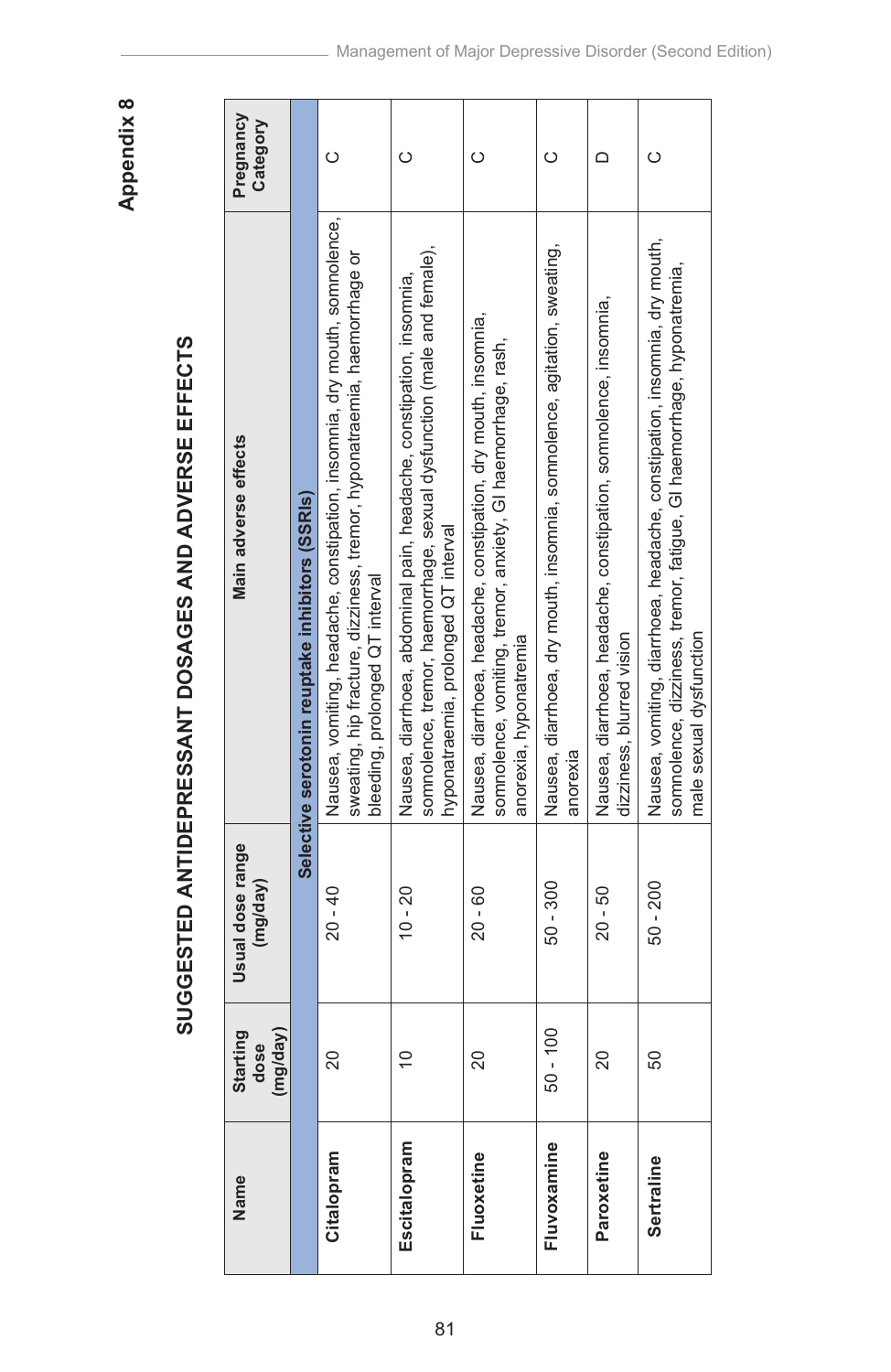| Name              | Starting<br>(mg/day)<br>dose | Usual dose range<br>(mg/day)                  | Main adverse effects                                                                                                                                                                                                       | Pregnancy<br>Category |
|-------------------|------------------------------|-----------------------------------------------|----------------------------------------------------------------------------------------------------------------------------------------------------------------------------------------------------------------------------|-----------------------|
|                   |                              |                                               | Serotonin and noradrenaline reuptake inhibitors (SNRIs)                                                                                                                                                                    |                       |
| <b>Duloxetine</b> | $20 - 60$                    | $60 - 120$                                    | nausea, anorexia, sexual dysfunction, hyponatraemia, hepatic failure with<br>Hypertension, dizziness, constipation, dry mouth, insomnia, somnolence,<br>or without jaundice                                                | $\circ$               |
| Venlafaxine       | $37.5 - 75$                  | (up to 375 mg for<br>in-patients)<br>75 - 225 | somnolence, nausea, anorexia, sexual dysfunction, hyponatremia, sweating,<br>Hypertension, headache, dizziness, constipation, dry mouth, insomnia,<br>blurred vision, anxiety, elevation of blood pressure at higher doses | $\circ$               |
| Desvenlafaxine    | 50                           | $50 - 400$                                    | Hypertension, dizziness, constipation, dry mouth, insomnia, somnolence, nausea,<br>sexual dysfunction, hyponatraemia, sweating, decreased appetite, anxiety                                                                | $\circ$               |
|                   |                              |                                               | Noradrenergic and specific serotonergic antidepressant (NaSSA)                                                                                                                                                             |                       |
| Mirtazapine       | 15                           | $15 - 45$                                     | Constipation, weight gain, dry mouth, oedema, dizziness, increased liver<br>enzyme levels, jaundice, somnolence, hyponatraemia                                                                                             | $\circ$               |
|                   |                              |                                               | Melatonergic agonist and serotonergic antagonist                                                                                                                                                                           |                       |
| Agomelatine       | 25                           | $25 - 50$                                     | abdominal pain, dry mouth, headache, dizziness, insomnia, somnolence,<br>Increased liver enzymes, constipation, nausea, diarrhoea, vomiting,<br>fatigue, jaundice, tremor, agitation, blurred vision                       | $\omega$              |
|                   |                              |                                               | Multimodal serotonin modulator                                                                                                                                                                                             |                       |
| Vortioxetine      | $\frac{1}{2}$                | $10 - 20$                                     | Constipation, nausea, diarrhoea, vomiting, dry mouth, night sweating,<br>dizziness, sexual dysfunction                                                                                                                     | $\omega$              |
|                   |                              |                                               | Noradrenaline and dopamine reuptake inhibitors (NDRIs)                                                                                                                                                                     |                       |
| <b>Bupropion</b>  | 150                          | 150 - 400                                     | Constipation, abdominal pain, nausea, headache, dizziness, somnolence dry<br>mouth, insomnia, tachycardia, rash, tinnitus, tremor                                                                                          | $\circ$               |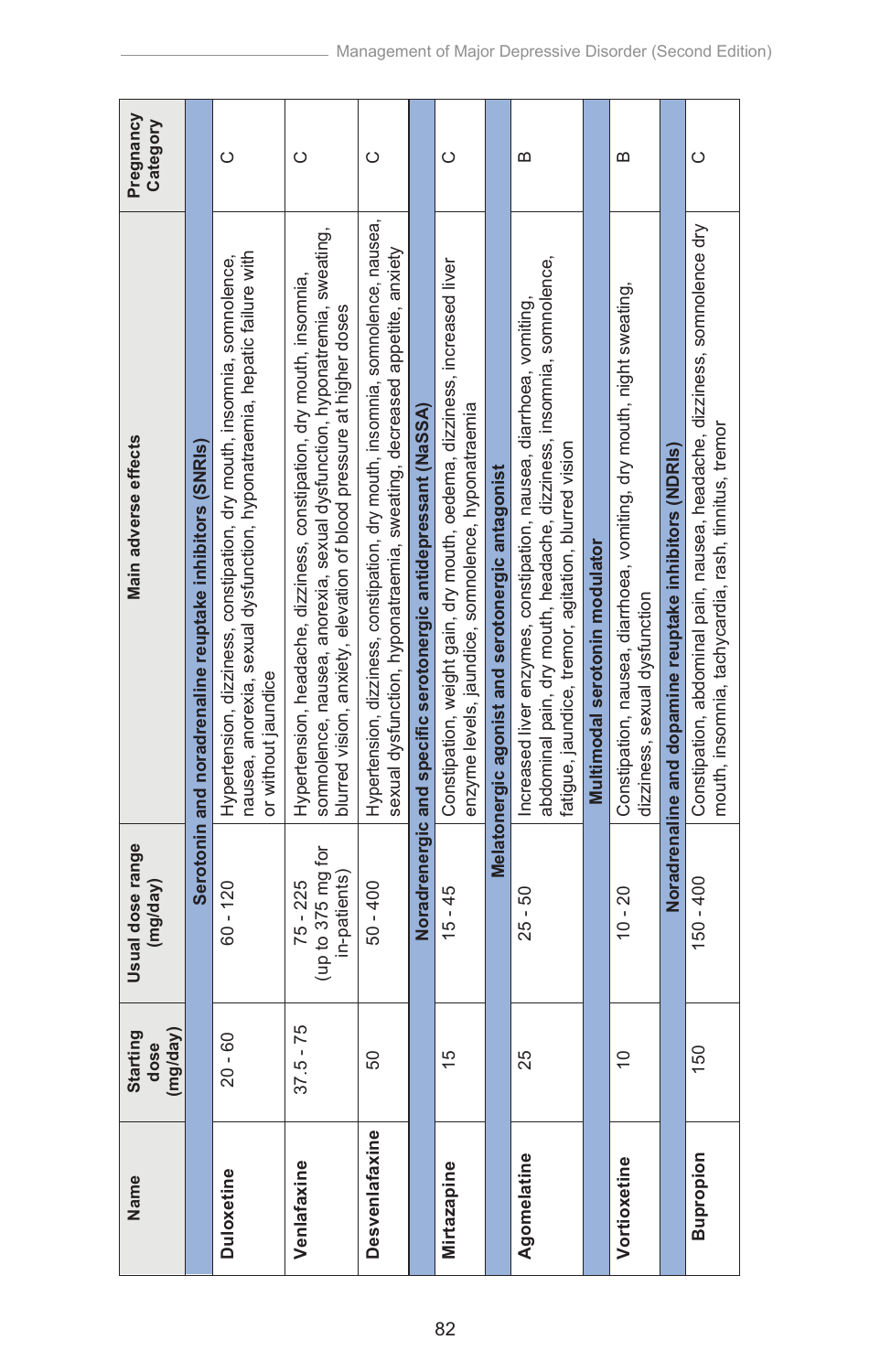|                                                                                                                                                           | tremor, dry mouth, blurred vision, urinary retention, tachycardia, increased or<br>Constipation, postural hypotension, dizziness, headache, tremor, dry mouth,<br>vision, urinary retention, prolonged QT interval, cardiac conduction disturbance<br>Constipation, postural hypotension, dizziness, headache, dry mouth, blurred<br>nausea, fatigue, somnolence, sexual dysfunction, prolonged QT interval<br>Constipation, hypotension, postural hypotension, drowsiness, dizziness, |
|-----------------------------------------------------------------------------------------------------------------------------------------------------------|----------------------------------------------------------------------------------------------------------------------------------------------------------------------------------------------------------------------------------------------------------------------------------------------------------------------------------------------------------------------------------------------------------------------------------------------------------------------------------------|
| Monoamine oxidase inhibitors (MAOIs)<br>cardiac conduction disturbance<br>decreased libido                                                                |                                                                                                                                                                                                                                                                                                                                                                                                                                                                                        |
|                                                                                                                                                           |                                                                                                                                                                                                                                                                                                                                                                                                                                                                                        |
| Tachycardia, dizziness, drowsiness, vomiting, gynaecomastia, convulsions                                                                                  |                                                                                                                                                                                                                                                                                                                                                                                                                                                                                        |
| retention, elevation or reduction of blood sugar levels, prolonged QT interval,<br>Constipation, postural hypotension, dry mouth, blurred vision, urinary |                                                                                                                                                                                                                                                                                                                                                                                                                                                                                        |
|                                                                                                                                                           |                                                                                                                                                                                                                                                                                                                                                                                                                                                                                        |
|                                                                                                                                                           | Hypertensive crisis which has been associated with intracranial bleeding,<br>constipation, weight gain, dry mouth, somnolence, erectile dysfunction<br>postural hypotension, arrhythmias, headache, abdominal discomfort,                                                                                                                                                                                                                                                              |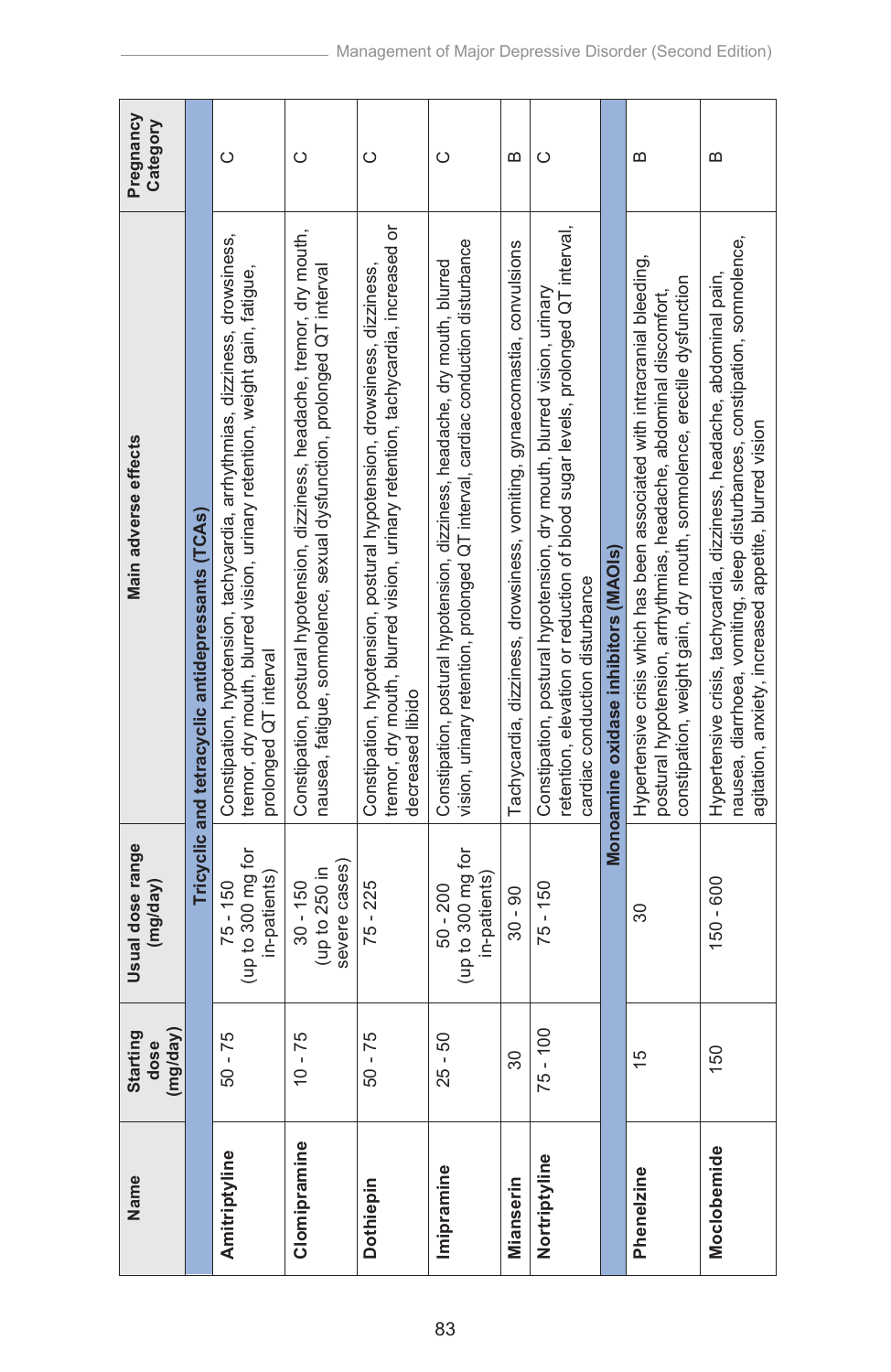| i                                                                     |  |
|-----------------------------------------------------------------------|--|
|                                                                       |  |
|                                                                       |  |
|                                                                       |  |
|                                                                       |  |
|                                                                       |  |
|                                                                       |  |
|                                                                       |  |
|                                                                       |  |
|                                                                       |  |
|                                                                       |  |
|                                                                       |  |
|                                                                       |  |
|                                                                       |  |
|                                                                       |  |
|                                                                       |  |
|                                                                       |  |
|                                                                       |  |
|                                                                       |  |
|                                                                       |  |
|                                                                       |  |
|                                                                       |  |
|                                                                       |  |
|                                                                       |  |
|                                                                       |  |
|                                                                       |  |
|                                                                       |  |
|                                                                       |  |
|                                                                       |  |
|                                                                       |  |
|                                                                       |  |
|                                                                       |  |
|                                                                       |  |
|                                                                       |  |
|                                                                       |  |
|                                                                       |  |
|                                                                       |  |
|                                                                       |  |
|                                                                       |  |
|                                                                       |  |
|                                                                       |  |
|                                                                       |  |
|                                                                       |  |
|                                                                       |  |
|                                                                       |  |
|                                                                       |  |
|                                                                       |  |
|                                                                       |  |
|                                                                       |  |
|                                                                       |  |
|                                                                       |  |
|                                                                       |  |
|                                                                       |  |
|                                                                       |  |
|                                                                       |  |
|                                                                       |  |
|                                                                       |  |
|                                                                       |  |
|                                                                       |  |
| <b>Contract Contract Contract Contract Contract Contract Contract</b> |  |
|                                                                       |  |
|                                                                       |  |
| ì                                                                     |  |
|                                                                       |  |
|                                                                       |  |
|                                                                       |  |
|                                                                       |  |
|                                                                       |  |

| Category | <b>Description</b>                                                                                                                                                                                                                                                                                                                                                                                                                                            |
|----------|---------------------------------------------------------------------------------------------------------------------------------------------------------------------------------------------------------------------------------------------------------------------------------------------------------------------------------------------------------------------------------------------------------------------------------------------------------------|
|          | Adequate and well-controlled studies have failed to demonstrate a risk to the foetus in the first trimester of pregnancy (and there is<br>no evidence of risk in later trimesters)                                                                                                                                                                                                                                                                            |
|          | Animal reproduction studies have failed to demonstrate a risk to the foetus and there are no adequate and well-controlled studies<br>in pregnant women.                                                                                                                                                                                                                                                                                                       |
|          | Animal reproduction studies have shown an adverse effect on the foetus and there are no adequate and well-controlled studies in<br>humans, but potential benefits may warrant use of the drug in pregnant women despite potential risks                                                                                                                                                                                                                       |
|          | There is positive evidence of human foetal risk based on adverse reaction data from investigational or marketing experience or studies<br>in humans, but potential benefits may warrant use of the drug in pregnant women despite potential risks.                                                                                                                                                                                                            |
|          | Studies in animals or humans have demonstrated foetal abnormalities and/or there is positive evidence of human foetal risk based on<br>adverse reaction data from investigational or marketing experience, and the risks involved in use of the drug in pregnant women<br>clearly outweigh potential benefits.                                                                                                                                                |
| Adapted  | 4. Kennedy SH, Lam RW, McIntyre RS, et al. CANMAT Depression Work Group. Canadian Network for Mood and Anxiety Treatments (CANMAT)<br>1. Taylor D. Paton C. Kapur S. The Maudsley Prescribing Guidelines In Psychiatry Eleventh Edition. West Sussex: Wiley Blackwell: 2012<br>2. Micromedex® Solution (Available at: http://www.micromedexsolutions.com/micromedex2/4.24.0/WebHelp/MICROMEDEX_2.htm)<br>3. Mims Online (Available at: https://www.mims.com/) |

4. Kennedy SH, Lam RW, McIntyre RS, et al. CANMAT Depression Work Group. Canadian Network for Mood and Anxiety Treatments (CANMAT) Clinical Guidelines for the Management of Adults with Major Depressive Disorder: Section 3. Pharmacological Treatments. Can J Psychiatry. Clinical Guidelines for the Management of Adults with Major Depressive Disorder: Section 3. Pharmacological Treatments. Can J Psychiatry. 2016;61(9):540-560 2016;61(9):540-560

5. Moore RA, Derry S, Aldington D, et al. Amitriptyline for neuropathic pain in adults. Cochrane Database Syst Rev. 2015;(7):CD008242<br>6. Plesničar BK. Efficacy and tolerability of agomelatine in the treatment of depression 5. Moore RA, Derry S, Aldington D, et al. Amitriptyline for neuropathic pain in adults. Cochrane Database Syst Rev. 2015;(7):CD008242

6. Plesničar BK. Efficacy and tolerability of agomelatine in the treatment of depression. Patient Prefer Adherence. 2014;8:603–612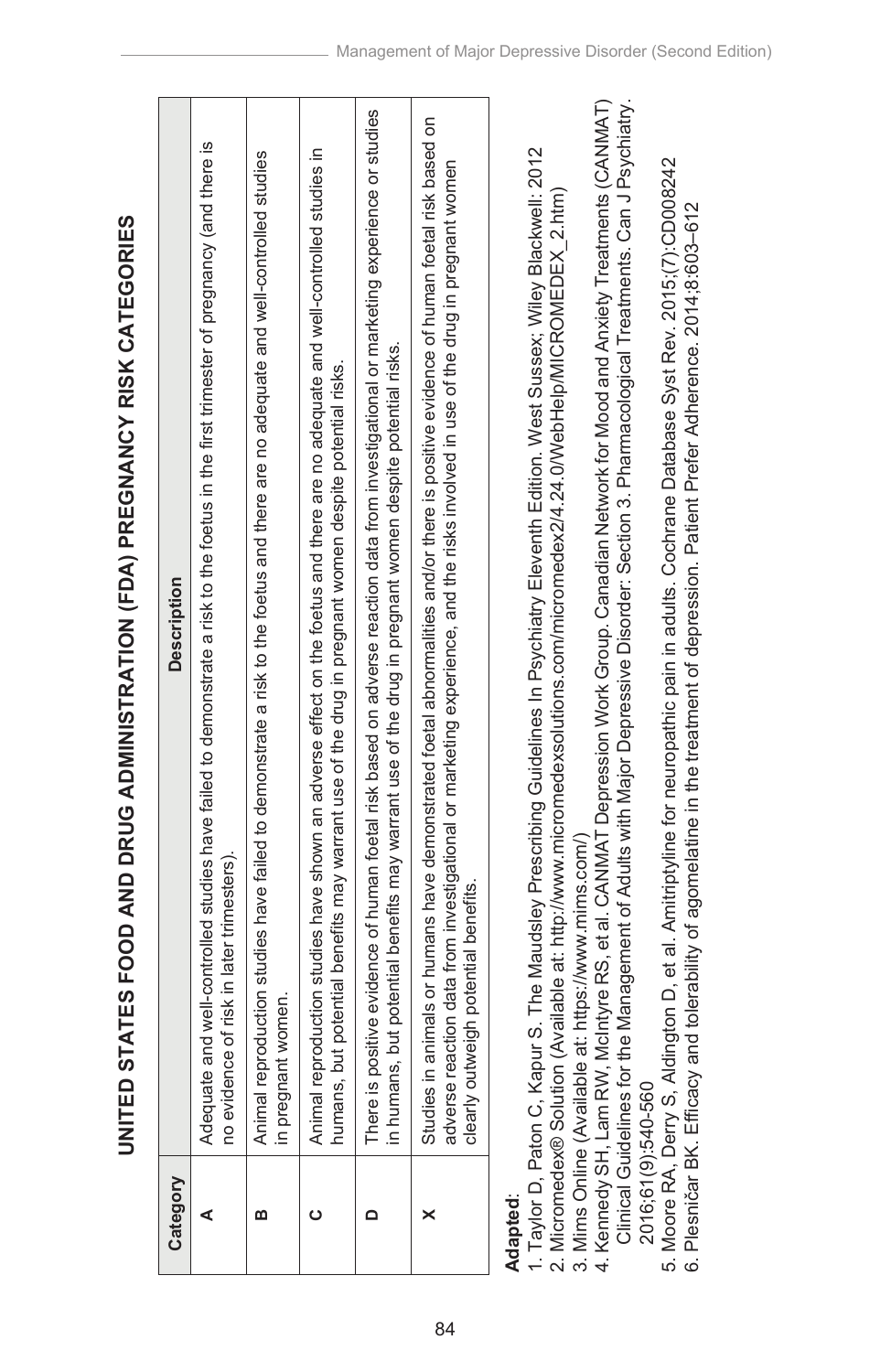# **LIST OF ABBREVIATIONS**

| AAP(s)                 | atypical antipsychotic(s)                                        |
|------------------------|------------------------------------------------------------------|
| AED(s)                 | antiepileptic drug(s)                                            |
| <b>AGREE</b>           | Appraisal of Guidelines for Research and Evaluation              |
| <b>BDI</b>             | <b>Beck Depression Inventory</b>                                 |
| <b>BT</b>              | <b>Behavioural Therapy</b>                                       |
| <b>CBT</b>             | cognitive behavioural therapy                                    |
| CPG(s)                 | clinical practice guidelines                                     |
| <b>CI</b>              | confidence interval                                              |
| $\overline{\text{cv}}$ | cardiovascular                                                   |
| <b>DASS</b>            | Depression, Anxiety and Stress Scale                             |
| DG                     | development group                                                |
| <b>DMT</b>             | dance movement therapy                                           |
| <b>DSM</b>             | Diagnostic and Statistical Manual of Mental Disorders            |
| <b>ECT</b>             | electroconvulsive therapy                                        |
| ES                     | effect size                                                      |
| <b>EPDS</b>            | <b>Edinburgh Postnatal Depression Scale</b>                      |
| <b>GDS</b>             | <b>Geriatric Depression Scale</b>                                |
| GI                     | gastrointestinal                                                 |
| <b>GRADE</b>           | Grading of Recommendations, Assessment, Development and          |
|                        | Evaluation                                                       |
| <b>HADS</b>            | <b>Hospital Anxiety Depression Scale</b>                         |
| HAM-D                  | <b>Hamilton Depression Rating Scale</b>                          |
| <b>HTA</b>             | <b>Health Technology Assessment</b>                              |
| <b>HR</b>              | hazard ratio                                                     |
| <b>iCBT</b>            | internet-based cognitive behavioural therapy                     |
| <b>ICD</b>             | International Statistical Classification of Diseases and Related |
|                        | <b>Health Problems</b>                                           |
| <b>IPT</b>             | interpersonal therapy                                            |
| <b>IQR</b>             | interquartile range                                              |
| IV                     | intravenous                                                      |
| <b>MADRS</b>           |                                                                  |
|                        | Montgomery-Asberg Depression Rating Scale                        |
| <b>MaHTAS</b>          | <b>Malaysian Health Technology Assessment Section</b>            |
| MAOI(s)                | monoamine oxidase inhibitors                                     |
| <b>MBCT</b>            | mindfulness-based cognitive therapy                              |
| <b>MDD</b>             | major depressive disorder                                        |
| <b>MD</b>              | mean difference                                                  |
| <b>MMSE</b>            | <b>Mini Mental State Examination</b>                             |
| <b>NNT</b>             | number needed to treat                                           |
| <b>OR</b>              | odds ratio                                                       |
| p                      | p value                                                          |
| PHQ-9                  | <b>Patient Health Questionnaire-9</b>                            |
| <b>PST</b>             | problem-solving therapy                                          |
| RCT(s)                 | randomised controlled trial(s)                                   |
| <b>RR</b>              | relative risk                                                    |
| <b>rTMS</b>            | repetitive transcranial magnetic stimulation                     |
| <b>SMD</b>             | standardized mean difference                                     |
| <b>SNRIS</b>           | serotonin noradrenaline reuptake inhibitors                      |
| <b>SR</b>              | systematic review                                                |
| <b>SSRIs</b>           | selective serotonin reuptake inhibitors                          |
| <b>STPP</b>            | short-term pychodynamic psychotherapy                            |
| <b>TAU</b>             | treatment as usual                                               |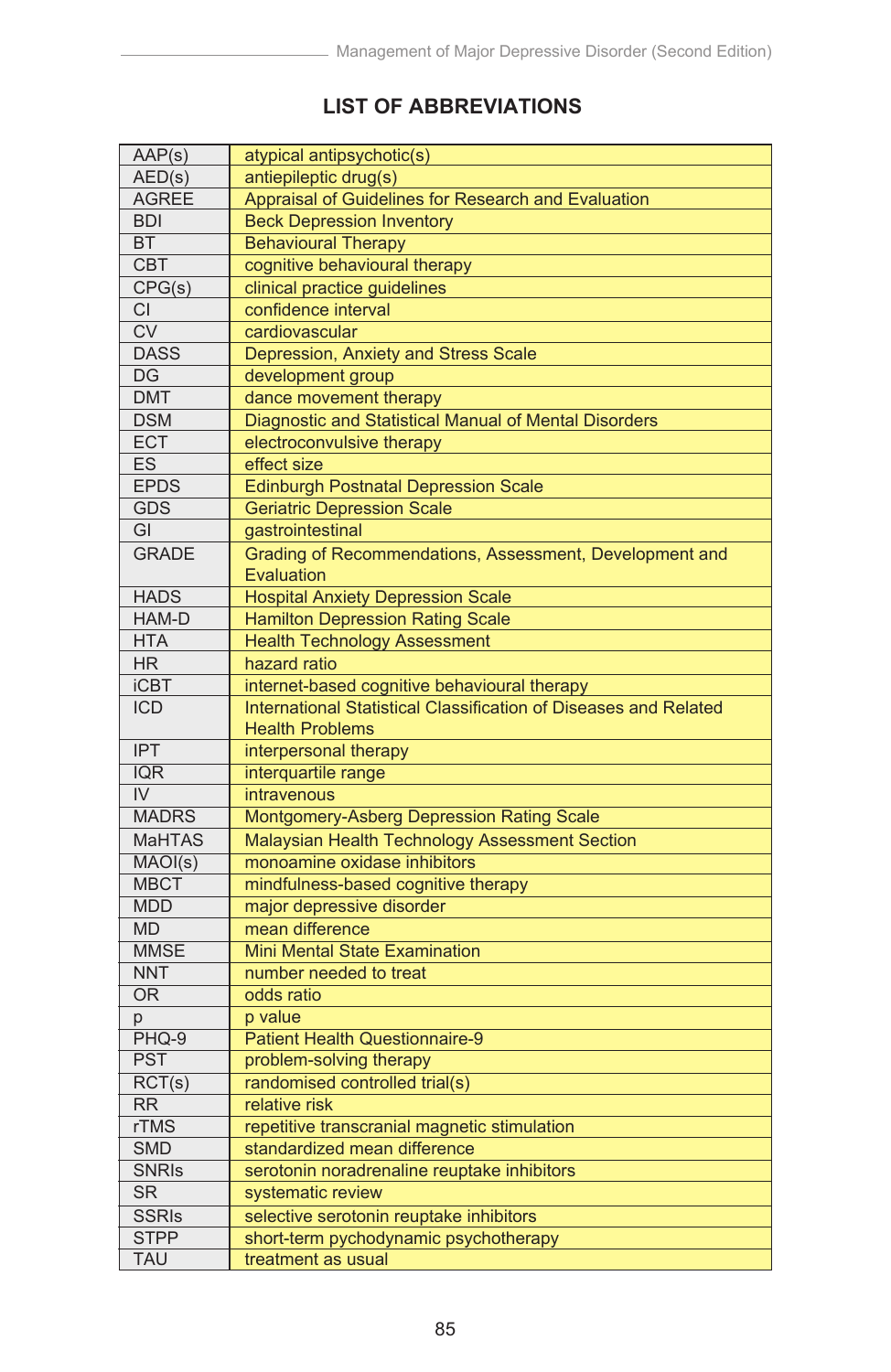| <b>TCAs</b>       | tricyclic antidepressants                |
|-------------------|------------------------------------------|
| tDCS              | transcranial direct current stimulation  |
| <b>TRD</b>        | treatment-resistant depression           |
| <b>USPSTF</b>     | <b>US Preventive Services Task Force</b> |
| YI D              | <b>Years Lived with Disability</b>       |
| 5HT <sub>2c</sub> | 5HT2c receptor                           |
| <b>WHO</b>        | <b>World Health Organization</b>         |

#### **ACKNOWLEDGEMENT**

The DG members of these guidelines would like to express their gratitude and appreciation to the following for their contributions:

- Panel of external reviewers who reviewed the draft
- Technical Advisory Committee of CPG for their valuable input and feedback
- Health Technology Assessment and Clinical Practice Guidelines Council for approval of the CPG
- Mr. Mohd. Tholib Ibrahim on retrieval of evidence and Dr. Izzuna Mudla Mohamed Ghazali on critical appraisal in the CPG development
- All those who have contributed directly or indirectly to the development of the CPG

# **DISCLOSURE STATEMENT**

The panel members of both DG and RC had completed disclosure forms. None held shares in pharmaceutical firms or acts as consultants to such firms. Details are available upon request from the CPG **Secretariat** 

#### **SOURCE OF FUNDING**

The development of the CPG on Management of Major Depressive Disorder (Second Edition) was supported financially in its entirety by the MoH, Malaysia.